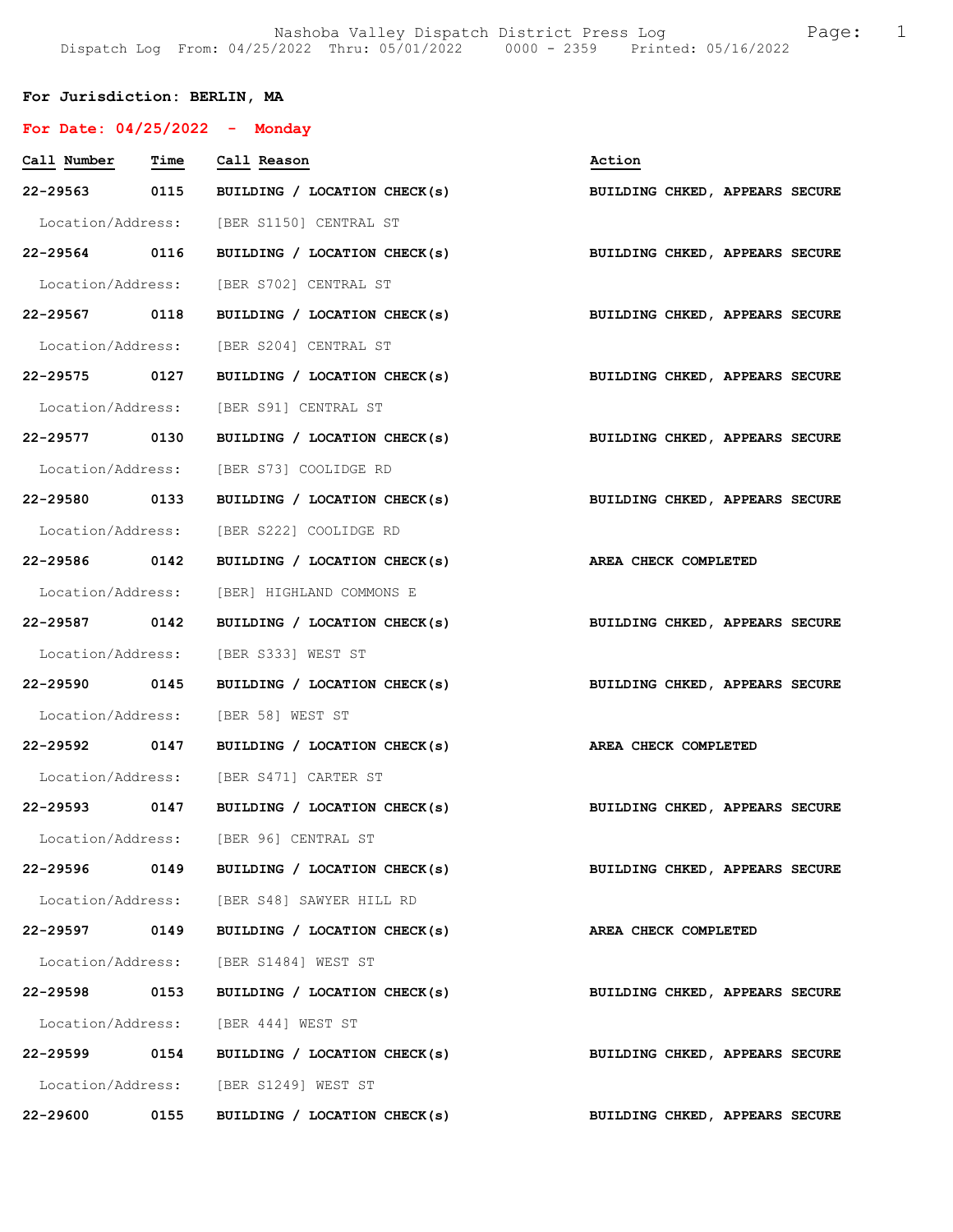|                               |      | Nashoba Valley Dispatch District Press Log Bage:<br>Dispatch Log From: 04/25/2022 Thru: 05/01/2022 0000 - 2359 Printed: 05/16/2022 | 2                              |
|-------------------------------|------|------------------------------------------------------------------------------------------------------------------------------------|--------------------------------|
|                               |      | Location/Address: [BER S375] WEST ST                                                                                               |                                |
| 22-29602                      | 0156 | BUILDING / LOCATION CHECK(s)                                                                                                       | BUILDING CHKED, APPEARS SECURE |
| Location/Address:             |      | [BER S370] PLEASANT ST                                                                                                             |                                |
| 22-29604 0159                 |      | BUILDING / LOCATION CHECK(s) BUILDING CHKED, APPEARS SECURE                                                                        |                                |
| Location/Address:             |      | [BER S638] WHITNEY RD                                                                                                              |                                |
| 22-29605 0204                 |      | BUILDING / LOCATION CHECK(s) AREA CHECK COMPLETED                                                                                  |                                |
| Location/Address:             |      | [BER 62] RIVER RD W                                                                                                                |                                |
| 22-29608 0207                 |      | BUILDING / LOCATION CHECK(s)                                                                                                       | BUILDING CHKED, APPEARS SECURE |
| Location/Address:             |      | [BER 128] BASSETT RD                                                                                                               |                                |
| 22-29609 0212                 |      | BUILDING / LOCATION CHECK(s)                                                                                                       | BUILDING CHKED, APPEARS SECURE |
| Location/Address:             |      | [BER 448] NEWSOME RD                                                                                                               |                                |
| 22-29610 0214                 |      | BUILDING / LOCATION CHECK(s)                                                                                                       | BUILDING CHKED, APPEARS SECURE |
| Location/Address:             |      | [BER S1] CARR RD                                                                                                                   |                                |
| 22-29612 0221                 |      | BUILDING / LOCATION CHECK(s)                                                                                                       | BUILDING CHKED, APPEARS SECURE |
| Location/Address:             |      | [BER 156] WHEELER HILL RD                                                                                                          |                                |
| 22-29613 0222                 |      | BUILDING / LOCATION CHECK(s)                                                                                                       | AREA CHECK COMPLETED           |
| Location/Address:             |      | [BER S1503] PLEASANT ST                                                                                                            |                                |
| 22-29614 0230                 |      | BUILDING / LOCATION CHECK(s)                                                                                                       | <b>AREA CHECK COMPLETED</b>    |
| Location/Address:             |      | [BER 244] TAYLOR RD                                                                                                                |                                |
| 22-29615 0236                 |      | BUILDING / LOCATION CHECK(s)                                                                                                       | AREA CHECK COMPLETED           |
|                               |      | Location/Address: [BER 127] CENTRAL ST                                                                                             |                                |
| 22-29616                      | 0239 | BUILDING / LOCATION CHECK(s)                                                                                                       | AREA CHECK COMPLETED           |
|                               |      | Location/Address: [BER S222] COOLIDGE RD                                                                                           |                                |
| 22-29617                      | 0240 | BUILDING / LOCATION CHECK(s)                                                                                                       | BUILDING CHKED, APPEARS SECURE |
| Location/Address:             |      | [BER S73] COOLIDGE RD                                                                                                              |                                |
| 22-29620                      | 0242 | BUILDING / LOCATION CHECK(s)                                                                                                       | AREA CHECK COMPLETED           |
| Location/Address:             |      | [BER S1381] HIGHLAND COMMONS W                                                                                                     |                                |
| 22-29621<br>Location/Address: | 0245 | <b>TRAFFIC CONTROL</b><br>[BER] WEST ST + DERBY RD                                                                                 | NEGATIVE CONTACT               |
| 22-29622                      | 0245 | BUILDING / LOCATION CHECK(s)                                                                                                       | BUILDING CHKED, APPEARS SECURE |
| Location/Address:             |      | [BER S1464] HIGHLAND COMMONS E                                                                                                     |                                |
| 22-29623                      | 0258 | BUILDING / LOCATION CHECK(s)                                                                                                       | AREA CHECK COMPLETED           |
| Location/Address:             |      | [BER 236] TYLER RD                                                                                                                 |                                |
| 22-29626 0300                 |      | BUILDING / LOCATION CHECK(s)                                                                                                       | BUILDING CHKED, APPEARS SECURE |
|                               |      | Location/Address: [BER 128] BASSETT RD                                                                                             |                                |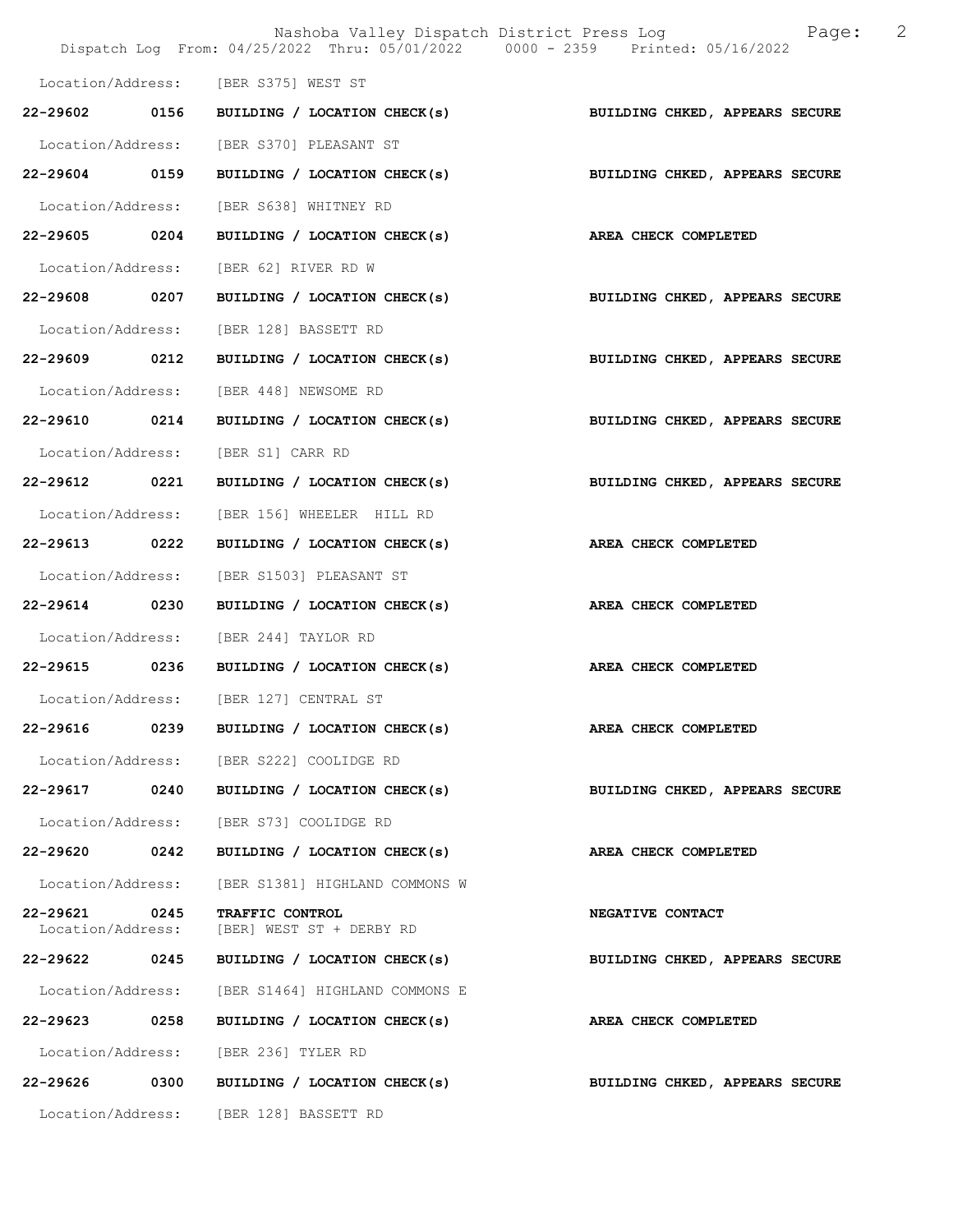|                            | Dispatch Log From: 04/25/2022 Thru: 05/01/2022 0000 - 2359 Printed: 05/16/2022                                                                                 | Nashoba Valley Dispatch District Press Log Nashoba Valley Dispatch District Press Log |
|----------------------------|----------------------------------------------------------------------------------------------------------------------------------------------------------------|---------------------------------------------------------------------------------------|
|                            |                                                                                                                                                                | 22-29627 0302 BUILDING / LOCATION CHECK(s) BUILDING CHKED, APPEARS SECURE             |
|                            | Location/Address: [BER 62] RIVER RD W                                                                                                                          |                                                                                       |
|                            | 22-29629 0303 COMMUNITY POLICING<br>Location/Address: [BER 527] RIVER RD W                                                                                     | SERVICES RENDERED                                                                     |
|                            |                                                                                                                                                                | 22-29630 0313 BUILDING / LOCATION CHECK(s) BUILDING CHKED, APPEARS SECURE             |
|                            | Location/Address: [BER S638] WHITNEY RD                                                                                                                        |                                                                                       |
|                            |                                                                                                                                                                | 22-29634 0331 BUILDING / LOCATION CHECK(s) BUILDING CHKED, APPEARS SECURE             |
|                            | Location/Address: [BER S10] SOUTH ST                                                                                                                           |                                                                                       |
|                            | 22-29635 0338 BUILDING / LOCATION CHECK(s) AREA CHECK COMPLETED                                                                                                |                                                                                       |
|                            | Location/Address: [BER S10] SOUTH ST                                                                                                                           |                                                                                       |
|                            | 22-29637 0412:26 FD-FIRE ALARM, COMMERCIAL<br>Location/Address: [BER S2] DONALD LYNCH BLVD<br>Refer To Fire Case: 22BER-190-IN                                 | SERVICES RENDERED                                                                     |
| 22-29640 0430:13 FOLLOW UP | Location/Address: [BER S360] RIVER RD W                                                                                                                        | SPOKEN TO                                                                             |
|                            | 22-29647 0550 RADAR OPERATIONS<br>Vicinity of: [BER S323] HIGHLAND ST                                                                                          | NEGATIVE CONTACT                                                                      |
|                            | 22-29656 0637:17 NEIGHBOR COMPLAINT<br>Location/Address: [BER S908] COBURN RD                                                                                  | SPOKEN TO                                                                             |
|                            | 22-29661 0732 COMMUNITY POLICING<br>Vicinity of: [BER S360] RIVER RD W                                                                                         | SERVICES RENDERED                                                                     |
|                            | 22-29670 0751 RADAR OPERATIONS<br>Vicinity of: [BER] RIVER RD W                                                                                                | SERVICES RENDERED                                                                     |
|                            | 22-29686 0849:06 FD-MEDICAL EMERGENCY<br>Location/Address: [BER 39] HIGHLAND COMMONS E<br>Refer To Fire Case: 22BER-191-IN<br>Refer To Fire Case: 22BOL-323-IN | <b>TRANSPORTED ALS</b>                                                                |
|                            | 22-29690 0901:55 MOTOR VEH - STOP<br>Vicinity of: [BER] WEST ST                                                                                                | VERBAL WARNING                                                                        |
|                            | 22-29693 0912:04 FD-FIRE ALARM (BOX DETAIL)<br>Location/Address: [BER S2] DONALD LYNCH BLVD                                                                    | SERVICES RENDERED                                                                     |
|                            | 22-29698 0929 RADAR OPERATIONS<br>Vicinity of: [BER] CENTRAL ST + WOODWARD AVE                                                                                 | SERVICES RENDERED                                                                     |
|                            | 22-29699 0931:51 MOTOR VEH - STOP                                                                                                                              | CITATION/WRTTN WARNING ISSUED                                                         |
|                            | Vicinity of: [BER] PLEASANT ST + KEYES RD                                                                                                                      |                                                                                       |
|                            | 22-29708 1018:06 MOTOR VEH - STOP                                                                                                                              | CITATION/WRTTN WARNING ISSUED                                                         |
|                            | Vicinity of: [BER S586] CENTRAL ST                                                                                                                             |                                                                                       |
|                            | 22-29717 1046 RADAR OPERATIONS<br>Vicinity of: [BER 243] WEST ST                                                                                               | SERVICES RENDERED                                                                     |
|                            | 22-29728 1119:41 MOTOR VEH - STOP                                                                                                                              | CITATION/WRTTN WARNING ISSUED                                                         |
|                            | Vicinity of: [BER 96] CENTRAL ST                                                                                                                               |                                                                                       |
|                            | 22-29736 1144 RADAR OPERATIONS                                                                                                                                 | SERVICES RENDERED                                                                     |

Vicinity of: [BER S1150] CENTRAL ST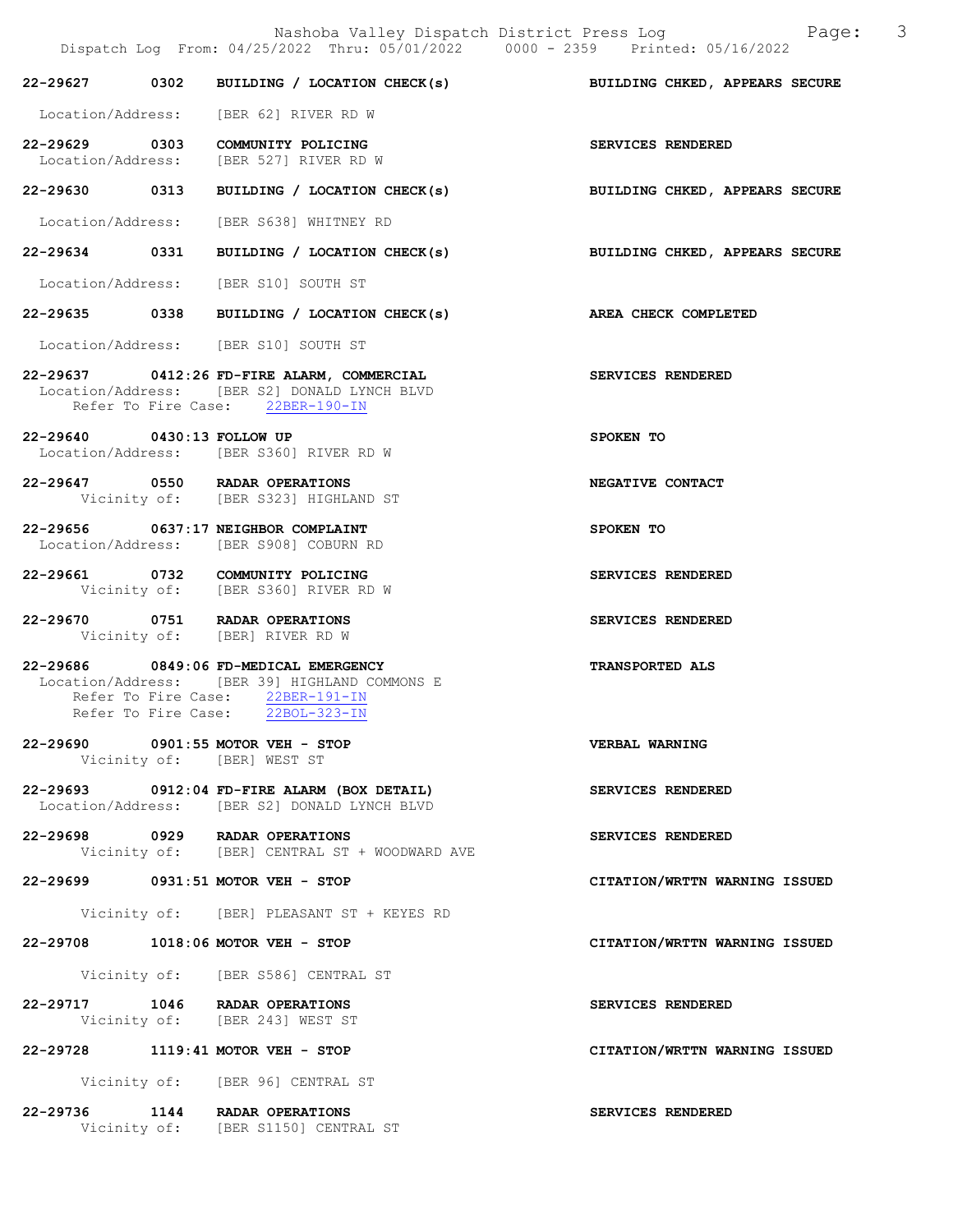| 22-29737                          | $1155:05$ MOTOR VEH - STOP |  |             |  |  | VEHICLE TOWED |  |
|-----------------------------------|----------------------------|--|-------------|--|--|---------------|--|
| Vicinity of: [BER S90] CENTRAL ST |                            |  |             |  |  |               |  |
|                                   | Refer To Summons:          |  | 22BER-45-AR |  |  |               |  |

#### 22-29746 1301:33 MOTOR VEH - STOP CITATION/WRTTN WARNING ISSUED

Vicinity of: [BER] PLEASANT ST

- 22-29747 1301:10 FD-INSPECTION SERVICES RENDERED Location/Address: [BER 207] CAMPBELL RD
- 22-29751 1315:14 FD-INSPECTION<br>
Location/Address: [BER 208] CAMPBELL RD<br>
The Services Rendered Services: 1988 208] CAMPBELL RD [BER 208] CAMPBELL RD
- 22-29814 1946:25 FD-MEDICAL EMERGENCY TRANSPORTED BLS Location/Address: [BER S484] LINDEN ST Refer To Fire Case: 22BER-192-IN
- 22-29833 2209:39 MOTOR VEH STOP STOP COMPLETED Location/Address: [BER] HIGHLAND COMMONS E
- 22-29843 2342 BUILDING / LOCATION CHECK(s) AREA CHECK COMPLETED
	- Vicinity of: [BER S1464] HIGHLAND COMMONS E
- 22-29844 2342 TRAFFIC CONTROL SERVICES RENDERED Location/Address: [BER 263] RIVER RD W
- 22-29848 2349 RADAR OPERATIONS SERVICES RENDERED Vicinity of: [BER S16] COOLIDGE RD

#### For Date: 04/26/2022 - Tuesday

- 22-29857 0006 BUILDING / LOCATION CHECK(s) AREA CHECK COMPLETED Vicinity of: [BER 236] TYLER RD
- 22-29861 0008:31 BUILDING / LOCATION CHECK(s) SPOKEN TO Location/Address: [BER 128] BASSETT RD
- 22-29893 0040 COMMUNITY POLICING<br>
Location/Address: [BER S360] RIVER RD W Location/Address: [BER S360] RIVER RD W
- 22-29922 0120 COMMUNITY POLICING<br>
Location/Address: [BER S360] RIVER RD W [BER S360] RIVER RD W
- 22-29973 0717:55 MOTOR VEH STOP CITATION/WRTTN WARNING ISSUED
	- Vicinity of: [BER S257] SOUTH ST
- 22-29974 0719 RADAR OPERATIONS SERVICES RENDERED Location/Address: [BER S976] HIGHLAND ST
- 22-29977 0738:46 ASSIST OTHER AGENCY UNFOUNDED Vicinity of: [BER] RIVER RD W
- 22-29980 0759 RADAR OPERATIONS<br>
Location/Address: [BER S262] SOUTH ST [BER S262] SOUTH ST
- 22-29988 0826 TRAFFIC CONTROL SERVICES RENDERED<br>
Location: [BER] WOODWARD @ CENTRAL [BER] WOODWARD @ CENTRAL
- 22-30003 0941:32 FD-INSPECTION SERVICES RENDERED Location/Address: [BER S1119] WEST ST
- 22-30006 0959:02 FD-INSPECTION SERVICES RENDERED Location/Address: [BER 236] TYLER RD

- 
- 
- 
- 
- 
- 
- 
- 
- 
- 
- 
- 
- 
- 
-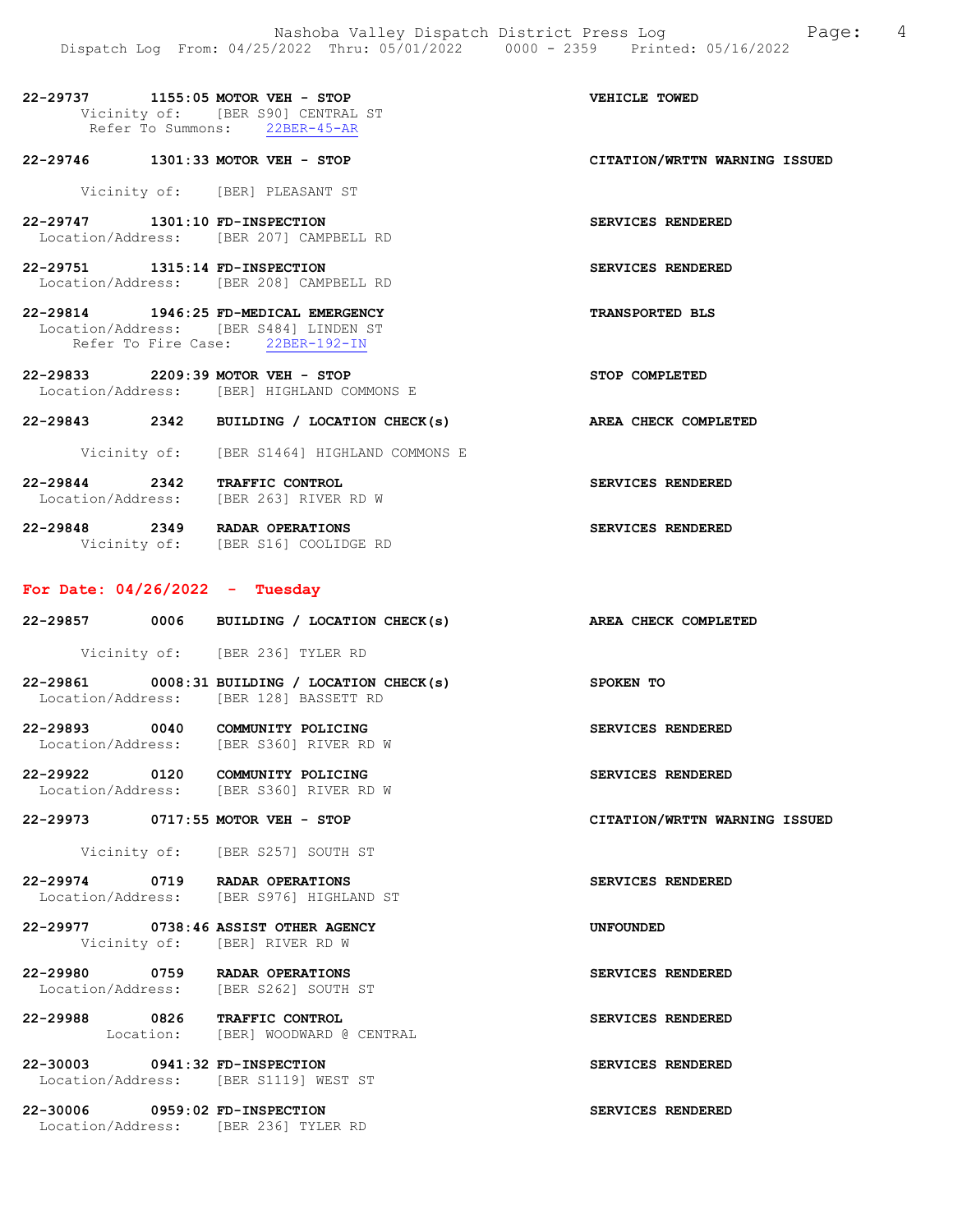Nashoba Valley Dispatch District Press Log Fage: 5 Dispatch Log From: 04/25/2022 Thru: 05/01/2022 0000 - 2359 Printed: 05/16/2022 22-30020 1050:25 MOTOR VEH - BREAK & ENTERING REPORT Location/Address: [BER S1475] HIGHLAND COMMONS E 22-30035 1145:18 MOTOR VEH - STOP CITATION/WRTTN WARNING ISSUED Location/Address: [BER S1091] SOUTH ST 22-30037 1156:22 MOTOR VEH - STOP CITATION/WRTTN WARNING ISSUED Location/Address: [BER S561] SOUTH ST 22-30038 1200:18 FD-FIRE ALARM, COMMERCIAL SERVICES RENDERED Location/Address: [BER S2] DONALD LYNCH BLVD Refer To Fire Case: 22BER-193-IN 22-30040 1211:32 MOTOR VEH - STOP CITATION/WRTTN WARNING ISSUED Vicinity of: [BER] RIVER RD W + DONALD LYNCH BLVD 22-30065 1459:44 COMMUNITY POLICING SERVICES RENDERED Location/Address: [BER S10] SOUTH ST

22-30066 1508:54 MOTOR VEH - ACCIDENT NO INJURY SERVICES RENDERED Vicinity of: [BER S1381] HIGHLAND COMMONS W

22-30096 1736:02 ANIMAL CALL UNITS ADVISED Location/Address: [BER S273] LINDEN ST

22-30103 1854 BUILDING / LOCATION CHECK(s) SERVICES RENDERED Location/Address: [BER S91] CENTRAL ST

22-30121 2152 BUILDING / LOCATION CHECK(s) SERVICES RENDERED Location/Address: [BER S1] CARR RD

22-30126 2207 BUILDING / LOCATION CHECK(s) BUILDING CHKED, APPEARS SECURE

Location/Address: [BER S375] WEST ST

22-30138 2227 BUILDING / LOCATION CHECK(s) SERVICES RENDERED Location/Address: [BER 561] LINDEN ST

22-30141 2336:59 FD-MEDICAL EMERGENCY TRANSPORTED BLS Location/Address: [BER S1101] STONES CORNER RD Refer To Fire Case: 22BER-194-IN

22-30144 2355 BUILDING / LOCATION CHECK(s) AREA CHECK COMPLETED

Location/Address: [BER S535] GATES POND RD

22-30145 2356 BUILDING / LOCATION CHECK(s) AREA CHECK COMPLETED

Vicinity of: [BER S1464] HIGHLAND COMMONS E

22-30146 2357:25 FD-MEDICAL EMERGENCY PATIENT REFUSAL, NO TRANSPORT

 Location/Address: [BER S60] GATES POND RD Refer To Fire Case: 22BER-195-IN

#### For Date:  $04/27/2022 -$  Wednesday

| 22-30175          | 0039 | BUILDING / LOCATION CHECK(s) | <b>BUILDING CHKED, APPEARS SECURE</b> |
|-------------------|------|------------------------------|---------------------------------------|
| Location/Address: |      | [BER S73] COOLIDGE RD        |                                       |
| 22-30177          | 0039 | BUILDING / LOCATION CHECK(s) | BUILDING CHKED, APPEARS SECURE        |
| Location/Address: |      | [BER S91] CENTRAL ST         |                                       |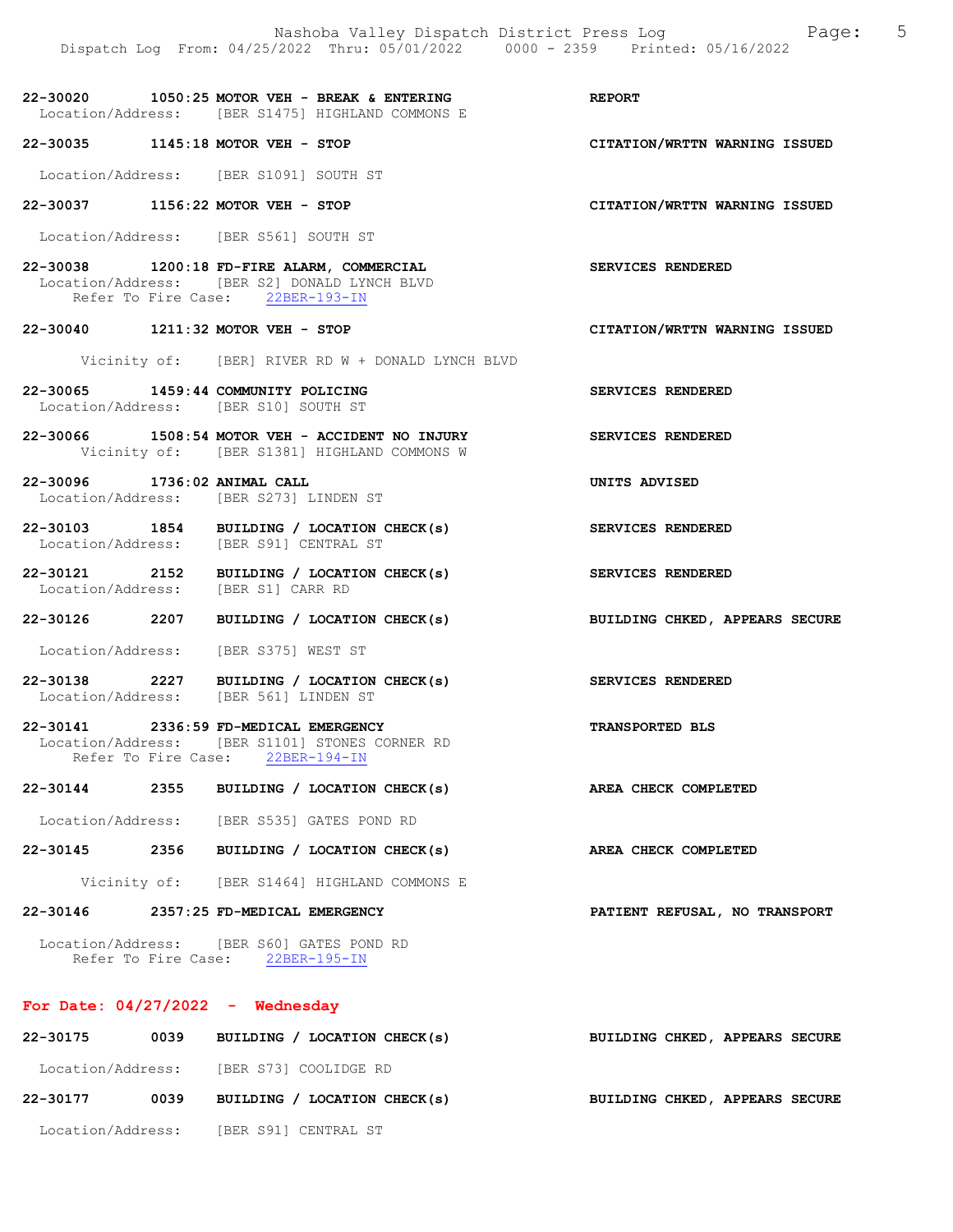Nashoba Valley Dispatch District Press Log Tage: 6

Dispatch Log From: 04/25/2022 Thru: 05/01/2022 0000 - 2359 Printed: 05/16/2022

|               |      | 22-30180 0040 BUILDING / LOCATION CHECK(s)                                | BUILDING CHKED, APPEARS SECURE |
|---------------|------|---------------------------------------------------------------------------|--------------------------------|
|               |      | Location/Address: [BER 96] CENTRAL ST                                     |                                |
|               |      | 22-30182 0043 BUILDING / LOCATION CHECK(s) BUILDING CHKED, APPEARS SECURE |                                |
|               |      | Location/Address: [BER S1150] CENTRAL ST                                  |                                |
| 22-30184 0044 |      | BUILDING / LOCATION CHECK(s)                                              | BUILDING CHKED, APPEARS SECURE |
|               |      | Location/Address: [BER S204] CENTRAL ST                                   |                                |
| 22-30186 0045 |      | BUILDING / LOCATION CHECK(s)                                              | BUILDING CHKED, APPEARS SECURE |
|               |      | Location/Address: [BER S471] CARTER ST                                    |                                |
| 22-30189 0046 |      | BUILDING / LOCATION CHECK(s) BUILDING CHKED, APPEARS SECURE               |                                |
|               |      | Location/Address: [BER S184] CARTER ST                                    |                                |
| 22-30191 0047 |      | BUILDING / LOCATION CHECK(s)                                              | BUILDING CHKED, APPEARS SECURE |
|               |      | Location/Address: [BER S383] WEST ST                                      |                                |
| 22-30192 0048 |      | BUILDING / LOCATION CHECK(s)                                              | BUILDING CHKED, APPEARS SECURE |
|               |      | Location/Address: [BER 58] WEST ST                                        |                                |
| 22-30194 0049 |      | BUILDING / LOCATION CHECK(s)                                              | BUILDING CHKED, APPEARS SECURE |
|               |      | Location/Address: [BER S1484] WEST ST                                     |                                |
| 22-30197 0052 |      | BUILDING / LOCATION CHECK(s)                                              | BUILDING CHKED, APPEARS SECURE |
|               |      | Location/Address: [BER S313] WEST ST                                      |                                |
| 22-30198 0052 |      | BUILDING / LOCATION CHECK(s)                                              | BUILDING CHKED, APPEARS SECURE |
|               |      | Location/Address: [BER 444] WEST ST                                       |                                |
| 22-30199 0053 |      | BUILDING / LOCATION CHECK(s)                                              | BUILDING CHKED, APPEARS SECURE |
|               |      | Location/Address: [BER S1249] WEST ST                                     |                                |
|               |      | 22-30200 0054 BUILDING / LOCATION CHECK(s) BUILDING CHKED, APPEARS SECURE |                                |
|               |      | Location/Address: [BER S375] WEST ST                                      |                                |
|               |      | 22-30203 0100 BUILDING / LOCATION CHECK(s)                                | BUILDING CHKED, APPEARS SECURE |
|               |      | Location/Address: [BER S1] CARR RD                                        |                                |
|               |      | 22-30207 0106 BUILDING / LOCATION CHECK(s)                                | BUILDING CHKED, APPEARS SECURE |
|               |      | Location/Address: [BER S10] SOUTH ST                                      |                                |
| 22-30208 0112 |      | BUILDING / LOCATION CHECK(s)                                              | AREA CHECK COMPLETED           |
|               |      | Location/Address: [BER S675] JONES RD                                     |                                |
| 22-30210      | 0114 | BUILDING / LOCATION CHECK(s)                                              | AREA CHECK COMPLETED           |
|               |      | Location/Address: [BER 480] PLEASANT ST                                   |                                |
|               |      | 22-30215 0117 BUILDING / LOCATION CHECK(s)                                | BUILDING CHKED, APPEARS SECURE |
|               |      | Location/Address: [BER S370] PLEASANT ST                                  |                                |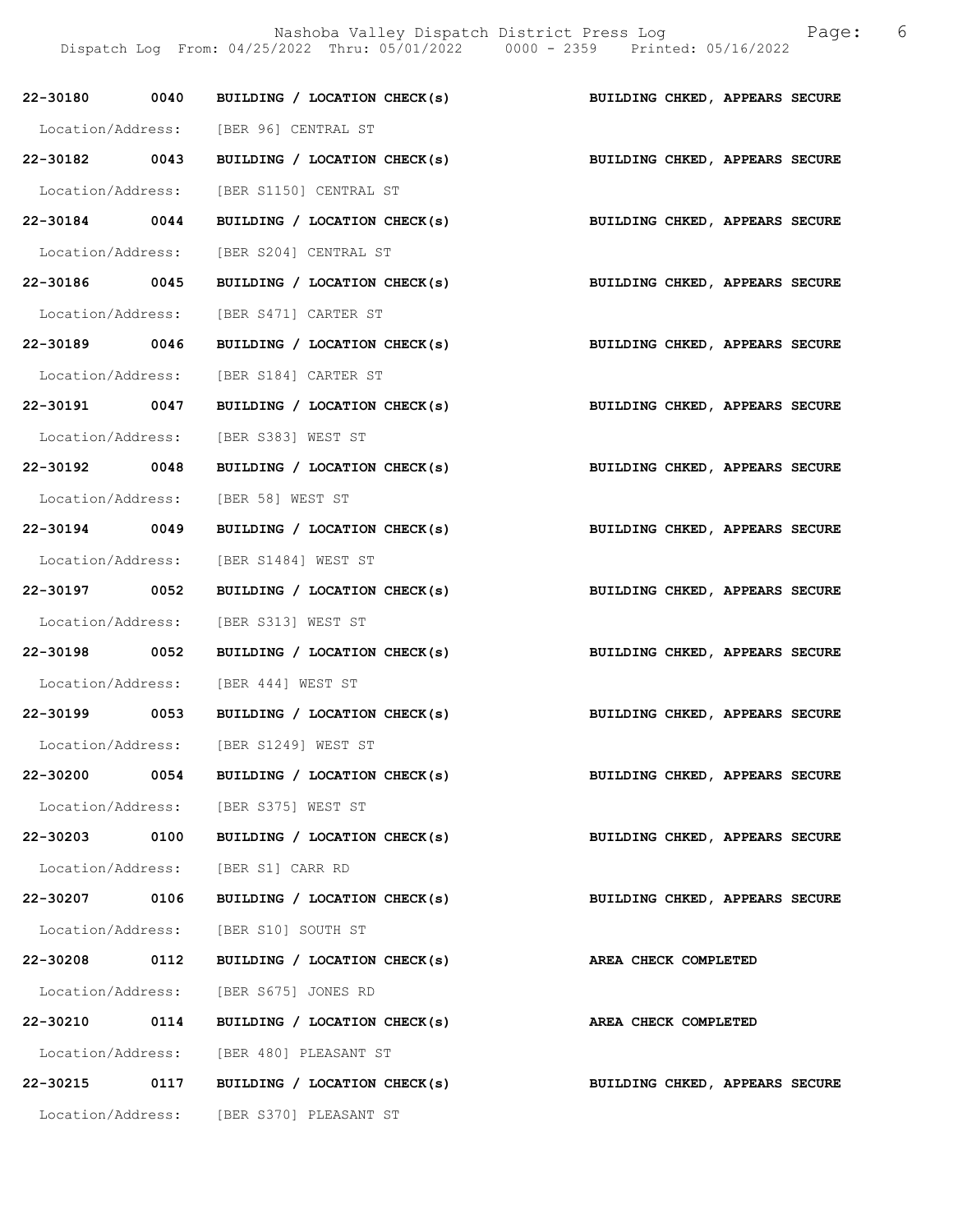|                                |      | Nashoba Valley Dispatch District Press Log Faqe:<br>Dispatch Log From: 04/25/2022 Thru: 05/01/2022 0000 - 2359 Printed: 05/16/2022 | 7                              |
|--------------------------------|------|------------------------------------------------------------------------------------------------------------------------------------|--------------------------------|
| 22-30218 0118                  |      | BUILDING / LOCATION CHECK(s) BUILDING CHKED, APPEARS SECURE                                                                        |                                |
|                                |      | Location/Address: [BER S638] WHITNEY RD                                                                                            |                                |
| 22-30221 0120                  |      | BUILDING / LOCATION CHECK(s)                                                                                                       | BUILDING CHKED, APPEARS SECURE |
|                                |      | Location/Address: [BER 128] BASSETT RD                                                                                             |                                |
| 22-30222 0121                  |      | BUILDING / LOCATION CHECK(s)                                                                                                       | BUILDING CHKED, APPEARS SECURE |
|                                |      | Location/Address: [BER 62] RIVER RD W                                                                                              |                                |
|                                |      | 22-30225 0123 BUILDING / LOCATION CHECK(s) AREA CHECK COMPLETED                                                                    |                                |
| Location/Address:              |      | [BER S360] RIVER RD W                                                                                                              |                                |
|                                |      | 22-30300 0800 COMMUNITY POLICING<br>Location/Address: [BER S1390] RIVER RD                                                         | SERVICES RENDERED              |
|                                |      | 22-30302 0840 TRAFFIC CONTROL<br>Location/Address: [BER 62] RIVER RD W                                                             | SERVICES RENDERED              |
|                                |      | 22-30317 0949:58 WELL BEING CHECK<br>Location/Address: [BER 62] RIVER RD W                                                         | Gone on Arrival                |
| 22-30318 0951:46 FD-INSPECTION |      | Location/Address: [BER 169] AMOS WHEELER RD                                                                                        | SERVICES RENDERED              |
|                                |      | 22-30325 1020 FIREARMS LICENSING<br>Location/Address: [BER S273] LINDEN ST                                                         | SERVICES RENDERED              |
| 22-30327 1031:27 FD-INSPECTION |      | Location/Address: [BER 223] CAMPBELL RD                                                                                            | SERVICES RENDERED              |
|                                |      | 22-30329 1036:54 FD-MEDICAL EMERGENCY<br>Location/Address: [BER S5] CENTRAL ST<br>Refer To Fire Case: 22BER-196-IN                 | TRANSPORTED BLS                |
|                                |      | 22-30370 1613 COMMUNITY POLICING                                                                                                   | AREA CHECK COMPLETED           |
|                                |      | Location/Address: [BER 527] RIVER RD W                                                                                             |                                |
| 22-30372                       | 1615 | BUILDING / LOCATION CHECK(s)                                                                                                       | AREA CHECK COMPLETED           |
|                                |      | Location/Address: [BER] RIVER RD W                                                                                                 |                                |
| 22-30386 1807                  |      | BUILDING / LOCATION CHECK(s)                                                                                                       | AREA CHECK COMPLETED           |
| Location/Address:              |      | [BER S1381] HIGHLAND COMMONS W                                                                                                     |                                |
| 22-30408                       | 2032 | BUILDING / LOCATION CHECK(s)                                                                                                       | AREA CHECK COMPLETED           |
| Location/Address:              |      | [BER S1395] CARTER ST                                                                                                              |                                |
| 22-30410 2033                  |      | BUILDING / LOCATION CHECK(s)                                                                                                       | AREA CHECK COMPLETED           |
| Location/Address:              |      | [BER S702] CENTRAL ST                                                                                                              |                                |
| 22-30414 2045                  |      | BUILDING / LOCATION CHECK(s)                                                                                                       | AREA CHECK COMPLETED           |
|                                |      | Location/Address: [BER] TAYLOR RD                                                                                                  |                                |
|                                |      | 22-30417 2129:49 NEIGHBOR COMPLAINT<br>Location/Address: [BER] PLEASANT ST                                                         | SPOKEN TO                      |

# For Date: 04/28/2022 - Thursday

| 22-30447<br>0043 | BUILDING / LOCATION CHECK(s) | BUILDING CHKED, APPEARS SECURE |  |  |
|------------------|------------------------------|--------------------------------|--|--|
|------------------|------------------------------|--------------------------------|--|--|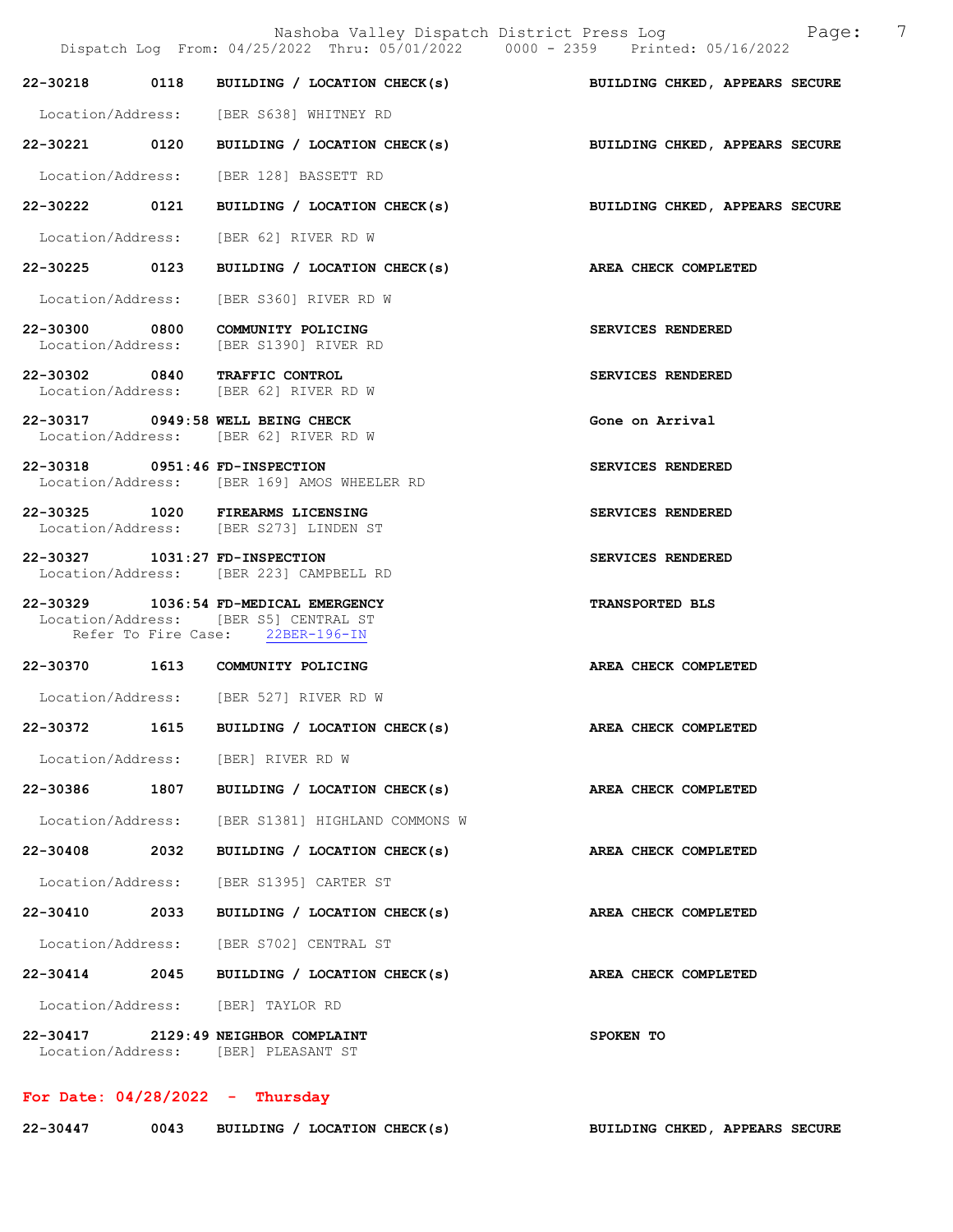|               |      | Location/Address: [BER 58] WEST ST                          |                                |
|---------------|------|-------------------------------------------------------------|--------------------------------|
|               |      | 22-30449 0045 BUILDING / LOCATION CHECK(s)                  | BUILDING CHKED, APPEARS SECURE |
|               |      | Location/Address: [BER S1484] WEST ST                       |                                |
| 22-30451 0047 |      | BUILDING / LOCATION CHECK(s)                                | BUILDING CHKED, APPEARS SECURE |
|               |      | Location/Address: [BER S313] WEST ST                        |                                |
| 22-30454 0048 |      | BUILDING / LOCATION CHECK(s) BUILDING CHKED, APPEARS SECURE |                                |
|               |      | Location/Address: [BER 444] WEST ST                         |                                |
| 22-30458 0050 |      | BUILDING / LOCATION CHECK(s)                                | BUILDING CHKED, APPEARS SECURE |
|               |      | Location/Address: [BER S1249] WEST ST                       |                                |
| 22-30459 0051 |      | BUILDING / LOCATION CHECK(s)                                | BUILDING CHKED, APPEARS SECURE |
|               |      | Location/Address: [BER S375] WEST ST                        |                                |
|               |      | 22-30460 0051 BUILDING / LOCATION CHECK(s)                  | BUILDING CHKED, APPEARS SECURE |
|               |      | Location/Address: [BER S10] SOUTH ST                        |                                |
| 22-30462 0055 |      | BUILDING / LOCATION CHECK(s)                                | BUILDING CHKED, APPEARS SECURE |
|               |      | Location/Address: [BER S370] PLEASANT ST                    |                                |
| 22-30463 0056 |      | BUILDING / LOCATION CHECK(s)                                | AREA CHECK COMPLETED           |
|               |      | Location/Address: [BER S1] CARR RD                          |                                |
| 22-30465 0057 |      | BUILDING / LOCATION CHECK(s)                                | BUILDING CHKED, APPEARS SECURE |
|               |      | Location/Address: [BER S638] WHITNEY RD                     |                                |
|               |      | 22-30467 0100 BUILDING / LOCATION CHECK(s)                  | AREA CHECK COMPLETED           |
|               |      | Location/Address: [BER S360] RIVER RD W                     |                                |
|               |      | 22-30469 0101 BUILDING / LOCATION CHECK(s)                  | BUILDING CHKED, APPEARS SECURE |
|               |      | Location/Address: [BER 62] RIVER RD W                       |                                |
|               |      | 22-30470 0103 BUILDING / LOCATION CHECK(s)                  | BUILDING CHKED, APPEARS SECURE |
|               |      | Location/Address: [BER S471] CARTER ST                      |                                |
|               |      | 22-30471 0104 BUILDING / LOCATION CHECK(s)                  | BUILDING CHKED, APPEARS SECURE |
|               |      | Location/Address: [BER 128] BASSETT RD                      |                                |
| 22-30472 0105 |      | BUILDING / LOCATION CHECK(s)                                | BUILDING CHKED, APPEARS SECURE |
|               |      | Location/Address: [BER S184] CARTER ST                      |                                |
|               |      | 22-30474 0107 BUILDING / LOCATION CHECK(s)                  | BUILDING CHKED, APPEARS SECURE |
|               |      | Location/Address: [BER 236] TYLER RD                        |                                |
|               |      | 22-30475 0109 BUILDING / LOCATION CHECK(s)                  | AREA CHECK COMPLETED           |
|               |      | Location/Address: [BER S91] CENTRAL ST                      |                                |
| 22-30477      | 0111 | BUILDING / LOCATION CHECK(s)                                | BUILDING CHKED, APPEARS SECURE |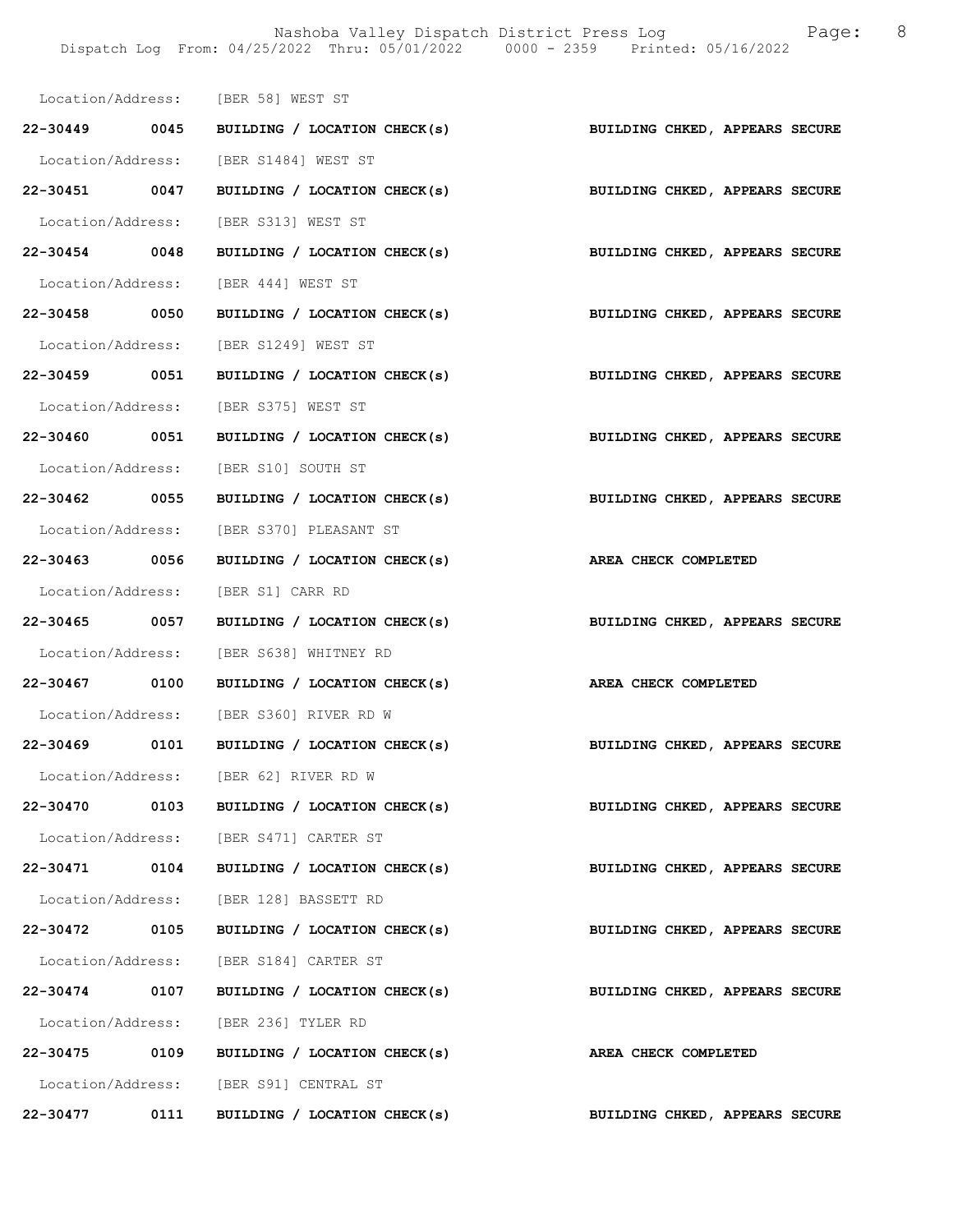|                   |      | Nashoba Valley Dispatch District Press Log<br>Dispatch Log From: 04/25/2022 Thru: 05/01/2022 0000 - 2359 Printed: 05/16/2022 |                                | 9<br>Page: |
|-------------------|------|------------------------------------------------------------------------------------------------------------------------------|--------------------------------|------------|
|                   |      |                                                                                                                              |                                |            |
|                   |      | Location/Address: [BER S535] GATES POND RD                                                                                   |                                |            |
| 22-30478 0112     |      | BUILDING / LOCATION CHECK(s)                                                                                                 | BUILDING CHKED, APPEARS SECURE |            |
|                   |      | Location/Address: [BER 450] BANNER RD                                                                                        |                                |            |
| 22-30479 0113     |      | BUILDING / LOCATION CHECK(s)                                                                                                 | BUILDING CHKED, APPEARS SECURE |            |
| Location/Address: |      | [BER S73] COOLIDGE RD                                                                                                        |                                |            |
| 22-30480 0113     |      | BUILDING / LOCATION CHECK(s)                                                                                                 | AREA CHECK COMPLETED           |            |
| Location/Address: |      | [BER] HIGHLAND COMMONS E                                                                                                     |                                |            |
| 22-30482 0116     |      | BUILDING / LOCATION CHECK(s)                                                                                                 | BUILDING CHKED, APPEARS SECURE |            |
| Location/Address: |      | [BER 448] NEWSOME RD                                                                                                         |                                |            |
| 22-30486 0119     |      | BUILDING / LOCATION CHECK(s)                                                                                                 | BUILDING CHKED, APPEARS SECURE |            |
| Location/Address: |      | [BER S528] PLEASANT ST                                                                                                       |                                |            |
| 22-30492 0125     |      | BUILDING / LOCATION CHECK(s) BUILDING CHKED, APPEARS SECURE                                                                  |                                |            |
| Location/Address: |      | [BER S204] CENTRAL ST                                                                                                        |                                |            |
| 22-30494 0127     |      | BUILDING / LOCATION CHECK(s)                                                                                                 | BUILDING CHKED, APPEARS SECURE |            |
| Location/Address: |      | [BER S702] CENTRAL ST                                                                                                        |                                |            |
| 22-30495          | 0128 | BUILDING / LOCATION CHECK(s)                                                                                                 | <b>AREA CHECK COMPLETED</b>    |            |
| Location/Address: |      | [BER S16] COOLIDGE RD                                                                                                        |                                |            |
| 22-30496 0128     |      | BUILDING / LOCATION CHECK(s)                                                                                                 | BUILDING CHKED, APPEARS SECURE |            |
| Location/Address: |      | [BER S1150] CENTRAL ST                                                                                                       |                                |            |
| 22-30497 0129     |      | BUILDING / LOCATION CHECK(s)                                                                                                 | BUILDING CHKED, APPEARS SECURE |            |
|                   |      | Location/Address: [BER 96] CENTRAL ST                                                                                        |                                |            |
| 22-30512 0154     |      | BUILDING / LOCATION CHECK(s)                                                                                                 | BUILDING CHKED, APPEARS SECURE |            |
|                   |      | Location/Address: [BER S48] SAWYER HILL RD                                                                                   |                                |            |
|                   |      | 22-30537 0535 RADAR OPERATIONS<br>Vicinity of: [BER] CENTRAL ST + WOODWARD AVE                                               | SERVICES RENDERED              |            |
|                   |      | 22-30541 0556 RADAR OPERATIONS<br>Location/Address: [BER] RIVER RD W + BROOK LN                                              | NEGATIVE CONTACT               |            |
|                   |      | 22-30554 0728 RADAR OPERATIONS<br>Vicinity of: [BER] RIVER RD W                                                              | SERVICES RENDERED              |            |
|                   |      | 22-30557 0741:25 MOTOR VEH - STOP<br>Vicinity of: [BER] RIVER RD W                                                           | STOP COMPLETED                 |            |
|                   |      | 22-30558 0742 RADAR OPERATIONS<br>Location/Address: [BER S1223] PLEASANT ST                                                  | SERVICES RENDERED              |            |
|                   |      | 22-30561 0748 RADAR OPERATIONS<br>Vicinity of: [BER] SOUTH ST                                                                | SERVICES RENDERED              |            |
|                   |      | 22-30563 0755 COMMUNITY POLICING<br>Location/Address: [BER S10] SOUTH ST                                                     | SERVICES RENDERED              |            |
|                   |      | 22-30572 0847 COMMUNITY POLICING<br>Location/Address: [BER 527] RIVER RD W                                                   | SERVICES RENDERED              |            |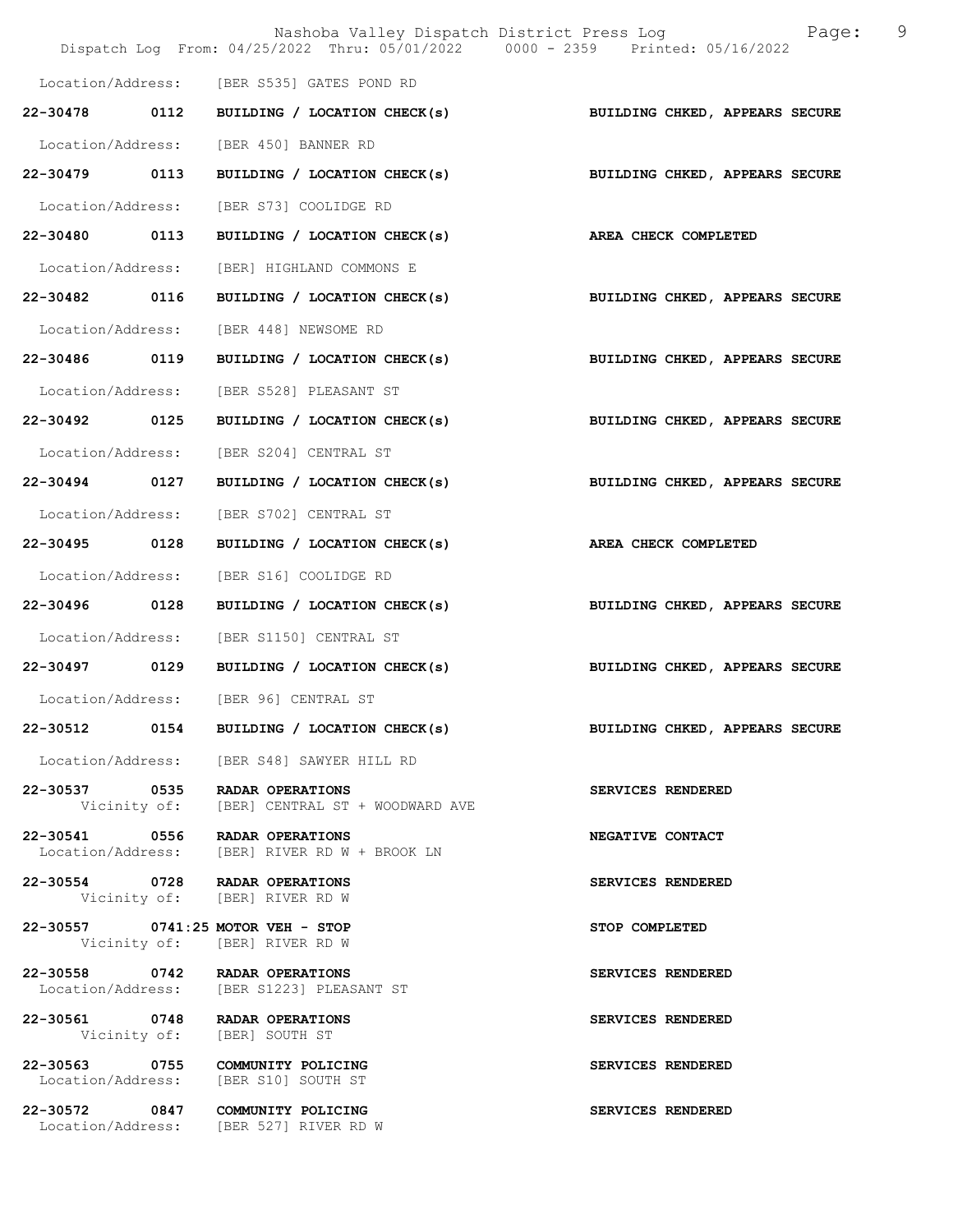| 22-30573 | 0901 | <b>RADAR OPERATIONS</b>        | SERVICES RENDERED |  |
|----------|------|--------------------------------|-------------------|--|
|          |      | Vicinity of: [BER 243] WEST ST |                   |  |

22-30579 0916:09 MOTOR VEH - STOP STOP COMPLETED Vicinity of: [BER S1484] WEST ST

22-30594 1053:48 FD-INSPECTION SERVICES RENDERED Location/Address: [BER 223] CAMPBELL RD

22-30602 1144 COMMUNITY POLICING SERVICES RENDERED Location/Address: [BER S10] SOUTH ST

22-30622 1327 RADAR OPERATIONS SERVICES RENDERED Vicinity of: [BER S702] CENTRAL ST

22-30630 1358:30 MOTOR VEH - STOP VERBAL WARNING Vicinity of: [BER S1484] WEST ST

22-30631 1400:33 MOTOR VEH - STOP VERBAL WARNING Vicinity of: [BER S1484] WEST ST

22-30634 1416 COMMUNITY POLICING SERVICES RENDERED Location/Address: [BER S10] SOUTH ST

22-30651 1548 COMMUNITY POLICING AREA CHECK COMPLETED

Location/Address: [BER 527] RIVER RD W

22-30673 1744:46 MOTOR VEH - STOP CITATION/WRTTN WARNING ISSUED

Vicinity of: [BER S1150] CENTRAL ST

22-30678 1827:05 MOTOR VEH - STOP CITATION/WRTTN WARNING ISSUED

Vicinity of: [BER] PLEASANT ST + CENTRAL ST

#### For Date: 04/29/2022 - Friday

|               |      | 22-30748 0123 BUILDING / LOCATION CHECK(s)                     | BUILDING CHKED, APPEARS SECURE |
|---------------|------|----------------------------------------------------------------|--------------------------------|
|               |      | Location/Address: [BER S10] SOUTH ST                           |                                |
| 22-30750 0125 |      | RADAR OPERATIONS<br>Location/Address: [BER S1105] WOODWARD AVE | SERVICES RENDERED              |
| 22-30752 0129 |      | BUILDING / LOCATION CHECK(s)                                   | AREA CHECK COMPLETED           |
|               |      | Location/Address: [BER S675] JONES RD                          |                                |
|               |      | 22-30753 0130 BUILDING / LOCATION CHECK(s)                     | AREA CHECK COMPLETED           |
|               |      | Location/Address: [BER 480] PLEASANT ST                        |                                |
| 22-30754 0132 |      | BUILDING / LOCATION CHECK(s)                                   | BUILDING CHKED, APPEARS SECURE |
|               |      | Location/Address: [BER S370] PLEASANT ST                       |                                |
| 22-30755 0133 |      | BUILDING / LOCATION CHECK(s)                                   | BUILDING CHKED, APPEARS SECURE |
|               |      | Location/Address: [BER S638] WHITNEY RD                        |                                |
| 22-30756 0135 |      | BUILDING / LOCATION CHECK(s)                                   | AREA CHECK COMPLETED           |
|               |      | Location/Address: [BER S360] RIVER RD W                        |                                |
| 22-30757      | 0136 | BUILDING / LOCATION CHECK(s)                                   | AREA CHECK COMPLETED           |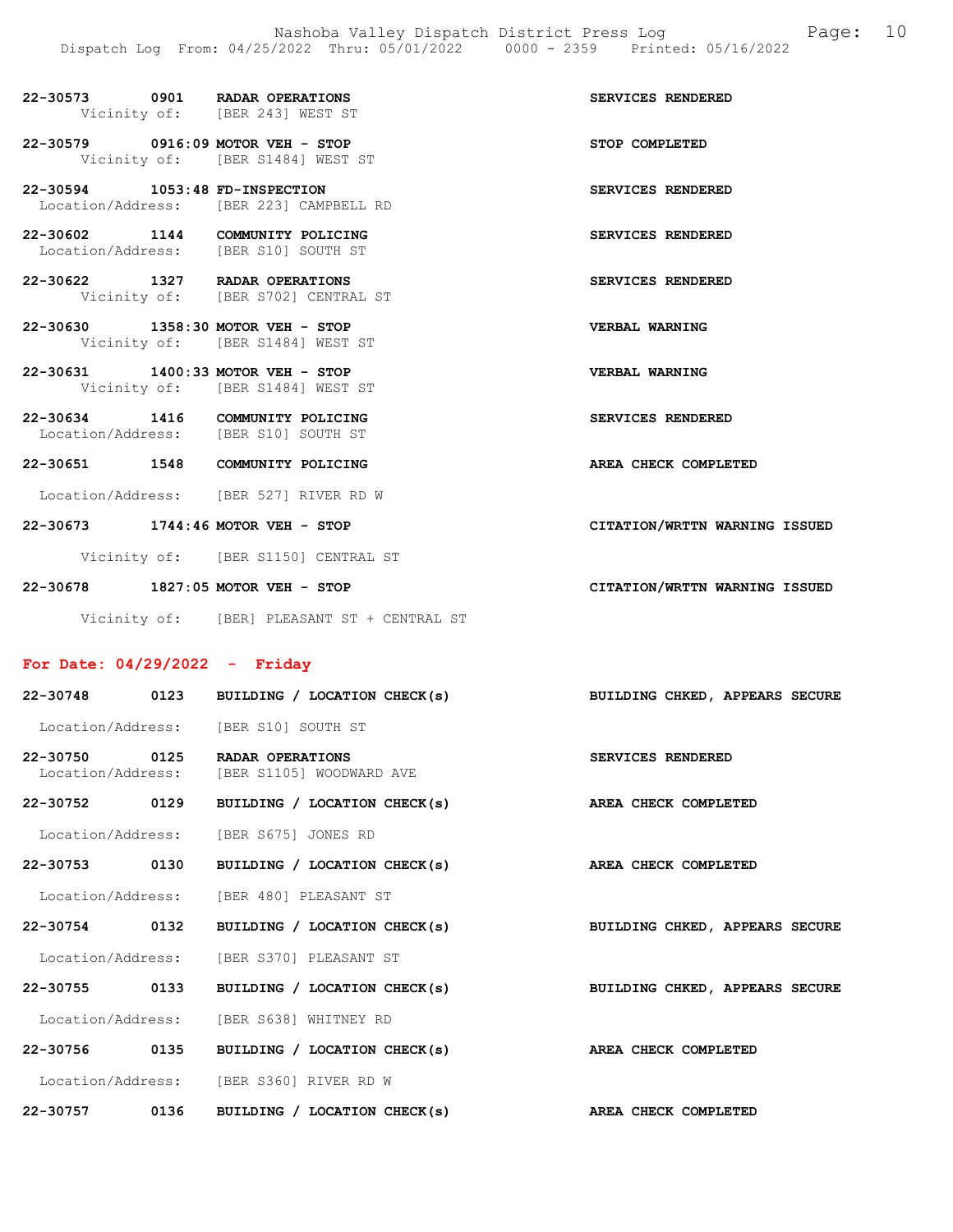Nashoba Valley Dispatch District Press Log Fage: 11 Dispatch Log From: 04/25/2022 Thru: 05/01/2022 0000 - 2359 Printed: 05/16/2022 Location/Address: [BER 62] RIVER RD W 22-30774 0203 RADAR OPERATIONS NO SERVICES NEEDED Vicinity of: [BER 96] CENTRAL ST 22-30779 0235 BUILDING / LOCATION CHECK(s) BUILDING CHKED, APPEARS SECURE Location/Address: [BER S333] WEST ST 22-30780 0237 BUILDING / LOCATION CHECK(s) BUILDING CHKED, APPEARS SECURE Location/Address: [BER 58] WEST ST 22-30781 0238 BUILDING / LOCATION CHECK(s) BUILDING CHKED, APPEARS SECURE Location/Address: [BER S471] CARTER ST 22-30784 0243 BUILDING / LOCATION CHECK(s) BUILDING CHKED, APPEARS SECURE Location/Address: [BER S1] CARR RD 22-30786 0300:16 BUILDING / LOCATION CHECK(s) SERVICES RENDERED Location/Address: [BER 444] WEST ST 22-30791 0338 BUILDING / LOCATION CHECK(s) UNABLE TO SERVE<br>
Location/Address: [BER S375] WEST ST [BER S375] WEST ST 22-30794 0411:00 FD-INVESTIGATION INVESTIGATED Vicinity of: [BER S1130] WEST ST Refer To Fire Case: 22BER-197-IN 22-30795 0434 BUILDING / LOCATION CHECK(s) BUILDING CHKED, APPEARS SECURE Location/Address: [BER S313] WEST ST 22-30796 0434 BUILDING / LOCATION CHECK(s) BUILDING CHKED, APPEARS SECURE Location/Address: [BER S1484] WEST ST 22-30797 0435 BUILDING / LOCATION CHECK(s) BUILDING CHKED, APPEARS SECURE Location/Address: [BER S383] WEST ST 22-30798 0435 BUILDING / LOCATION CHECK(s) BUILDING CHKED, APPEARS SECURE Location/Address: [BER S1150] CENTRAL ST 22-30822 0728 RADAR OPERATIONS<br>
Location/Address: [BER S976] HIGHLAND ST Location/Address: [BER S976] HIGHLAND ST 22-30823 0740:25 MOTOR VEH - STOP SERVICES RENDERED Vicinity of: [BER S976] HIGHLAND ST 22-30826 0806:57 MOTOR VEH - STOP CITATION/WRTTN WARNING ISSUED Vicinity of: [BER S63] CENTRAL ST 22-30839 0842 COMMUNITY POLICING SERVICES RENDERED Location/Address: [BER S10] SOUTH ST 22-30844 0904:22 MOTOR VEH - STOP CITATION/WRTTN WARNING ISSUED Vicinity of: [BER S899] CENTRAL ST 22-30861 1012:55 MOTOR VEH - STOP CITATION/WRTTN WARNING ISSUED Vicinity of: [BER S1471] WEST ST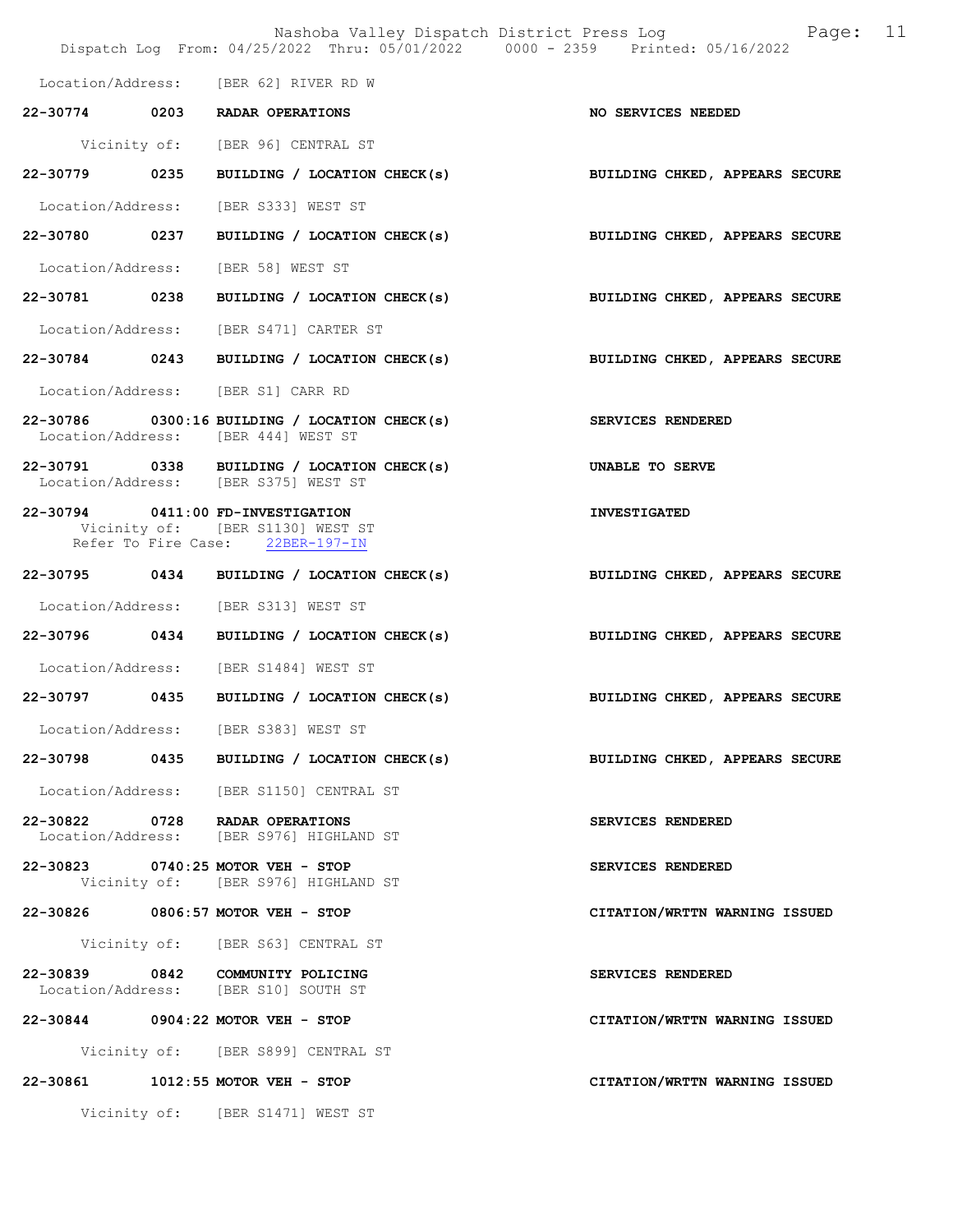|                         | Nashoba Valley Dispatch District Press Log<br>Dispatch Log From: 04/25/2022 Thru: 05/01/2022 0000 - 2359 Printed: 05/16/2022 | Page: 12                      |
|-------------------------|------------------------------------------------------------------------------------------------------------------------------|-------------------------------|
|                         | 22-30869 1144 COMMUNITY POLICING<br>Location/Address: [BER S360] RIVER RD W                                                  | SERVICES RENDERED             |
|                         | 22-30878 1234:38 MOTOR VEH - STOP                                                                                            | CITATION/WRTTN WARNING ISSUED |
|                         | Vicinity of: [BER S1039] RANDALL RD                                                                                          |                               |
|                         | 22-30888 1341 TRAFFIC CONTROL<br>Location/Address: [BER S976] HIGHLAND ST                                                    | SERVICES RENDERED             |
|                         | 22-30890 1347:30 MOTOR VEH - STOP<br>Vicinity of: [BER S976] HIGHLAND ST                                                     | <b>VERBAL WARNING</b>         |
|                         | 22-30905 1509 BUILDING / LOCATION CHECK(s)                                                                                   | AREA CHECK COMPLETED          |
|                         | Location/Address: [BER S215] COOLIDGE RD                                                                                     |                               |
|                         | 22-30906 1510 COMMUNITY POLICING                                                                                             | AREA CHECK COMPLETED          |
|                         | Location/Address: [BER S215] COOLIDGE RD                                                                                     |                               |
|                         | 22-30913 1534:40 MOTOR VEH - STOP                                                                                            | CITATION/WRTTN WARNING ISSUED |
|                         | Vicinity of: [BER S1150] CENTRAL ST                                                                                          |                               |
|                         | 22-30914 1535:04 COMMUNITY POLICING<br>Location/Address: [BER S360] RIVER RD W                                               | SERVICES RENDERED             |
|                         | 22-30919 1554 RADAR OPERATIONS<br>Vicinity of: [BER] RIVER RD W                                                              | SERVICES RENDERED             |
|                         | 22-30924 1607:11 MOTOR VEH - STOP                                                                                            | CITATION/WRTTN WARNING ISSUED |
|                         | Vicinity of: [BER S370] PLEASANT ST                                                                                          |                               |
|                         | 22-30925 1611:14 MOTOR VEH - STOP                                                                                            | CITATION/WRTTN WARNING ISSUED |
|                         | Vicinity of: [BER S1150] CENTRAL ST                                                                                          |                               |
|                         | 22-30929 1628:09 MOTOR VEH - STOP<br>Vicinity of: [BER S360] RIVER RD W<br>Refer To Summons: 22BER-46-AR                     | VEHICLE TOWED                 |
| 22-30942 1655 FOLLOW UP | Location/Address: [BER S471] CARTER ST                                                                                       | SERVICES RENDERED             |
|                         | 22-30947 1707 RADAR OPERATIONS                                                                                               | AREA CHECK COMPLETED          |
|                         | Location/Address: [BER S670] LANCASTER RD                                                                                    |                               |
|                         | 22-30957 1733:27 MOTOR VEH - STOP                                                                                            | CITATION/WRTTN WARNING ISSUED |
|                         | Vicinity of: [BER S1150] CENTRAL ST                                                                                          |                               |
|                         | 22-30966 1813:35 SUSPICIOUS ACTIVITY<br>Location/Address: [BER] PLEASANT ST                                                  | SERVICES RENDERED             |
|                         | 22-30974 1857 COMMUNITY POLICING<br>Location/Address: [BER] HIGHLAND COMMONS E                                               | SERVICES RENDERED             |
|                         | 22-30985 2001 BUILDING / LOCATION CHECK(s)                                                                                   | AREA CHECK COMPLETED          |
|                         | Location/Address: [BER 62] RIVER RD W                                                                                        |                               |
|                         | 22-30989 2022 BUILDING / LOCATION CHECK(s)                                                                                   | AREA CHECK COMPLETED          |
|                         | Location/Address: [BER] TAYLOR RD                                                                                            |                               |
|                         | 22-30997 2058:02 SUSPICIOUS ACTIVITY                                                                                         | SPOKEN TO                     |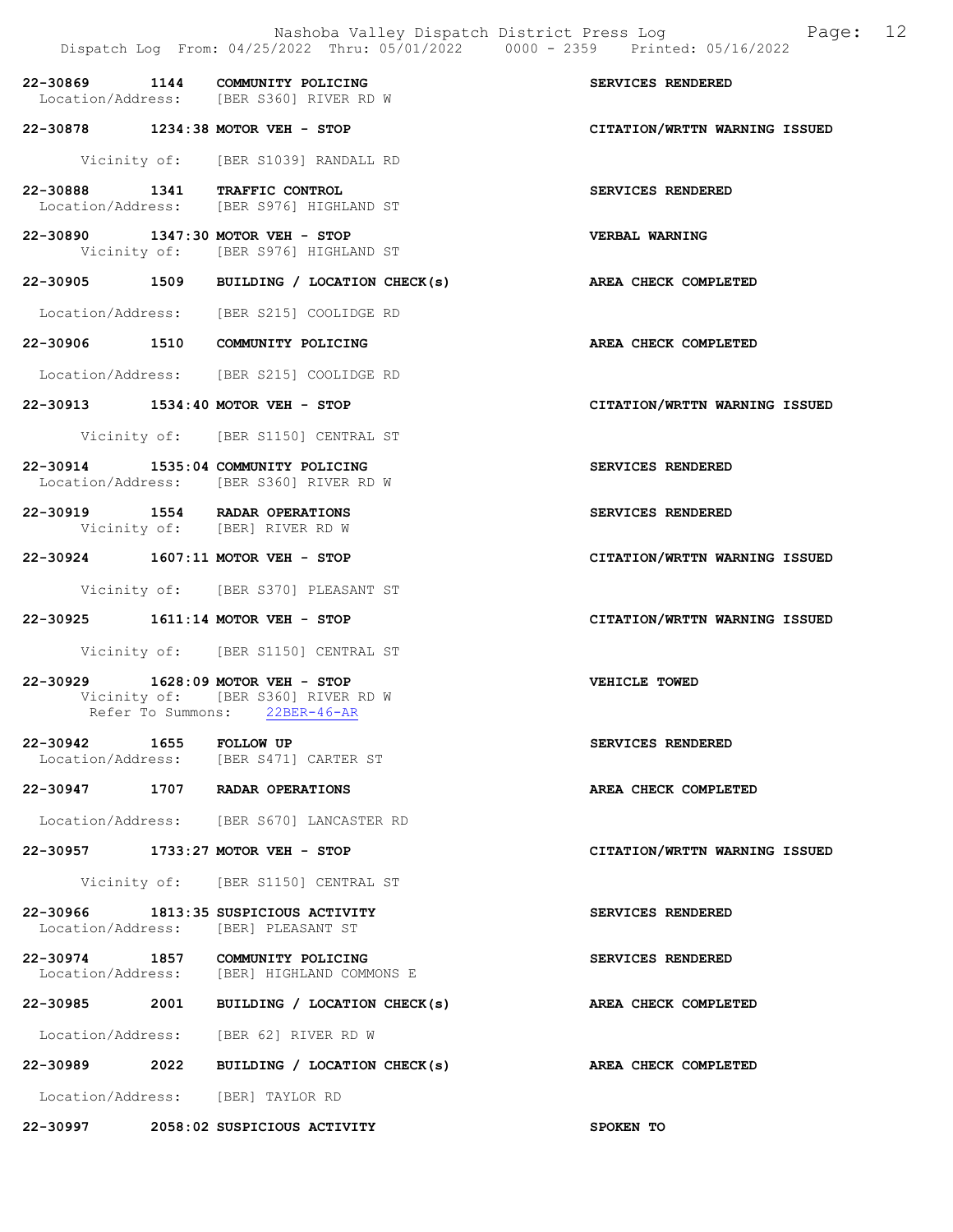Nashoba Valley Dispatch District Press Log Fage: 13 Dispatch Log From: 04/25/2022 Thru: 05/01/2022 0000 - 2359 Printed: 05/16/2022

Vicinity of: [BER] TAYLOR RD

22-31018 2305:41 MOTOR VEH - ACCIDENT NO INJURY VEHICLE TOWED Location/Address: [BER S762] LANCASTER RD Refer To Fire Case: 22BER-199-IN

#### For Date: 04/30/2022 - Saturday

| 22-31028 0010:02 FOLLOW UP    |      | Location/Address: [BER S471] CARTER ST                                       | <b>INVESTIGATED</b>            |
|-------------------------------|------|------------------------------------------------------------------------------|--------------------------------|
|                               |      | 22-31034 0024 BUILDING / LOCATION CHECK(s)                                   | BUILDING CHKED, APPEARS SECURE |
|                               |      | Location/Address: [BER S638] WHITNEY RD                                      |                                |
| 22-31035 0024                 |      | COMMUNITY POLICING<br>Location/Address: [BER 527] RIVER RD W                 | SERVICES RENDERED              |
|                               |      | 22-31036 0024 BUILDING / LOCATION CHECK(s)                                   | BUILDING CHKED, APPEARS SECURE |
|                               |      | Location/Address: [BER S360] RIVER RD W                                      |                                |
|                               |      | 22-31056 0108 BUILDING / LOCATION CHECK(s)                                   | BUILDING CHKED, APPEARS SECURE |
|                               |      | Location/Address: [BER S10] SOUTH ST                                         |                                |
| 22-31060 0113:26 GENERAL INFO |      | Vicinity of: [BER S273] LINDEN ST                                            | SERVICES RENDERED              |
|                               |      | 22-31074 0149 RADAR OPERATIONS<br>Location/Address: [BER S1105] WOODWARD AVE | SERVICES RENDERED              |
|                               |      | 22-31088 0235 BUILDING / LOCATION CHECK(s)                                   | BUILDING CHKED, APPEARS SECURE |
|                               |      | Location/Address: [BER S1150] CENTRAL ST                                     |                                |
|                               |      | 22-31092 0237 BUILDING / LOCATION CHECK(s)                                   | AREA CHECK COMPLETED           |
|                               |      | Location/Address: [BER S91] CENTRAL ST                                       |                                |
| 22-31094 0238                 |      | BUILDING / LOCATION CHECK(s)                                                 | BUILDING CHKED, APPEARS SECURE |
|                               |      | Location/Address: [BER 444] WEST ST                                          |                                |
| 22-31095 0238                 |      | BUILDING / LOCATION CHECK(s)                                                 | AREA CHECK COMPLETED           |
|                               |      | Location/Address: [BER S16] COOLIDGE RD                                      |                                |
|                               |      | 22-31096 0240 BUILDING / LOCATION CHECK(s)                                   | BUILDING CHKED, APPEARS SECURE |
|                               |      | Location/Address: [BER S73] COOLIDGE RD                                      |                                |
|                               |      | 22-31098 0240 BUILDING / LOCATION CHECK(s) AREA CHECK COMPLETED              |                                |
|                               |      | Vicinity of: [BER S1464] HIGHLAND COMMONS E                                  |                                |
|                               |      | 22-31099 0241 BUILDING / LOCATION CHECK(s)                                   | BUILDING CHKED, APPEARS SECURE |
|                               |      | Location/Address: [BER S1249] WEST ST                                        |                                |
| 22-31100 0245                 |      | BUILDING / LOCATION CHECK(s)                                                 | BUILDING CHKED, APPEARS SECURE |
|                               |      | Location/Address: [BER S375] WEST ST                                         |                                |
| 22-31101                      | 0252 | BUILDING / LOCATION CHECK(s)                                                 | BUILDING CHKED, APPEARS SECURE |
|                               |      | Location/Address: [BER 96] CENTRAL ST                                        |                                |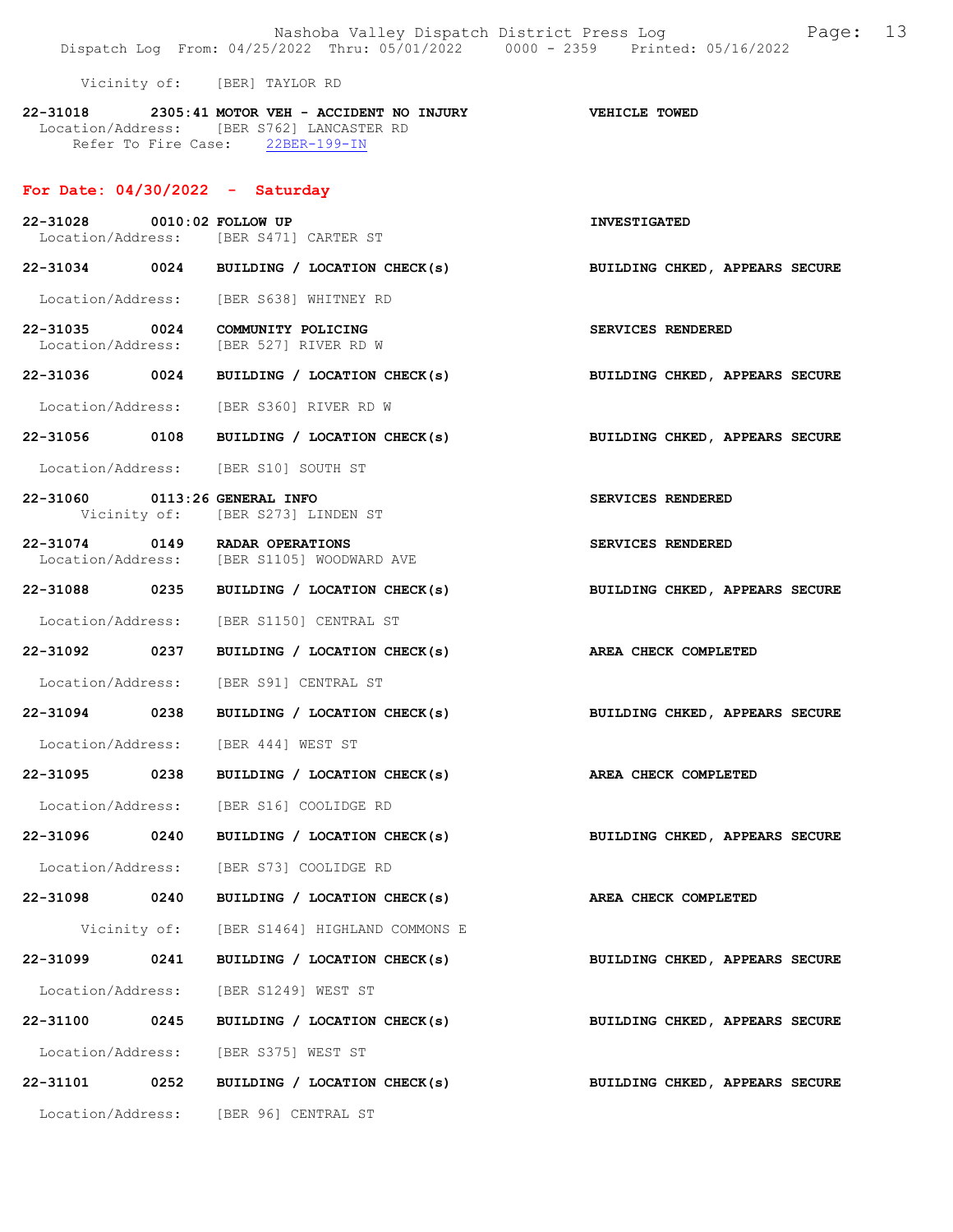Nashoba Valley Dispatch District Press Log Fage: 14

|                              | Dispatch Log From: 04/25/2022 Thru: 05/01/2022 0000 - 2359 Printed: 05/16/2022                                    |                                |
|------------------------------|-------------------------------------------------------------------------------------------------------------------|--------------------------------|
|                              | 22-31103 0253 RADAR OPERATIONS                                                                                    | BUILDING CHKED, APPEARS SECURE |
|                              | Vicinity of: [BER 96] CENTRAL ST                                                                                  |                                |
|                              | 22-31106 0302 BUILDING / LOCATION CHECK(s) BUILDING CHKED, APPEARS SECURE                                         |                                |
|                              | Location/Address: [BER S1] CARR RD                                                                                |                                |
| 22-31108 0313                | BUILDING / LOCATION CHECK(s) AREA CHECK COMPLETED                                                                 |                                |
|                              | Location/Address: [BER S10] SOUTH ST                                                                              |                                |
| 22-31111 0321                | BUILDING / LOCATION CHECK(s)                                                                                      | BUILDING CHKED, APPEARS SECURE |
|                              | Location/Address: [BER 62] RIVER RD W                                                                             |                                |
| 22-31112 0323                | BUILDING / LOCATION CHECK(s) AREA CHECK COMPLETED                                                                 |                                |
|                              | Location/Address: [BER 236] TYLER RD                                                                              |                                |
| 22-31116 0326                | BUILDING / LOCATION CHECK(s) AREA CHECK COMPLETED                                                                 |                                |
|                              | Location/Address: [BER 245] RIVER RD W                                                                            |                                |
| 22-31118 0336                | BUILDING / LOCATION CHECK(s)                                                                                      | BUILDING CHKED, APPEARS SECURE |
|                              | Location/Address: [BER S73] COOLIDGE RD                                                                           |                                |
| 22-31119 0338                | BUILDING / LOCATION CHECK(s) BUILDING CHKED, APPEARS SECURE                                                       |                                |
|                              | Location/Address: [BER S73] COOLIDGE RD                                                                           |                                |
|                              | 22-31120 0338 BUILDING / LOCATION CHECK(s)                                                                        | BUILDING CHKED, APPEARS SECURE |
|                              | Location/Address: [BER S1381] HIGHLAND COMMONS W                                                                  |                                |
|                              | $22-31121$ 0342:34 BUILDING / LOCATION CHECK(s)                                                                   | BUILDING CHKED, APPEARS SECURE |
|                              | Location/Address: [BER S73] COOLIDGE RD                                                                           |                                |
|                              | 22-31138 0734:05 MOTOR VEH - STOP<br>Vicinity of: [BER] HIGHLAND ST + WHEELER HILL RD                             | VERBAL WARNING                 |
|                              | 22-31139 0743 TRAFFIC CONTROL<br>Location/Address: [BER S976] HIGHLAND ST                                         | SERVICES RENDERED              |
|                              | 22-31145 0817:50 MOTOR VEH - STOP                                                                                 | CITATION/WRTTN WARNING ISSUED  |
|                              | Vicinity of: [BER 58] WEST ST                                                                                     |                                |
|                              | 22-31156 0905:16 TRAFFIC CONTROL<br>Vicinity of: [BER] CARTER ST + HIGHLAND ST                                    | SERVICES RENDERED              |
|                              | 22-31160 0924:46 MOTOR VEH - STOP                                                                                 | CITATION/WRTTN WARNING ISSUED  |
|                              | Vicinity of: [BER S761] CARTER ST                                                                                 |                                |
|                              | 22-31183 1153:45 MOTOR VEH - STOP                                                                                 | CITATION/WRTTN WARNING ISSUED  |
|                              | Vicinity of: [BER S586] CENTRAL ST                                                                                |                                |
| 22-31195 1345:55 DISTURBANCE |                                                                                                                   | PATIENT REFUSAL, NO TRANSPORT  |
|                              | Location/Address: [BER S762] LANCASTER RD<br>Refer To Fire Case: 22BER-200-IN<br>Refer To Fire Case: 22BOL-336-IN |                                |
|                              | 22-31197 1406:43 MOTOR VEH - COMPLAINT<br>Location/Address: [BER S638] WHITNEY RD                                 | <b>UNFOUNDED</b>               |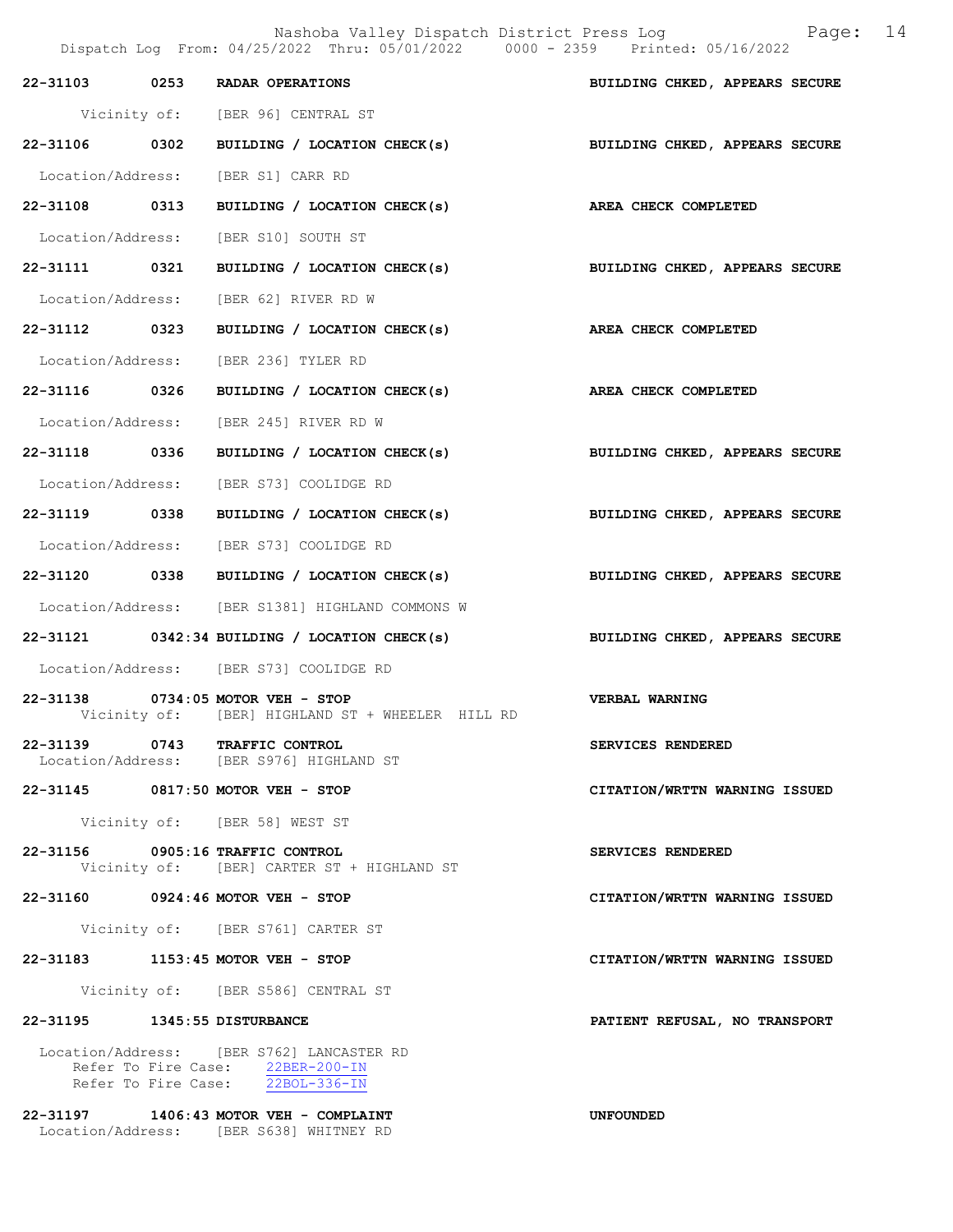| 22-31198          | 1413:15 ANIMAL CALL |                                |  |  | UNITS ADVISED |
|-------------------|---------------------|--------------------------------|--|--|---------------|
| Location/Address: |                     | [BER] HIGHLAND ST + RANDALL RD |  |  |               |

22-31206 1503 ASSIST OTHER AGENCY SERVICES RENDERED Location/Address: [BER S1142] WHITNEY RD

22-31209 1520:50 MOTOR VEH - STOP CITATION/WRTTN WARNING ISSUED

Vicinity of: [BER S638] WHITNEY RD

22-31212 1531:18 WELL BEING CHECK SPOKEN TO Location/Address: [BER S73] COOLIDGE RD

- 22-31259 2014:05 MOTOR VEH ACCIDENT W/INJURY TRANSPORTED ALS Location/Address: [BER 141] ROUTE 495 SOUTH HWY<br>Refer To Fire Case: 22BER-201-IN Refer To Fire Case: 22BER-201-IN Refer To Fire Case: 22BOL-337-IN
- 22-31290 2336 BUILDING / LOCATION CHECK(s) AREA CHECK COMPLETED Location/Address: [BER S10] SOUTH ST 22-31291 2337 BUILDING / LOCATION CHECK(s) BUILDING CHKED, APPEARS SECURE Location/Address: [BER S675] JONES RD 22-31292 2339 BUILDING / LOCATION CHECK(s) BUILDING CHKED, APPEARS SECURE Location/Address: [BER S370] PLEASANT ST 22-31293 2341 BUILDING / LOCATION CHECK(s) BUILDING CHKED, APPEARS SECURE Location/Address: [BER S638] WHITNEY RD
- 22-31294 2342 BUILDING / LOCATION CHECK(s) BUILDING CHKED, APPEARS SECURE Location/Address: [BER S360] RIVER RD W

#### For Date: 05/01/2022 - Sunday

|               | 22-31296 0015 BUILDING / LOCATION CHECK(s)   | AREA CHECK COMPLETED           |
|---------------|----------------------------------------------|--------------------------------|
|               | Location/Address: [BER 62] RIVER RD W        |                                |
|               | 22-31297 0017 BUILDING / LOCATION CHECK(s)   | BUILDING CHKED, APPEARS SECURE |
|               | Location/Address: [BER 128] BASSETT RD       |                                |
|               | 22-31298 0017 BUILDING / LOCATION CHECK(s)   | AREA CHECK COMPLETED           |
|               | Location/Address: [BER 236] TYLER RD         |                                |
|               | 22-31299 0017 BUILDING / LOCATION CHECK(s)   | BUILDING CHKED, APPEARS SECURE |
|               | Location/Address: [BER S2] DONALD LYNCH BLVD |                                |
| 22-31300 0019 | BUILDING / LOCATION CHECK(s)                 | AREA CHECK COMPLETED           |
|               | Location/Address: [BER 245] RIVER RD W       |                                |
|               | 22-31301 0027 BUILDING / LOCATION CHECK(s)   | BUILDING CHKED, APPEARS SECURE |
|               | Location/Address: [BER 480] PLEASANT ST      |                                |
| 22-31302 0029 | BUILDING / LOCATION CHECK(s)                 | AREA CHECK COMPLETED           |
|               | Location/Address: [BER S222] COOLIDGE RD     |                                |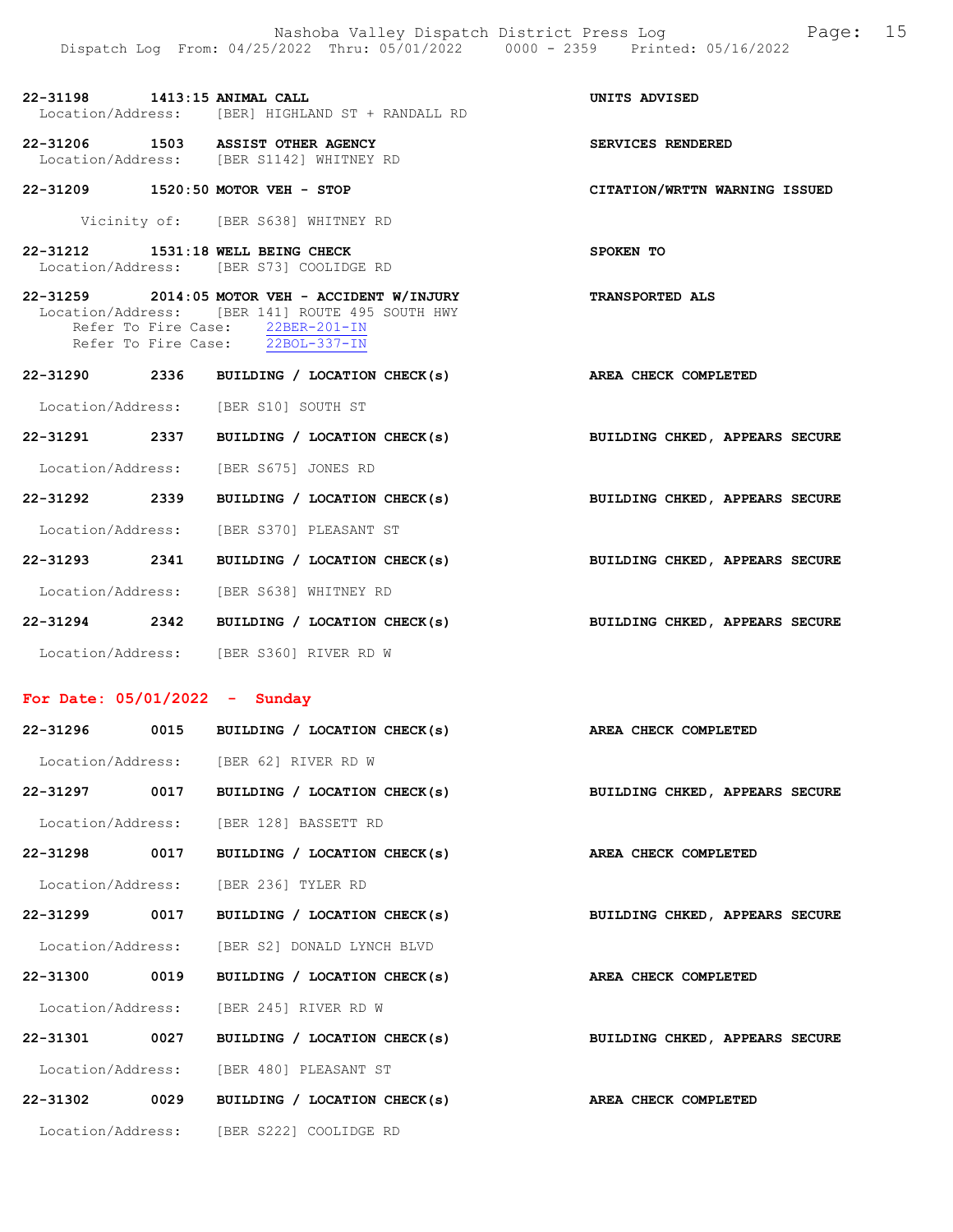Nashoba Valley Dispatch District Press Log Fage: 16

Dispatch Log From: 04/25/2022 Thru: 05/01/2022 0000 - 2359 Printed: 05/16/2022

|                               |      | 22-31303 0029 BUILDING / LOCATION CHECK(s)                                  | BUILDING CHKED, APPEARS SECURE |
|-------------------------------|------|-----------------------------------------------------------------------------|--------------------------------|
|                               |      | Location/Address: [BER S73] COOLIDGE RD                                     |                                |
| 22-31304 0033                 |      | BUILDING / LOCATION CHECK(s)                                                | AREA CHECK COMPLETED           |
|                               |      | Location/Address: [BER S1381] HIGHLAND COMMONS W                            |                                |
| 22-31305 0034                 |      | BUILDING / LOCATION CHECK(s)                                                | BUILDING CHKED, APPEARS SECURE |
|                               |      | Location/Address: [BER 504] HIGHLAND ST                                     |                                |
| 22-31306 0035                 |      | BUILDING / LOCATION CHECK(s)                                                | BUILDING CHKED, APPEARS SECURE |
|                               |      | Location/Address: [BER S1464] HIGHLAND COMMONS E                            |                                |
| 22-31308 0039                 |      | BUILDING / LOCATION CHECK(s)                                                | BUILDING CHKED, APPEARS SECURE |
|                               |      | Location/Address: [BER S471] CARTER ST                                      |                                |
| 22-31312 0042                 |      | BUILDING / LOCATION CHECK(s)                                                | BUILDING CHKED, APPEARS SECURE |
|                               |      | Location/Address: [BER 444] WEST ST                                         |                                |
| 22-31313 0043                 |      | BUILDING / LOCATION CHECK(s)                                                | AREA CHECK COMPLETED           |
|                               |      | Location/Address: [BER 244] TAYLOR RD                                       |                                |
| 22-31316 0044                 |      | BUILDING / LOCATION CHECK(s)                                                | BUILDING CHKED, APPEARS SECURE |
|                               |      | Location/Address: [BER S375] WEST ST                                        |                                |
| 22-31317 0046                 |      | BUILDING / LOCATION CHECK(s)                                                | BUILDING CHKED, APPEARS SECURE |
|                               |      | Location/Address: [BER S91] CENTRAL ST                                      |                                |
| 22-31325 0053                 |      | BUILDING / LOCATION CHECK(s)                                                | AREA CHECK COMPLETED           |
|                               |      | Location/Address: [BER S1503] PLEASANT ST                                   |                                |
|                               |      | 22-31342 0123 BUILDING / LOCATION CHECK(s)                                  | BUILDING CHKED, APPEARS SECURE |
|                               |      | Location/Address: [BER 444] WEST ST                                         |                                |
| 22-31343                      | 0123 | BUILDING / LOCATION CHECK(s)                                                | BUILDING CHKED, APPEARS SECURE |
|                               |      | Location/Address: [BER S1249] WEST ST                                       |                                |
|                               |      | 22-31348 0128 BUILDING / LOCATION CHECK(s)                                  | AREA CHECK COMPLETED           |
|                               |      | Location/Address: [BER S1] CARR RD                                          |                                |
| 22-31356 0147:32 GENERAL INFO |      | Location/Address: [BER S273] LINDEN ST                                      | SERVICES RENDERED              |
|                               |      | 22-31408 0606 COMMUNITY POLICING<br>Location/Address: [BER S360] RIVER RD W | SERVICES RENDERED              |
|                               |      | 22-31421 0719 COMMUNITY POLICING<br>Location/Address: [BER S360] RIVER RD W | SERVICES RENDERED              |
|                               |      | 22-31428 0830 RADAR OPERATIONS<br>Vicinity of: [BER] RIVER RD W             | SERVICES RENDERED              |
| 22-31432 0859                 |      | RADAR OPERATIONS<br>Vicinity of: [BER S702] CENTRAL ST                      | SERVICES RENDERED              |
| 22-31433                      | 0907 | TRAFFIC CONTROL                                                             | SERVICES RENDERED              |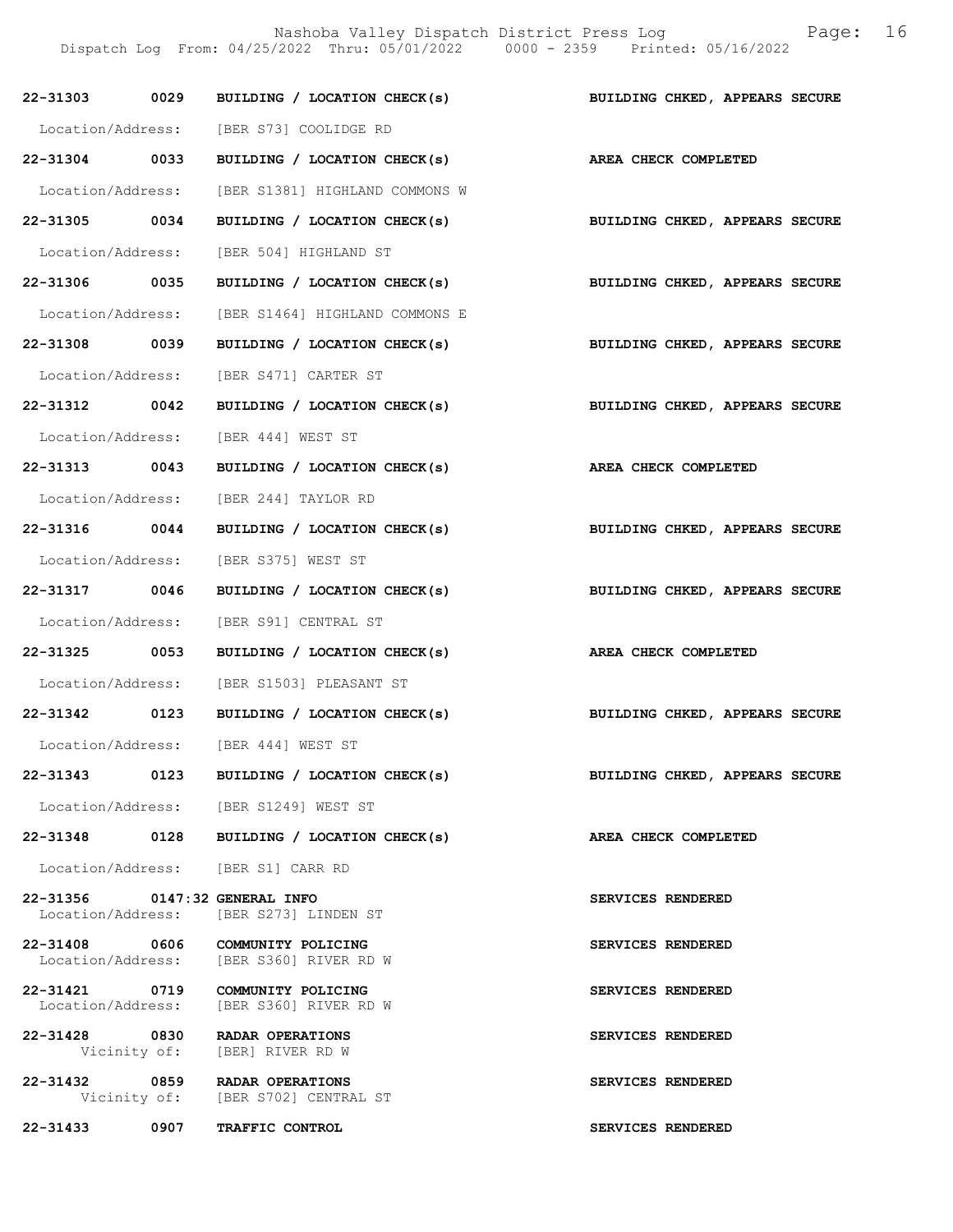|  | Dispatch Log From: 04/25/2022 Thru: 05/01/2022 0000 - 2359 Printed: 05/16/2022                        | Nashoba Valley Dispatch District Press Log Fage: 17 |
|--|-------------------------------------------------------------------------------------------------------|-----------------------------------------------------|
|  | Location/Address: [BER 58] WEST ST                                                                    |                                                     |
|  | 22-31442 1010 RADAR OPERATIONS<br>Vicinity of: [BER 243] WEST ST                                      | SERVICES RENDERED                                   |
|  | 22-31445 1024:22 MOTOR VEH - STOP<br>Vicinity of: [BER 58] WEST ST                                    | <b>VERBAL WARNING</b>                               |
|  | 22-31448 1045:50 SUSPICIOUS PACKAGE/ OBJECT SERVICES RENDERED<br>Location/Address: [BER] LANCASTER RD |                                                     |
|  | 22-31454 1124 RADAR OPERATIONS<br>Vicinity of: [BER S1150] CENTRAL ST                                 | SERVICES RENDERED                                   |
|  | 22-31455 1130:29 MOTOR VEH - STOP<br>Vicinity of: [BER S898] CENTRAL ST                               | <b>VERBAL WARNING</b>                               |
|  | 22-31457 1141:23 MOTOR VEH - STOP<br>Vicinity of: [BER S1127] WEST ST                                 | <b>VERBAL WARNING</b>                               |
|  | 22-31461 1216 BUILDING / LOCATION CHECK(s) AREA CHECK COMPLETED                                       |                                                     |
|  | Vicinity of: [BER S1464] HIGHLAND COMMONS E                                                           |                                                     |
|  | 22-31472 1355 RADAR OPERATIONS<br>Vicinity of: [BER] RIVER RD W                                       | SERVICES RENDERED                                   |
|  | 22-31484 1453:35 MOTOR VEH - STOP<br>Vicinity of: [BER] PLEASANT ST + CROSBY RD                       | VERBAL WARNING                                      |
|  | 22-31486 1519:25 MOTOR VEH - STOP<br>Vicinity of: [BER 447] RIVER RD W                                | STOP COMPLETED                                      |
|  | 22-31491 1543:00 MOTOR VEH - DISABLED<br>Vicinity of: [BER] GIBBS RD                                  | SPOKEN TO                                           |
|  | 22-31495 1559:37 WELL BEING CHECK<br>Location/Address: [BER S1150] CENTRAL ST                         | SPOKEN TO                                           |
|  | 22-31496 1626 RADAR OPERATIONS<br>Vicinity of: [BER 96] CENTRAL ST                                    | SERVICES RENDERED                                   |
|  | 22-31499 1644 RADAR OPERATIONS<br>Vicinity of: [BER] PLEASANT ST + KEYES RD                           | SERVICES RENDERED                                   |
|  | 22-31509 1722:41 LARCENY/ FORGERY/ FRAUD<br>Location/Address: [BER S1462] HIGHLAND COMMONS E          | <b>REPORT</b>                                       |
|  | 22-31539 2043:52 SUSPICIOUS ACTIVITY<br>Location/Address: [BER] SAWYER HILL RD                        | SERVICES RENDERED                                   |
|  | 22-31542 2054 BUILDING / LOCATION CHECK(s)                                                            | BUILDING CHKED, APPEARS SECURE                      |
|  | Location/Address: [BER S73] COOLIDGE RD                                                               |                                                     |
|  | 22-31543 2055 BUILDING / LOCATION CHECK(s)                                                            | BUILDING CHKED, APPEARS SECURE                      |
|  | Location/Address: [BER S16] COOLIDGE RD                                                               |                                                     |
|  | 22-31553 2129:36 MOTOR VEH - ACCIDENT NO INJURY<br>Vicinity of: [BER] CENTRAL ST                      | <b>SERVICES RENDERED</b>                            |
|  | 22-31568 2339 BUILDING / LOCATION CHECK(s)                                                            | BUILDING CHKED, APPEARS SECURE                      |
|  | Location/Address: [BER S10] SOUTH ST                                                                  |                                                     |
|  | 22-31569 2342 BUILDING / LOCATION CHECK(s)                                                            | BUILDING CHKED, APPEARS SECURE                      |
|  | Location/Address: [BER S675] JONES RD                                                                 |                                                     |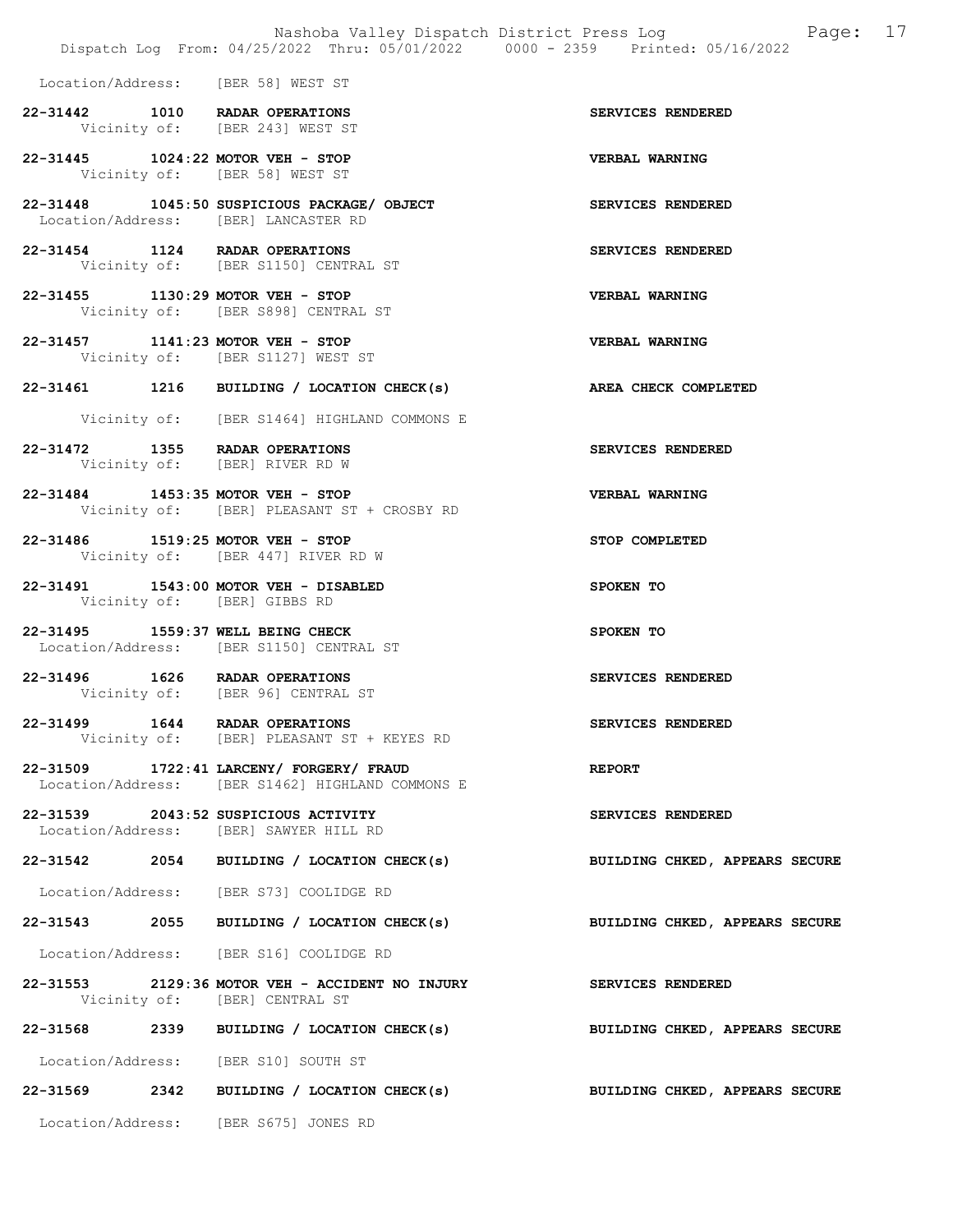| 22-31570          | 2343 | BUILDING / LOCATION CHECK(s) | BUILDING CHKED, APPEARS SECURE |  |  |
|-------------------|------|------------------------------|--------------------------------|--|--|
| Location/Address: |      | [BER 480] PLEASANT ST        |                                |  |  |
| $22 - 31574$      | 2346 | BUILDING / LOCATION CHECK(s) | BUILDING CHKED, APPEARS SECURE |  |  |
| Location/Address: |      | [BER S370] PLEASANT ST       |                                |  |  |
| 22-31576          | 2347 | BUILDING / LOCATION CHECK(s) | BUILDING CHKED, APPEARS SECURE |  |  |
| Location/Address: |      | [BER S638]<br>WHITNEY RD     |                                |  |  |
| 22-31578          | 2348 | BUILDING / LOCATION CHECK(s) | AREA CHECK COMPLETED           |  |  |
| Location/Address: |      | [BER S360] RIVER RD W        |                                |  |  |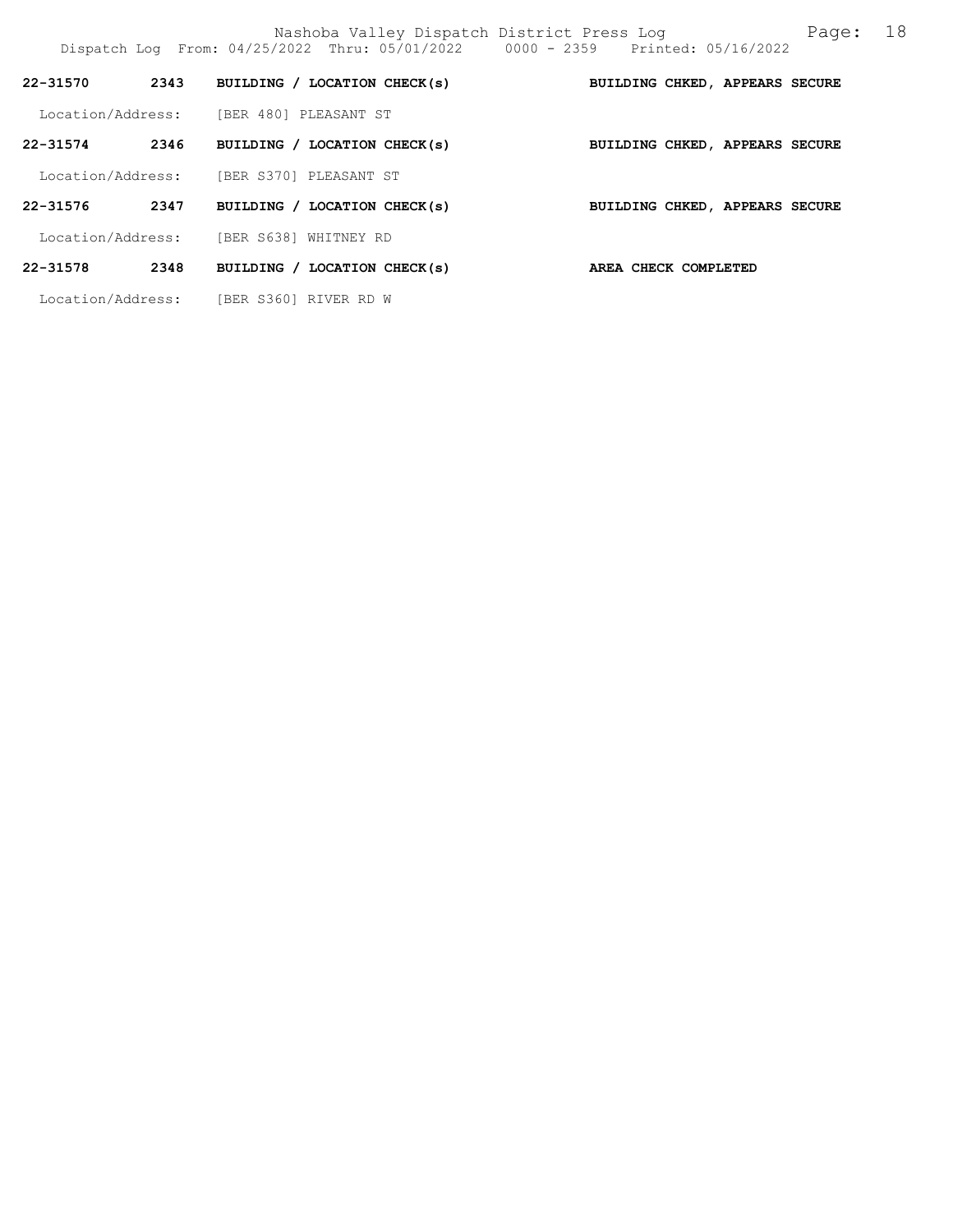Nashoba Valley Dispatch District Press Log Fage: 19 Dispatch Log From: 04/25/2022 Thru: 05/01/2022 0000 - 2359 Printed: 05/16/2022

For Jurisdiction: BOLTON, MA

# For Date: 04/25/2022 - Monday

|                                 | 22-29552 0104 BUILDING / LOCATION CHECK(s)                                              | AREA CHECK COMPLETED      |
|---------------------------------|-----------------------------------------------------------------------------------------|---------------------------|
|                                 | Location: [BOL WEST] WEST SECTOR                                                        |                           |
|                                 | 22-29581 0136 RADAR OPERATIONS<br>Location/Address: [BOL] MAIN ST                       | SERVICES RENDERED         |
|                                 | 22-29639 0418 BUILDING / LOCATION CHECK(s) AREA CHECK COMPLETED                         |                           |
|                                 | Location: [BOL EAST] EAST SECTOR                                                        |                           |
|                                 | 22-29641 0439 TRAFFIC CONTROL                                                           | <b>NO SERVICES NEEDED</b> |
|                                 | Location/Address: [BOL] WATTAQUADOCK HILL RD + MAIN ST                                  |                           |
| 22-29659 0722:17 DISTURBANCE    | Location/Address: [BOL 1480] WOOBLY RD                                                  | <b>UNFOUNDED</b>          |
|                                 | 22-29667 0742 COMMUNITY POLICING<br>Location/Address: [BOL L0000027] MAIN ST            | SERVICES RENDERED         |
|                                 | 22-29676 0821 TRAFFIC CONTROL<br>Location/Address: [BOL] MAIN ST + MECHANIC ST          | SERVICES RENDERED         |
| Location/Address: [BOL] MAIN ST | 22-29688 0855 RADAR OPERATIONS                                                          | SERVICES RENDERED         |
|                                 | 22-29695 0918:29 MOTOR VEH - STOP<br>Vicinity of: [BOL] MAIN ST + EAST END RD           | VEHICLE TOWED             |
|                                 | 22-29703 0946:42 COOKING FIRE REQUEST<br>Location/Address: [BOL 1071] BURNHAM RD        | NOTIFIED                  |
|                                 | 22-29706 1005:17 COMMUNITY POLICING<br>Location/Address: [BOL L0000037] MECHANIC ST     | SERVICES RENDERED         |
|                                 | 22-29714 1035:16 FD-FIRE TRAINING/DRILL<br>Location/Address: [BOL L0000037] MECHANIC ST | SERVICES RENDERED         |
|                                 | 22-29721 1059:29 FD-FIRE TRAINING/DRILL<br>Location/Address: [BOL L0000034] MECHANIC ST | SERVICES RENDERED         |
|                                 | 22-29725 1102:59 MOTOR VEH - DISABLED<br>Vicinity of: [BOL] S BOLTON RD                 | SERVICES RENDERED         |
|                                 | 22-29730 1123 RADAR OPERATIONS<br>Location/Address: [BOL] HUDSON RD                     | SERVICES RENDERED         |
|                                 | 22-29734 1139:51 MOTOR VEH - STOP<br>Vicinity of: [BOL] MODERATOR WAY                   | VERBAL WARNING            |
| 22-29744 1255:21 FD-BRUSH FIRE  | Location/Address: [BOL 370] GREEN RD<br>Refer To Fire Case: 22BOL-324-IN                | <b>EXTINGUISHED FIRE</b>  |
| 22-29750 1308:51 ANIMAL CALL    |                                                                                         | REFERRED TO OTHER AGENCY  |
|                                 | Location/Address: [BOL 351] LEDGEWOOD CIR                                               |                           |
|                                 | 22-29753 1331:58 ILLEGAL DUMPING<br>Location/Address: [BOL 180] S BOLTON RD             | NOTIFIED                  |
|                                 | 22-29767 1407 RADAR OPERATIONS                                                          | NO SERVICES NEEDED        |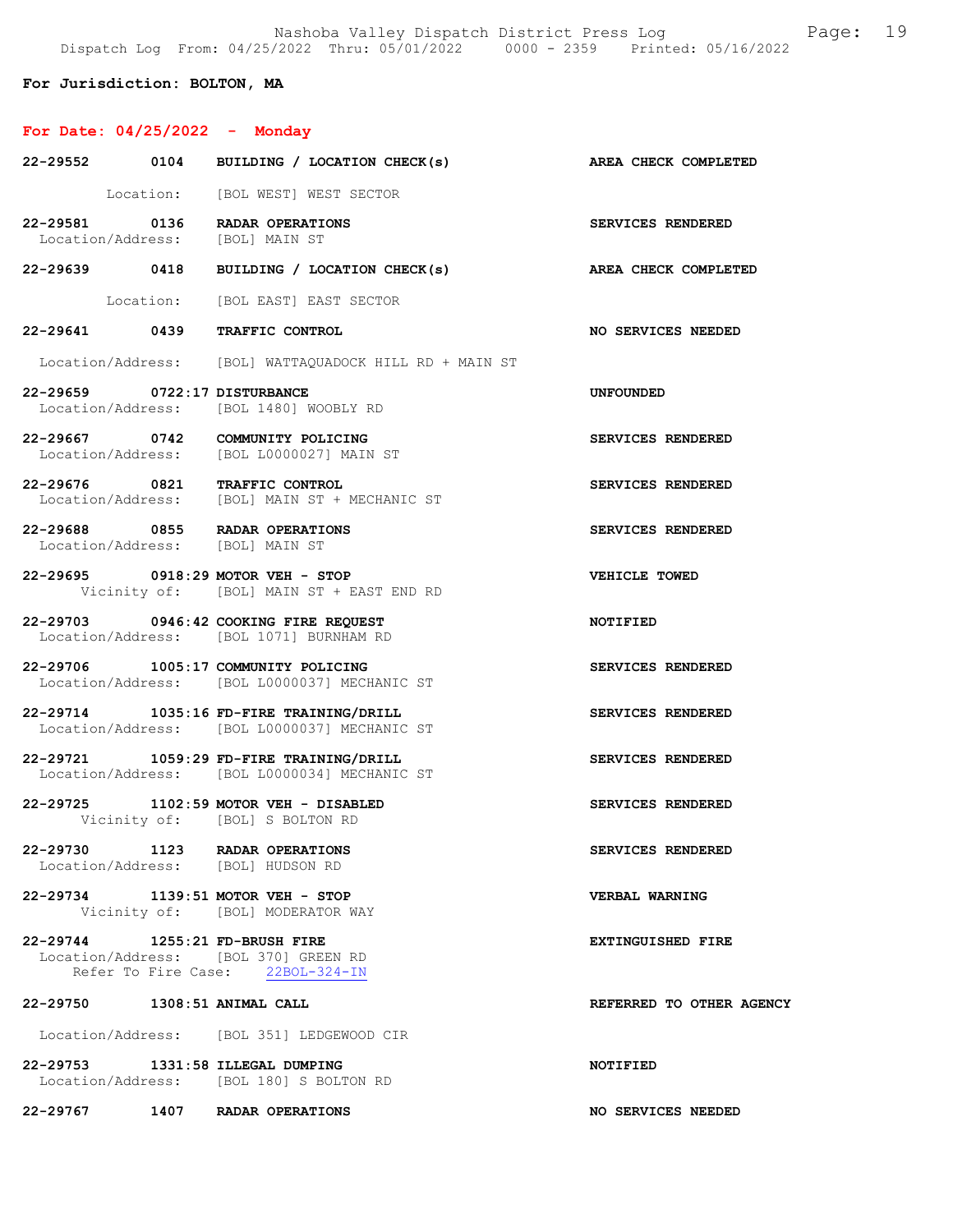|                                 | Dispatch Log From: 04/25/2022 Thru: 05/01/2022 0000 - 2359 Printed: 05/16/2022 | Nashoba Valley Dispatch District Press Log Nashoba Valley Dispatch District Press Log<br>20 |
|---------------------------------|--------------------------------------------------------------------------------|---------------------------------------------------------------------------------------------|
|                                 | Location/Address: [BOL] MAIN ST                                                |                                                                                             |
|                                 | 22-29770 1427:37 MOTOR VEH - STOP<br>Vicinity of: [BOL 28] MAIN ST             | VERBAL WARNING                                                                              |
|                                 | 22-29780 1515 TRAFFIC CONTROL<br>Location/Address: [BOL] MAIN ST + MECHANIC ST | SERVICES RENDERED                                                                           |
| Location/Address: [BOL] MAIN ST | 22-29795 1726 RADAR OPERATIONS                                                 | SERVICES RENDERED                                                                           |
|                                 | 22-29796 1733:35 MOTOR VEH - STOP                                              | CITATION/WRTTN WARNING ISSUED                                                               |
|                                 | Location/Address: [BOL] MAIN ST + WATTAQUADOCK HILL RD                         |                                                                                             |
|                                 | 22-29797 1740:30 MOTOR VEH - STOP<br>Location/Address: [BOL 464] MAIN ST       | <b>VERBAL WARNING</b>                                                                       |
|                                 | 22-29800 1751:18 MOTOR VEH - STOP<br>Location/Address: [BOL 401] MAIN ST       | <b>VERBAL WARNING</b>                                                                       |
|                                 | 22-29816 1950:41 MOTOR VEH - STOP                                              | CITATION/WRTTN WARNING ISSUED                                                               |
|                                 | Location/Address: [BOL] MEADOW RD + LONG HILL RD                               |                                                                                             |
|                                 | 22-29817 2008 COMMUNITY POLICING<br>Location/Address: [BOL L0000027] MAIN ST   | SERVICES RENDERED                                                                           |
|                                 | 22-29819 2017:08 MOTOR VEH - STOP                                              | CITATION/WRTTN WARNING ISSUED                                                               |
|                                 | Vicinity of: [BOL L0000067] MAIN ST                                            |                                                                                             |
|                                 | 22-29821 2035:10 MOTOR VEH - STOP                                              | CITATION/WRTTN WARNING ISSUED                                                               |
|                                 | Vicinity of: [BOL] MAIN ST + MECHANIC ST                                       |                                                                                             |
|                                 | 22-29822 2046:29 MOTOR VEH - STOP                                              | CITATION/WRTTN WARNING ISSUED                                                               |
|                                 | Vicinity of: [BOL] MAIN ST + MECHANIC ST                                       |                                                                                             |
|                                 | 22-29823 2056:30 MOTOR VEH - STOP                                              | CITATION/WRTTN WARNING ISSUED                                                               |
|                                 | Location/Address: [BOL L0000067] MAIN ST                                       |                                                                                             |
|                                 | 22-29824 2107:24 MOTOR VEH - STOP                                              | CITATION/WRTTN WARNING ISSUED                                                               |
|                                 | Vicinity of: [BOL L0000067] MAIN ST                                            |                                                                                             |
|                                 | 22-29826 2116:43 MOTOR VEH - STOP                                              | CITATION/WRTTN WARNING ISSUED                                                               |
|                                 | Location/Address: [BOL] MAIN ST + MECHANIC ST                                  |                                                                                             |
|                                 | 22-29827 2133:38 MOTOR VEH - STOP                                              | CITATION/WRTTN WARNING ISSUED                                                               |
|                                 | Location/Address: [BOL] MAIN ST + MECHANIC ST                                  |                                                                                             |
|                                 | 22-29828 2145 BUILDING / LOCATION CHECK(s)                                     | AREA CHECK COMPLETED                                                                        |
|                                 | Location/Address: [BOL L0000077] W BERLIN RD                                   |                                                                                             |
|                                 | 22-29829 2147:46 MOTOR VEH - STOP                                              | CITATION/WRTTN WARNING ISSUED                                                               |
|                                 | Location/Address: [BOL] MAIN ST + MECHANIC ST                                  |                                                                                             |
|                                 | 22-29830 2154 BUILDING / LOCATION CHECK(s)                                     | AREA CHECK COMPLETED                                                                        |
|                                 | Location/Address: [BOL L0000020] FLANAGAN RD                                   |                                                                                             |
|                                 | 22-29831 2200:13 MOTOR VEH - STOP                                              | CITATION/WRTTN WARNING ISSUED                                                               |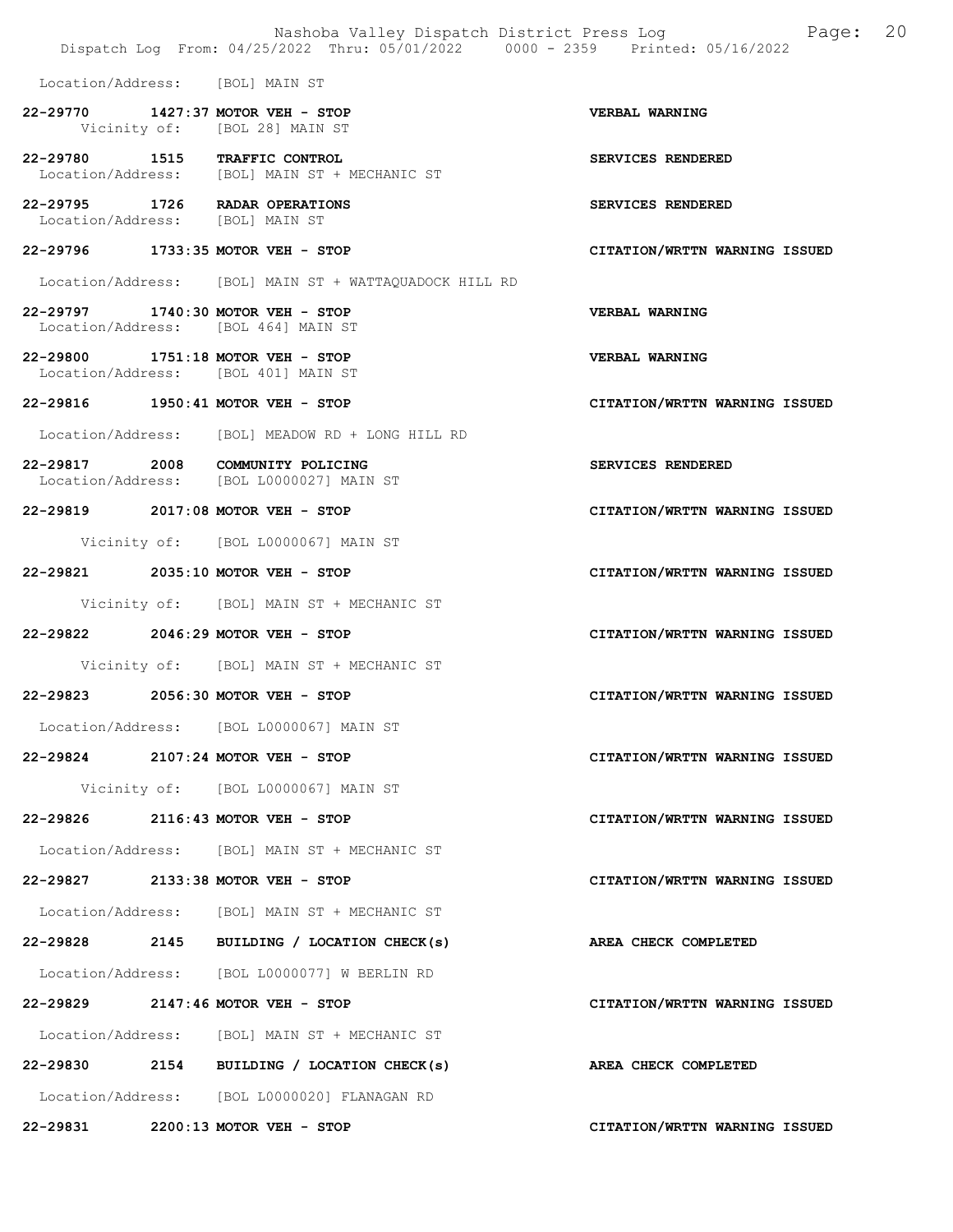|                                  |                                                                          | Nashoba Valley Dispatch District Press Log Nashoba Page:<br>Dispatch Log From: 04/25/2022 Thru: 05/01/2022 0000 - 2359 Printed: 05/16/2022 | 21 |
|----------------------------------|--------------------------------------------------------------------------|--------------------------------------------------------------------------------------------------------------------------------------------|----|
|                                  | Location/Address: [BOL] MAIN ST + MECHANIC ST                            |                                                                                                                                            |    |
|                                  |                                                                          | 22-29832 2204 BUILDING / LOCATION CHECK(s) AREA CHECK COMPLETED                                                                            |    |
|                                  | Location/Address: [BOL 1] GREEN RD                                       |                                                                                                                                            |    |
| 22-29834 2223                    | BUILDING / LOCATION CHECK(s)                                             | BUILDING CHKED, APPEARS SECURE                                                                                                             |    |
|                                  | Location/Address: [BOL 29] MAIN ST                                       |                                                                                                                                            |    |
| 22-29835 2225                    | BUILDING / LOCATION CHECK(s)                                             | AREA CHECK COMPLETED                                                                                                                       |    |
|                                  | Location/Address: [BOL 1242] MAIN ST                                     |                                                                                                                                            |    |
|                                  | 22-29836 2228 BUILDING / LOCATION CHECK(s)                               | BUILDING CHKED, APPEARS SECURE                                                                                                             |    |
|                                  | Location/Address: [BOL L0000037] MECHANIC ST                             |                                                                                                                                            |    |
|                                  | 22-29837 2230:22 MOTOR VEH - STOP                                        | CITATION/WRTTN WARNING ISSUED                                                                                                              |    |
|                                  | Location/Address: [BOL L0000067] MAIN ST                                 |                                                                                                                                            |    |
|                                  | 22-29838 2230 BUILDING / LOCATION CHECK(s)                               | BUILDING CHKED, APPEARS SECURE                                                                                                             |    |
|                                  | Location/Address: [BOL L0000034] MECHANIC ST                             |                                                                                                                                            |    |
|                                  | 22-29839 2235 BUILDING / LOCATION CHECK(s)                               | AREA CHECK COMPLETED                                                                                                                       |    |
|                                  | Location/Address: [BOL L0000069] HUDSON RD                               |                                                                                                                                            |    |
|                                  | 22-29840 2243:30 MOTOR VEH - STOP<br>Vicinity of: [BOL] MAIN ST          | VERBAL WARNING                                                                                                                             |    |
|                                  | 22-29841 2248:15 BUILDING / LOCATION CHECK(s)                            | BUILDING CHKED, APPEARS SECURE                                                                                                             |    |
|                                  | Location/Address: [BOL L0000070] MAIN ST                                 |                                                                                                                                            |    |
|                                  | 22-29842 2256:51 MOTOR VEH - STOP<br>Vicinity of: [BOL L0000067] MAIN ST | <b>VERBAL WARNING</b>                                                                                                                      |    |
| For Date: $04/26/2022 - Tuesday$ |                                                                          |                                                                                                                                            |    |

| 22-29856 0005 RADAR OPERATIONS<br>Location/Address: [BOL] MAIN ST |           |                                                                 |                | <b>SERVICES RENDERED</b>      |  |
|-------------------------------------------------------------------|-----------|-----------------------------------------------------------------|----------------|-------------------------------|--|
| 22-29863 0013 RADAR OPERATIONS                                    |           | Location/Address: [BOL] OLD BAY RD + WATTAQUADOCK HILL RD       |                | SERVICES RENDERED             |  |
| 22-29872 0022:17 MOTOR VEH - STOP                                 |           |                                                                 |                | CITATION/WRTTN WARNING ISSUED |  |
|                                                                   |           | Vicinity of: [BOL] MAIN ST + WATTAQUADOCK HILL RD               |                |                               |  |
| 22-29880 0031:12 MOTOR VEH - STOP                                 |           |                                                                 |                | CITATION/WRTTN WARNING ISSUED |  |
|                                                                   |           | Vicinity of: [BOL] WATTAQUADOCK HILL RD + MAIN ST               |                |                               |  |
| 22-29909 0054:00 MOTOR VEH - STOP                                 |           | Vicinity of: [BOL] WATTAQUADOCK HILL RD + W BERLIN RD           | VERBAL WARNING |                               |  |
|                                                                   |           | 22-29918 0102 BUILDING / LOCATION CHECK(s)                      |                | AREA CHECK COMPLETED          |  |
|                                                                   |           | Location: [BOL WEST] WEST SECTOR                                |                |                               |  |
|                                                                   |           | 22-29919 0105 BUILDING / LOCATION CHECK(s) AREA CHECK COMPLETED |                |                               |  |
|                                                                   | Location: | [BOL EAST] EAST SECTOR                                          |                |                               |  |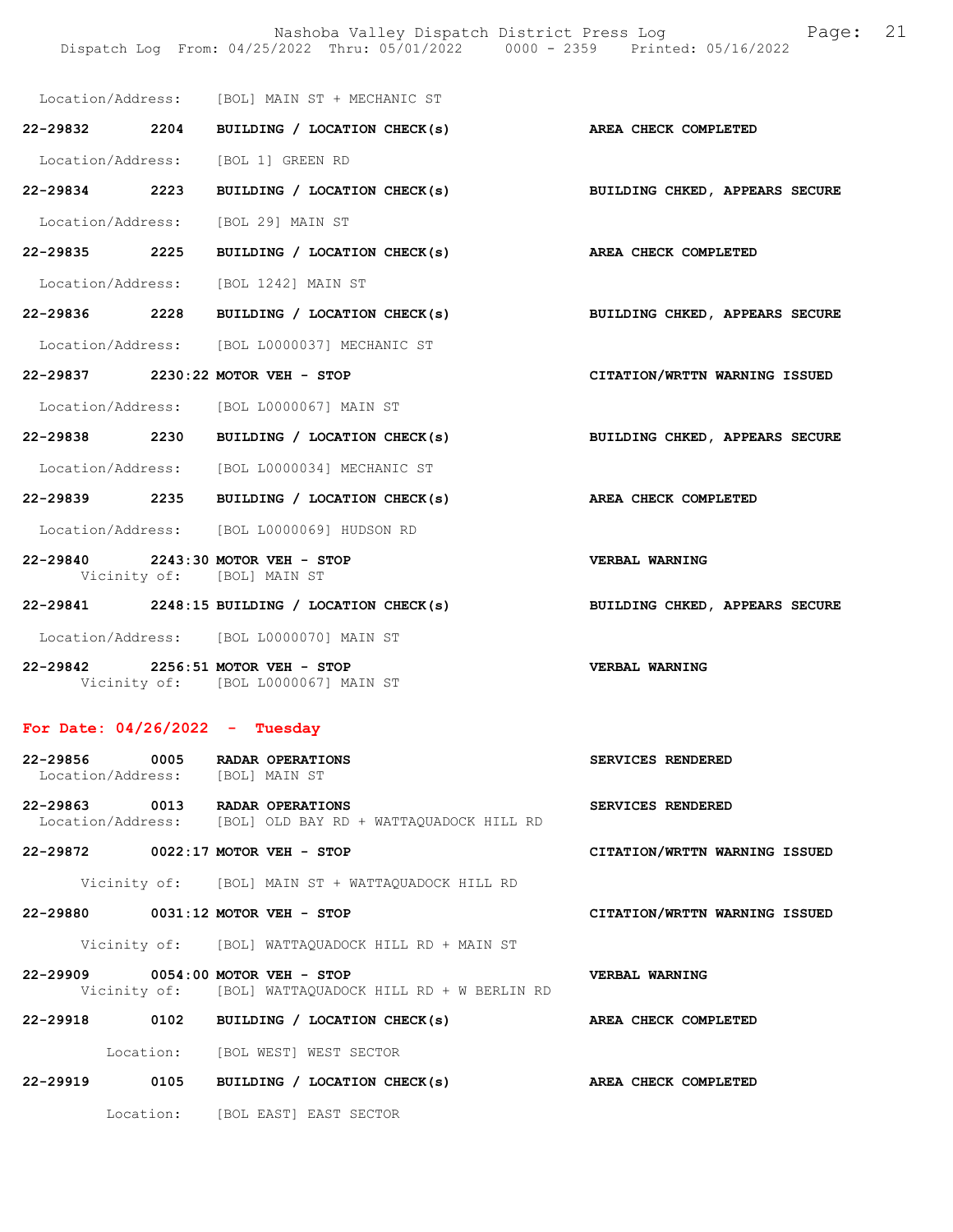|                                 | Nashoba Valley Dispatch District Press Log<br>Dispatch Log From: 04/25/2022 Thru: 05/01/2022 0000 - 2359 Printed: 05/16/2022 | 22<br>Page:                   |
|---------------------------------|------------------------------------------------------------------------------------------------------------------------------|-------------------------------|
|                                 | 22-29979 0754 COMMUNITY POLICING<br>Location/Address: [BOL L0000027] MAIN ST                                                 | SERVICES RENDERED             |
|                                 | 22-29985 0820 TRAFFIC CONTROL<br>Location/Address: [BOL] MAIN ST + MECHANIC ST                                               | SERVICES RENDERED             |
|                                 | 22-29986 0823 RADAR OPERATIONS<br>Location/Address: [BOL] WATTAQUADOCK HILL RD                                               | SERVICES RENDERED             |
|                                 | 22-29990 0838 RADAR OPERATIONS<br>Location/Address: [BOL] MAIN ST                                                            | SERVICES RENDERED             |
| 22-29995 0903:59 TRESPASSING    | Location/Address: [BOL 565] WATTAQUADOCK HILL RD                                                                             | <b>REPORT</b>                 |
|                                 | 22-29996 0905:10 RADAR OPERATIONS<br>Location/Address: [BOL] MAIN ST                                                         | SERVICES RENDERED             |
|                                 | 22-30010 1006:40 MOTOR VEH - STOP<br>Vicinity of: [BOL 1586] MAIN ST                                                         | CITATION/WRTTN WARNING ISSUED |
|                                 | 22-30013 1014:51 MOTOR VEH - STOP<br>Vicinity of: [BOL L0000040] MAIN ST                                                     | VERBAL WARNING                |
|                                 | 22-30023 1106 RADAR OPERATIONS<br>Location/Address: [BOL] MAIN ST                                                            | SERVICES RENDERED             |
|                                 | 22-30027 1117:34 MOTOR VEH - STOP                                                                                            | CITATION/WRTTN WARNING ISSUED |
|                                 | Vicinity of: [BOL 982] MAIN ST                                                                                               |                               |
| 22-30030 1130:16 FD-INSPECTION  | Location/Address: [BOL] NOURSE RD                                                                                            | SERVICES RENDERED             |
|                                 | 22-30031 1131:41 MOTOR VEH - STOP<br>Vicinity of: [BOL 982] MAIN ST                                                          | VERBAL WARNING                |
|                                 | 22-30033 1136:52 LARCENY/ FORGERY/ FRAUD<br>Location/Address: [BOL 639] DRUMLIN HILL RD                                      | <b>REPORT</b>                 |
| 22-30039 1205:23 FD-INSPECTION  | Location/Address: [BOL 299] FOX RUN RD                                                                                       | SERVICES RENDERED             |
|                                 | 22-30041 1221:36 FD-MEDICAL EMERGENCY<br>Location/Address: [BOL 1] GREEN RD<br>Refer To Fire Case: 22BOL-327-IN              | <b>TRANSPORTED ALS</b>        |
| Location/Address: [BOL] MAIN ST | 22-30056 1419:56 MOTOR VEH - STOP                                                                                            | <b>VERBAL WARNING</b>         |
|                                 | 22-30067 1513 TRAFFIC CONTROL<br>Location/Address: [BOL] MAIN ST + MECHANIC ST                                               | SERVICES RENDERED             |
|                                 | 22-30089 1712 RADAR OPERATIONS<br>Location/Address: [BOL] WATTAQUADOCK HILL RD + OLD BAY RD                                  | SERVICES RENDERED             |
|                                 | 22-30099 1821:58 FD-MEDICAL EMERGENCY                                                                                        | PATIENT REFUSAL, NO TRANSPORT |
|                                 | Location/Address: [BOL 383] SUGAR RD<br>Refer To Fire Case: 22BOL-328-IN                                                     |                               |
|                                 | 22-30114 2126 BUILDING / LOCATION CHECK(s)                                                                                   | AREA CHECK COMPLETED          |
|                                 | Location/Address: [BOL L0000037] MECHANIC ST                                                                                 |                               |
|                                 | 22-30116 2137 BUILDING / LOCATION CHECK(s)                                                                                   | AREA CHECK COMPLETED          |
|                                 | Location/Address: [BOL L0000034] MECHANIC ST                                                                                 |                               |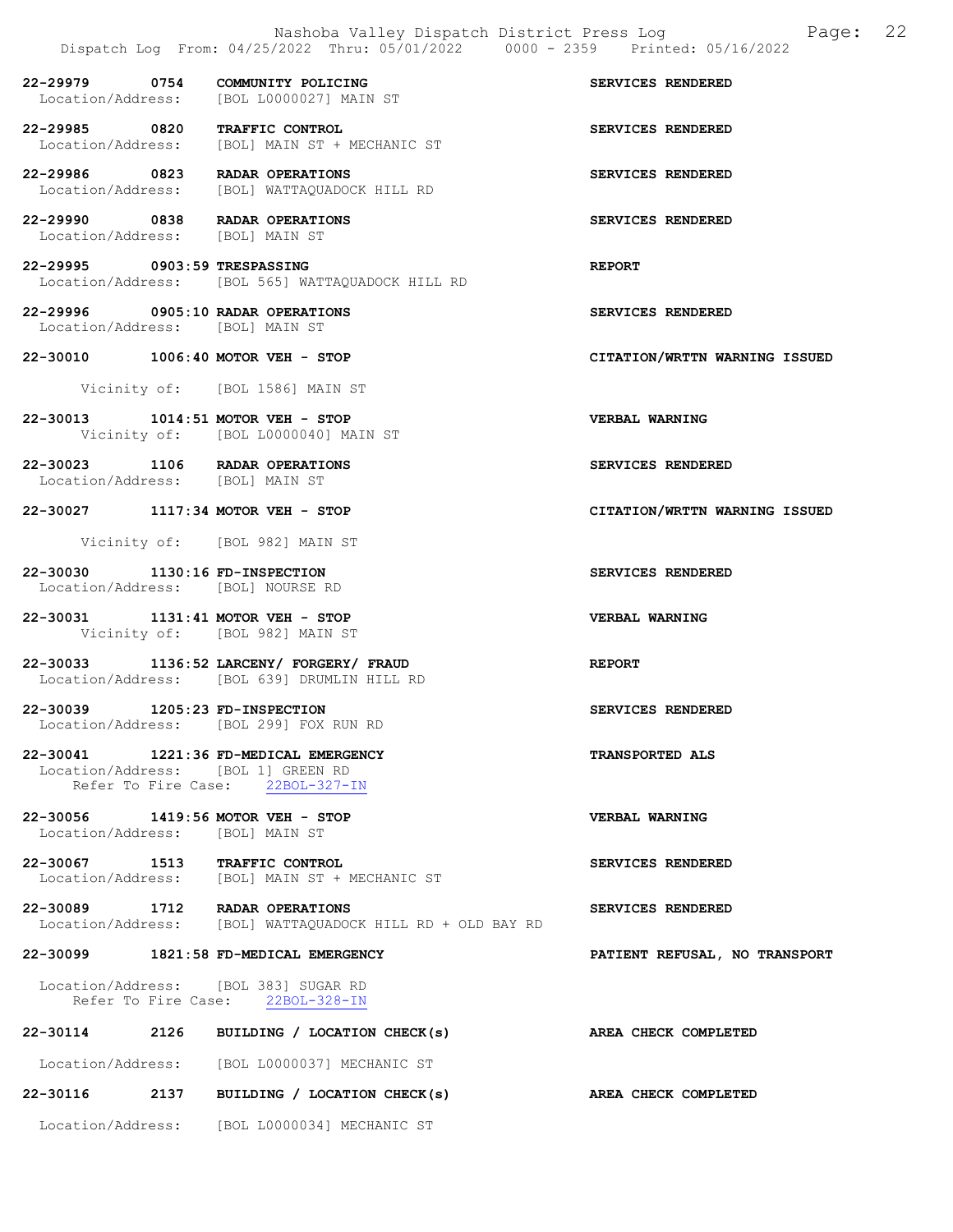Nashoba Valley Dispatch District Press Log Fage: 23

Dispatch Log From: 04/25/2022 Thru: 05/01/2022 0000 - 2359 Printed: 05/16/2022

|               | 22-30117 2140 BUILDING / LOCATION CHECK(s)                                       | AREA CHECK COMPLETED           |
|---------------|----------------------------------------------------------------------------------|--------------------------------|
|               | Location/Address: [BOL L0000070] MAIN ST                                         |                                |
| 22-30118 2142 | BUILDING / LOCATION CHECK(s) AREA CHECK COMPLETED                                |                                |
|               | Location/Address: [BOL] MAIN ST                                                  |                                |
| 22-30119 2148 | BUILDING / LOCATION CHECK(s) AREA CHECK COMPLETED                                |                                |
|               | Location/Address: [BOL L0000069] HUDSON RD                                       |                                |
| 22-30124 2202 | BUILDING / LOCATION CHECK(s) AREA CHECK COMPLETED                                |                                |
|               | Location/Address: [BOL 1242] MAIN ST                                             |                                |
| 22-30127 2209 | BUILDING / LOCATION CHECK(s) AREA CHECK COMPLETED                                |                                |
|               | Location/Address: [BOL 29] MAIN ST                                               |                                |
|               | 22-30128 2214 BUILDING / LOCATION CHECK(s) BUILDING CHKED, APPEARS SECURE        |                                |
|               | Location/Address: [BOL 26] FORBUSH MILL RD                                       |                                |
| 22-30129 2215 | <b>RADAR OPERATIONS</b><br>Location/Address: [BOL L0000055] WATTAQUADOCK HILL RD | SERVICES RENDERED              |
| 22-30131 2217 | BUILDING / LOCATION CHECK(s)                                                     | AREA CHECK COMPLETED           |
|               | Location/Address: [BOL 654] FORBUSH MILL RD                                      |                                |
|               | 22-30134 2218 BUILDING / LOCATION CHECK(s)                                       | AREA CHECK COMPLETED           |
|               | Location/Address: [BOL 785] FORBUSH MILL RD                                      |                                |
|               | 22-30137 2222 BUILDING / LOCATION CHECK(s)                                       | BUILDING CHKED, APPEARS SECURE |
|               | Location/Address: [BOL 1] GREEN RD                                               |                                |
|               | 22-30140 2250:07 BUILDING / LOCATION CHECK(s) AREA CHECK COMPLETED               |                                |
|               | Location/Address: [BOL L0000020] FLANAGAN RD                                     |                                |
|               | For Date: $04/27/2022 -$ Wednesday                                               |                                |
|               | 22-30190 0047 BUILDING / LOCATION CHECK(s)                                       | AREA CHECK COMPLETED           |
|               | Location: [BOL WEST] WEST SECTOR                                                 |                                |
|               | 22-30193 0049 RADAR OPERATIONS<br>Location/Address: [BOL] MAIN ST                | SERVICES RENDERED              |
|               | 22-30211 0114 RADAR OPERATIONS                                                   | NO SERVICES NEEDED             |
|               | Location/Address: [BOL] MAIN ST + STILL RIVER RD                                 |                                |
|               | 22-30249 0155 BUILDING / LOCATION CHECK(s)                                       | AREA CHECK COMPLETED           |
|               | Location: [BOL EAST] EAST SECTOR                                                 |                                |
| 22-30281      | 0607 RADAR OPERATIONS<br>Location/Address: [BOL L0000022] HUDSON RD              | SERVICES RENDERED              |
| 22-30297 0821 | TRAFFIC CONTROL<br>Location/Address: [BOL] MAIN ST + MECHANIC ST                 | SERVICES RENDERED              |
|               | 22-30299 0837:25 COMMUNITY POLICING                                              | SERVICES RENDERED              |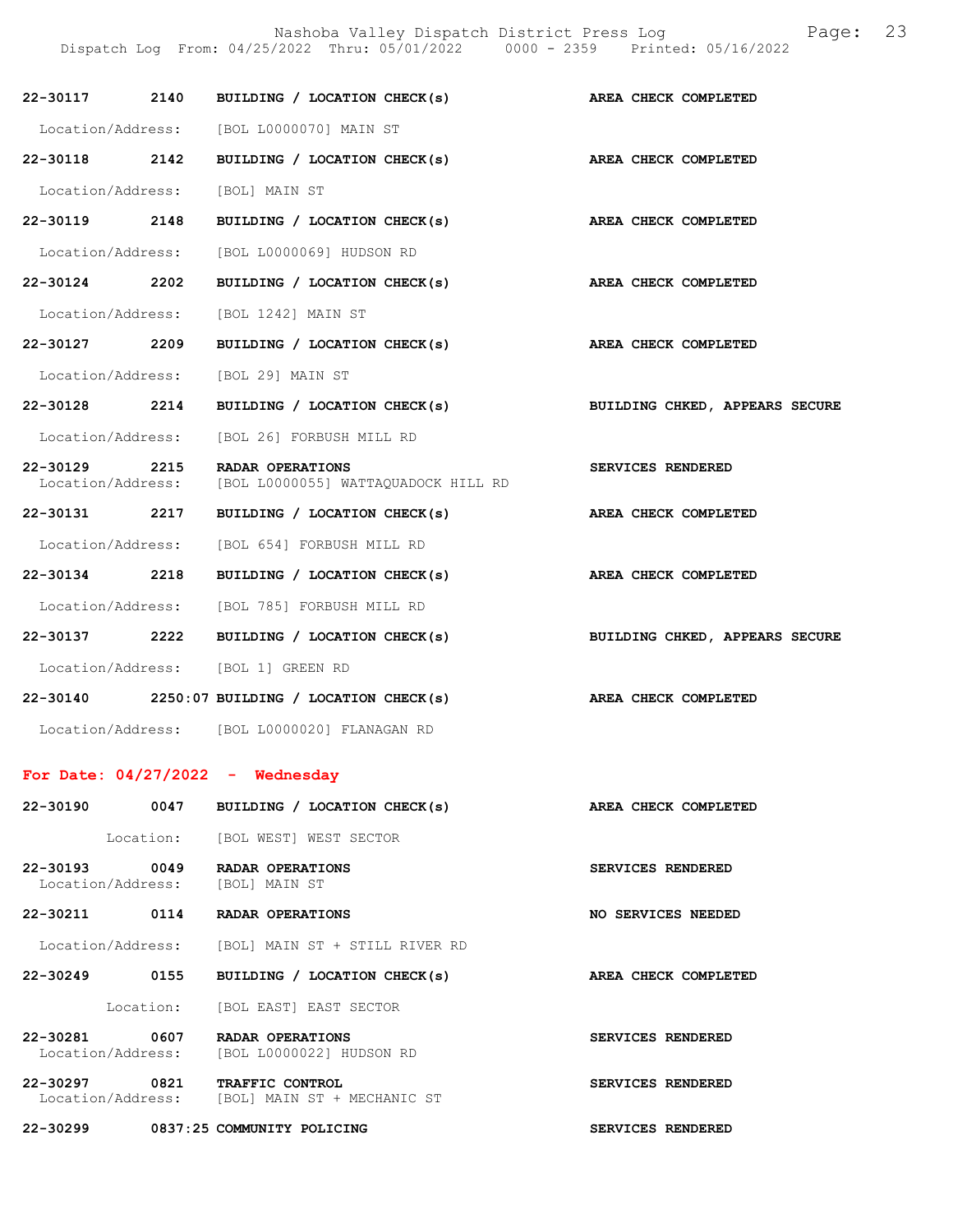|                                 | Dispatch Log From: 04/25/2022 Thru: 05/01/2022 0000 - 2359 Printed: 05/16/2022                      | Nashoba Valley Dispatch District Press Log Mashoba Valley Dispatch District Press Log |
|---------------------------------|-----------------------------------------------------------------------------------------------------|---------------------------------------------------------------------------------------|
|                                 | Location/Address: [BOL 1] GREEN RD                                                                  |                                                                                       |
|                                 | 22-30301 0839 RADAR OPERATIONS<br>Vicinity of: [BOL] MAIN ST                                        | SERVED IN HAND                                                                        |
|                                 | 22-30304 0842:20 MOTOR VEH - STOP                                                                   | CITATION/WRTTN WARNING ISSUED                                                         |
| Location/Address: [BOL] MAIN ST |                                                                                                     |                                                                                       |
| 22-30309 0902:23 ROAD CLOSURE   |                                                                                                     | NO SERVICES NEEDED                                                                    |
|                                 | Location/Address: [BOL] STILL RIVER RD                                                              |                                                                                       |
|                                 | 22-30330 1108 RADAR OPERATIONS<br>Vicinity of: [BOL 1667] WATTAQUADOCK HILL RD                      | SERVICES RENDERED                                                                     |
|                                 | 22-30340 1157 RADAR OPERATIONS                                                                      | NO SERVICES NEEDED                                                                    |
| Location/Address: [BOL] MAIN ST |                                                                                                     |                                                                                       |
|                                 | 22-30356 1351 RADAR OPERATIONS<br>Vicinity of: [BOL L0000070] MAIN ST                               | SERVICES RENDERED                                                                     |
|                                 | 22-30357 1357:29 MOTOR VEH - DISABLED<br>Vicinity of: [BOL] MAIN ST                                 | VEHICLE TOWED                                                                         |
|                                 | 22-30371 1614 RADAR OPERATIONS<br>Location/Address: [BOL 1209] LONG HILL RD                         | SERVICES RENDERED                                                                     |
|                                 | 22-30375 1635:02 MOTOR VEH - STOP<br>Vicinity of: [BOL] LONG HILL RD                                | VERBAL WARNING                                                                        |
| Location/Address: [BOL] MAIN ST | 22-30379 1717 RADAR OPERATIONS                                                                      | SERVICES RENDERED                                                                     |
|                                 | 22-30382 1741:33 MOTOR VEH - STOP                                                                   | CITATION/WRTTN WARNING ISSUED                                                         |
|                                 | Vicinity of: [BOL] MAIN ST + MECHANIC ST                                                            |                                                                                       |
|                                 | 22-30398 1931 RADAR OPERATIONS                                                                      | NO SERVICES NEEDED                                                                    |
|                                 | Location/Address: [BOL 1667] WATTAQUADOCK HILL RD                                                   |                                                                                       |
|                                 | 22-30401 1941:43 MOTOR VEH - STOP<br>Location/Address: [BOL] WATTAQUADOCK HILL RD + SUNSET RIDGE LN | <b>VERBAL WARNING</b>                                                                 |
|                                 | 22-30406 2027:28 MOTOR VEH - STOP<br>Location/Address: [BOL] WATTAQUADOCK HILL RD + SUNSET RIDGE LN | <b>VERBAL WARNING</b>                                                                 |
|                                 | 22-30411 2039 BUILDING / LOCATION CHECK(s)                                                          | AREA CHECK COMPLETED                                                                  |
|                                 | Location/Address: [BOL 26] FORBUSH MILL RD                                                          |                                                                                       |
|                                 | 22-30412 2040 BUILDING / LOCATION CHECK(s) AREA CHECK COMPLETED                                     |                                                                                       |
|                                 | Location/Address: [BOL 654] FORBUSH MILL RD                                                         |                                                                                       |
|                                 | 22-30413 2042 BUILDING / LOCATION CHECK(s) AREA CHECK COMPLETED                                     |                                                                                       |
|                                 | Location/Address: [BOL 785] FORBUSH MILL RD                                                         |                                                                                       |
|                                 | 22-30415 2048 BUILDING / LOCATION CHECK(s) AREA CHECK COMPLETED                                     |                                                                                       |
|                                 | Location/Address: [BOL 1] GREEN RD                                                                  |                                                                                       |
|                                 | 22-30416 2124 BUILDING / LOCATION CHECK(s) AREA CHECK COMPLETED                                     |                                                                                       |
|                                 | Location/Address: [BOL L0000020] FLANAGAN RD                                                        |                                                                                       |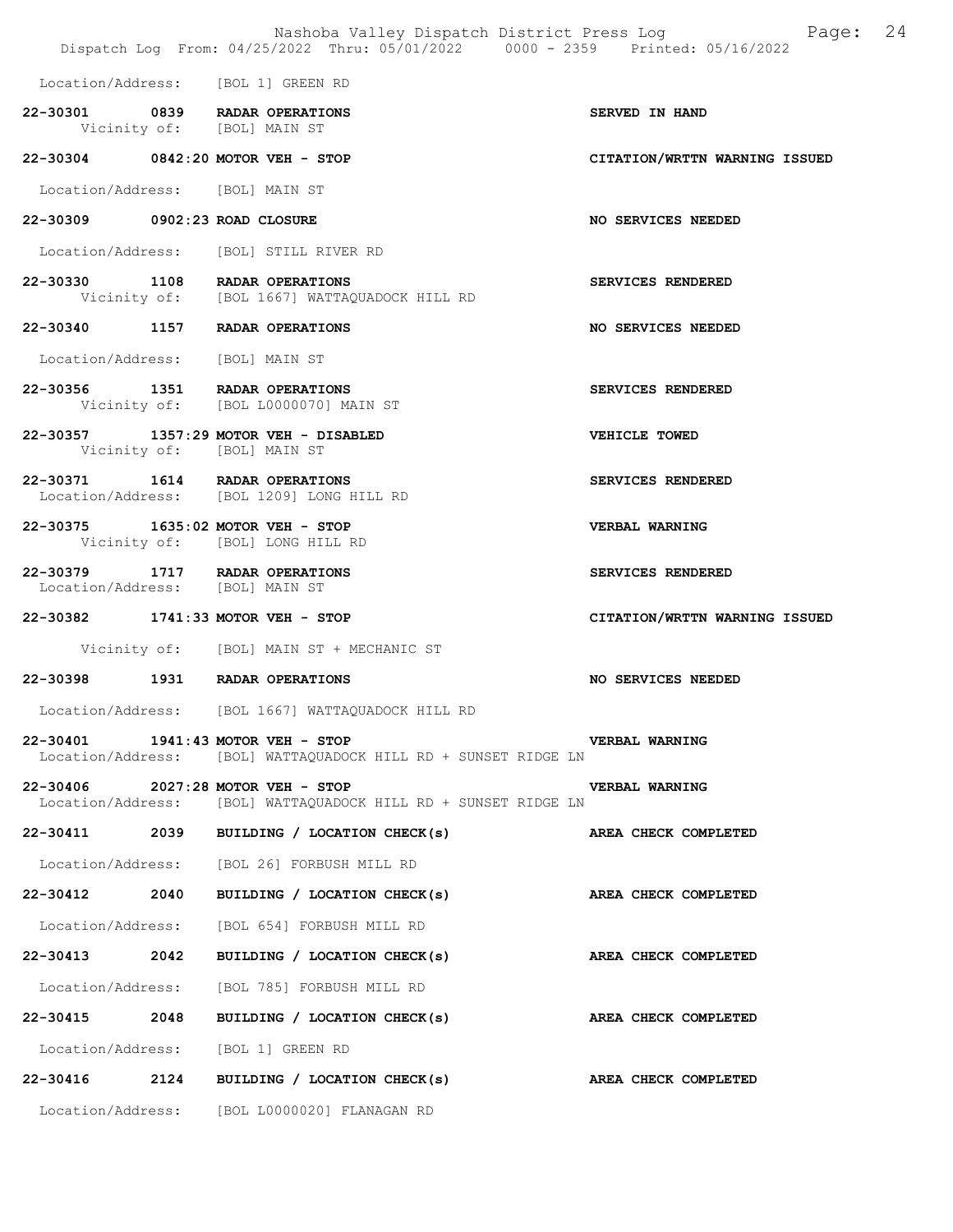|                                   | Dispatch Log From: 04/25/2022 Thru: 05/01/2022 0000 - 2359 Printed: 05/16/2022                        | Nashoba Valley Dispatch District Press Log Fage: 25 |
|-----------------------------------|-------------------------------------------------------------------------------------------------------|-----------------------------------------------------|
|                                   | 22-30420 2308:02 MOTOR VEH - DISABLED<br>Vicinity of: [BOL] MAIN ST + I-495 OVPS<br>$\overline{S}$    |                                                     |
| For Date: $04/28/2022 -$ Thursday |                                                                                                       |                                                     |
|                                   | 22-30507 0143 BUILDING / LOCATION CHECK(s) AREA CHECK COMPLETED                                       |                                                     |
|                                   | Location: [BOL WEST] WEST SECTOR                                                                      |                                                     |
|                                   | 22-30509 0146 BUILDING / LOCATION CHECK(s) AREA CHECK COMPLETED                                       |                                                     |
|                                   | Location: [BOL EAST] EAST SECTOR                                                                      |                                                     |
|                                   | 22-30514 0157:54 BUILDING / LOCATION CHECK(s)                                                         | BUILDING CHKED, APPEARS SECURE                      |
|                                   | Location/Address: [BOL L0000015] MAIN ST                                                              |                                                     |
| Location/Address: [BOL] MAIN ST   | 22-30519 0210 RADAR OPERATIONS                                                                        | SERVICES RENDERED                                   |
| Location/Address: [BOL] MAIN ST   | 22-30524 0237 RADAR OPERATIONS                                                                        | SERVICES RENDERED                                   |
|                                   | 22-30543 0606 RADAR OPERATIONS<br>Location/Address: [BOL 122] LONG HILL RD                            | SERVICES RENDERED                                   |
|                                   | 22-30544 0611:31 MOTOR VEH - STOP<br>Vicinity of: [BOL] LONG HILL RD                                  | <b>VERBAL WARNING</b>                               |
|                                   | 22-30546 0623:46 MOTOR VEH - STOP<br>Vicinity of: [BOL] LONG HILL RD                                  | <b>VERBAL WARNING</b>                               |
|                                   | 22-30556 0738:02 MOTOR VEH - ACCIDENT NO INJURY REPORT<br>Location/Address: [BOL] MAIN ST + NOURSE RD |                                                     |
|                                   | 22-30565 0804:31 MOTOR VEH - STOP<br>Vicinity of: [BOL] WATTAQUADOCK HILL RD + CHASE STREET EXT       | STOP COMPLETED                                      |
|                                   | 22-30568 0821:29 MOTOR VEH - STOP<br>Vicinity of: [BOL] WATTAQUADOCK HILL RD + CHASE STREET EXT       | <b>VEHICLE TOWED</b>                                |
|                                   | 22-30590 1043:48 MOTOR VEH - STOP<br>Location/Address: [BOL 964] MAIN ST                              | CITATION/WRTTN WARNING ISSUED                       |
|                                   | 22-30592 1051:34 MOTOR VEH - STOP<br>Vicinity of: [BOL 28] MAIN ST                                    | STOP COMPLETED                                      |
|                                   | 22-30593 1053:22 MOTOR VEH - STOP                                                                     | CITATION/WRTTN WARNING ISSUED                       |
|                                   | Location/Address: [BOL 1242] MAIN ST                                                                  |                                                     |
|                                   | 22-30599 1104:47 MOTOR VEH - STOP                                                                     | CITATION/WRTTN WARNING ISSUED                       |
| Location/Address: [BOL] MAIN ST   |                                                                                                       |                                                     |
|                                   | 22-30601 1127:55 MOTOR VEH - STOP                                                                     | CITATION/WRTTN WARNING ISSUED                       |
| Location/Address: [BOL] MAIN ST   |                                                                                                       |                                                     |
|                                   | 22-30608 1218:29 MOTOR VEH - STOP<br>Location/Address: [BOL B21] MAIN ST                              | <b>VERBAL WARNING</b>                               |
|                                   | 22-30610 1229:14 MOTOR VEH - STOP                                                                     | CITATION/WRTTN WARNING ISSUED                       |
|                                   | Location/Address: [BOL] MAIN ST + MECHANIC ST                                                         |                                                     |
|                                   | 22-30613 1236:35 MOTOR VEH - STOP                                                                     | CITATION/WRTTN WARNING ISSUED                       |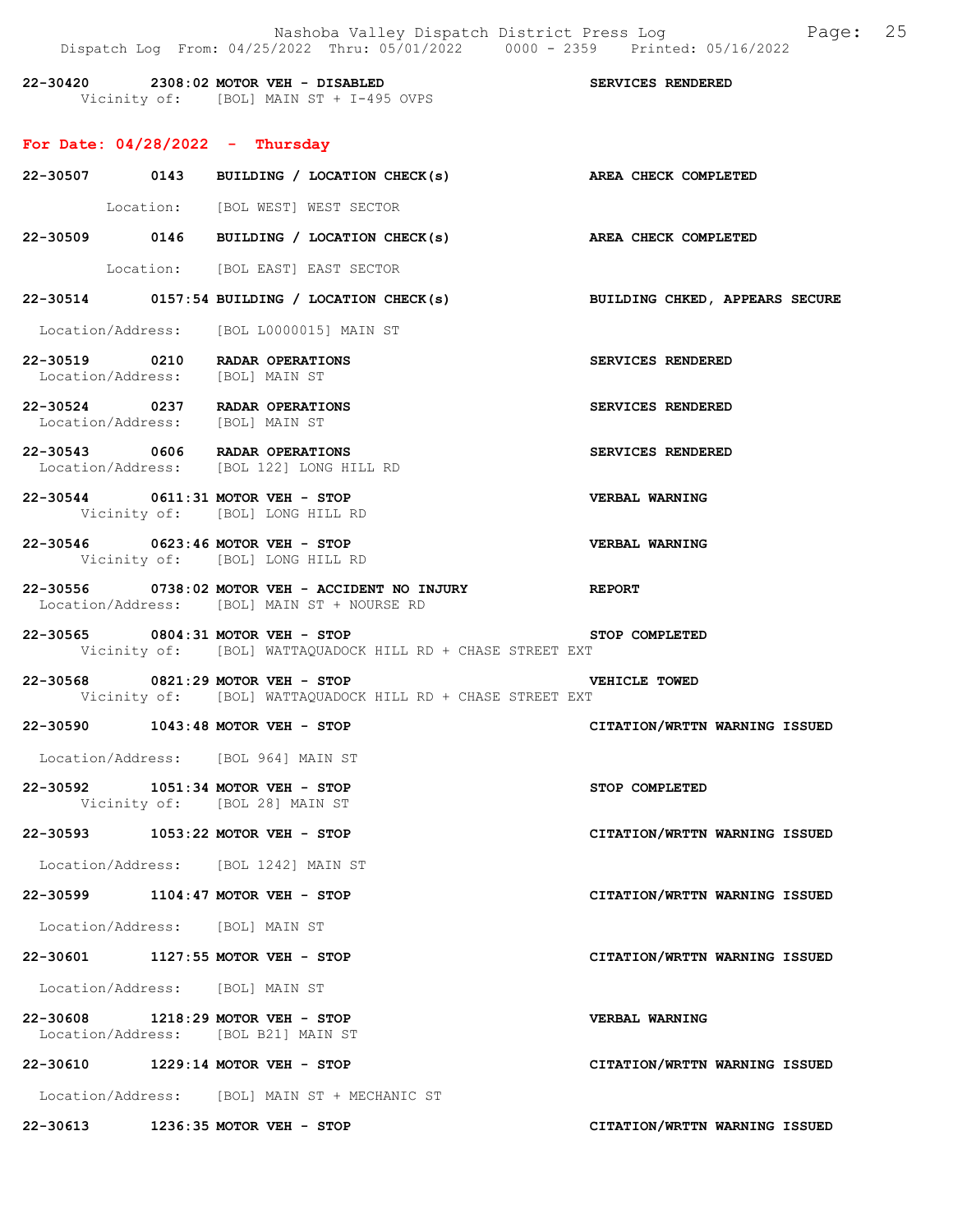|                                                                             | Dispatch Log From: 04/25/2022 Thru: 05/01/2022 0000 - 2359 Printed: 05/16/2022 | Nashoba Valley Dispatch District Press Log Faqe: 26 |
|-----------------------------------------------------------------------------|--------------------------------------------------------------------------------|-----------------------------------------------------|
|                                                                             | Vicinity of: [BOL 1242] MAIN ST                                                |                                                     |
| 22-30614 1247:27 MOTOR VEH - STOP                                           |                                                                                | CITATION/WRTTN WARNING ISSUED                       |
|                                                                             | Location/Address: [BOL] MAIN ST + ROUTE 495 HWY                                |                                                     |
| 22-30615 1251:50 MOTOR VEH - STOP                                           |                                                                                | CITATION/WRTTN WARNING ISSUED                       |
|                                                                             | Vicinity of: [BOL] WATTAQUADOCK HILL RD + CHASE STREET EXT                     |                                                     |
| 22-30616 1306:35 MOTOR VEH - STOP                                           |                                                                                | CITATION/WRTTN WARNING ISSUED                       |
| Location/Address: [BOL] MAIN ST                                             |                                                                                |                                                     |
| 22-30618 1315:45 MOTOR VEH - STOP                                           |                                                                                | CITATION/WRTTN WARNING ISSUED                       |
| Location/Address: [BOL 1242] MAIN ST                                        |                                                                                |                                                     |
| 22-30621 1326:01 MOTOR VEH - STOP                                           | Vicinity of: [BOL] WATTAQUADOCK HILL RD + SARGENT RD                           | <b>VERBAL WARNING</b>                               |
| 22-30624 1332:22 MOTOR VEH - STOP                                           | Location/Address: [BOL 2] WATTAQUADOCK HILL RD                                 | <b>VEHICLE TOWED</b>                                |
| 22-30625 1334:24 MOTOR VEH - STOP                                           | Vicinity of: [BOL] WATTAQUADOCK HILL RD + CHASE STREET EXT                     | STOP COMPLETED                                      |
| 22-30629 1354:49 MOTOR VEH - STOP                                           |                                                                                | CITATION/WRTTN WARNING ISSUED                       |
| Location/Address: [BOL 341] MAIN ST                                         |                                                                                |                                                     |
| 22-30647 1518:42 TRAFFIC CONTROL                                            | Location/Address: [BOL] MAIN ST + MECHANIC ST                                  | SERVICES RENDERED                                   |
| 22-30677 1814 RADAR OPERATIONS                                              |                                                                                | <b>NO SERVICES NEEDED</b>                           |
| Location/Address: [BOL] MAIN ST                                             |                                                                                |                                                     |
| 22-30681 1852:32 WELL BEING CHECK<br>Location/Address: [BOL 1246] WILDER RD | Refer To Fire Case: 22BOL-330-IN                                               | TRANSPORTED BLS                                     |
| 22-30680 1854:04 MOTOR VEH - STOP                                           | Location/Address: [BOL] MAIN ST + MECHANIC ST                                  | VERBAL WARNING                                      |
| 22-30685 1955 RADAR OPERATIONS                                              |                                                                                | NO SERVICES NEEDED                                  |
|                                                                             | Location/Address: [BOL 1667] WATTAQUADOCK HILL RD                              |                                                     |
| 22-30687 2010:24 MOTOR VEH - STOP                                           | Vicinity of: [BOL] WATTAQUADOCK HILL RD + MANOR RD                             | <b>REPORT</b>                                       |
| 22-30699 2200:38 MOTOR VEH - STOP<br>Location/Address: [BOL] MAIN ST        |                                                                                | VERBAL WARNING                                      |
| For Date: $04/29/2022 -$ Friday                                             |                                                                                |                                                     |
|                                                                             | 22-30710 0013 BUILDING / LOCATION CHECK(s)                                     | AREA CHECK COMPLETED                                |
|                                                                             | Location: [BOL WEST] WEST SECTOR                                               |                                                     |

22-30717 0021 RADAR OPERATIONS SERVICES RENDERED Location/Address: [BOL] WATTAQUADOCK HILL RD + MAIN ST

22-30733 0054 BUILDING / LOCATION CHECK(s) AREA CHECK COMPLETED Location: [BOL EAST] EAST SECTOR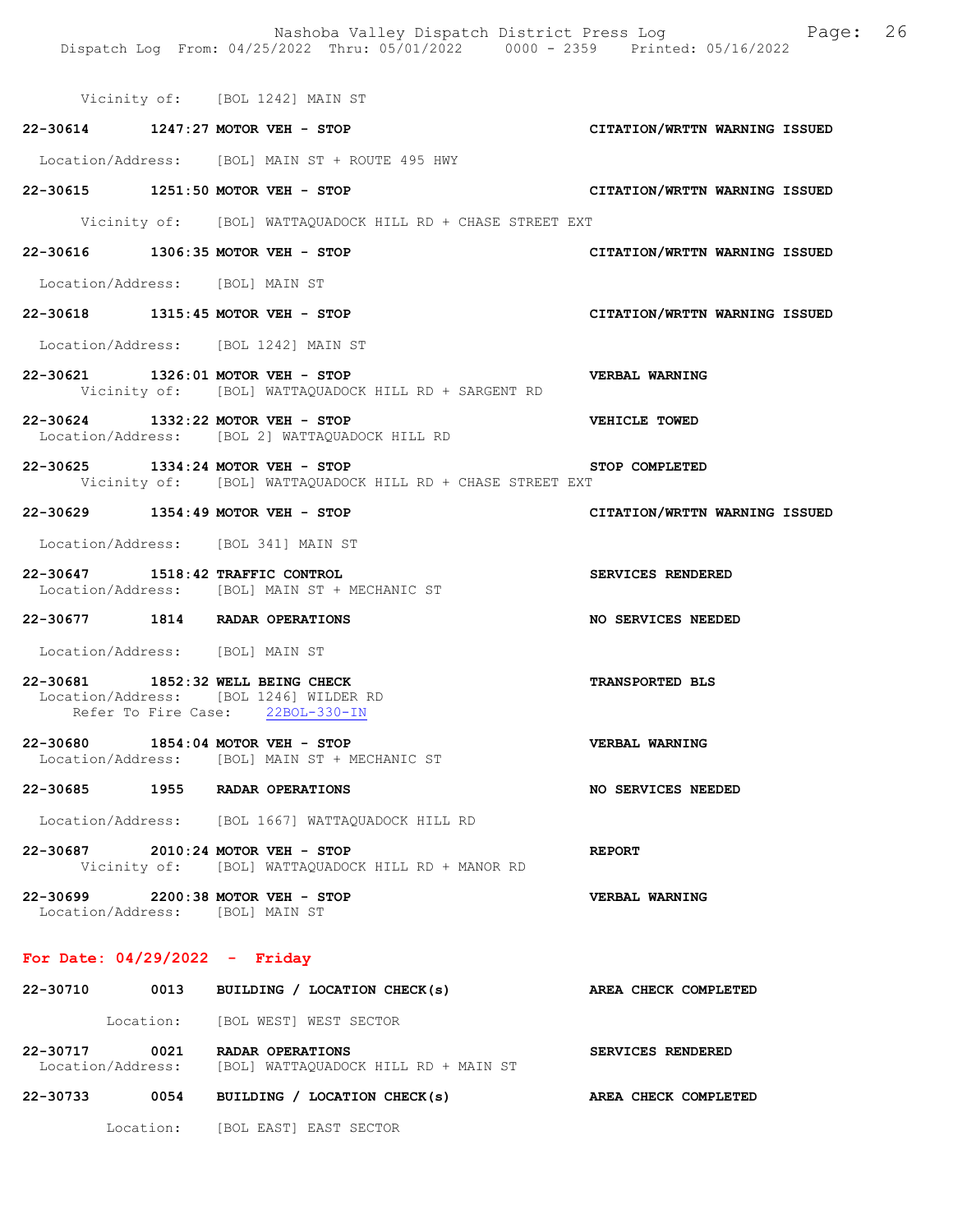|                                | 22-30734 0056 RADAR OPERATIONS                                                                                       | NO SERVICES NEEDED             |
|--------------------------------|----------------------------------------------------------------------------------------------------------------------|--------------------------------|
|                                | Location/Address: [BOL] MAIN ST                                                                                      |                                |
|                                | 22-30820 0702:33 FD-MEDICAL EMERGENCY<br>Location/Address: [BOL 1533] VILLAGE LN<br>Refer To Fire Case: 22BOL-331-IN | <b>TRANSPORTED BLS</b>         |
|                                | 22-30830 0815:35 COMMUNITY POLICING<br>Location/Address: [BOL L0000034] MECHANIC ST                                  | SERVICES RENDERED              |
|                                | 22-30842 0855 RADAR OPERATIONS<br>Location/Address: [BOL] WATTAQUADOCK HILL RD + LANCASTER RD                        | SERVICES RENDERED              |
|                                | 22-30843 0855:47 MOTOR VEH - PARKING VIOLATION<br>Vicinity of: [BOL L0000027] MAIN ST                                | SERVICES RENDERED              |
|                                | 22-30845 0905 RADAR OPERATIONS<br>Location/Address: [BOL] MAIN ST                                                    | SERVICES RENDERED              |
|                                | 22-30848 0908:14 MOTOR VEH - STOP                                                                                    | CRIMINAL COMPLAINT             |
|                                | Location/Address: [BOL] WATTAQUADOCK HILL RD + CHASE STREET EXT                                                      |                                |
|                                | 22-30851 0942:28 MOTOR VEH - STOP<br>Location/Address: [BOL] WATTAQUADOCK HILL RD + MANOR RD                         | VERBAL WARNING                 |
| 22-30873 1207:29 FD-INSPECTION | Location/Address: [BOL] SUGAR RD                                                                                     | SERVICES RENDERED              |
|                                | 22-30879 1233:44 WELL BEING CHECK                                                                                    | SEARCHED AREA, NEGATIVE RESULT |
|                                | Location/Address: [BOL L0000067] MAIN ST                                                                             |                                |
|                                | 22-30883 1310:04 MOTOR VEH - STOP<br>Vicinity of: [BOL] MAIN ST + HARVARD RD                                         | VERBAL WARNING                 |
|                                | 22-30894 1413 TRAFFIC CONTROL<br>Location/Address: [BOL 1] GREEN RD                                                  | SERVICES RENDERED              |
|                                | 22-30907 1514 TRAFFIC CONTROL<br>Location/Address: [BOL] MAIN ST + MECHANIC ST                                       | SERVICES RENDERED              |
|                                | 22-30930 1629 RADAR OPERATIONS<br>Location/Address: [BOL] MAIN ST                                                    | SERVICES RENDERED              |
|                                | 22-30931 1631 RADAR OPERATIONS<br>Vicinity of: [BOL] SUGAR RD                                                        | SERVICES RENDERED              |
|                                | 22-30937 1639:51 MOTOR VEH - STOP                                                                                    | CITATION/WRTTN WARNING ISSUED  |
|                                | Location/Address: [BOL L0000067] MAIN ST                                                                             |                                |
|                                | 22-30938 1641:04 MOTOR VEH - STOP                                                                                    | CITATION/WRTTN WARNING ISSUED  |
|                                | Location/Address: [BOL] GOLDEN RUN RD                                                                                |                                |
|                                | 22-30941 1652:07 MOTOR VEH - STOP                                                                                    | CITATION/WRTTN WARNING ISSUED  |
|                                | Location/Address: [BOL 137] MAIN ST                                                                                  |                                |
|                                | 22-30949 1709:33 MOTOR VEH - STOP                                                                                    | CITATION/WRTTN WARNING ISSUED  |
|                                | Vicinity of: [BOL 300] MAIN ST                                                                                       |                                |
|                                | 22-30951 1714:41 MOTOR VEH - STOP<br>Vicinity of: [BOL 1027] MAIN ST                                                 | <b>VERBAL WARNING</b>          |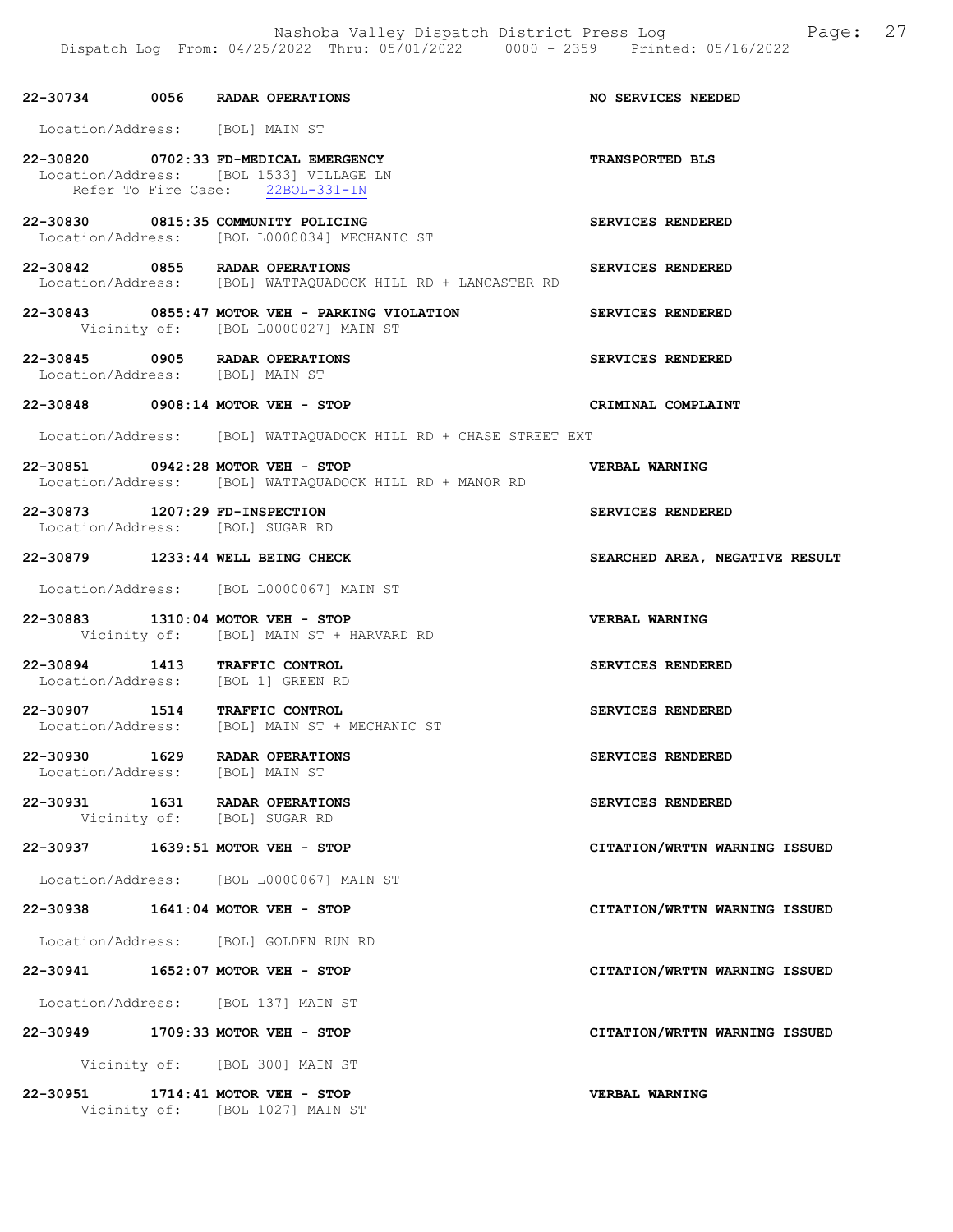22-30958 1735:51 MOTOR VEH - STOP VERBAL WARNING Location/Address: [BOL L0000027] MAIN ST 22-30960 1746:35 MOTOR VEH - STOP CITATION/WRTTN WARNING ISSUED Location/Address: [BOL 983] MAIN ST 22-30961 1754:09 MOTOR VEH - STOP VERBAL WARNING Location/Address: [BOL 265] MAIN ST 22-30962 1801:39 TREE/WIRE DOWN SERVICES RENDERED Vicinity of: [BOL 1384] HUDSON RD 22-30963 1802:44 MOTOR VEH - STOP VEHICLE TOWED Location/Address: [BOL L0000055] WATTAQUADOCK HILL RD 22-30970 1834:51 MOTOR VEH - ACCIDENT HIT & RUN REPORT Location/Address: [BOL 207] EAST END RD 22-30999 2105:30 FD-MEDICAL LIFT ASSIST NO SERVICES NEEDED Location/Address: [BOL 1267] MAIN ST

22-30954 1724 COMMUNITY POLICING<br>
Location/Address: [BOL L0000027] MAIN ST

Location/Address: [BOL L0000027] MAIN ST

Refer To Fire Case: 22BOL-333-IN

- 22-31010 2213 BUILDING / LOCATION CHECK(s) SERVICES RENDERED Location/Address: [BOL L0000027] MAIN ST
- 22-31011 2218 BUILDING / LOCATION CHECK(s) SERVICES RENDERED Location/Address: [BOL L0000076] HUDSON RD
- 22-31014 2228 BUILDING / LOCATION CHECK(s) SERVICES RENDERED Location/Address: [BOL L0000070] MAIN ST
- 22-31016 2231 BUILDING / LOCATION CHECK(s) SERVICES RENDERED Location/Address: [BOL 29] MAIN ST

#### For Date: 04/30/2022 - Saturday

| 22-31025          |      | 0007:36 RADAR OPERATIONS       | SERVICES RENDERED        |  |
|-------------------|------|--------------------------------|--------------------------|--|
| Location/Address: |      | [BOL] LONG HILL RD + MEADOW RD |                          |  |
| 22-31026          | 0008 | RADAR OPERATIONS               | <b>SERVICES RENDERED</b> |  |

Location/Address: [BOL] WATTAQUADOCK HILL RD

22-31044 0050 BUILDING / LOCATION CHECK(s) AREA CHECK COMPLETED

Location: [BOL EAST] EAST SECTOR

22-31049 0059:12 FD-MEDICAL EMERGENCY REFERRED TO OTHER AGENCY

 Location/Address: [BOL 812] ANNIE MOORE RD Refer To Fire Case: 22BOL-334-IN

22-31066 0125 BUILDING / LOCATION CHECK(s) AREA CHECK COMPLETED

Location: [BOL WEST] WEST SECTOR

22-31076 0156:33 BUILDING / LOCATION CHECK(s) INVESTIGATED Location/Address: [BOL] GOLDEN RUN RD + SUGAR RD

22-31125 0552:59 WELL BEING CHECK SERVICES RENDERED Vicinity of: [BOL 1350] MAIN ST

22-31126 0603:10 RADAR OPERATIONS SERVICES RENDERED Vicinity of: [BOL] MAIN ST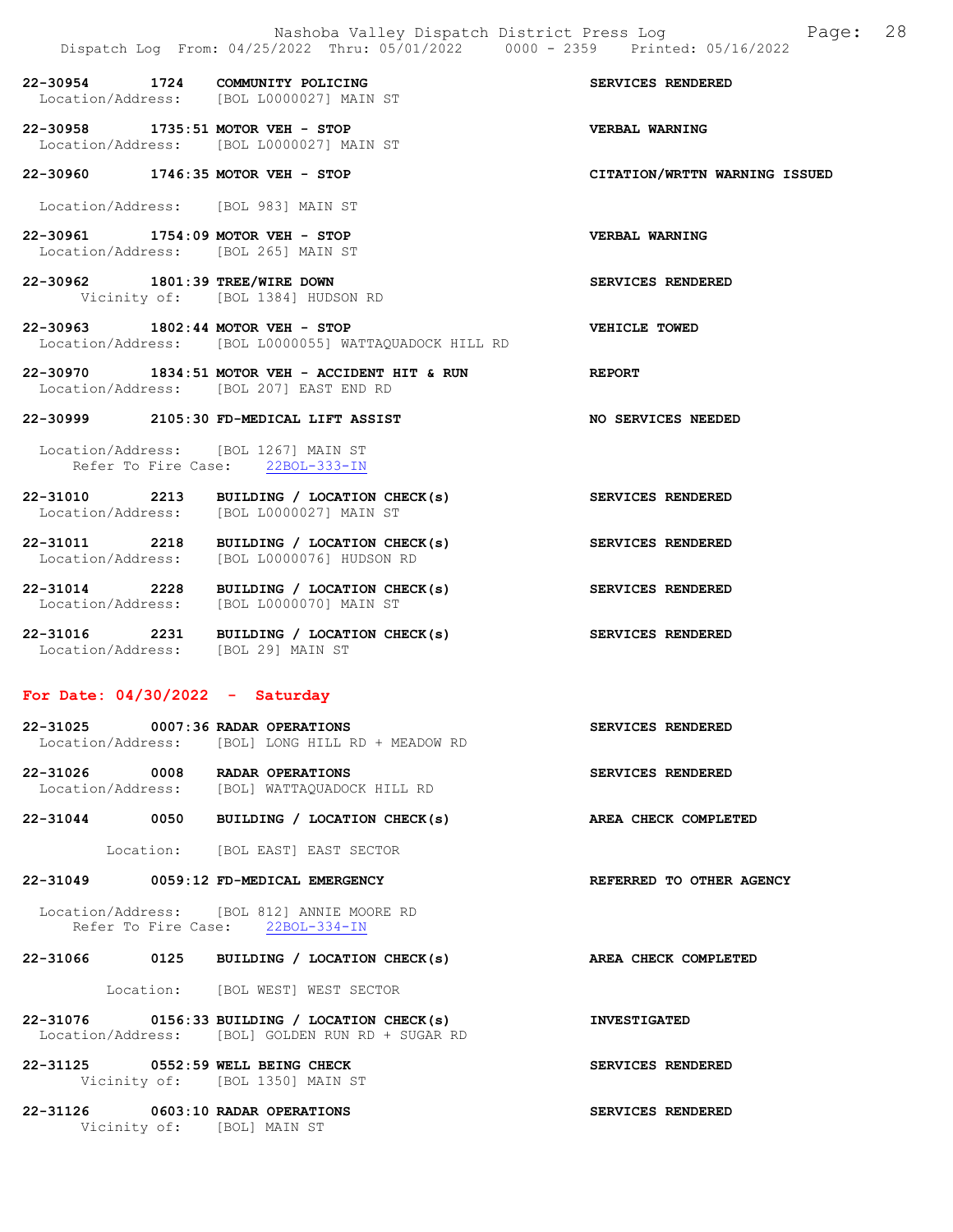22-31129 0615:54 MOTOR VEH - STOP VERBAL WARNING

 Location/Address: [BOL] MAIN ST 22-31132 0624:48 BUILDING / LOCATION CHECK(s) INVESTIGATED<br>
Location/Address: [BOL L0000060] MAIN ST Location/Address: [BOL L0000060] MAIN ST 22-31157 0907 RADAR OPERATIONS SERVICES RENDERED Location/Address: [BOL 308] MAIN ST 22-31167 0951 RADAR OPERATIONS SERVICES RENDERED Location/Address: [BOL L0000070] MAIN ST 22-31173 1023:25 MOTOR VEH - STOP CITATION/WRTTN WARNING ISSUED Vicinity of: [BOL] MAIN ST + PONDSIDE DR 22-31178 1042:40 MOTOR VEH - STOP CITATION/WRTTN WARNING ISSUED Vicinity of: [BOL 983] MAIN ST 22-31182 1132:26 MOTOR VEH - ACCIDENT W/INJURY VEHICLE TOWED Location/Address: [BOL] MAIN ST + GOOSE POND PATH Refer To Fire Case: 22BOL-335-IN 22-31219 1612:40 FOLLOW UP SERVICES RENDERED Location/Address: [BOL 207] EAST END RD 22-31221 1619:45 ALARM - COMMERCIAL BURGLARY BUILDING CHKED, APPEARS SECURE Location/Address: [BOL L0000055] WATTAQUADOCK HILL RD 22-31224 1642 RADAR OPERATIONS SERVICES RENDERED Location/Address: [BOL] FORBUSH MILL RD 22-31228 1703:19 SUSPICIOUS ACTIVITY REPORT Vicinity of: [BOL] LANCASTER RD 22-31230 1718 RADAR OPERATIONS SERVICES RENDERED Location/Address: [BOL] MAIN ST 22-31232 1723:19 MOTOR VEH - STOP CITATION/WRTTN WARNING ISSUED Location/Address: [BOL] HARVARD RD + MAIN ST 22-31234 1732:27 MOTOR VEH - STOP CITATION/WRTTN WARNING ISSUED Location/Address: [BOL 440] MAIN ST 22-31236 1742:44 MOTOR VEH - STOP VERBAL WARNING Location/Address: [BOL] MAIN ST 22-31237 1757:31 MOTOR VEH - STOP VERBAL WARNING Vicinity of: [BOL 1586] MAIN ST 22-31239 1808 COMMUNITY POLICING<br>
Location/Address: [BOL L0000027] MAIN ST Location/Address: [BOL L0000027] MAIN ST 22-31242 1829:35 MOTOR VEH - STOP CITATION/WRTTN WARNING ISSUED Vicinity of: [BOL] MAIN ST 22-31247 1846:35 ALARM - COMMERCIAL BURGLARY FALSE ALARM FALSE ALARM Location/Address: [BOL L00000551 WATTAOUADOCK HILL RD Location/Address: [BOL L0000055] WATTAQUADOCK HILL RD 22-31253 1928 RADAR OPERATIONS SERVICES RENDERED Location/Address: [BOL] WATTAQUADOCK HILL RD + OLD BAY RD

22-31258 2010 RADAR OPERATIONS SERVICES RENDERED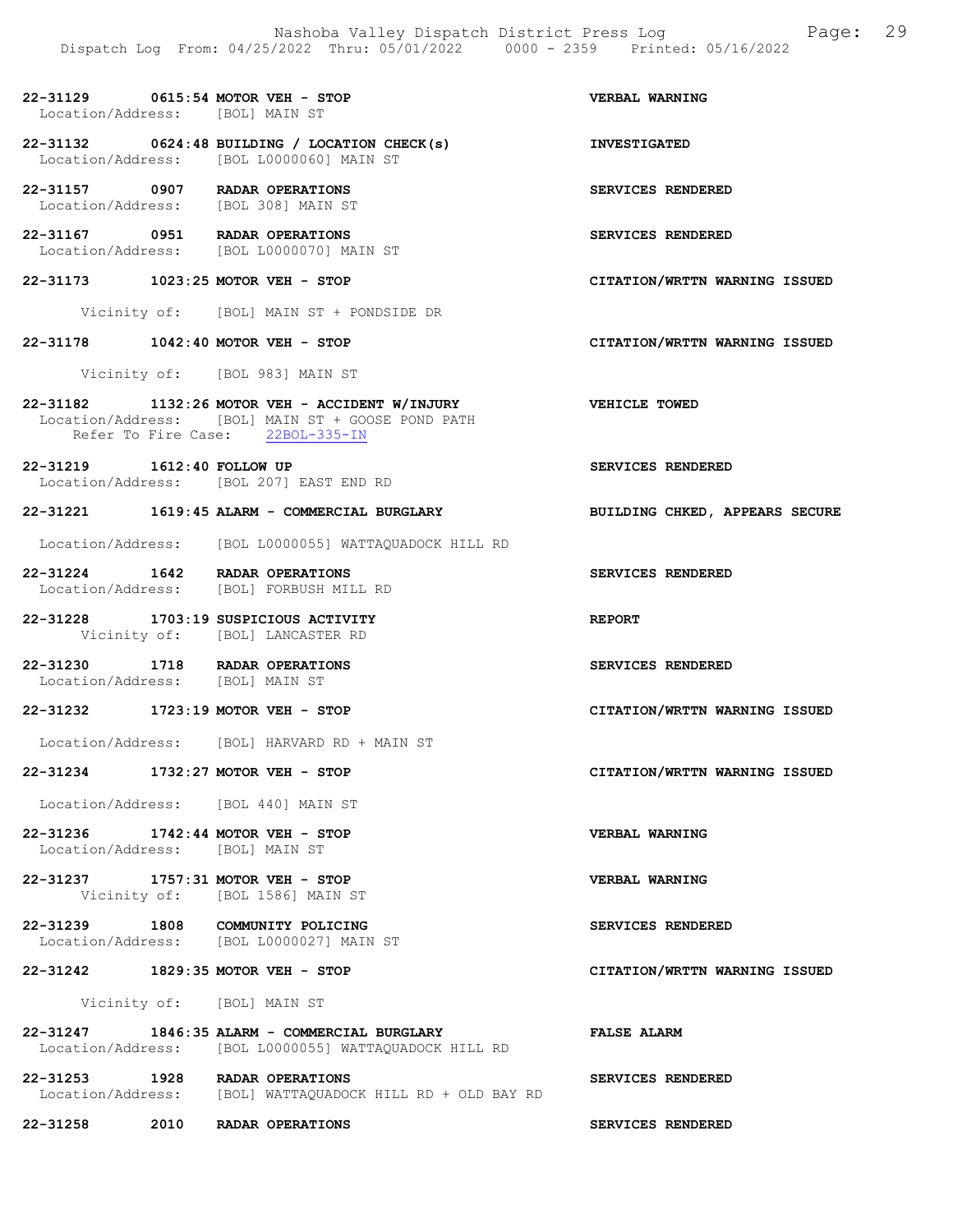|                   | Nashoba Valley Dispatch District Press Log Nashoba Valley Dispatch District Press Log<br>Dispatch Log From: 04/25/2022 Thru: 05/01/2022 0000 - 2359 Printed: 05/16/2022 |                               | 30 |
|-------------------|-------------------------------------------------------------------------------------------------------------------------------------------------------------------------|-------------------------------|----|
|                   | Location/Address: [BOL 1667] WATTAQUADOCK HILL RD                                                                                                                       |                               |    |
|                   | 22-31261 2028:09 MOTOR VEH - STOP                                                                                                                                       | CITATION/WRTTN WARNING ISSUED |    |
|                   | Location/Address: [BOL] MAIN ST + I-495 NB RAMP                                                                                                                         |                               |    |
| 22-31270 2106     | BUILDING / LOCATION CHECK(s) AREA CHECK COMPLETED                                                                                                                       |                               |    |
|                   | Location/Address: [BOL L0000027] MAIN ST                                                                                                                                |                               |    |
| 22-31271 2110     | BUILDING / LOCATION CHECK(s)                                                                                                                                            | AREA CHECK COMPLETED          |    |
| Location/Address: | [BOL L0000069] HUDSON RD                                                                                                                                                |                               |    |
| 22-31273 2119     | BUILDING / LOCATION CHECK(s)                                                                                                                                            | AREA CHECK COMPLETED          |    |
| Location/Address: | [BOL L0000070] MAIN ST                                                                                                                                                  |                               |    |
| 22-31275 2122     | BUILDING / LOCATION CHECK(s)                                                                                                                                            | AREA CHECK COMPLETED          |    |
| Location/Address: | [BOL L0000037] MECHANIC ST                                                                                                                                              |                               |    |
| 22-31276 2124     | BUILDING / LOCATION CHECK(s)                                                                                                                                            | AREA CHECK COMPLETED          |    |
| Location/Address: | [BOL 1355] MAIN ST                                                                                                                                                      |                               |    |
| 22-31277 2127     | BUILDING / LOCATION CHECK(s)                                                                                                                                            | AREA CHECK COMPLETED          |    |
| Location/Address: | [BOL L0000034] MECHANIC ST                                                                                                                                              |                               |    |
| 22-31278 2128     | BUILDING / LOCATION CHECK(s)                                                                                                                                            | AREA CHECK COMPLETED          |    |
|                   | Location/Address: [BOL 29] MAIN ST                                                                                                                                      |                               |    |
| 22-31279          | 2135:30 SUSPICIOUS ACTIVITY<br>Location/Address: [BOL L0000027] MAIN ST                                                                                                 | SPOKEN TO                     |    |
| $22 - 31284$      | 2217:44 FD-INVESTIGATION<br>Location/Address: [BOL 203] EAST END RD<br>Refer To Fire Case: 22BOL-338-IN                                                                 | <b>EXTINGUISHED FIRE</b>      |    |

# For Date: 05/01/2022 - Sunday

| 22-31307 0035<br>Location/Address: | RADAR OPERATIONS<br>[BOL] MAIN ST                      | SERVICES RENDERED     |
|------------------------------------|--------------------------------------------------------|-----------------------|
| 22-31310 0040<br>Location/Address: | RADAR OPERATIONS<br>[BOL] MAIN ST                      | SERVICES RENDERED     |
| 0123<br>22-31345                   | BUILDING / LOCATION CHECK(s)                           | AREA CHECK COMPLETED  |
|                                    | Location: [BOL WEST] WEST SECTOR                       |                       |
| 22-31358 0147<br>Location:         | BUILDING / LOCATION CHECK(s)<br>[BOL EAST] EAST SECTOR | SERVICES RENDERED     |
| 22-31434 0924<br>Location/Address: | RADAR OPERATIONS<br>[BOL] FORBUSH MILL RD              | SERVICES RENDERED     |
| 22-31441 1004:32 MOTOR VEH - STOP  | Vicinity of: [BOL 26] FORBUSH MILL RD                  | <b>VERBAL WARNING</b> |
| 22-31443 1016<br>Location/Address: | RADAR OPERATIONS<br>[BOL] MAIN ST                      | SERVICES RENDERED     |
| $22 - 31450$                       | 1057:27 BUILDING / LOCATION CHECK(s)                   | AREA CHECK COMPLETED  |

Location/Address: [BOL L0000055] WATTAQUADOCK HILL RD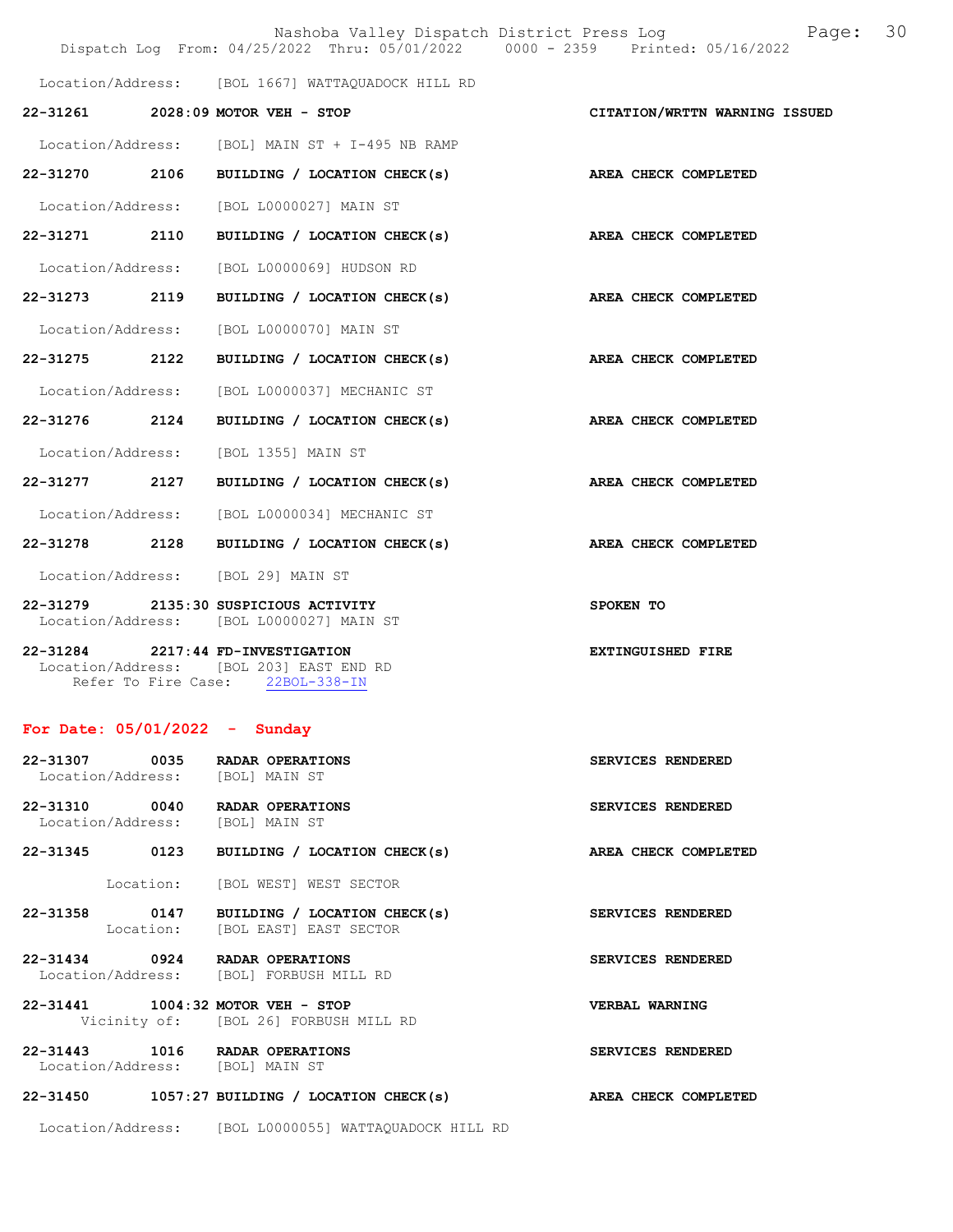22-31452 1108 COMMUNITY POLICING<br>
Location/Address: [BOL 1242] MAIN ST Location/Address: 22-31458 1145:12 MOTOR VEH - STOP CITATION/WRTTN WARNING ISSUED Location/Address: [BOL] MAIN ST 22-31471 1349:47 MOTOR VEH - STOP CITATION/WRTTN WARNING ISSUED Location/Address: [BOL L0000055] WATTAQUADOCK HILL RD 22-31475 1402:41 MOTOR VEH - STOP CITATION/WRTTN WARNING ISSUED Vicinity of: [BOL] WATTAQUADOCK HILL RD + BERLIN RD 22-31477 1411:10 MOTOR VEH - STOP VERBAL WARNING Vicinity of: [BOL 675] WATTAQUADOCK HILL RD 22-31480 1428:44 MOTOR VEH - STOP VERBAL WARNING Vicinity of: [BOL 565] WATTAQUADOCK HILL RD 22-31482 1434:49 AUDIBLE ALARM INVESTIGATED Location/Address: [BOL 630] NOURSE RD Refer To Fire Case: 22BOL-339-IN 22-31483 1449:27 FD-MEDICAL EMERGENCY TRANSPORTED BLS Location/Address: [BOL 1450] COVENTRY WOOD RD<br>Refer To Fire Case: 22BOL-340-IN Refer To Fire Case: 22-31525 1903:26 FD-FIRE ALARM, COMMERCIAL SERVICES RENDERED Location/Address: [BOL L0000027] MAIN ST Refer To Fire Case: 22BOL-341-IN 22-31528 1943 RADAR OPERATIONS SERVICES RENDERED Location/Address: [BOL] WATTAQUADOCK HILL RD + W BERLIN RD 22-31530 1956:04 MOTOR VEH - STOP VERBAL WARNING Location/Address: [BOL 1554] WATTAQUADOCK HILL RD 22-31533 2012:39 MOTOR VEH - STOP CITATION/WRTTN WARNING ISSUED Location/Address: [BOL] WATTAQUADOCK HILL RD + W BERLIN RD 22-31540 2049:00 MOTOR VEH - STOP VERBAL WARNING Vicinity of: [BOL] WATTAQUADOCK HILL RD + OLD BAY RD 22-31559 2202 BUILDING / LOCATION CHECK(s) AREA CHECK COMPLETED Location/Address: [BOL 1] GREEN RD 22-31560 2204:08 SUSPICIOUS ACTIVITY REPORT Vicinity of: [BOL] MAIN ST + NOURSE RD 22-31567 2338 RADAR OPERATIONS SERVICES RENDERED Location/Address: [BOL] MAIN ST 22-31571 2341 RADAR OPERATIONS SERVICES RENDERED<br>Location/Address: [BOL] WATTAOUADOCK HILL RD + OLD BAY RD Location/Address: [BOL] WATTAQUADOCK HILL RD + OLD BAY RD 22-31580 2351:09 GENERAL INFO NO SERVICES NEEDED Location: [BOL] RAMP TO 495 SB FROM 117 BOLTON

Dispatch Log From: 04/25/2022 Thru: 05/01/2022 0000 - 2359 Printed: 05/16/2022

Nashoba Valley Dispatch District Press Log Fage: 31

#### 22-31583 2352:39 MOTOR VEH - STOP CITATION/WRTTN WARNING ISSUED

Location/Address: [BOL] WATTAQUADOCK HILL RD + MANOR RD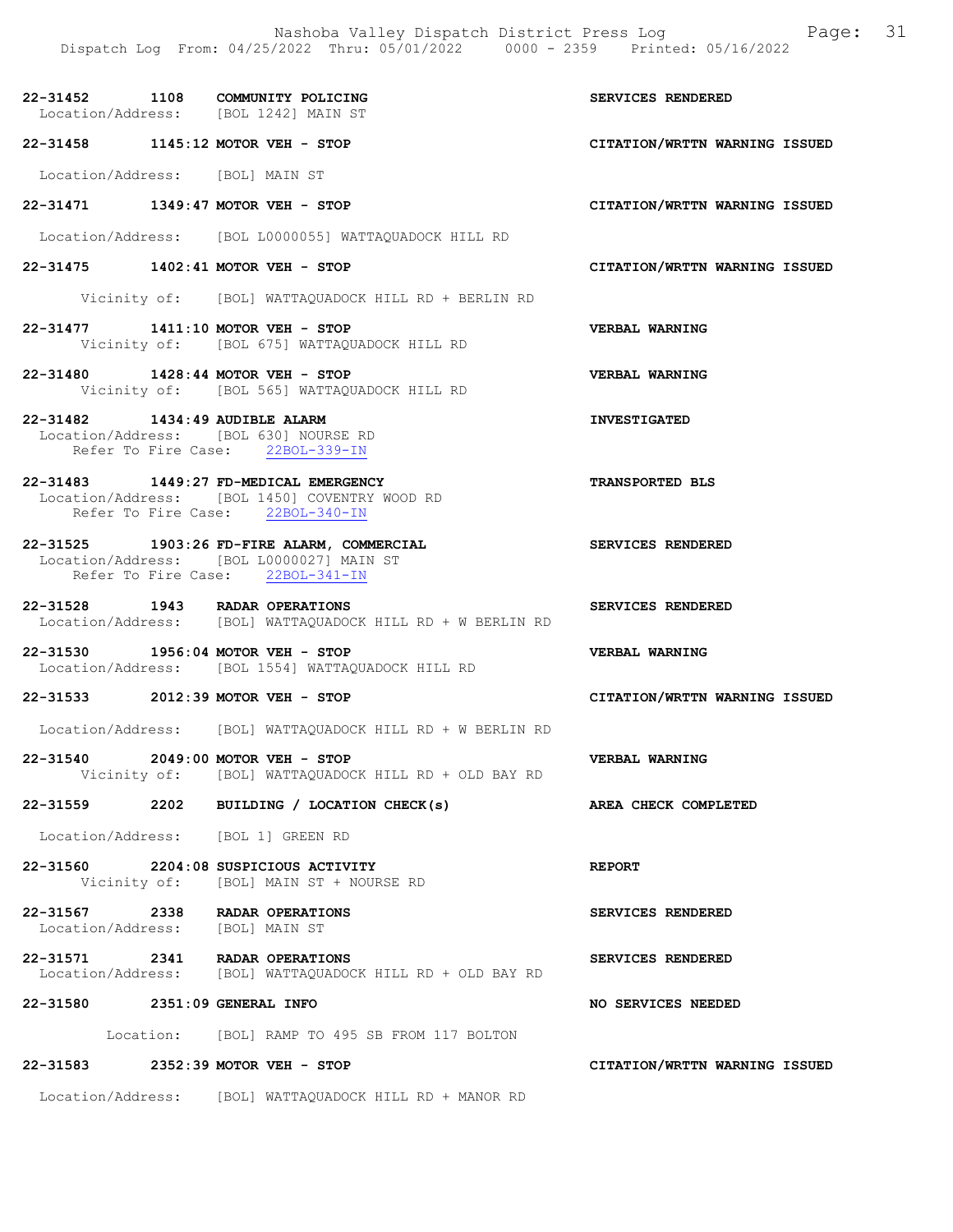#### For Jurisdiction: DEVENS, MA

#### For Date: 04/25/2022 - Monday

|                                                                           | 22-29665 0736:57 FD-FIRE ALARM (BOX DETAIL)<br>Location/Address: [DEV 233] PATTON RD<br>Refer To Fire Case: 22DEV-240-IN    | SERVICES RENDERED        |                   |
|---------------------------------------------------------------------------|-----------------------------------------------------------------------------------------------------------------------------|--------------------------|-------------------|
| 22-29671 0756:09 FD-SERVICE CALL                                          | Location/Address: [DEV 385] SHERMAN AVE                                                                                     |                          | SERVICES RENDERED |
|                                                                           | 22-29672 0758:46 FD-FIRE ALARM (BOX DETAIL)<br><b>SERVICES RENDERED</b><br>Location/Address: [DEV 348] ANDREWS PKWY         |                          |                   |
| Location/Address: [DEV 564] BARNUM RD                                     | 22-29681 0837:58 FD-FIRE ALARM (BOX DETAIL)                                                                                 | SERVICES RENDERED        |                   |
| 22-29685 0846:53 FD-SERVICE CALL<br>Location/Address: [DEV 25] JACKSON RD |                                                                                                                             | SERVICES RENDERED        |                   |
|                                                                           | 22-29689 0859:13 FD-FIRE ALARM (BOX DETAIL)<br>Location/Address: [DEV 159] ANTIETAM ST                                      | <b>SERVICES RENDERED</b> |                   |
| 22-29692 0910:14 FD-SERVICE CALL                                          | Location/Address: [DEV 159] ANTIETAM ST                                                                                     | SERVICES RENDERED        |                   |
|                                                                           | 22-29738 1207:17 FD-FIRE ALARM, MASTER BOX<br>Location/Address: [DEV 246] SARATOGA BLVD<br>Refer To Fire Case: 22DEV-239-IN | SERVICES RENDERED        |                   |

22-29741 1238:31 FD-FIRE ALARM (BOX DETAIL) SERVICES RENDERED Location/Address: [DEV 32] JACKSON RD

22-29776 1509:37 MOTOR VEH - ACCIDENT NO INJURY SPOKEN TO Vicinity of: [DEV] JACKSON RD + PATTON RD

#### For Date: 04/26/2022 - Tuesday

22-29886 0033:10 FD-SERVICE CALL SERVICES RENDERED Location/Address: [DEV] PATTON RD + BARNUM RD Refer To Fire Case: 22DEV-241-IN

22-29924 0121:09 MOTOR VEH - DISABLED VEHICLE TOWED Location/Address: [DEV] JACKSON RD + WALNUT ST

22-29972 0712:22 FD-FIRE ALARM (BOX DETAIL) NO SERVICES NEEDED

 Location/Address: [DEV 233] PATTON RD Refer To Fire Case: 22DEV-246-IN

22-29987 0824:45 FD-FIRE ALARM (BOX DETAIL) SERVICES RENDERED Location/Address: [DEV 564] BARNUM RD

22-30084 1649:43 FD-CO DETECTOR ACTIVATION INVESTIGATED Location/Address: [DEV 452] BATES ST Refer To Fire Case: 22DEV-243-IN

22-30085 1650:49 FD-FIRE ALARM, TROUBLE INVESTIGATED Location/Address: [DEV 435] CAVITE ST Refer To Fire Case: 22DEV-244-IN

#### 22-30092 1718:12 FD-FIRE ALARM, COMMERCIAL NO SERVICES NEEDED

 Location/Address: [DEV 502] BATES ST Refer To Fire Case: 22DEV-245-IN

22-30123 2201:04 THREATS SPOKEN TO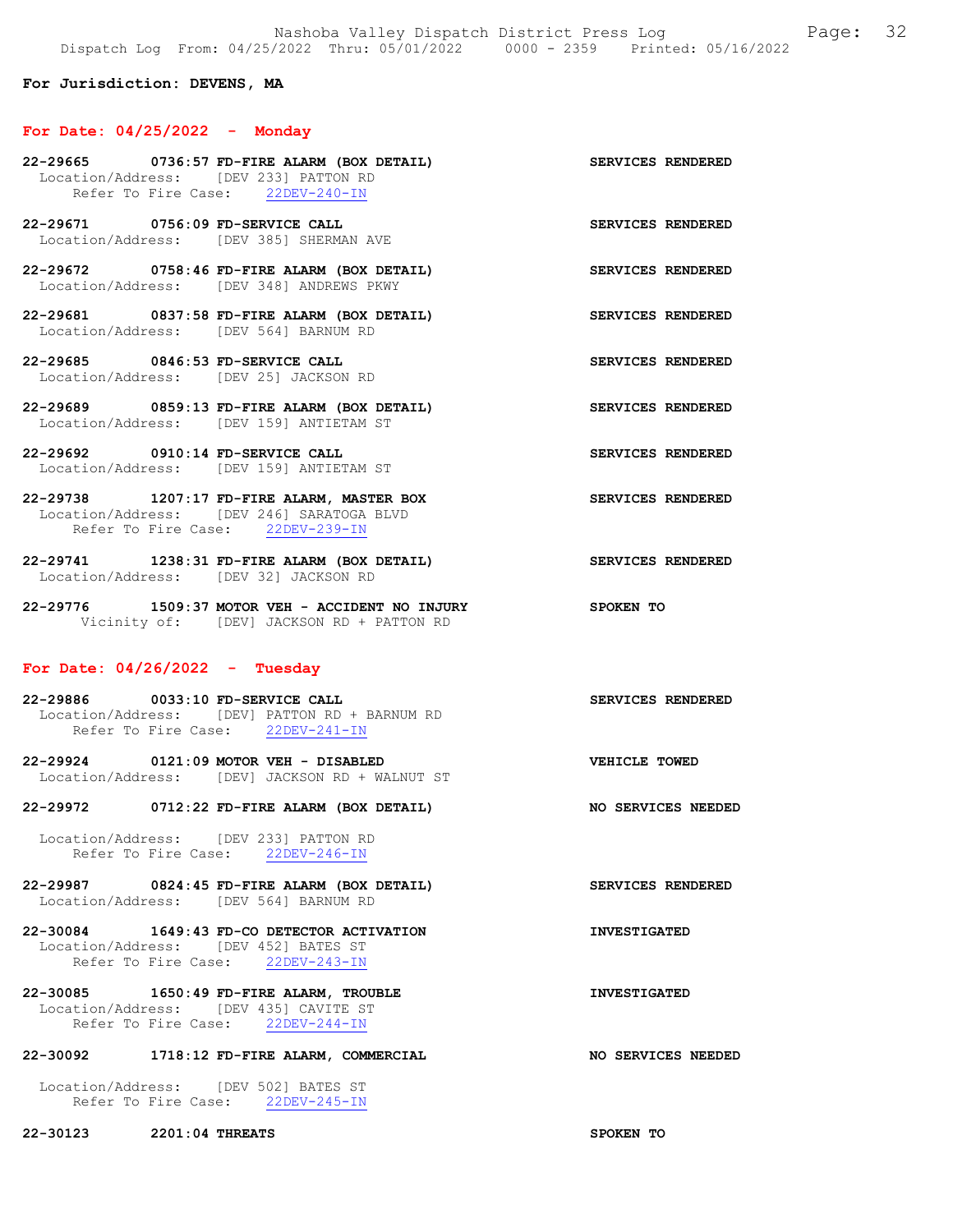Location/Address: [DEV 527] PATTON RD

#### For Date:  $04/27/2022 -$  Wednesday

- 22-30269 0527:37 FD-FIRE ALARM (BOX DETAIL) SERVICES RENDERED Location/Address: [DEV 10] ROBBINS POND RD Refer To Fire Case: 22DEV-248-IN
- 22-30296 0818:57 FD-FIRE ALARM (BOX DETAIL) NO SERVICES NEEDED
- Location/Address: [DEV 279] JACKSON RD
- 22-30308 0855:57 FD-MEDICAL EMERGENCY TRANSPORTED BLS Location/Address: [DEV BMS] JACKSON RD Refer To Fire Case: 22DEV-247-IN
- 22-30331 1110:30 FD-FIRE ALARM (BOX DETAIL) SERVICES RENDERED Location/Address: [DEV 558] JACKSON RD
- 22-30332 1112:47 FD-FIRE ALARM (BOX DETAIL) SERVICES RENDERED Location/Address: [DEV 564] BARNUM RD
- 22-30381 1727:03 ASSIST OTHER AGENCY SERVICES RENDERED Location/Address: [DEV 435] CAVITE ST

#### For Date:  $04/28/2022 -$  Thursday

- 22-30564 0803:45 FD-FIRE ALARM (BOX DETAIL) SERVICES RENDERED Location/Address: [DEV 435] CAVITE ST Refer To Fire Case: 22DEV-254-IN
- 22-30566 0812:52 FD-MEDICAL EMERGENCY TRANSPORTED ALS Location/Address: [DEV BMS] JACKSON RD<br>Refer To Fire Case: 22DEV-249-IN Refer To Fire Case:
- 22-30591 1046:47 FD-FIRE ALARM (BOX DETAIL) SERVICES RENDERED Location/Address: [DEV 564] BARNUM RD
- 22-30598 1103:35 FD-MEDICAL EMERGENCY TRANSPORTED ALS Location/Address: [DEV 342] ANDREWS PKWY Refer To Fire Case: 22DEV-250-IN
- 22-30607 1213:29 FD-UNEXPLODED ORDINANCE REMOVED HAZARD Location/Address: [DEV BMS] JACKSON RD Refer To Fire Case: 22DEV-251-IN
- 22-30642 1450:56 WELL BEING CHECK UNITS ADVISED Vicinity of: [DEV] MACPHERSON RD
- 22-30646 1513:15 FD-BRUSH FIRE **EXTINGUISHED** FIRE Location/Address: [DEV 564] BARNUM RD Refer To Fire Case: 22DEV-252-IN
- 22-30655 1554:18 MOTOR VEH LOCKOUT SERVICES RENDERED Location/Address: [DEV 445] SARATOGA BLVD Refer To Fire Case: 22DEV-253-IN

#### For Date: 04/29/2022 - Friday

- 22-30827 0807:32 FD-FIRE ALARM (BOX DETAIL) SERVICES RENDERED Location/Address: [DEV 246] SARATOGA BLVD Refer To Fire Case: 22DEV-257-IN
- 22-30871 1200:48 FD-MEDICAL EMERGENCY TRANSPORTED ALS Location/Address: [DEV 465] INDEPENDENCE DR Refer To Fire Case: 22DEV-255-IN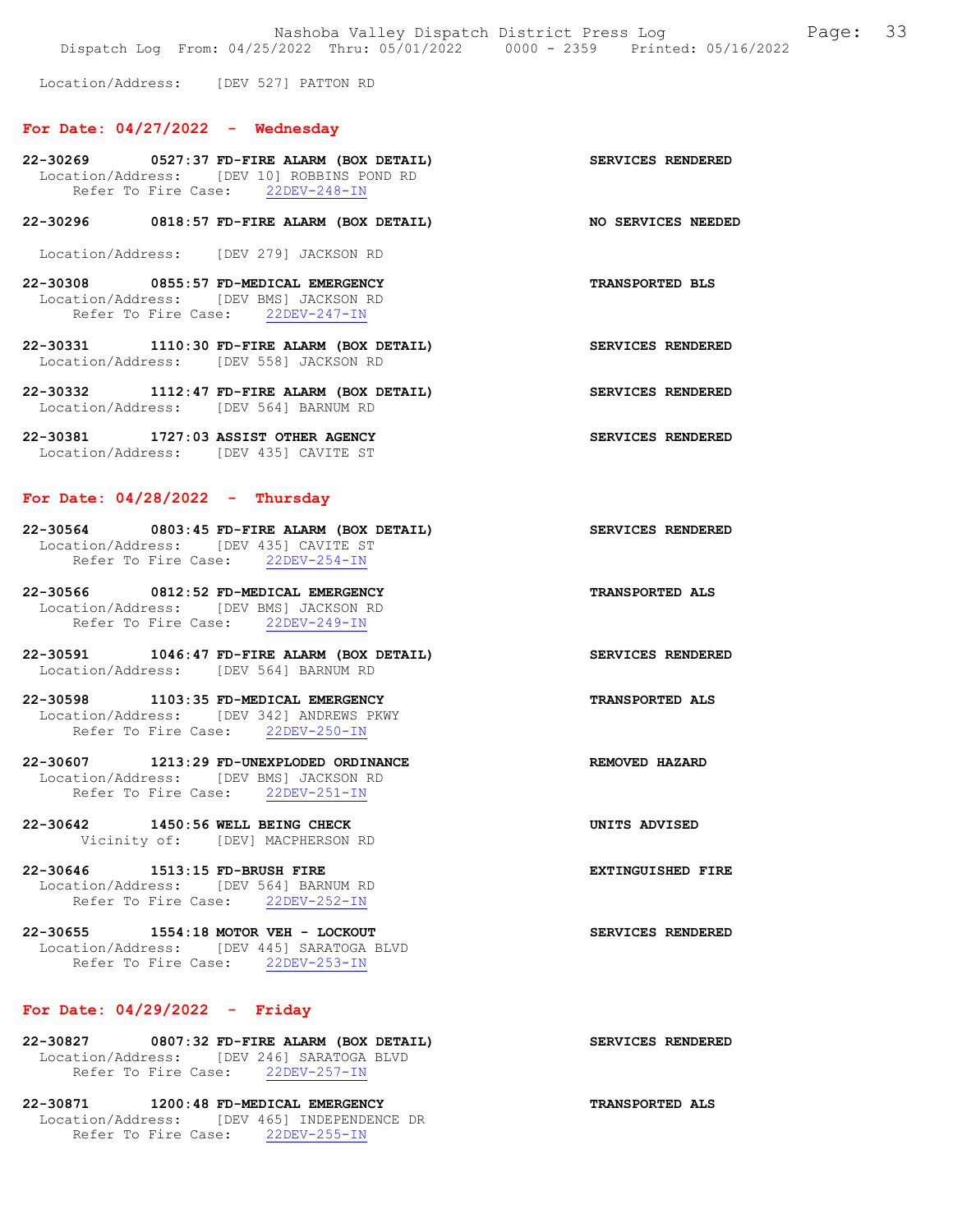| 22-30903 1458:15 TREE/WIRE DOWN<br>Location/Address: [DEV] BARNUM RD    | Refer To Fire Case: 22DEV-256-IN            | REMOVED HAZARD           |
|-------------------------------------------------------------------------|---------------------------------------------|--------------------------|
| 22-30923 1606:00 SERVE SUMMONS<br>Location/Address: [DEV 435] CAVITE ST |                                             | SERVED IN HAND           |
| For Date: $04/30/2022 -$ Saturday                                       |                                             |                          |
| Location/Address: [DEV 487] BARNUM RD                                   | 22-31164 0943:33 FD-FIRE ALARM (BOX DETAIL) | SERVICES RENDERED        |
| Location/Address: [DEV 232] BARNUM RD                                   | 22-31166 0949:30 FD-FIRE ALARM (BOX DETAIL) | <b>SERVICES RENDERED</b> |
| Location/Address: [DEV 39] COOK ST                                      | 22-31171 1016:35 FD-FIRE ALARM (BOX DETAIL) | SERVICES RENDERED        |

22-31218 1556:17 FD-BRUSH FIRE **EXTINGUISHED** FIRE Location/Address: [DEV 564] BARNUM RD

Refer To Fire Case: 22DEV-258-IN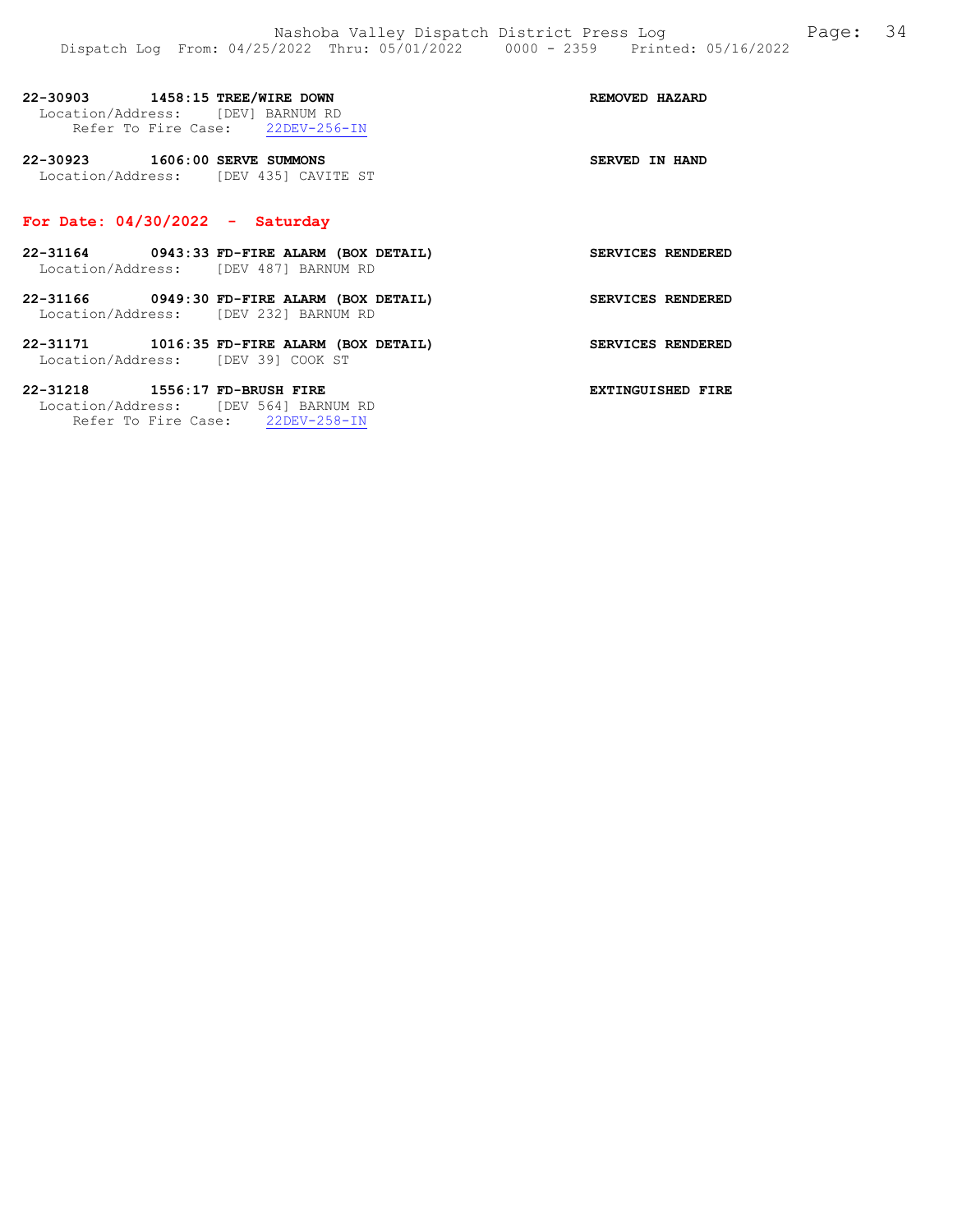### For Jurisdiction: HARVARD, MA

| For Date: $04/25/2022 -$ Monday    |                                                                               |                                                   |
|------------------------------------|-------------------------------------------------------------------------------|---------------------------------------------------|
|                                    | 22-29531 0017 BUILDING / LOCATION CHECK(s)                                    | AREA CHECK COMPLETED                              |
|                                    | Location/Address: [HAR 2033] MASS AVE                                         |                                                   |
|                                    | 22-29532 0018 BUILDING / LOCATION CHECK(s)                                    | AREA CHECK COMPLETED                              |
|                                    | Location/Address: [HAR 2034] MASS AVE                                         |                                                   |
| 22-29533 0019                      |                                                                               | BUILDING / LOCATION CHECK(s) AREA CHECK COMPLETED |
|                                    | Location/Address: [HAR 1830] LANCASTER COUNTY RD                              |                                                   |
| 22-29534 0022                      | BUILDING / LOCATION CHECK(s)                                                  | AREA CHECK COMPLETED                              |
|                                    | Location/Address: [HAR 2348] POND RD                                          |                                                   |
| 22-29535 0025                      | BUILDING / LOCATION CHECK(s)                                                  | AREA CHECK COMPLETED                              |
|                                    | Location/Address: [HAR 2098] DEPOT RD                                         |                                                   |
| 22-29536 0029                      | BUILDING / LOCATION CHECK(s)                                                  | AREA CHECK COMPLETED                              |
|                                    | Location/Address: [HAR 2044] PROSPECT HILL RD                                 |                                                   |
| 22-29537 0031                      | BUILDING / LOCATION CHECK(s)                                                  | AREA CHECK COMPLETED                              |
|                                    | Location/Address: [HAR 1833] PROSPECT HILL RD                                 |                                                   |
| 22-29538 0036                      | BUILDING / LOCATION CHECK(s)                                                  | AREA CHECK COMPLETED                              |
|                                    | Location/Address: [HAR 2247] STILL RIVER RD                                   |                                                   |
|                                    | 22-29539 0037 BUILDING / LOCATION CHECK(s)                                    | AREA CHECK COMPLETED                              |
|                                    | Location/Address: [HAR 2049] PINNACLE RD                                      |                                                   |
|                                    | 22-29546 0044 RADAR OPERATIONS<br>Location/Address: [HAR 2028] STILL RIVER RD | SERVICES RENDERED                                 |
|                                    | 22-29554 0108:06 FD-MEDICAL EMERGENCY<br>Location/Address: [HAR 100] AYER RD  | <b>TRANSPORTED ALS</b>                            |
|                                    | 22-29636 0346:11 FD-MEDICAL EMERGENCY                                         | PATIENT REFUSAL, NO TRANSPORT                     |
|                                    | Location/Address: [HAR 364] CRAGGS RD                                         |                                                   |
|                                    | 22-29645 0539 RADAR OPERATIONS<br>Location/Address: [HAR 2283] MASS AVE       | SERVICES RENDERED                                 |
|                                    | 22-29646 0546 RADAR OPERATIONS<br>Location/Address: [HAR 2769] OAK HILL RD    | SERVICES RENDERED                                 |
| 22-29653 0625<br>Location/Address: | RADAR OPERATIONS<br>[HAR] WOODCHUCK HILL RD                                   | SERVICES RENDERED                                 |
|                                    | 22-29678 0823 RADAR OPERATIONS<br>Location/Address: [HAR 2033] MASS AVE       | SERVICES RENDERED                                 |
|                                    | 22-29682 0838:30 RADAR OPERATIONS<br>Vicinity of: [HAR] MASS AVE              | SERVICES RENDERED                                 |
|                                    | 22-29701 0939 RADAR OPERATIONS<br>Location/Address: [HAR 264] BOLTON RD       | SERVICES RENDERED                                 |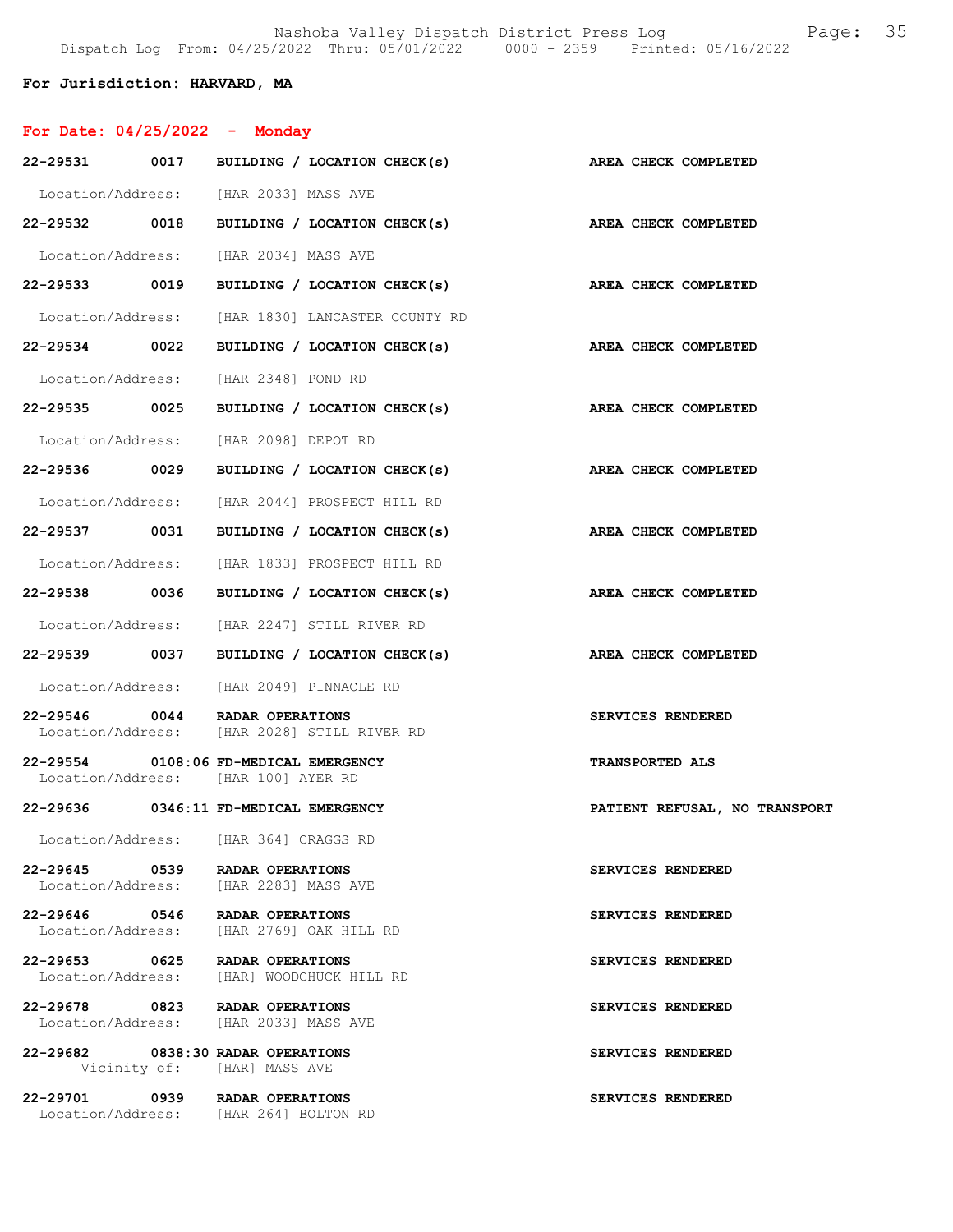22-29704 0959 RADAR OPERATIONS<br>
Location/Address: [HAR 1415] STILL RIVER RD<br> **SERVICES RENDERED** [HAR 1415] STILL RIVER RD

22-29705 1004:50 MOTOR VEH - STOP CITATION/WRTTN WARNING ISSUED

Vicinity of: [HAR 264] BOLTON RD

22-29710 1020:51 COMMUNITY POLICING SERVICES RENDERED Location/Address: [HAR 2034] MASS AVE

22-29716 1041:42 FD-INVESTIGATION INVESTIGATED Vicinity of: [HAR] PROSPECT HILL RD Refer To Fire Case: 22HAR-94-IN

22-29760 1351 RADAR OPERATIONS SERVICES RENDERED Location/Address: [HAR 264] BOLTON RD

22-29762 1353:38 MOTOR VEH - STOP CITATION/WRTTN WARNING ISSUED

Vicinity of: [HAR 262] BOLTON RD

22-29765 1403:01 ASSIST OTHER AGENCY SERVICES RENDERED Location/Address: [HAR 2695] AYER RD

22-29778 1515:43 FD-MEDICAL LIFT ASSIST TRANSPORTED BLS Location/Address: [HAR 560] HIGHLAND AVE Refer To Fire Case: 22HAR-95-IN

#### 22-29783 1533:14 911 ABANDONED/MISDIAL/HANGUP ACCIDENTAL 911 CALL

Location/Address: [HAR 2853] PROSPECT HILL RD

22-29788 1644:31 FD-MEDICAL EMERGENCY TRANSPORTED BLS Location/Address: [HAR 591] JACOB GATES RD Refer To Fire Case: 22BOL-325-IN

22-29793 1707 RADAR OPERATIONS SERVICES RENDERED Location/Address: [HAR 1407] STILL RIVER RD

22-29798 1741 RADAR OPERATIONS SERVICES RENDERED Location/Address: [HAR 1407] STILL RIVER RD

22-29799 1745:53 MOTOR VEH - ACCIDENT NO INJURY VEHICLE TOWED Vicinity of: [HAR] AYER RD + MILL RD Refer To Fire Case: 22HAR-96-IN

22-29803 1814:52 FD-MEDICAL EMERGENCY TRANSPORTED BLS Location/Address: [HAR 821] METTACOMETT PATH Refer To Fire Case: 22BOL-326-IN

22-29804 1826 BUILDING / LOCATION CHECK(s) SERVICES RENDERED Location/Address: [HAR 1833] PROSPECT HILL RD

#### For Date: 04/26/2022 - Tuesday

22-29881 0031 BUILDING / LOCATION CHECK(s) AREA CHECK COMPLETED Location/Address: [HAR 1830] LANCASTER COUNTY RD 22-29884 0032 BUILDING / LOCATION CHECK(s) AREA CHECK COMPLETED Location/Address: [HAR 2034] MASS AVE 22-29887 0035 BUILDING / LOCATION CHECK(s) AREA CHECK COMPLETED Location/Address: [HAR 2348] POND RD 22-29889 0037 BUILDING / LOCATION CHECK(s) AREA CHECK COMPLETED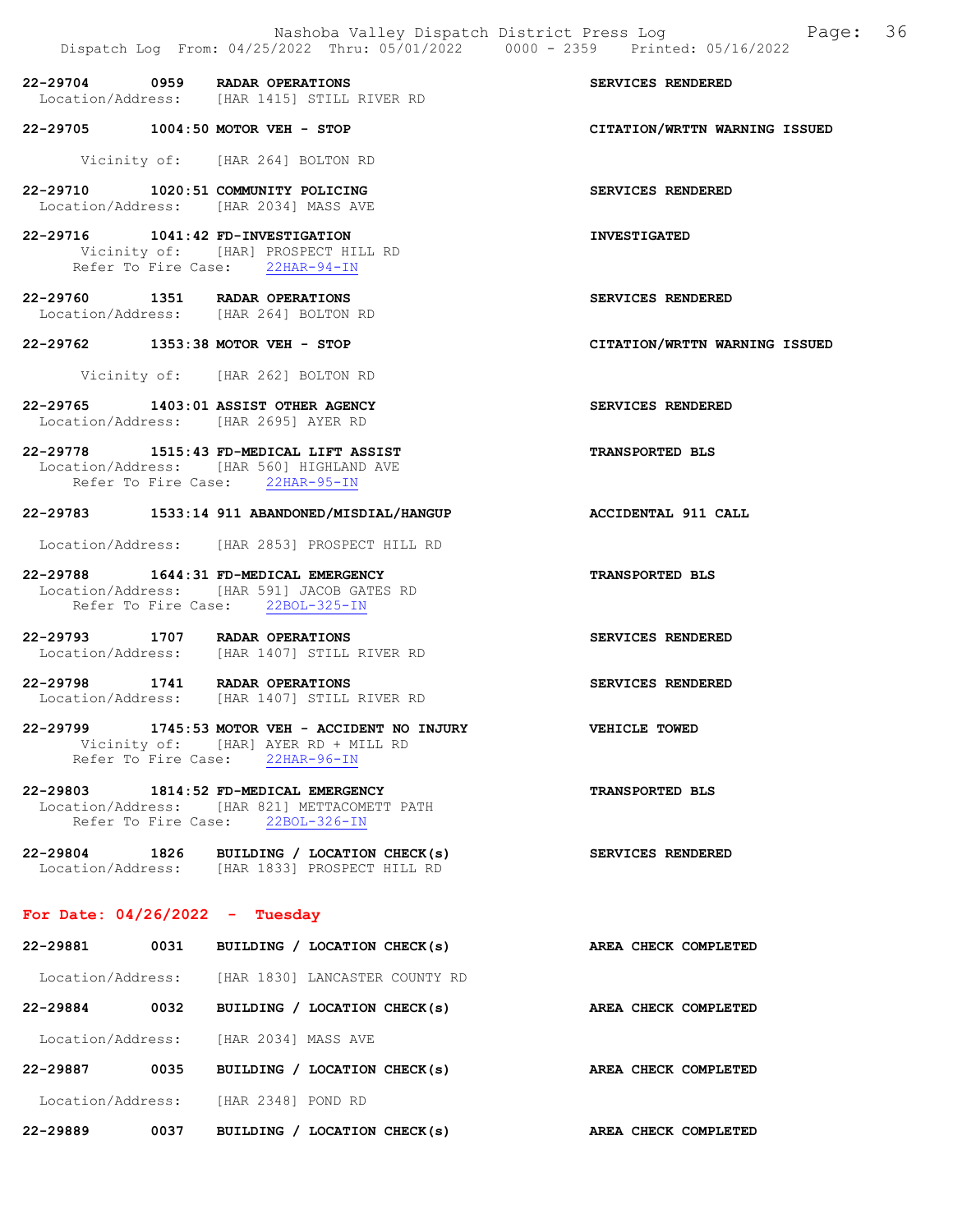|                                   | DISPACCH LOG FIOM; 04/20/2022 INIU; 00/01/2022 - 0000 - 2009                  | FIINLEU: UJ/I0/ZUZZ           |
|-----------------------------------|-------------------------------------------------------------------------------|-------------------------------|
|                                   | Location/Address: [HAR 2033] MASS AVE                                         |                               |
|                                   | 22-29897 0040 BUILDING / LOCATION CHECK(s)                                    | AREA CHECK COMPLETED          |
|                                   | Location/Address: [HAR 2049] PINNACLE RD                                      |                               |
|                                   | 22-29895 0041 BUILDING / LOCATION CHECK(s)                                    | AREA CHECK COMPLETED          |
|                                   | Location/Address: [HAR 2098] DEPOT RD                                         |                               |
|                                   | 22-29898 0045 BUILDING / LOCATION CHECK(s)                                    | AREA CHECK COMPLETED          |
|                                   | Location/Address: [HAR 2044] PROSPECT HILL RD                                 |                               |
|                                   | 22-29900 0047 BUILDING / LOCATION CHECK(s)                                    | AREA CHECK COMPLETED          |
|                                   | Location/Address: [HAR 1833] PROSPECT HILL RD                                 |                               |
|                                   | 22-29903 0050 RADAR OPERATIONS<br>Location/Address: [HAR 806] MASS AVE        | SERVICES RENDERED             |
|                                   | $22-29906$ 0052 BUILDING / LOCATION CHECK(s)                                  | AREA CHECK COMPLETED          |
|                                   | Location/Address: [HAR 2247] STILL RIVER RD                                   |                               |
|                                   | 22-29958 0546 RADAR OPERATIONS<br>Location/Address: [HAR 2147] AYER RD        | SERVICES RENDERED             |
|                                   | 22-29959 0549 RADAR OPERATIONS<br>Location/Address: [HAR 2769] OAK HILL RD    | SERVICES RENDERED             |
|                                   | 22-29975 0731:24 HUNTING COMPLAINT (S)<br>Location/Address: [HAR 509] FINN RD | <b>UNFOUNDED</b>              |
| Location/Address:                 | 22-29989 0838 TRAFFIC CONTROL<br>[HAR 2033] MASS AVE                          | SERVICES RENDERED             |
|                                   | 22-29999 0912 RADAR OPERATIONS<br>Location/Address: [HAR] STILL RIVER RD      | SERVICES RENDERED             |
|                                   | 22-30000 0918 RADAR OPERATIONS<br>Location/Address: [HAR 2292] STILL RIVER RD | SERVICES RENDERED             |
|                                   | 22-30004 0942:49 MOTOR VEH - STOP                                             | CITATION/WRTTN WARNING ISSUED |
|                                   | Vicinity of: [HAR 1451] STILL RIVER RD                                        |                               |
|                                   | 22-30005 0944:48 COMMUNITY POLICING<br>Location/Address: [HAR 2034] MASS AVE  | SERVICES RENDERED             |
|                                   | 22-30007 0959:18 MOTOR VEH - STOP                                             | CITATION/WRTTN WARNING ISSUED |
|                                   | Vicinity of: [HAR 1451] STILL RIVER RD                                        |                               |
| 22-30008    1001:14 FD-INSPECTION | Location/Address: [HAR 2166] OLD MILL RD                                      | SERVICES RENDERED             |
|                                   | 22-30012 1014:17 MOTOR VEH - STOP                                             | CITATION/WRTTN WARNING ISSUED |
|                                   | Vicinity of: [HAR 1441] STILL RIVER RD                                        |                               |
|                                   | 22-30014 1016 RADAR OPERATIONS<br>Location/Address: [HAR 264] BOLTON RD       | SERVICES RENDERED             |
| 22-30016 1023:55 FD-INSPECTION    | Location/Address: [HAR 865] MYRICK LN                                         | SERVICES RENDERED             |

22-30019 1043:34 FD-INSPECTION SERVICES RENDERED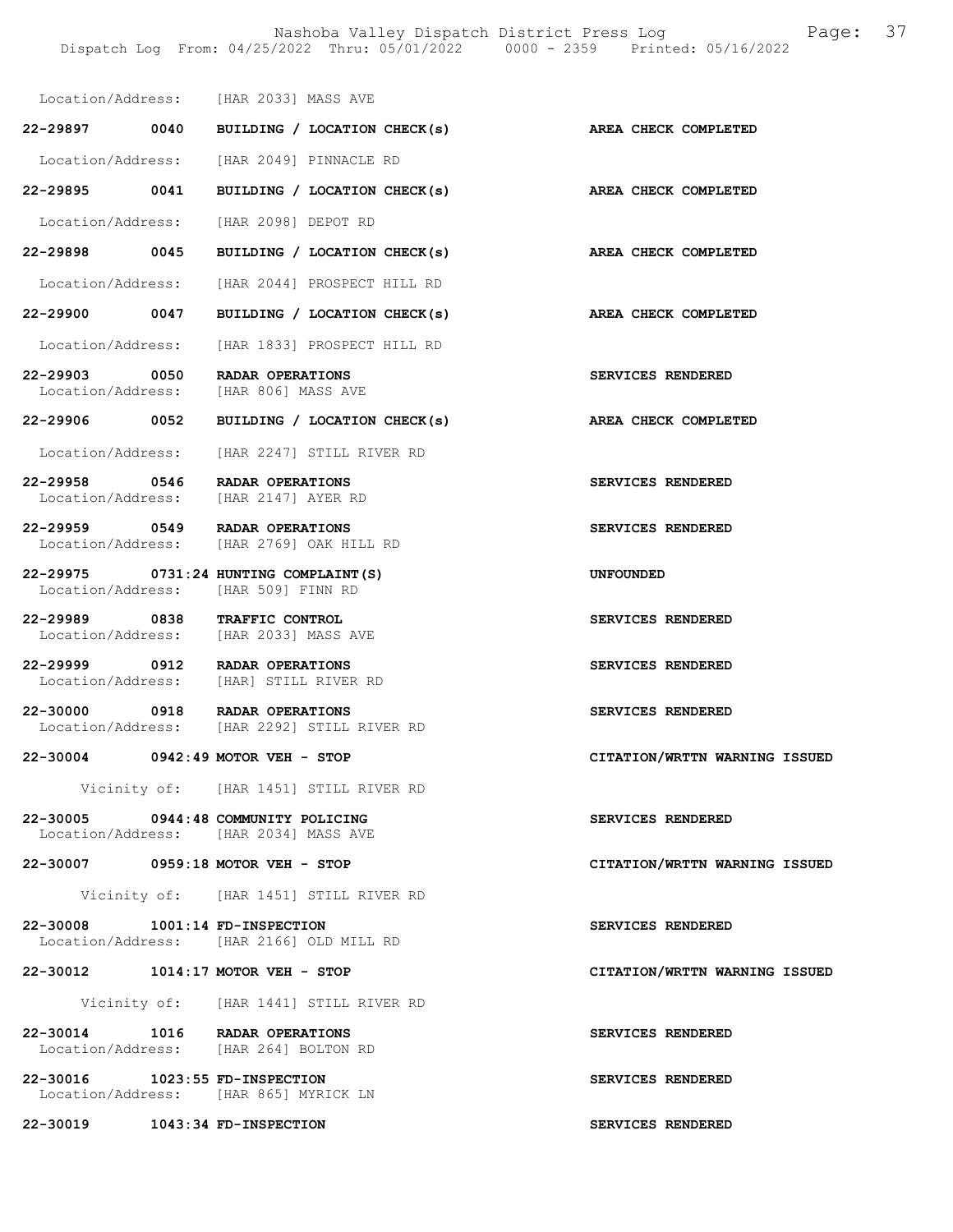|                                    |      |                                                                                             | Page: 38<br>Nashoba Valley Dispatch District Press Log<br>Dispatch Log From: 04/25/2022 Thru: 05/01/2022 0000 - 2359 Printed: 05/16/2022 |  |
|------------------------------------|------|---------------------------------------------------------------------------------------------|------------------------------------------------------------------------------------------------------------------------------------------|--|
|                                    |      | Location/Address: [HAR 1178] POOR FARM RD                                                   |                                                                                                                                          |  |
|                                    |      | 22-30021 1102:26 FD-INSPECTION                                                              | SERVICES RENDERED                                                                                                                        |  |
|                                    |      | Location/Address: [HAR 1208] PROSPECT HILL RD                                               |                                                                                                                                          |  |
|                                    |      | 22-30024 1109:02 MOTOR VEH - STOP                                                           | CITATION/WRTTN WARNING ISSUED                                                                                                            |  |
|                                    |      | Vicinity of: [HAR] BOLTON RD + ARMSTRONG RD                                                 |                                                                                                                                          |  |
| 22-30028 1117:50 FD-INSPECTION     |      | Location/Address: [HAR 58] AYER RD                                                          | SERVICES RENDERED                                                                                                                        |  |
|                                    |      | 22-30052 1331:53 FD-INSPECTION<br>Location/Address: [HAR 317] CANDLEBERRY LN                | SERVICES RENDERED                                                                                                                        |  |
|                                    |      | 22-30057 1428 RADAR OPERATIONS<br>Location/Address: [HAR 2033] MASS AVE                     | SERVICES RENDERED                                                                                                                        |  |
|                                    |      | 22-30059 1432:03 MOTOR VEH - STOP                                                           | CITATION/WRTTN WARNING ISSUED                                                                                                            |  |
|                                    |      | Location/Address: [HAR] MASS AVE                                                            |                                                                                                                                          |  |
|                                    |      | 22-30064 1455:24 MOTOR VEH - STOP                                                           | CITATION/WRTTN WARNING ISSUED                                                                                                            |  |
|                                    |      | Location/Address: [HAR] MASS AVE + STILL RIVER RD                                           |                                                                                                                                          |  |
|                                    |      | 22-30097 1814 BUILDING / LOCATION CHECK(s)<br>Location/Address: [HAR F663] STILL RIVER RD   | SERVICES RENDERED                                                                                                                        |  |
| 22-30098 1819                      |      | BUILDING / LOCATION CHECK(s)                                                                | NO SERVICES NEEDED                                                                                                                       |  |
| Location/Address:                  |      | [HAR 1888] WEST BARE HILL RD                                                                |                                                                                                                                          |  |
|                                    |      | 22-30101 1830 BUILDING / LOCATION CHECK(s)<br>Location/Address: [HAR 1833] PROSPECT HILL RD | SERVICES RENDERED                                                                                                                        |  |
|                                    |      | 22-30102 1837:29 MOTOR VEH - DISABLED<br>Location/Address: [HAR 2292] STILL RIVER RD        | UNITS ADVISED                                                                                                                            |  |
|                                    |      | 22-30104 1904 RADAR OPERATIONS<br>Location/Address: [HAR 1833] PROSPECT HILL RD             | SERVICES RENDERED                                                                                                                        |  |
| 22-30133<br>Location/Address:      | 2217 | BUILDING / LOCATION CHECK(s)<br>[HAR 2885] AYER RD                                          | SERVICES RENDERED                                                                                                                        |  |
| 22-30135 2222<br>Location/Address: |      | BUILDING / LOCATION CHECK(s)<br>[HAR 1833] PROSPECT HILL RD                                 | SERVICES RENDERED                                                                                                                        |  |
|                                    |      | 22-30139 2228 BUILDING / LOCATION CHECK(s)<br>Location/Address: [HAR 2034] MASS AVE         | SERVICES RENDERED                                                                                                                        |  |
|                                    |      | For Date: $04/27/2022 -$ Wednesday                                                          |                                                                                                                                          |  |
|                                    |      | 22-30151 0005:17 911 ABANDONED/MISDIAL/HANGUP                                               | ACCIDENTAL 911 CALL                                                                                                                      |  |
|                                    |      | Location/Address: [HAR 1681] ANN LEES RD                                                    |                                                                                                                                          |  |
| 22-30165 0026                      |      | BUILDING / LOCATION CHECK(s)                                                                | AREA CHECK COMPLETED                                                                                                                     |  |
| Location/Address:                  |      | [HAR 2024] AYER RD                                                                          |                                                                                                                                          |  |
| 22-30166 0029                      |      | BUILDING / LOCATION CHECK(s)                                                                | AREA CHECK COMPLETED                                                                                                                     |  |
| Location/Address:                  |      | [HAR 1830] LANCASTER COUNTY RD                                                              |                                                                                                                                          |  |
| 22-30171                           | 0035 | BUILDING / LOCATION CHECK(s)                                                                | AREA CHECK COMPLETED                                                                                                                     |  |
|                                    |      | Location/Address: [HAR 2098] DEPOT RD                                                       |                                                                                                                                          |  |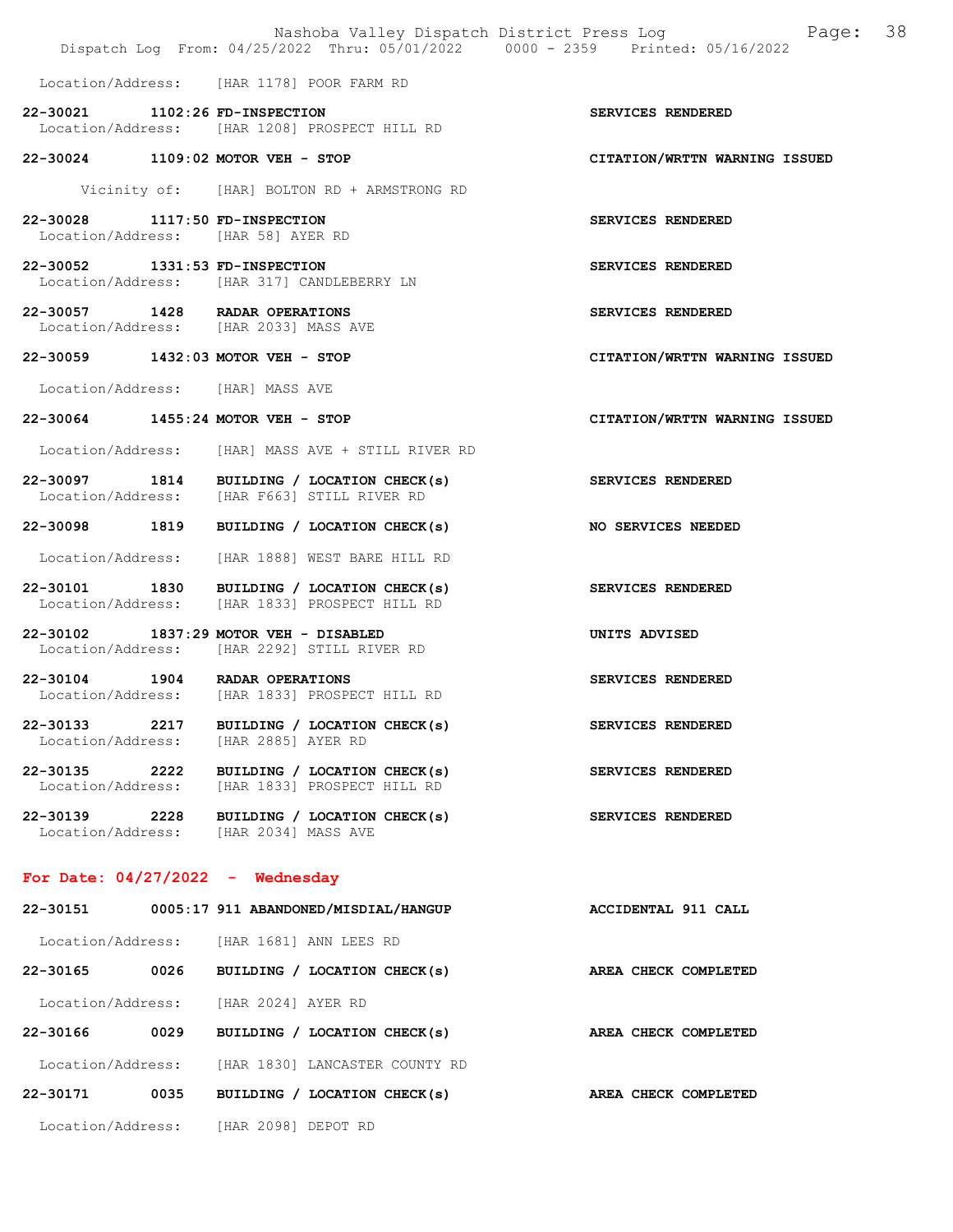Nashoba Valley Dispatch District Press Log Page: 39 Dispatch Log From: 04/25/2022 Thru: 05/01/2022 0000 - 2359 Printed: 05/16/2022 22-30172 0035 BUILDING / LOCATION CHECK(s) BUILDING CHKED, APPEARS SECURE Location/Address: [HAR 2049] PINNACLE RD 22-30174 0038 BUILDING / LOCATION CHECK(s) AREA CHECK COMPLETED Location/Address: [HAR 2044] PROSPECT HILL RD 22-30178 0040 BUILDING / LOCATION CHECK(s) AREA CHECK COMPLETED Location/Address: [HAR 1833] PROSPECT HILL RD 22-30179 0040 BUILDING / LOCATION CHECK(s) BUILDING CHKED, APPEARS SECURE Location: [HAR 1832] SCHOOLS-TOWN BEACH-LIBRARY 22-30185 0045 BUILDING / LOCATION CHECK(s) BUILDING CHKED, APPEARS SECURE Location/Address: [HAR 2028] STILL RIVER RD 22-30187 0045 BUILDING / LOCATION CHECK(s) AREA CHECK COMPLETED Location/Address: [HAR 2247] STILL RIVER RD 22-30270 0532 RADAR OPERATIONS SERVICES RENDERED Location/Address: [HAR 2645] OAK HILL RD 22-30303 0842 TRAFFIC CONTROL SERVICES RENDERED<br>
Location/Address: [HAR 2033] MASS AVE [HAR 2033] MASS AVE 22-30306 0844 TRAFFIC CONTROL SERVICES RENDERED<br>
Location/Address: [HAR 2033] MASS AVE [HAR 2033] MASS AVE 22-30316 0942 RADAR OPERATIONS NO SERVICES NEEDED Location/Address: [HAR] STILL RIVER RD 22-30323 1010:09 MOTOR VEH - STOP CITATION/WRTTN WARNING ISSUED Vicinity of: [HAR 1441] STILL RIVER RD 22-30326 1027:23 MOTOR VEH - STOP CITATION/WRTTN WARNING ISSUED Location/Address: [HAR 1441] STILL RIVER RD 22-30337 1128:32 FD-FIRE ALARM (BOX DETAIL) SERVICES RENDERED Location/Address: [HAR 2261] STILL RIVER RD 22-30359 1435:13 SUSPICIOUS ACTIVITY REPORT Location/Address: [HAR 2222] AYER RD 22-30362 1514:17 UNWANTED PARTY SPOKEN TO Location/Address: [HAR 2222] AYER RD 22-30387 1814 RADAR OPERATIONS NO SERVICES NEEDED Location/Address: [HAR] OAK HILL RD 22-30388 1817 RADAR OPERATIONS SERVICES RENDERED<br>Location/Address: [HAR 2695] AYER RD [HAR 2695] AYER RD 22-30389 1833 RADAR OPERATIONS<br>
Location/Address: [HAR 1178] POOR FARM RD<br>
SERVICES RENDERED [HAR 1178] POOR FARM RD 22-30393 1854 BUILDING / LOCATION CHECK(s) SERVICES RENDERED Location/Address: [HAR 2125] STILL RIVER DEPOT RD

22-30394 1901 BUILDING / LOCATION CHECK(s) SERVICES RENDERED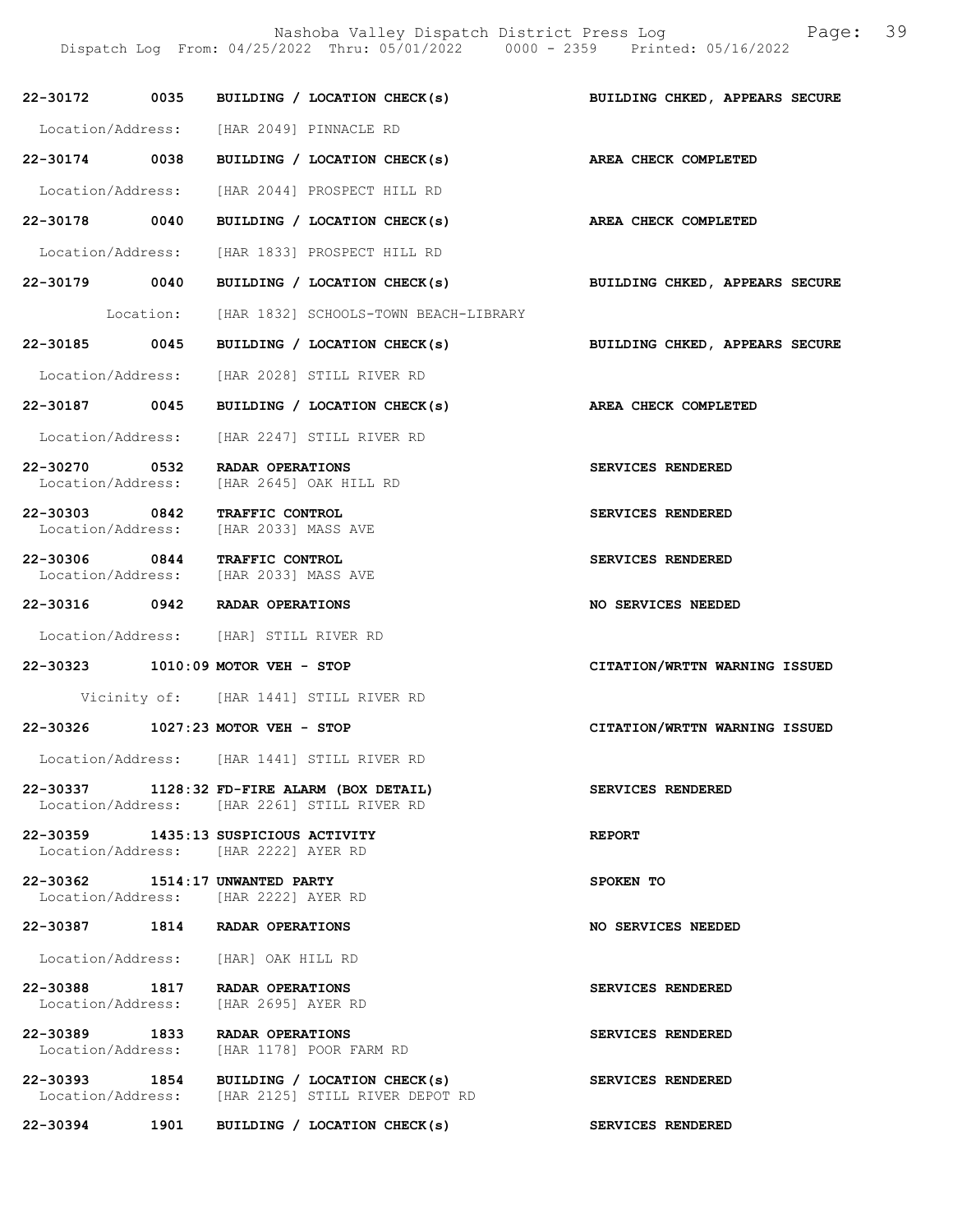|                                       | Nashoba Valley Dispatch District Press Log<br>Dispatch Log From: 04/25/2022 Thru: 05/01/2022 0000 - 2359 Printed: 05/16/2022 | 40<br>Page:                    |
|---------------------------------------|------------------------------------------------------------------------------------------------------------------------------|--------------------------------|
| Location/Address:                     | [HAR 1833] PROSPECT HILL RD                                                                                                  |                                |
| 22-30395<br>1908<br>Location/Address: | BUILDING / LOCATION CHECK(s)<br>[HAR 2562] DEPOT RD                                                                          | SERVICES RENDERED              |
| 22-30396 1911                         | BUILDING / LOCATION CHECK(s)                                                                                                 | BUILDING CHKED, APPEARS SECURE |
| Location/Address:                     | [HAR 1833] PROSPECT HILL RD                                                                                                  |                                |
| 22-30397<br>1914<br>Location/Address: | RADAR OPERATIONS<br>[HAR 246] BOLTON RD                                                                                      | SERVICES RENDERED              |
| 22-30399<br>1933                      | BUILDING / LOCATION CHECK(s)                                                                                                 | AREA CHECK COMPLETED           |
| Location/Address:                     | [HAR 222] BOLTON RD                                                                                                          |                                |
| 22-30400<br>1938                      | BUILDING / LOCATION CHECK(s)<br>Location/Address: [HAR 1833] PROSPECT HILL RD                                                | SERVICES RENDERED              |
| For Date: $04/28/2022 - Thursday$     |                                                                                                                              |                                |
| 22-30434<br>0027                      | BUILDING / LOCATION CHECK(s)                                                                                                 | AREA CHECK COMPLETED           |
|                                       | Location/Address: [HAR 1830] LANCASTER COUNTY RD                                                                             |                                |
| 22-30440 0033                         | BUILDING / LOCATION CHECK(s)                                                                                                 | AREA CHECK COMPLETED           |
| Location/Address:                     | [HAR 2044] PROSPECT HILL RD                                                                                                  |                                |
| 22-30443<br>0035                      | BUILDING / LOCATION CHECK(s)                                                                                                 | AREA CHECK COMPLETED           |
| Location/Address:                     | [HAR 1833] PROSPECT HILL RD                                                                                                  |                                |
| 0039<br>22-30444                      | BUILDING / LOCATION CHECK(s)                                                                                                 | AREA CHECK COMPLETED           |
| Location/Address:                     | [HAR 2247] STILL RIVER RD                                                                                                    |                                |
| 22-30452 0046                         | BUILDING / LOCATION CHECK(s)                                                                                                 | AREA CHECK COMPLETED           |
| Location/Address: [HAR 2034] MASS AVE |                                                                                                                              |                                |
| 22-30461<br>0053                      | BUILDING / LOCATION CHECK(s)                                                                                                 | AREA CHECK COMPLETED           |
|                                       | Location/Address: [HAR 2049] PINNACLE RD                                                                                     |                                |
|                                       | 22-30466 0059 BUILDING / LOCATION CHECK(s) AREA CHECK COMPLETED                                                              |                                |
|                                       | Location/Address: [HAR 2893] TRAIL RIDGE WAY                                                                                 |                                |
| 22-30538 0543 RADAR OPERATIONS        | Location/Address: [HAR 2247] STILL RIVER RD                                                                                  | SERVICES RENDERED              |
| 22-30583 0956:23 FD-INSPECTION        | Location/Address: [HAR 1080] ORCHARD HILL RD                                                                                 | SERVICES RENDERED              |
| 22-30586 1028:15 FD-INSPECTION        | Location/Address: [HAR 674] LITTLETON RD                                                                                     | SERVICES RENDERED              |
| 22-30587 1028:41 FD-INSPECTION        | Location/Address: [HAR 3009] POOR FARM RD                                                                                    | SERVICES RENDERED              |
| 22-30595 1056:43 FD-INSPECTION        | Location/Address: [HAR 465] ELDRIDGE RD                                                                                      | SERVICES RENDERED              |
| Location/Address: [HAR 2348] POND RD  | 22-30611 1230:27 PROPERTY - Found or Lost                                                                                    | <b>NOTIFIED</b>                |
|                                       | 22-30617 1314:10 FD-FIRE ALARM, RESIDENTAL                                                                                   | <b>INVESTIGATED</b>            |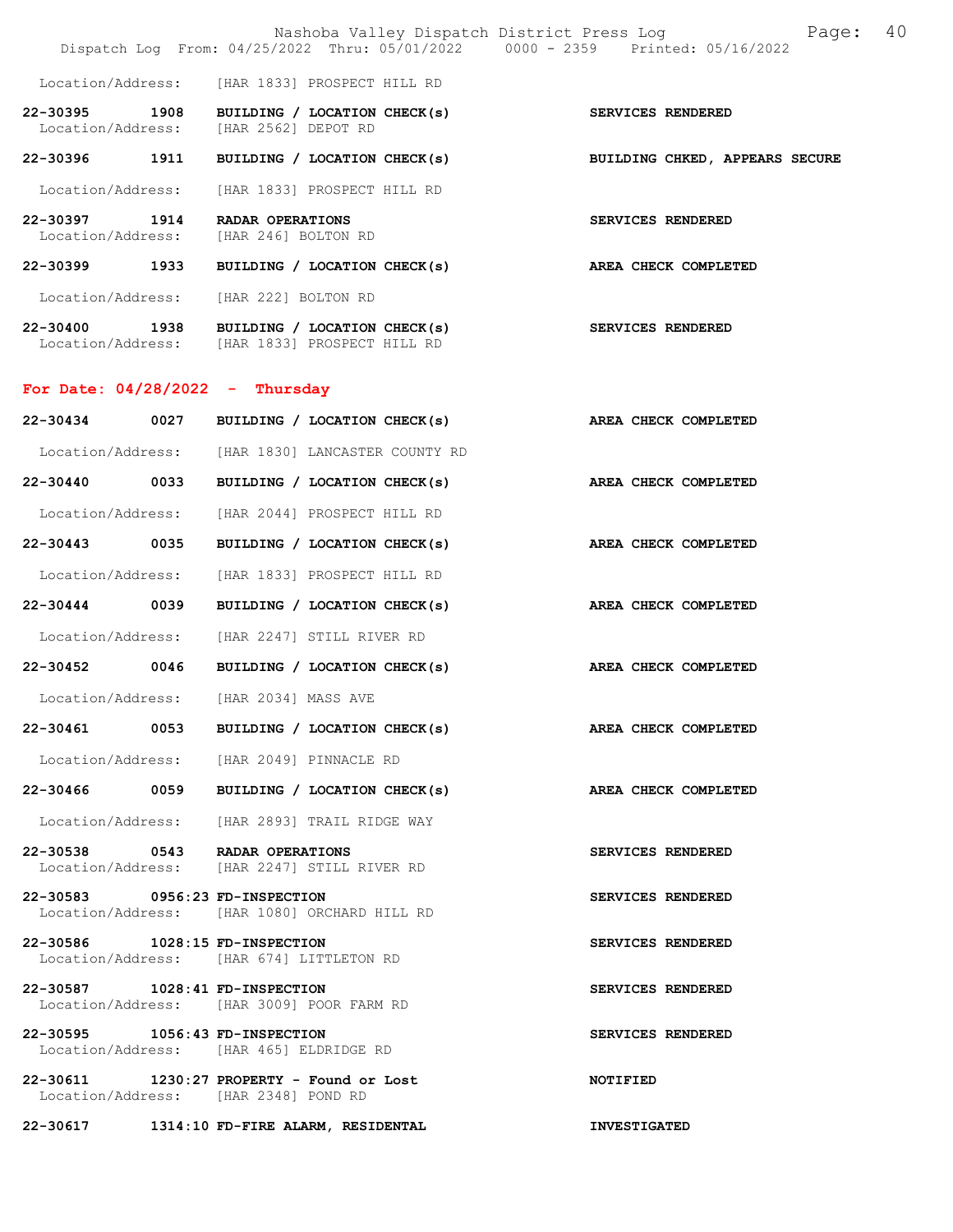|                                 | Nashoba Valley Dispatch District Press Log<br>Dispatch Log From: 04/25/2022 Thru: 05/01/2022 0000 - 2359 Printed: 05/16/2022 | 41<br>Page:                    |
|---------------------------------|------------------------------------------------------------------------------------------------------------------------------|--------------------------------|
|                                 | Location/Address: [HAR 691] LITTLETON RD<br>Refer To Fire Case: 22HAR-97-IN                                                  |                                |
|                                 | 22-30635 1418 RADAR OPERATIONS<br>Location/Address: [HAR] MASS AVE                                                           | SERVICES RENDERED              |
| 22-30636 1419:21 ROAD HAZARDS   | Location/Address: [HAR 2549] OAK HILL RD                                                                                     | REMOVED HAZARD                 |
|                                 | 22-30652 1546:48 MOTOR VEH - COMPLAINT<br>Location/Address: [HAR 648] LITTLETON RD                                           | Gone on Arrival                |
|                                 | 22-30682 1927:46 FD-MEDICAL LIFT ASSIST                                                                                      | PATIENT REFUSAL, NO TRANSPORT  |
|                                 | Location/Address: [HAR 1761] WITHINGTON LN                                                                                   |                                |
|                                 | 22-30700 2214:26 MOTOR VEH - COMPLAINT<br>Location/Address: [HAR] MASS AVE + WOODCHUCK HILL RD                               | UNITS ADVISED                  |
|                                 | 22-30701 2221 BUILDING / LOCATION CHECK(s)                                                                                   | BUILDING CHKED, APPEARS SECURE |
|                                 | Location/Address: [HAR 1833] PROSPECT HILL RD                                                                                |                                |
| For Date: $04/29/2022 -$ Friday |                                                                                                                              |                                |
|                                 | 22-30810 0621 BUILDING / LOCATION CHECK(s)                                                                                   | BUILDING CHKED, APPEARS SECURE |
|                                 | Location/Address: [HAR 2049] PINNACLE RD                                                                                     |                                |
|                                 | 22-30812 0636 BUILDING / LOCATION CHECK(s)                                                                                   | BUILDING CHKED, APPEARS SECURE |
| Location/Address:               | [HAR 1830] LANCASTER COUNTY RD                                                                                               |                                |
| 22-30813 0645                   | BUILDING / LOCATION CHECK(s)                                                                                                 | BUILDING CHKED, APPEARS SECURE |
|                                 | Location/Address: [HAR 2044] PROSPECT HILL RD                                                                                |                                |
|                                 | 22-30819 0645 BUILDING / LOCATION CHECK(s)                                                                                   | BUILDING CHKED, APPEARS SECURE |
|                                 | Location/Address: [HAR 2247] STILL RIVER RD                                                                                  |                                |
|                                 | 22-30815 0648:10 FD-FIRE ALARM (BOX DETAIL)                                                                                  | NO SERVICES NEEDED             |
|                                 | Location/Address: [HAR 2018] AYER RD                                                                                         |                                |
|                                 | 22-30821 0713 BUILDING / LOCATION CHECK(s) BUILDING CHKED, APPEARS SECURE                                                    |                                |
|                                 | Location: [HAR 1832] SCHOOLS-TOWN BEACH-LIBRARY                                                                              |                                |
|                                 | 22-30840 0830 TRAFFIC CONTROL<br>Location/Address: [HAR 2227] ELM ST                                                         | SERVICES RENDERED              |
|                                 | 22-30846 0905 RADAR OPERATIONS<br>Location/Address: [HAR] OAK HILL RD                                                        | SERVICES RENDERED              |
|                                 | 22-30854 0948:24 MOTOR VEH - STOP<br>Vicinity of: [HAR] OAK HILL RD + CROSS ST                                               | VERBAL WARNING                 |
|                                 | 22-30858 1001:54 LARCENY/ FORGERY/ FRAUD<br>Location/Address: [HAR 2541] AYER RD                                             | <b>REPORT</b>                  |
|                                 | 22-30874 1215 BUILDING / LOCATION CHECK                                                                                      | AREA CHECK COMPLETED           |
|                                 | Location/Address: [HAR 2885] AYER RD                                                                                         |                                |
|                                 | 22-30876 1217:27 MOTOR VEH - STOP<br>Vicinity of: [HAR 2222] AYER RD                                                         | <b>REPORT</b>                  |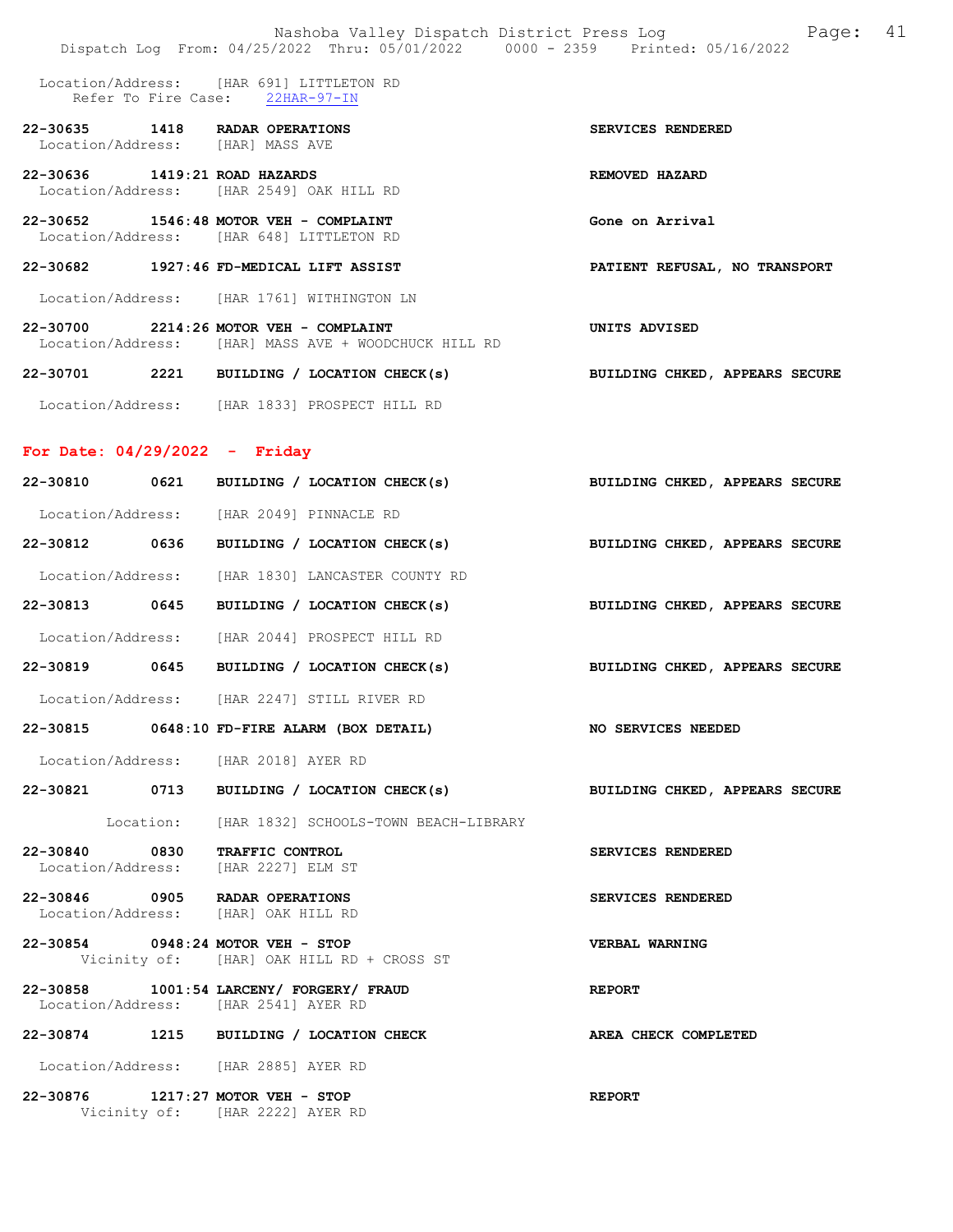|                              |      | 22-30895 1414:02 ASSIST CITIZEN<br>Location/Address: [HAR 2222] AYER RD       | <b>SERVICES RENDERED</b>       |  |
|------------------------------|------|-------------------------------------------------------------------------------|--------------------------------|--|
| 22-30908 1514:10 ANIMAL CALL |      |                                                                               | REFERRED TO OTHER AGENCY       |  |
|                              |      | Location/Address: [HAR 1185] POOR FARM RD                                     |                                |  |
|                              |      | 22-30918 1553:47 FIREARMS LICENSING<br>Location/Address: [HAR 2541] AYER RD   | <b>SERVICES RENDERED</b>       |  |
|                              |      | 22-30933 1632:59 ASSIST OTHER AGENCY                                          | REFERRED TO OTHER AGENCY       |  |
|                              |      | Location/Address: [HAR 2522] ROUTE 2 EAST HWY                                 |                                |  |
|                              |      | 22-30953 1723 RADAR OPERATIONS<br>Location/Address: [HAR 1407] STILL RIVER RD | SERVICES RENDERED              |  |
| 22-30964 1804                |      | RADAR OPERATIONS<br>Location/Address: [HAR] MASS AVE                          | <b>SERVICES RENDERED</b>       |  |
| 22-30976                     | 1907 | BUILDING / LOCATION CHECK(s)                                                  | BUILDING CHKED, APPEARS SECURE |  |

Location/Address: [HAR 1833] PROSPECT HILL RD

#### 22-30982 1954:53 DISTURBANCE SEARCHED AREA, NEGATIVE RESULT

Vicinity of: [HAR 2279] STILL RIVER RD

## For Date: 04/30/2022 - Saturday

|                                                                               |  | 22-31128 0615 BUILDING / LOCATION CHECK(s)                                | BUILDING CHKED, APPEARS SECURE |  |  |
|-------------------------------------------------------------------------------|--|---------------------------------------------------------------------------|--------------------------------|--|--|
| Location/Address: [HAR 1830] LANCASTER COUNTY RD                              |  |                                                                           |                                |  |  |
|                                                                               |  | 22-31133 0626 BUILDING / LOCATION CHECK(s) BUILDING CHKED, APPEARS SECURE |                                |  |  |
| Location/Address: [HAR 2044] PROSPECT HILL RD                                 |  |                                                                           |                                |  |  |
|                                                                               |  | 22-31135 0634 BUILDING / LOCATION CHECK(s) BUILDING CHKED, APPEARS SECURE |                                |  |  |
| Location/Address: [HAR 2247] STILL RIVER RD                                   |  |                                                                           |                                |  |  |
|                                                                               |  | 22-31137 0640 BUILDING / LOCATION CHECK(s) BUILDING CHKED, APPEARS SECURE |                                |  |  |
|                                                                               |  | Location: [HAR 1832] SCHOOLS-TOWN BEACH-LIBRARY                           |                                |  |  |
| 22-31162 0933 RADAR OPERATIONS<br>Location/Address: [HAR 1415] STILL RIVER RD |  |                                                                           | SERVICES RENDERED              |  |  |
| 22-31191 1200 COMMUNITY POLICING<br>Location/Address: [HAR 2033] MASS AVE     |  |                                                                           | SERVICES RENDERED              |  |  |
| 22-31187 1214:47 FIREARMS LICENSING<br>Location/Address: [HAR 2541] AYER RD   |  |                                                                           | SERVICES RENDERED              |  |  |
| Location/Address: [HAR 2024] AYER RD                                          |  | 22-31204 1458 BUILDING / LOCATION CHECK(s)                                | SERVICES RENDERED              |  |  |
| Location/Address: [HAR 2232] OLD MILL RD                                      |  | 22-31214 1543 BUILDING / LOCATION CHECK(s)                                | SERVICES RENDERED              |  |  |
| Location/Address: [HAR 1830] LANCASTER COUNTY RD                              |  | 22-31216 1550 BUILDING / LOCATION CHECK(s)                                | SERVICES RENDERED              |  |  |
| 22-31229 1717 RADAR OPERATIONS<br>Location/Address: [HAR] BOLTON RD           |  |                                                                           | SERVICES RENDERED              |  |  |
|                                                                               |  |                                                                           |                                |  |  |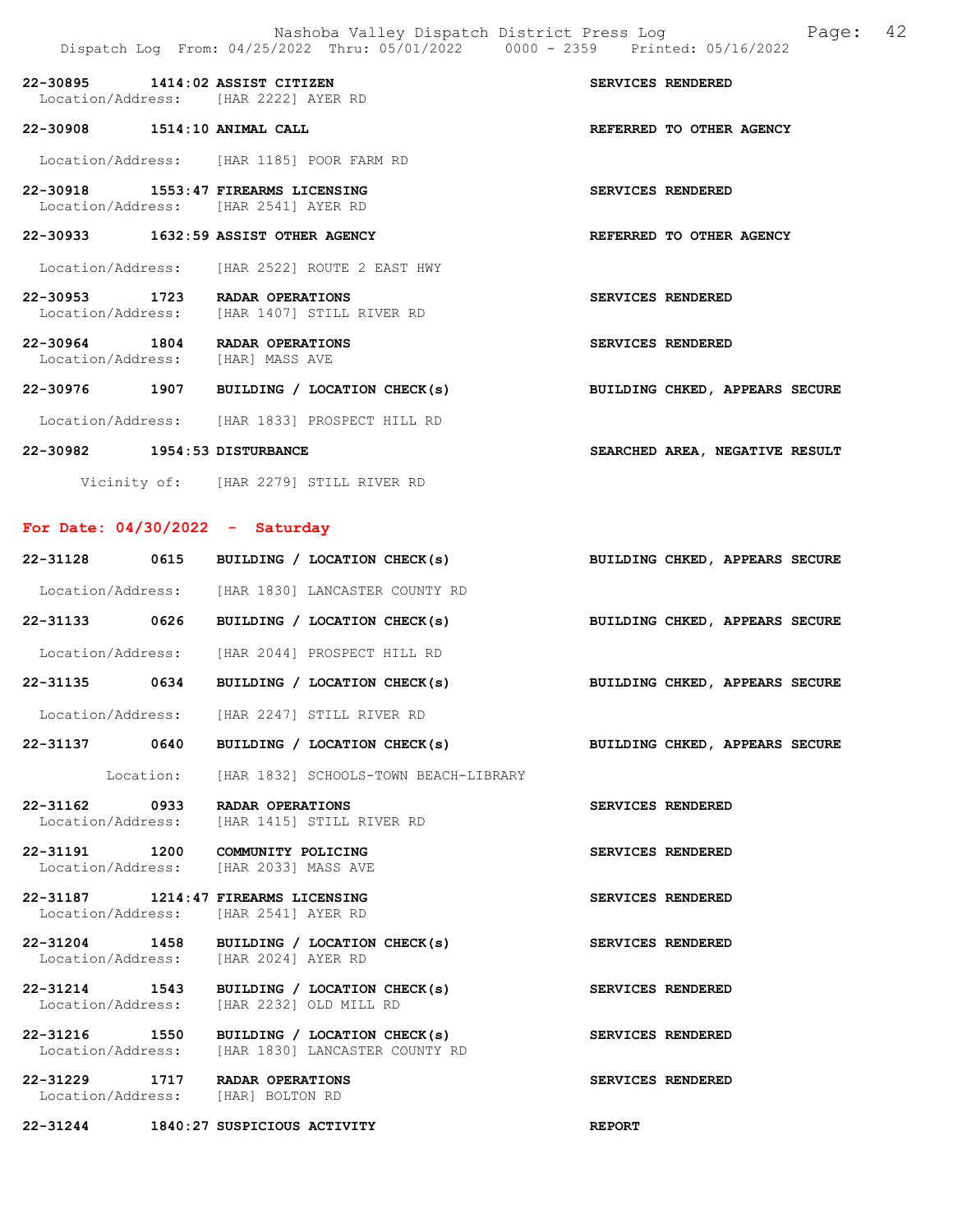|                                                          | Nashoba Valley Dispatch District Press Loq                        | Dispatch Log From: 04/25/2022 Thru: 05/01/2022 0000 - 2359 Printed: 05/16/2022 | Page: | 43 |
|----------------------------------------------------------|-------------------------------------------------------------------|--------------------------------------------------------------------------------|-------|----|
|                                                          | Location/Address: [HAR] OLD LITTLETON RD + PINNACLE RD            |                                                                                |       |    |
| 22-31252<br>1916                                         | RADAR OPERATIONS<br>Location/Address: [HAR 1833] PROSPECT HILL RD | SERVICES RENDERED                                                              |       |    |
| 22-31255 1932 RADAR OPERATIONS                           | Location/Address: [HAR 1833] PROSPECT HILL RD                     | SERVICES RENDERED                                                              |       |    |
| 1959<br>22-31256<br>Location/Address: [HAR 2222] AYER RD | BUILDING / LOCATION CHECK(s)                                      | SERVICES RENDERED                                                              |       |    |
| 22-31263 2030:17 AUDIBLE ALARM                           | Location/Address: [HAR 965] OLD LITTLETON RD                      | <b>TRANSPORTED BLS</b>                                                         |       |    |

## For Date: 05/01/2022 - Sunday

| 22-31309 0039 | BUILDING / LOCATION CHECK(s)                                                                                         | BUILDING CHKED, APPEARS SECURE |
|---------------|----------------------------------------------------------------------------------------------------------------------|--------------------------------|
|               | Location/Address: [HAR 2372] AYER RD                                                                                 |                                |
|               | 22-31311 0040 BUILDING / LOCATION CHECK(s)                                                                           | BUILDING CHKED, APPEARS SECURE |
|               | Location/Address: [HAR 1830] LANCASTER COUNTY RD                                                                     |                                |
|               | 22-31319 0048 BUILDING / LOCATION CHECK(s)                                                                           | BUILDING CHKED, APPEARS SECURE |
|               | Location/Address: [HAR 2049] PINNACLE RD                                                                             |                                |
|               | 22-31331 0101 BUILDING / LOCATION CHECK(s) BUILDING CHKED, APPEARS SECURE                                            |                                |
|               | Location/Address: [HAR 2044] PROSPECT HILL RD                                                                        |                                |
|               | 22-31337 0113 BUILDING / LOCATION CHECK(s)                                                                           | BUILDING CHKED, APPEARS SECURE |
|               | Location/Address: [HAR 2247] STILL RIVER RD                                                                          |                                |
|               | 22-31349 0131 BUILDING / LOCATION CHECK(s) BUILDING CHKED, APPEARS SECURE                                            |                                |
|               | Location: [HAR 1832] SCHOOLS-TOWN BEACH-LIBRARY                                                                      |                                |
|               | 22-31424 0813 RADAR OPERATIONS                                                                                       | <b>NO SERVICES NEEDED</b>      |
|               | Location/Address: [HAR] LITTLETON RD                                                                                 |                                |
|               | 22-31470 1332:28 ALARM - RESIDENTIAL BURGLARY<br>Location/Address: [HAR 989] OLD LITTLETON RD                        | SPOKEN TO                      |
|               | 22-31478 1419:31 FD-INVESTIGATION<br>Location/Address: [HAR 1645] WARREN AVE<br>Refer To Fire Case: 22HAR-98-IN      | <b>INVESTIGATED</b>            |
|               | 22-31503 1657:14 MOTOR VEH - STOP<br>Vicinity of: [HAR 65] AYER RD                                                   | <b>VERBAL WARNING</b>          |
|               | 22-31505 1708:36 FD-MEDICAL LIFT ASSIST                                                                              | PATIENT REFUSAL, NO TRANSPORT  |
|               | Location/Address: [HAR 591] JACOB GATES RD                                                                           |                                |
|               | 22-31510 1735:27 FD-FIRE ALARM, MASTER BOX<br>Location/Address: [HAR 2229] ELM ST<br>Refer To Fire Case: 22HAR-99-IN | SERVICES RENDERED              |
|               | 22-31512 1743 RADAR OPERATIONS<br>Location/Address: [HAR 1407] STILL RIVER RD                                        | SERVICES RENDERED              |
|               | 22-31516 1753 BUILDING / LOCATION CHECK(s)<br>Location/Address: [HAR 2125] STILL RIVER DEPOT RD                      | SERVICES RENDERED              |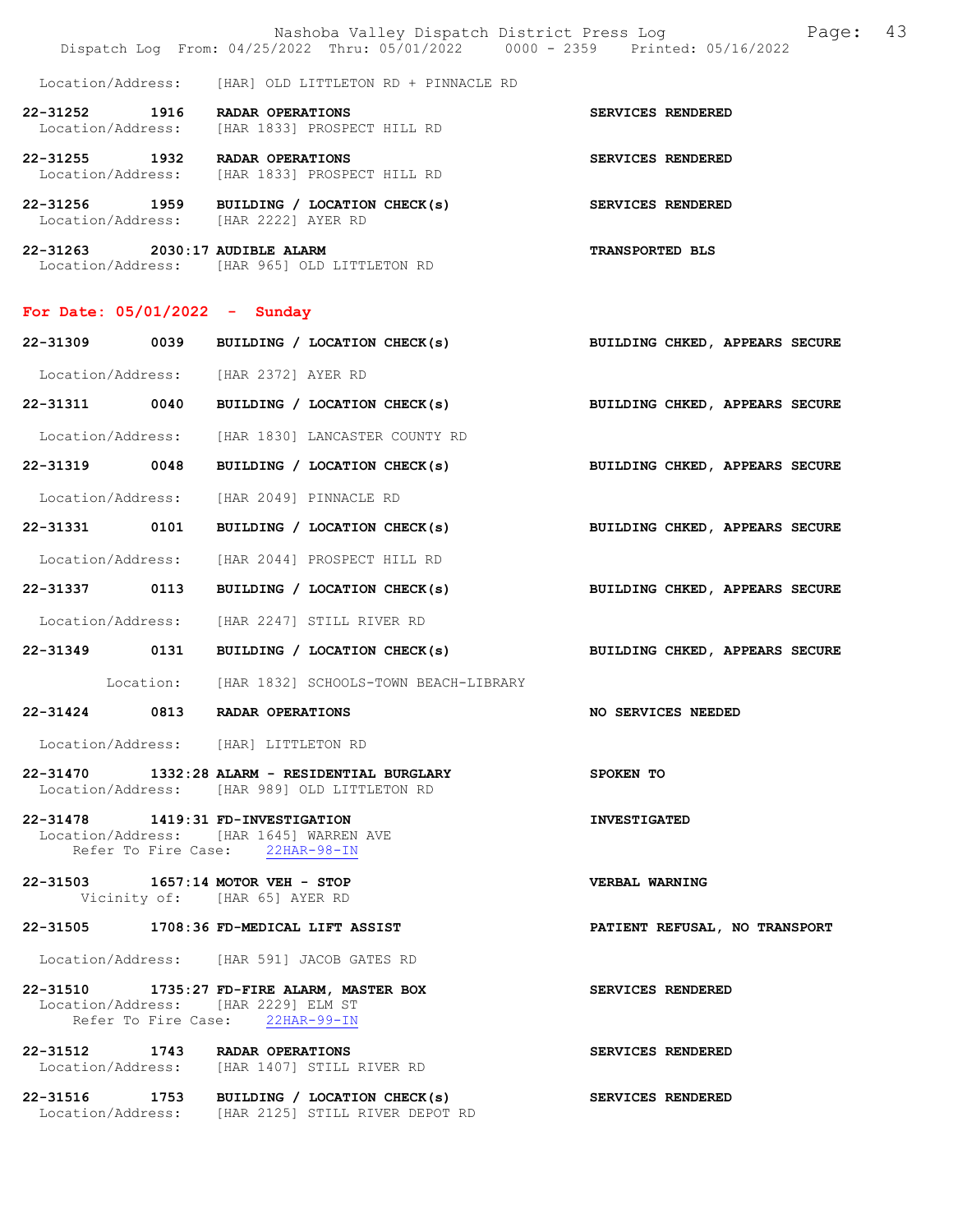|                               |      | Location/Address: [HAR 1447] STILL RIVER RD     |                      |  |  |
|-------------------------------|------|-------------------------------------------------|----------------------|--|--|
| 22-31520                      | 1814 | BUILDING / LOCATION CHECK(s)                    | AREA CHECK COMPLETED |  |  |
|                               |      | Location/Address: [HAR 1833] PROSPECT HILL RD   |                      |  |  |
| 22-31527<br>Location/Address: | 1936 | RADAR OPERATIONS<br>[HAR 1833] PROSPECT HILL RD | SERVICES RENDERED    |  |  |

# 22-31563 2249:35 BUILDING / LOCATION CHECK(s) AREA CHECK COMPLETED

Location/Address: [HAR 1833] PROSPECT HILL RD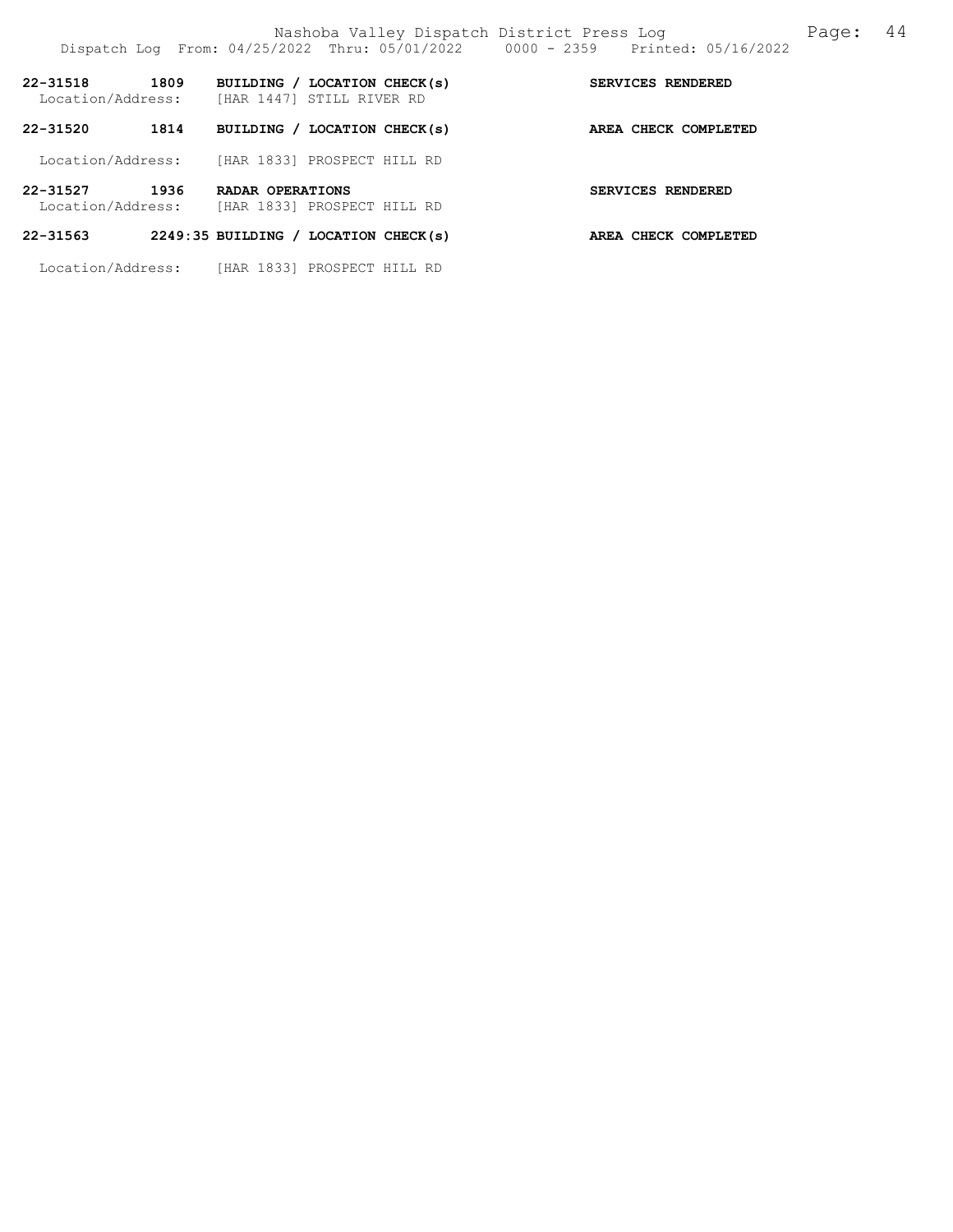#### For Jurisdiction: LANCASTER, MA

Location/Address: [LAN 1229] BLUE HERON DR

| For Date: $04/25/2022 -$ Monday |                                                                                            |                                |
|---------------------------------|--------------------------------------------------------------------------------------------|--------------------------------|
|                                 | 22-29530 0002 BUILDING / LOCATION CHECK(s)                                                 | BUILDING CHKED, APPEARS SECURE |
|                                 | Location/Address: [LAN 1062] OLD UNION TPKE                                                |                                |
| 22-29551 0103                   | BUILDING / LOCATION CHECK(s)                                                               | BUILDING CHKED, APPEARS SECURE |
|                                 | Location/Address: [LAN 29] DUVAL RD                                                        |                                |
| 22-29555 0109                   | BUILDING / LOCATION CHECK(s) BUILDING CHKED, APPEARS SECURE                                |                                |
|                                 | Location/Address: [LAN 1013] PRESCOTT ST                                                   |                                |
| 22-29569 0122                   | BUILDING / LOCATION CHECK(s)                                                               | BUILDING CHKED, APPEARS SECURE |
|                                 | Location/Address: [LAN 790] SOUTH MAIN ST                                                  |                                |
| 22-29570 0123                   | BUILDING / LOCATION CHECK(s)                                                               | BUILDING CHKED, APPEARS SECURE |
|                                 | Location/Address: [LAN 76] SOUTH MAIN ST                                                   |                                |
|                                 | 22-29573 0124 BUILDING / LOCATION CHECK(s)                                                 | BUILDING CHKED, APPEARS SECURE |
|                                 | Location/Address: [LAN 12] SOUTH MAIN ST                                                   |                                |
| 22-29576 0129                   | BUILDING / LOCATION CHECK(s)                                                               | BUILDING CHKED, APPEARS SECURE |
|                                 | Location/Address: [LAN 1632] STILL RIVER RD                                                |                                |
| 22-29578 0131                   | BUILDING / LOCATION CHECK(s)                                                               | BUILDING CHKED, APPEARS SECURE |
|                                 | Location/Address: [LAN 96] HIGH STREET EXT                                                 |                                |
| 22-29583 0139                   | BUILDING / LOCATION CHECK(s)                                                               | BUILDING CHKED, APPEARS SECURE |
|                                 | Location/Address: [LAN 867] HIGH STREET EXT                                                |                                |
|                                 | 22-29595 0149 BUILDING / LOCATION CHECK(s)                                                 | BUILDING CHKED, APPEARS SECURE |
|                                 | Location/Address: [LAN 901] PARKER RD                                                      |                                |
|                                 | 22-29601 0155 BUILDING / LOCATION CHECK(s)                                                 | BUILDING CHKED, APPEARS SECURE |
|                                 | Location: [LAN] SOUTH SIDE AREA CHECKS                                                     |                                |
|                                 | 22-29642 0508:39 HUNTING COMPLAINT (S)                                                     | NO SERVICES NEEDED             |
|                                 | Location/Address: [LAN] LANGEN RD                                                          |                                |
|                                 | 22-29654 0615 RADAR OPERATIONS<br>Location/Address: [LAN] BOLTON RD                        | SERVICES RENDERED              |
|                                 | 22-29655 0632:27 ALARM - COMMERCIAL BURGLARY<br>Location/Address: [LAN 846] OLD UNION TPKE | SERVICES RENDERED              |
|                                 | 22-29707 1012:57 FD-MEDICAL EMERGENCY                                                      | PATIENT REFUSAL, NO TRANSPORT  |
|                                 | Location/Address: [LAN 1229] BLUE HERON DR<br>Refer To Fire Case: 22LAN-347-IN             |                                |
|                                 | 22-29723 1103 RADAR OPERATIONS<br>Location/Address: [LAN] SEVEN BRIDGE RD                  | SERVICES RENDERED              |
|                                 | 22-29724 1103:07 FD-MEDICAL EMERGENCY                                                      | <b>TRANSPORTED BLS</b>         |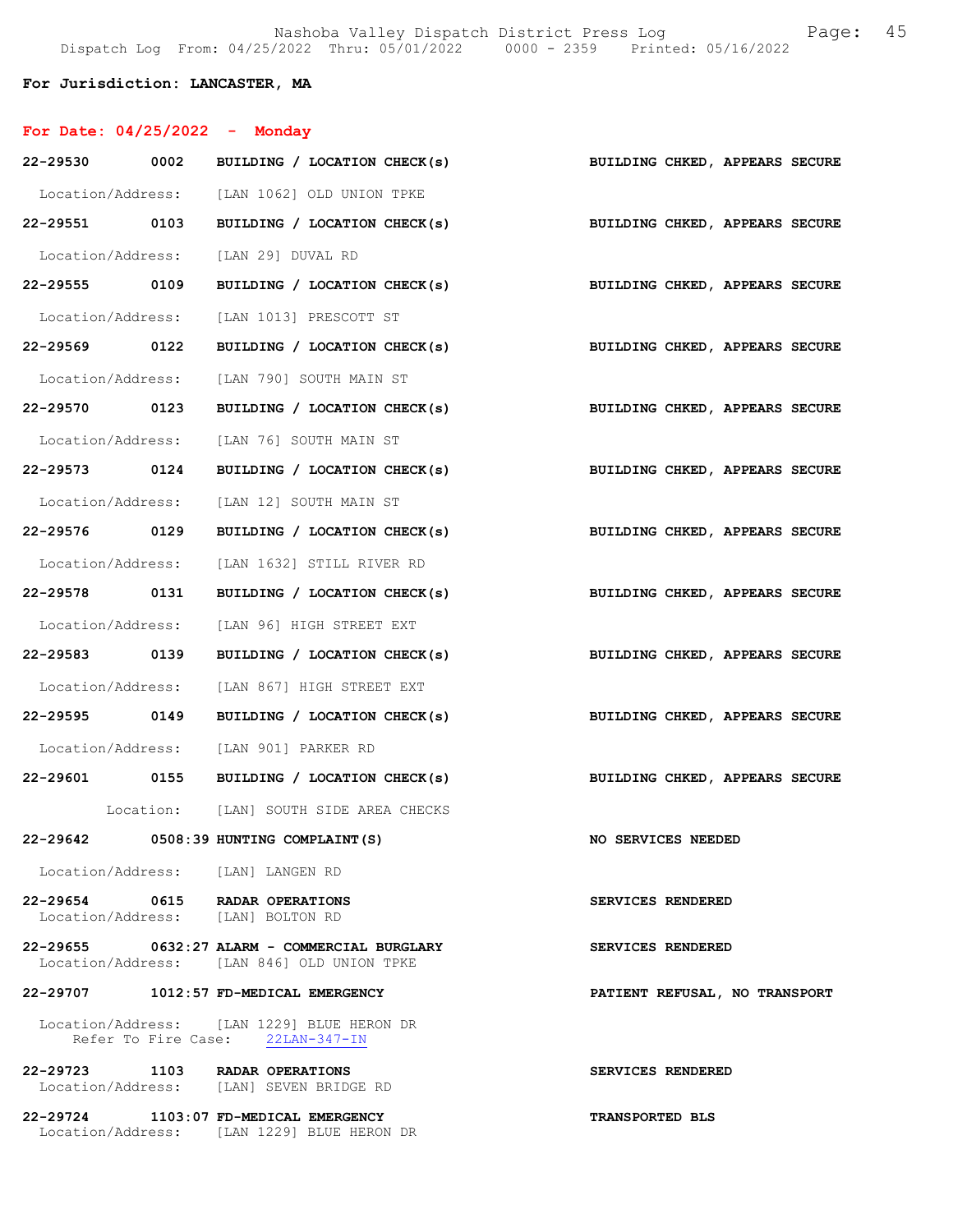|                                                                                   | Nashoba Valley Dispatch District Press Loq<br>Dispatch Log From: 04/25/2022 Thru: 05/01/2022 0000 - 2359 Printed: 05/16/2022 | Page: 46              |  |
|-----------------------------------------------------------------------------------|------------------------------------------------------------------------------------------------------------------------------|-----------------------|--|
| Refer To Fire Case: 22LAN-348-IN                                                  |                                                                                                                              |                       |  |
| 22-29727 1116:30 MOTOR VEH - STOP                                                 |                                                                                                                              | CRIMINAL COMPLAINT    |  |
| Location/Address: [LAN] SEVEN BRIDGE RD<br>Refer To Summons: 22LAN-49-AR          |                                                                                                                              |                       |  |
| 22-29748 1307:38 ANIMAL CALL<br>Location/Address: [LAN 2771] HERITAGE LN          |                                                                                                                              | <b>NOTIFIED</b>       |  |
| 22-29766 1404:55 SERVE SUMMONS<br>Location/Address: [LAN 1708] LANGEN RD          |                                                                                                                              | UNABLE TO SERVE       |  |
| 22-29768 1415:47 MOTOR VEH - LOCKOUT<br>Location/Address: [LAN 355] OLD COMMON RD |                                                                                                                              | SERVICES RENDERED     |  |
| 22-29775 1504:57 MOTOR VEH - STOP<br>Location/Address: [LAN] BOLTON RD            |                                                                                                                              | <b>VERBAL WARNING</b> |  |
| 22-29777 1511 RADAR OPERATIONS<br>Location/Address: [LAN] BOLTON RD               |                                                                                                                              | SERVICES RENDERED     |  |

- 22-29779 1516:43 MOTOR VEH STOP CITATION/WRTTN WARNING ISSUED
- Location/Address: [LAN] BOLTON RD
- 22-29784 1534:13 MOTOR VEH STOP VERBAL WARNING Location/Address: [LAN] BOLTON RD
- 22-29789 1647:26 ALARM COMMERCIAL BURGLARY REPORTING PARTY CANCELED
- Location/Address: [LAN 846] OLD UNION TPKE
- 22-29790 1647:31 MOTOR VEH LOCKOUT SERVICES RENDERED Location/Address: [LAN 2287] SETTLERS PATH
- 22-29806 1829:48 ANIMAL CALL NOTIFIED Location/Address: [LAN] GEORGE HILL RD
- 22-29811 1912:09 FD-MEDICAL EMERGENCY TRANSPORTED BLS Location/Address: [LAN 1470] FORT POND RD Refer To Fire Case: 22LAN-349-IN
- 22-29813 1941:00 WELL BEING CHECK REPORT Location/Address: [LAN 862] SEVEN BRIDGE RD
- 22-29815 1945:44 ANIMAL CALL NOTIFIED Location/Address: [LAN 716] SOUTH MEADOW RD

#### For Date: 04/26/2022 - Tuesday

| $22 - 29869$      | 0018 | BUILDING / LOCATION CHECK(s)         | BUILDING CHKED, APPEARS SECURE |  |
|-------------------|------|--------------------------------------|--------------------------------|--|
| Location/Address: |      | [LAN 856] LUNENBURG RD               |                                |  |
| 22-29870          | 0020 | BUILDING / LOCATION CHECK(s)         | BUILDING CHKED, APPEARS SECURE |  |
| Location/Address: |      | [LAN 1695] LUNENBURG RD              |                                |  |
| 22-29875          | 0024 | BUILDING / LOCATION CHECK(s)         | AREA CHECK COMPLETED           |  |
| Location/Address: |      | TLAN 9331 OLD UNION TPKE             |                                |  |
| 22-29879          | 0031 | BUILDING / LOCATION CHECK(s)         | BUILDING CHKED, APPEARS SECURE |  |
| Location/Address: |      | [LAN 1062] OLD UNION TPKE            |                                |  |
| 22-29882          |      | 0032:10 BUILDING / LOCATION CHECK(s) | BUILDING CHKED, APPEARS SECURE |  |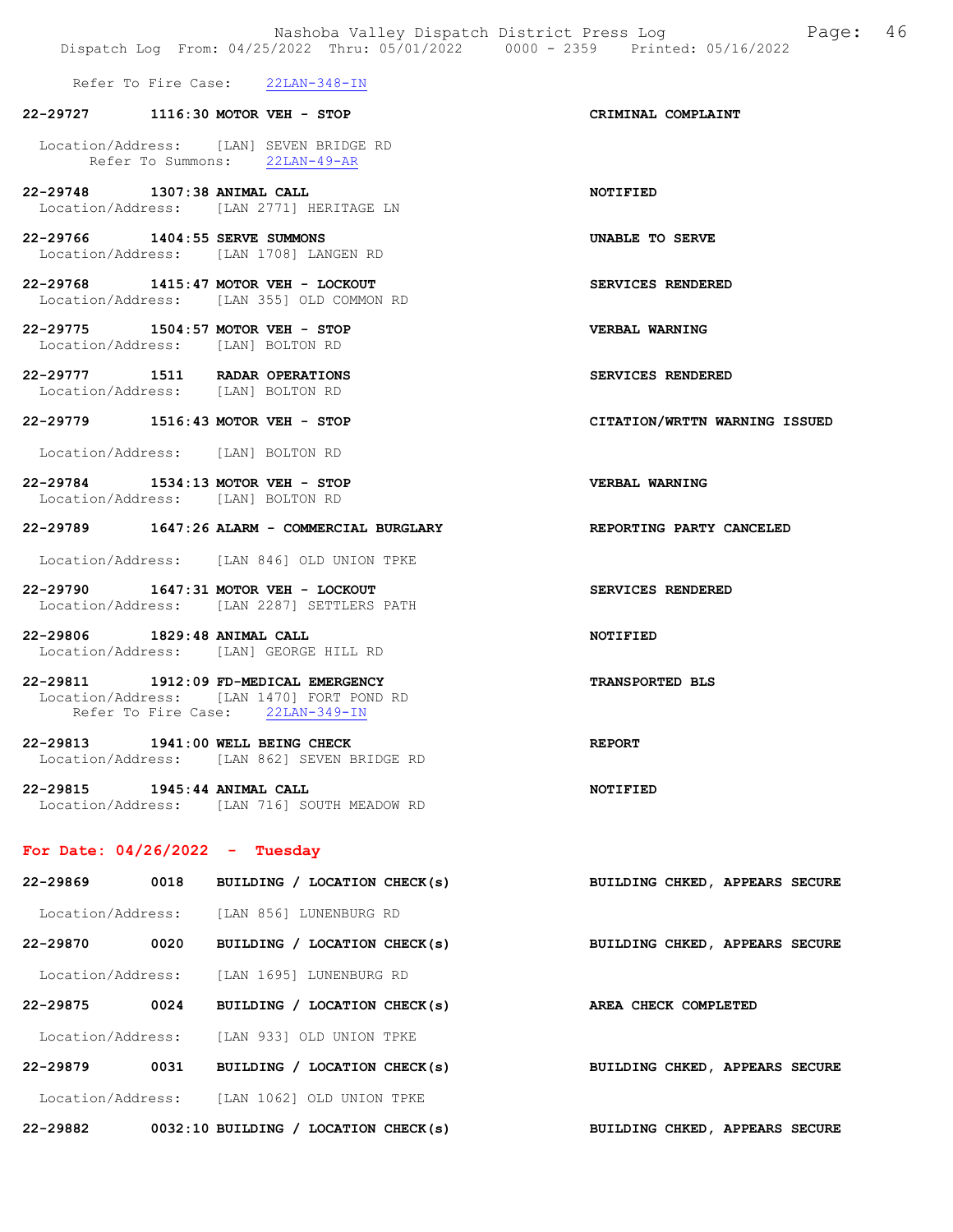Nashoba Valley Dispatch District Press Log Fage: 47 Dispatch Log From: 04/25/2022 Thru: 05/01/2022 0000 - 2359 Printed: 05/16/2022

|               |      | Location/Address: [LAN 868] HARVARD RD                                                                       |                                |
|---------------|------|--------------------------------------------------------------------------------------------------------------|--------------------------------|
|               |      | 22-29888 0036 BUILDING / LOCATION CHECK(s) AREA CHECK COMPLETED                                              |                                |
|               |      | Location/Address: [LAN 96] HIGH STREET EXT                                                                   |                                |
|               |      | 22-29904 0050 BUILDING / LOCATION CHECK(s) AREA CHECK COMPLETED                                              |                                |
|               |      |                                                                                                              |                                |
|               |      | Location/Address: [LAN 790] SOUTH MAIN ST<br>22-29907 0052 BUILDING / LOCATION CHECK(s) AREA CHECK COMPLETED |                                |
|               |      | Location/Address: [LAN 1013] PRESCOTT ST                                                                     |                                |
|               |      | 22-29910 0055 BUILDING / LOCATION CHECK(s) AREA CHECK COMPLETED                                              |                                |
|               |      |                                                                                                              |                                |
|               |      | Location/Address: [LAN 566] HOLLYWOOD DR<br>22-29917 0102:18 MOTOR VEH - STOP                                | CITATION/WRTTN WARNING ISSUED  |
|               |      |                                                                                                              |                                |
|               |      | Vicinity of: [LAN] NORTH MAIN ST + LUNENBURG RD                                                              |                                |
|               |      | 22-29923 0121 BUILDING / LOCATION CHECK(s) AREA CHECK COMPLETED                                              |                                |
|               |      | Location/Address: [LAN 901] PARKER RD                                                                        |                                |
|               |      | 22-29926 0123 RADAR OPERATIONS                                                                               | CITATION/WRTTN WARNING ISSUED  |
|               |      | Location/Address: [LAN 889] NORTH MAIN ST                                                                    |                                |
|               |      | 22-29927 0128 BUILDING / LOCATION CHECK(s) BUILDING CHKED, APPEARS SECURE                                    |                                |
|               |      | Location/Address: [LAN 8] SOUTH MAIN ST                                                                      |                                |
|               |      | 22-29929 0128 BUILDING / LOCATION CHECK(s) BUILDING CHKED, APPEARS SECURE                                    |                                |
|               |      | Location/Address: [LAN 12] SOUTH MAIN ST                                                                     |                                |
|               |      | 22-29932 0154 BUILDING / LOCATION CHECK(s) BUILDING CHKED, APPEARS SECURE                                    |                                |
|               |      | Location/Address: [LAN 867] HIGH STREET EXT                                                                  |                                |
|               |      | 22-29933 0157 BUILDING / LOCATION CHECK(s)                                                                   | BUILDING CHKED, APPEARS SECURE |
|               |      | Location/Address: [LAN 96] HIGH STREET EXT                                                                   |                                |
| 22-29934      | 0203 | BUILDING / LOCATION CHECK(s)                                                                                 | AREA CHECK COMPLETED           |
|               |      | Location/Address: [LAN 927] NORTH MAIN ST                                                                    |                                |
| 22-29935      | 0205 | BUILDING / LOCATION CHECK(s)                                                                                 | BUILDING CHKED, APPEARS SECURE |
|               |      | Location/Address: [LAN 912] CENTERBRIDGE RD                                                                  |                                |
| 22-29936 0208 |      | BUILDING / LOCATION CHECK(s)                                                                                 | AREA CHECK COMPLETED           |
|               |      | Location/Address: [LAN 1005] PACKARD ST                                                                      |                                |
| 22-29937 0210 |      | BUILDING / LOCATION CHECK(s)                                                                                 | AREA CHECK COMPLETED           |
|               |      | Location/Address: [LAN 931] LUNENBURG RD                                                                     |                                |
| 22-29938      | 0210 | BUILDING / LOCATION CHECK(s)                                                                                 | BUILDING CHKED, APPEARS SECURE |
|               |      | Location/Address: [LAN 1042] MAIN ST                                                                         |                                |
| 22-29940 0216 |      | BUILDING / LOCATION CHECK(s)                                                                                 | AREA CHECK COMPLETED           |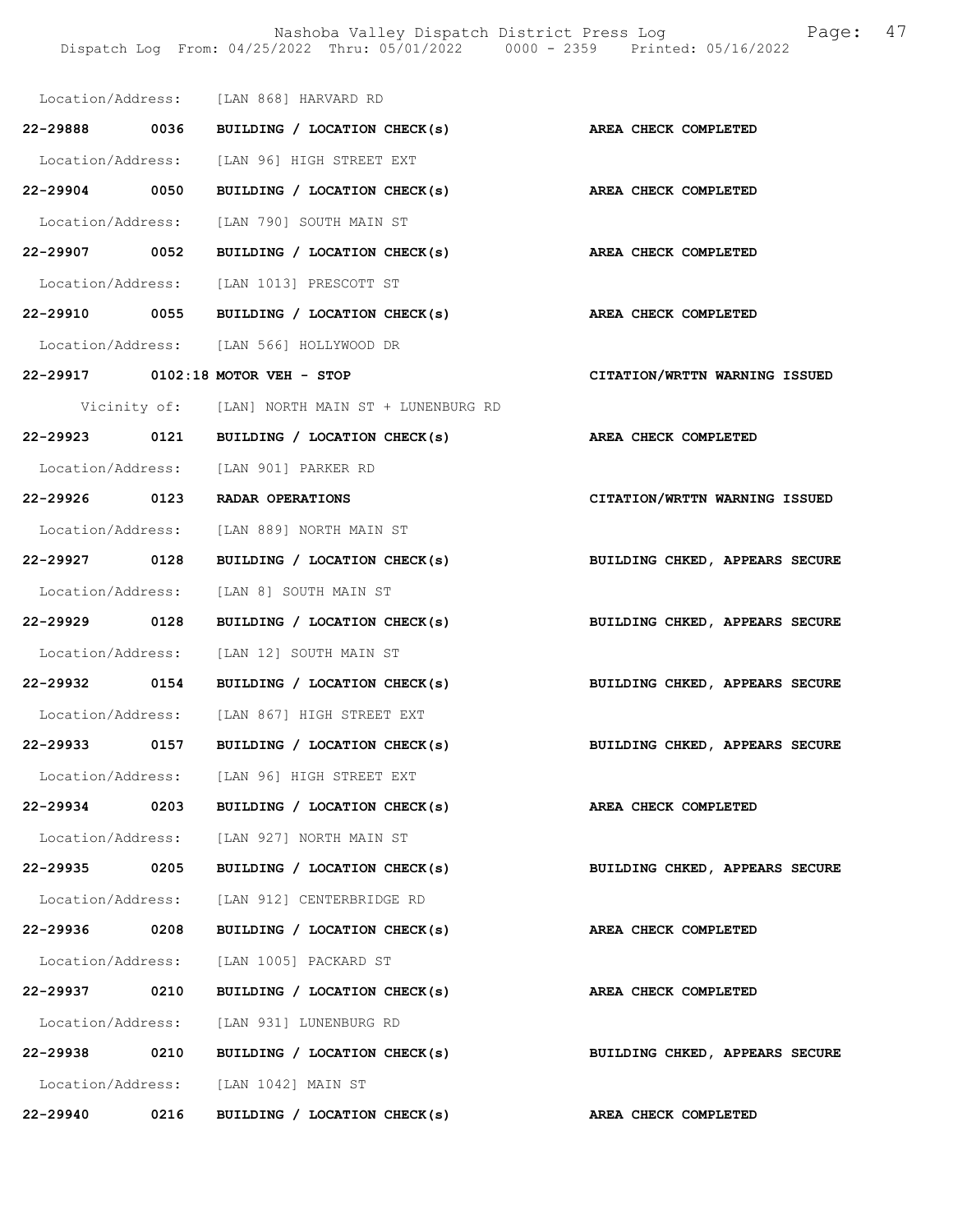|                                    |      | Nashoba Valley Dispatch District Press Log<br>Dispatch Log From: 04/25/2022 Thru: 05/01/2022 0000 - 2359 Printed: 05/16/2022 | 48<br>Page:                    |
|------------------------------------|------|------------------------------------------------------------------------------------------------------------------------------|--------------------------------|
|                                    |      | Location/Address: [LAN 1695] LUNENBURG RD                                                                                    |                                |
| 22-29941 0219                      |      | BUILDING / LOCATION CHECK(s)                                                                                                 | AREA CHECK COMPLETED           |
| Location/Address:                  |      | [LAN 855] OLD UNION TPKE                                                                                                     |                                |
| 22-29942 0230                      |      | BUILDING / LOCATION CHECK(s)                                                                                                 | <b>AREA CHECK COMPLETED</b>    |
| Location/Address:                  |      | [LAN 866] OLD UNION TPKE                                                                                                     |                                |
| 22-29943 0239                      |      | BUILDING / LOCATION CHECK(s)                                                                                                 | AREA CHECK COMPLETED           |
| Location/Address:                  |      | [LAN 1696] LUNENBURG RD                                                                                                      |                                |
| 22-29944 0254                      |      | BUILDING / LOCATION CHECK(s)                                                                                                 | AREA CHECK COMPLETED           |
| Location/Address:                  |      | [LAN 1063] MCGOVERN BLVD                                                                                                     |                                |
| 22-29945                           | 0312 | BUILDING / LOCATION CHECK(s)                                                                                                 | AREA CHECK COMPLETED           |
| Location/Address:                  |      | [LAN 928] BROCKELMAN RD                                                                                                      |                                |
| 22-29947 0320                      |      | BUILDING / LOCATION CHECK(s)                                                                                                 | BUILDING CHKED, APPEARS SECURE |
| Location/Address:                  |      | [LAN 1013] PRESCOTT ST                                                                                                       |                                |
| 22-29946 0321                      |      | BUILDING / LOCATION CHECK(s)                                                                                                 | AREA CHECK COMPLETED           |
| Location/Address:                  |      | [LAN 7] SOUTH MAIN ST                                                                                                        |                                |
| 22-29954 0521<br>Location/Address: |      | RADAR OPERATIONS<br>[LAN] LUNENBURG RD + WOODS LN                                                                            | SERVICES RENDERED              |
| 22-29960 0550<br>Location/Address: |      | TRAFFIC CONTROL<br>[LAN] GEORGE HILL RD                                                                                      | SERVICES RENDERED              |
| 22-29968 0628                      |      | RADAR OPERATIONS<br>Location/Address: [LAN] CENTERBRIDGE RD                                                                  | SERVICES RENDERED              |
| 22-29982 0807:12 FD-INSPECTION     |      | Location/Address: [LAN 1557] HARVARD RD                                                                                      | SERVICES RENDERED              |
|                                    |      | 22-30011 1012:27 HUNTING COMPLAINT (S)<br>Location/Address: [LAN] DEERSHORN RD + POULIN DR                                   | Gone on Arrival                |
|                                    |      | 22-30032 1136:47 MOTOR VEH - ACCIDENT HIT & RUN<br>Location/Address: [LAN] OLD UNION TPKE                                    | <b>REPORT</b>                  |
| 22-30034 1137:48 FD-INSPECTION     |      | Location/Address: [LAN] NORTH SHIRLEY RD<br>Refer To Permit: 22LAN-2.84-PM                                                   | SERVICES RENDERED              |
| 22-30036 1153:27 FD-INSPECTION     |      | Location/Address: [LAN 1304] BROCKELMAN RD<br>Refer To Permit: 22LAN-1.84-PM                                                 | SERVICES RENDERED              |
|                                    |      | 22-30042 1240:42 JUVENILE PROBLEM GENERAL<br>Location/Address: [LAN 1121] MCLAUGHLIN DR                                      | <b>REPORT</b>                  |
|                                    |      | 22-30048 1308:31 MOTOR VEH - DISABLED                                                                                        | NO SERVICES NEEDED             |
|                                    |      | Location/Address: [LAN] N MAIN ST + OTIS ST                                                                                  |                                |
|                                    |      | 22-30051 1327 RADAR OPERATIONS<br>Location/Address: [LAN] NORTH MAIN ST                                                      | SERVICES RENDERED              |
|                                    |      | 22-30053 1341:04 MOTOR VEH - STOP                                                                                            | CITATION/WRTTN WARNING ISSUED  |
|                                    |      | Location/Address: [LAN] NORTH MAIN ST                                                                                        |                                |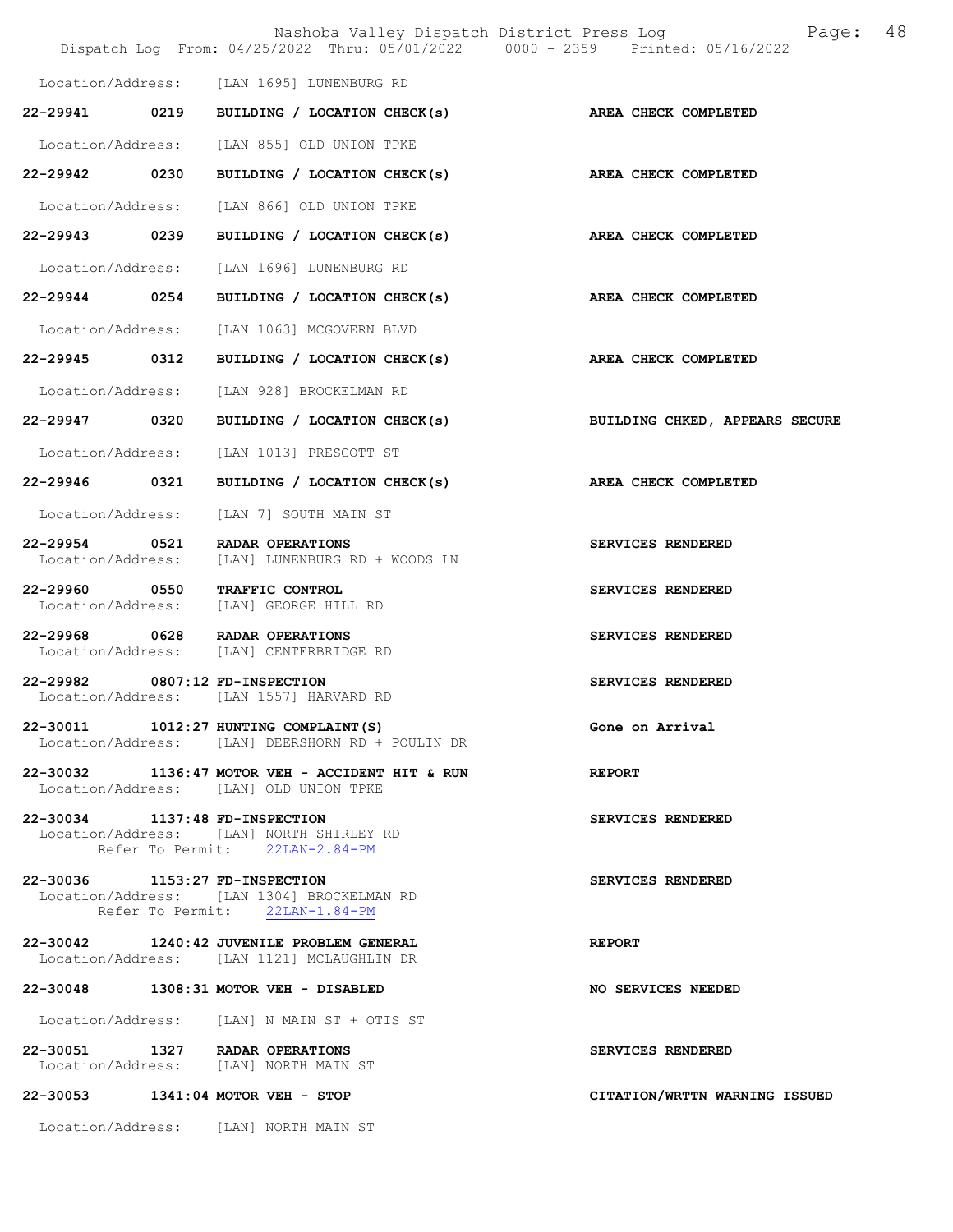| 22-30060 1439 RADAR OPERATIONS                                          | Location/Address: [LAN] HIGH STREET EXT                                                     | SERVICES RENDERED              |
|-------------------------------------------------------------------------|---------------------------------------------------------------------------------------------|--------------------------------|
| 22-30063 1452 RADAR OPERATIONS<br>Location/Address: [LAN] OLD COMMON RD |                                                                                             | SERVICES RENDERED              |
| 22-30070 1526:01 MOTOR VEH - STOP                                       |                                                                                             | CITATION/WRTTN WARNING ISSUED  |
| Location/Address: [LAN] STERLING RD                                     |                                                                                             |                                |
| For Date: $04/27/2022 -$ Wednesday                                      |                                                                                             |                                |
|                                                                         | 22-30173 0037 BUILDING / LOCATION CHECK(s) AREA CHECK COMPLETED                             |                                |
| Location/Address: [LAN 901] PARKER RD                                   |                                                                                             |                                |
|                                                                         | 22-30196 0051 BUILDING / LOCATION CHECK(s) AREA CHECK COMPLETED                             |                                |
|                                                                         | Location/Address: [LAN 566] HOLLYWOOD DR                                                    |                                |
|                                                                         | 22-30201 0057 BUILDING / LOCATION CHECK(s)                                                  | AREA CHECK COMPLETED           |
|                                                                         | Location/Address: [LAN 928] BROCKELMAN RD                                                   |                                |
|                                                                         | $22-30204$ 0102:06 BUILDING / LOCATION CHECK(s)<br>Location/Address: [LAN 931] LUNENBURG RD | <b>INVESTIGATED</b>            |
|                                                                         | 22-30206 0104 BUILDING / LOCATION CHECK(s)                                                  | AREA CHECK COMPLETED           |
|                                                                         | Location/Address: [LAN 1696] LUNENBURG RD                                                   |                                |
| 22-30212 0115                                                           | BUILDING / LOCATION CHECK(s)                                                                | BUILDING CHKED, APPEARS SECURE |
|                                                                         | Location/Address: [LAN 790] SOUTH MAIN ST                                                   |                                |
|                                                                         | 22-30214 0117 BUILDING / LOCATION CHECK(s)                                                  | BUILDING CHKED, APPEARS SECURE |
|                                                                         | Location/Address: [LAN 76] SOUTH MAIN ST                                                    |                                |
|                                                                         | 22-30216 0117 BUILDING / LOCATION CHECK(s) AREA CHECK COMPLETED                             |                                |
|                                                                         | Location/Address: [LAN 1063] MCGOVERN BLVD                                                  |                                |
| 0118<br>22-30217                                                        | BUILDING / LOCATION CHECK(s)                                                                | BUILDING CHKED, APPEARS SECURE |
|                                                                         | Location/Address: [LAN 8] SOUTH MAIN ST                                                     |                                |
| 22-30220<br>0119                                                        | BUILDING / LOCATION CHECK(s)                                                                | BUILDING CHKED, APPEARS SECURE |
|                                                                         | Location/Address: [LAN 12] SOUTH MAIN ST                                                    |                                |
| 22-30223<br>0122                                                        | BUILDING / LOCATION CHECK(s)                                                                | AREA CHECK COMPLETED           |
|                                                                         | Location/Address: [LAN 856] LUNENBURG RD                                                    |                                |
| 22-30228<br>0127                                                        | BUILDING / LOCATION CHECK(s)                                                                | AREA CHECK COMPLETED           |
|                                                                         | Location/Address: [LAN 855] OLD UNION TPKE                                                  |                                |
| 22-30230<br>0131                                                        | BUILDING / LOCATION CHECK(s)                                                                | AREA CHECK COMPLETED           |
|                                                                         | Location/Address: [LAN 1695] LUNENBURG RD                                                   |                                |
| 0143<br>22-30241                                                        | BUILDING / LOCATION CHECK(s)                                                                | BUILDING CHKED, APPEARS SECURE |
|                                                                         | Location/Address: [LAN 7] SOUTH MAIN ST                                                     |                                |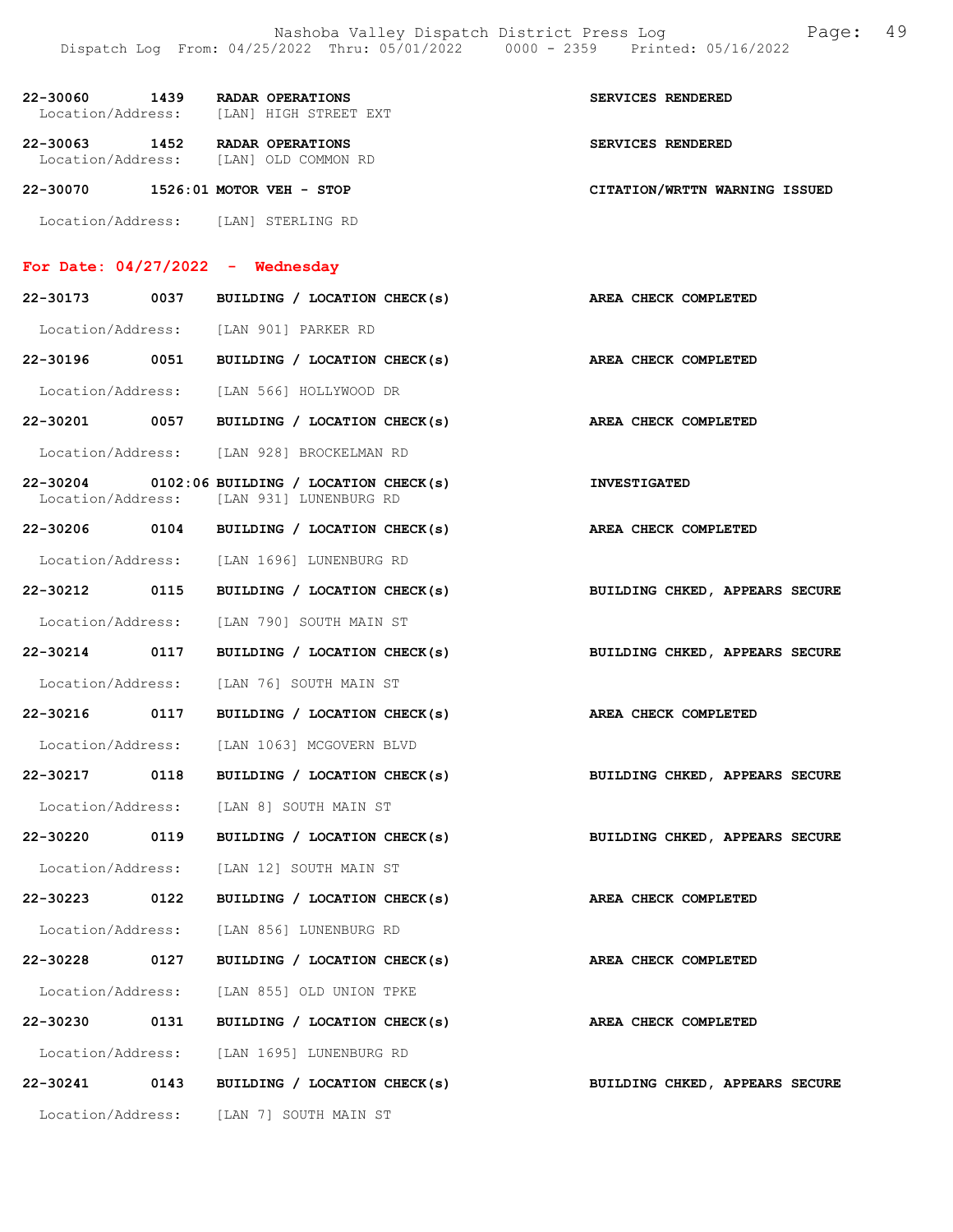Nashoba Valley Dispatch District Press Log Fage: 50

|                                                                    | Dispatch Log From: 04/25/2022 Thru: 05/01/2022 0000 - 2359 Printed: 05/16/2022                                                           |                                |
|--------------------------------------------------------------------|------------------------------------------------------------------------------------------------------------------------------------------|--------------------------------|
| 0144<br>22-30242                                                   | BUILDING / LOCATION CHECK(s)                                                                                                             | BUILDING CHKED, APPEARS SECURE |
|                                                                    | Location/Address: [LAN 841] SOUTH MAIN ST                                                                                                |                                |
| 22-30247 0149                                                      | BUILDING / LOCATION CHECK(s)                                                                                                             | AREA CHECK COMPLETED           |
|                                                                    | Location/Address: [LAN 866] OLD UNION TPKE                                                                                               |                                |
| 22-30250 0213                                                      | BUILDING / LOCATION CHECK(s)                                                                                                             | AREA CHECK COMPLETED           |
|                                                                    | Location/Address: [LAN 1011] FORT POND RD                                                                                                |                                |
| 22-30252 0218                                                      | BUILDING / LOCATION CHECK(s)                                                                                                             | AREA CHECK COMPLETED           |
|                                                                    | Location/Address: [LAN 933] OLD UNION TPKE                                                                                               |                                |
| 22-30254 0226                                                      | BUILDING / LOCATION CHECK(s)                                                                                                             | AREA CHECK COMPLETED           |
|                                                                    | Location/Address: [LAN 96] HIGH STREET EXT                                                                                               |                                |
| 22-30256 0231                                                      | BUILDING / LOCATION CHECK(s)                                                                                                             | AREA CHECK COMPLETED           |
|                                                                    | Location/Address: [LAN 7] SOUTH MAIN ST                                                                                                  |                                |
| 22-30257 0236                                                      | BUILDING / LOCATION CHECK(s)                                                                                                             | AREA CHECK COMPLETED           |
|                                                                    | Location/Address: [LAN 933] OLD UNION TPKE                                                                                               |                                |
| 22-30258 0240                                                      | BUILDING / LOCATION CHECK(s)                                                                                                             | BUILDING CHKED, APPEARS SECURE |
|                                                                    | Location/Address: [LAN 853] LUNENBURG RD                                                                                                 |                                |
| 22-30260 0259                                                      | BUILDING / LOCATION CHECK(s)                                                                                                             | BUILDING CHKED, APPEARS SECURE |
| Location/Address: [LAN 29] DUVAL RD                                |                                                                                                                                          |                                |
| 22-30261 0335                                                      | BUILDING / LOCATION CHECK(s)                                                                                                             | BUILDING CHKED, APPEARS SECURE |
|                                                                    | Location/Address: [LAN 1013] PRESCOTT ST                                                                                                 |                                |
|                                                                    | 22-30263 0337 BUILDING / LOCATION CHECK(s)                                                                                               | BUILDING CHKED, APPEARS SECURE |
| Location/Address:                                                  | [LAN 874] SAWYER ST                                                                                                                      |                                |
|                                                                    | 22-30264 0403 BUILDING / LOCATION CHECK(s)                                                                                               | BUILDING CHKED, APPEARS SECURE |
|                                                                    | Location/Address: [LAN 912] CENTERBRIDGE RD                                                                                              |                                |
|                                                                    | 22-30265 0407 BUILDING / LOCATION CHECK(s)                                                                                               | <b>AREA CHECK COMPLETED</b>    |
|                                                                    | Location/Address: [LAN 1005] PACKARD ST                                                                                                  |                                |
|                                                                    | 22-30267 0416 BUILDING / LOCATION CHECK(s)                                                                                               | AREA CHECK COMPLETED           |
|                                                                    | Location/Address: [LAN 96] HIGH STREET EXT                                                                                               |                                |
|                                                                    | $22-30290$ 0722:05 MOTOR VEH - ACCIDENT W/INJURY<br>Vicinity of: [LAN 474] NORTH MAIN ST + LANGEN RD<br>Refer To Fire Case: 22LAN-352-IN | <b>TRANSPORTED BLS</b>         |
| 22-30291 0728:18 FOLLOW UP<br>Location/Address: [LAN 2823] MILL ST |                                                                                                                                          | <b>REPORT</b>                  |
| 22-30294 0811:14 ANIMAL CALL                                       |                                                                                                                                          | REFERRED TO OTHER AGENCY       |
|                                                                    | Location/Address: [LAN 837] SOUTH MAIN ST                                                                                                |                                |
| 22-30307 0844:50 FOLLOW UP                                         | Location/Address: [LAN 931] LUNENBURG RD                                                                                                 | SERVICES RENDERED              |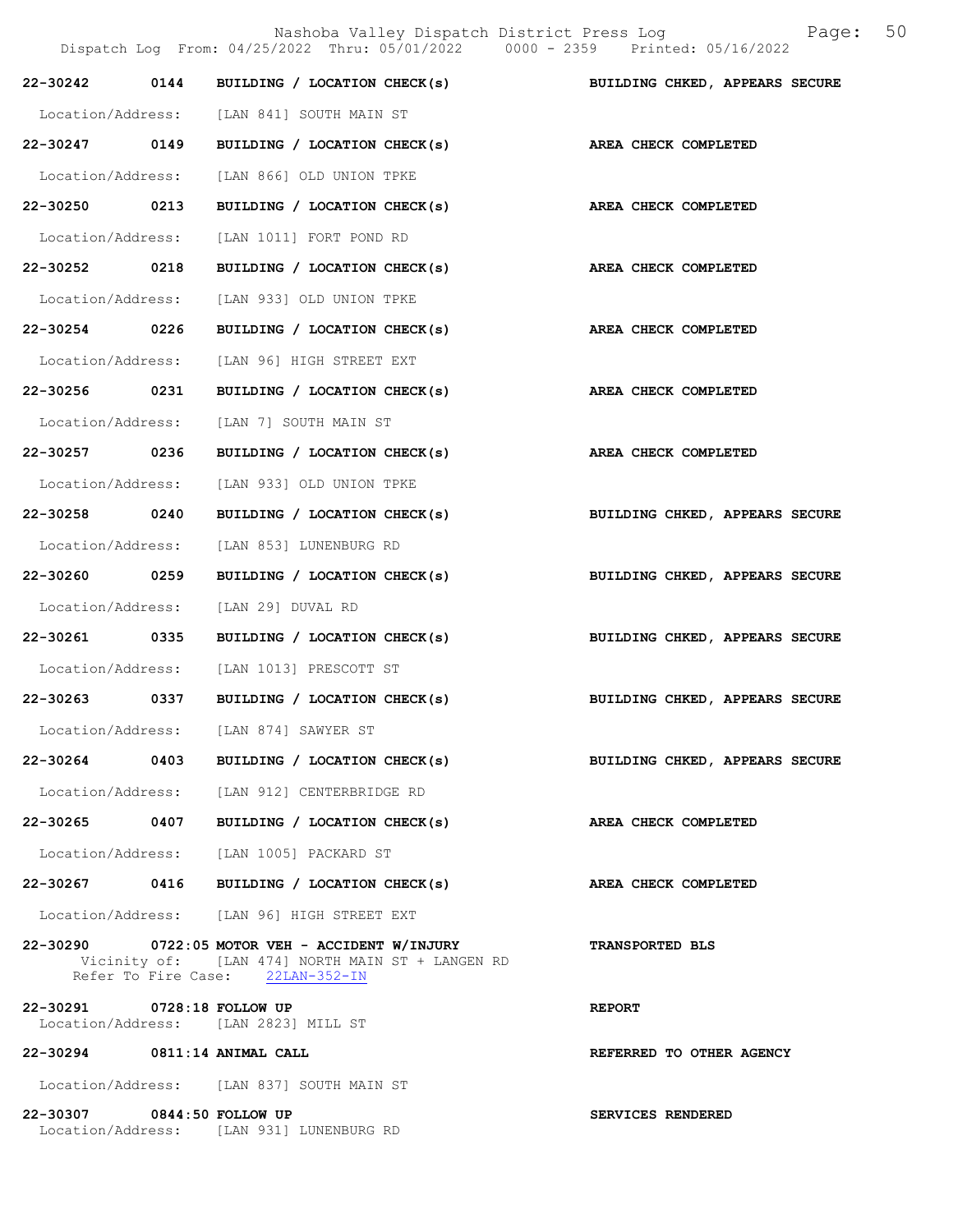| 22-30311 0909:50 DISTURBANCE<br>Location/Address: [LAN 1016] MAIN ST        | Refer To Fire Case: 22LAN-354-IN                                                                                        | <b>TRANSPORTED BLS</b>   |
|-----------------------------------------------------------------------------|-------------------------------------------------------------------------------------------------------------------------|--------------------------|
|                                                                             | 22-30314 0929:21 MENTAL HEALTH EVALUATION<br>Location/Address: [LAN 1103] NARROW LN<br>Refer To Fire Case: 22LAN-353-IN | <b>TRANSPORTED BLS</b>   |
| 22-30315 0937:41 FD-INSPECTION                                              | Location/Address: [LAN 1557] HARVARD RD                                                                                 | SERVICES RENDERED        |
| 22-30336 1128:16 FD-INSPECTION                                              | Location/Address: [LAN 583] CHARLOTTE ST                                                                                | SERVICES RENDERED        |
| 22-30338 1128:55 SERVE SUMMONS                                              | Location/Address: [LAN 1293] BOLTON STATION RD                                                                          | UNABLE TO SERVE          |
| 22-30347 1246:15 WELL BEING CHECK                                           | Location/Address: [LAN 966] BIGELOW GARDENS                                                                             | NEGATIVE CONTACT         |
| $22-30355$ 1341:01 SUSPICIOUS ACTIVITY<br>Location/Address: [LAN] PARKER RD |                                                                                                                         | <b>REPORT</b>            |
| 22-30360 1505:09 ASSIST OTHER AGENCY                                        |                                                                                                                         | REFERRED TO OTHER AGENCY |
|                                                                             | Location/Address: [LAN 1084] ROUTE 190 NORTH HWY                                                                        |                          |
| 22-30376 1640:31 MOTOR VEH - STOP<br>Location/Address: [LAN] BOLTON RD      |                                                                                                                         | VERBAL WARNING           |

## For Date: 04/28/2022 - Thursday

| 22-30430          |                     | 0003:10 FD-MEDICAL EMERGENCY | <b>TRANSPORTED BLS</b> |
|-------------------|---------------------|------------------------------|------------------------|
| Location/Address: |                     | [LAN 986] BIGELOW GARDENS    |                        |
|                   | Refer To Fire Case: | $22$ LAN-355-IN              |                        |

22-30431 0007:57 FD-MEDICAL EMERGENCY TRANSPORTED ALS Location/Address: [LAN 2475] WINSOR RD Refer To Fire Case: 22LAN-356-IN

|  | 22-30441 0034 BUILDING / LOCATION CHECK(s)                                                  | BUILDING CHKED, APPEARS SECURE                                            |
|--|---------------------------------------------------------------------------------------------|---------------------------------------------------------------------------|
|  | Location/Address: [LAN 837] SOUTH MAIN ST                                                   |                                                                           |
|  |                                                                                             | 22-30450 0047 BUILDING / LOCATION CHECK(s) BUILDING CHKED, APPEARS SECURE |
|  | Location/Address: [LAN 76] SOUTH MAIN ST                                                    |                                                                           |
|  | 22-30455 0049 BUILDING / LOCATION CHECK(s)                                                  | AREA CHECK COMPLETED                                                      |
|  | Location/Address: [LAN 790] SOUTH MAIN ST                                                   |                                                                           |
|  | 22-30468 0100 BUILDING / LOCATION CHECK(s)                                                  | BUILDING CHKED, APPEARS SECURE                                            |
|  | Location/Address: [LAN 1013] PRESCOTT ST                                                    |                                                                           |
|  | 22-30483 0118 BUILDING / LOCATION CHECK(s)                                                  | AREA CHECK COMPLETED                                                      |
|  | Location/Address: [LAN 856] LUNENBURG RD                                                    |                                                                           |
|  | $22-30485$ 0120:07 BUILDING / LOCATION CHECK(s)<br>Location/Address: [LAN 931] LUNENBURG RD | SERVICES RENDERED                                                         |
|  | 22-30487 0121 BUILDING / LOCATION CHECK(s)                                                  | BUILDING CHKED, APPEARS SECURE                                            |
|  | Location/Address: [LAN 856] LUNENBURG RD                                                    |                                                                           |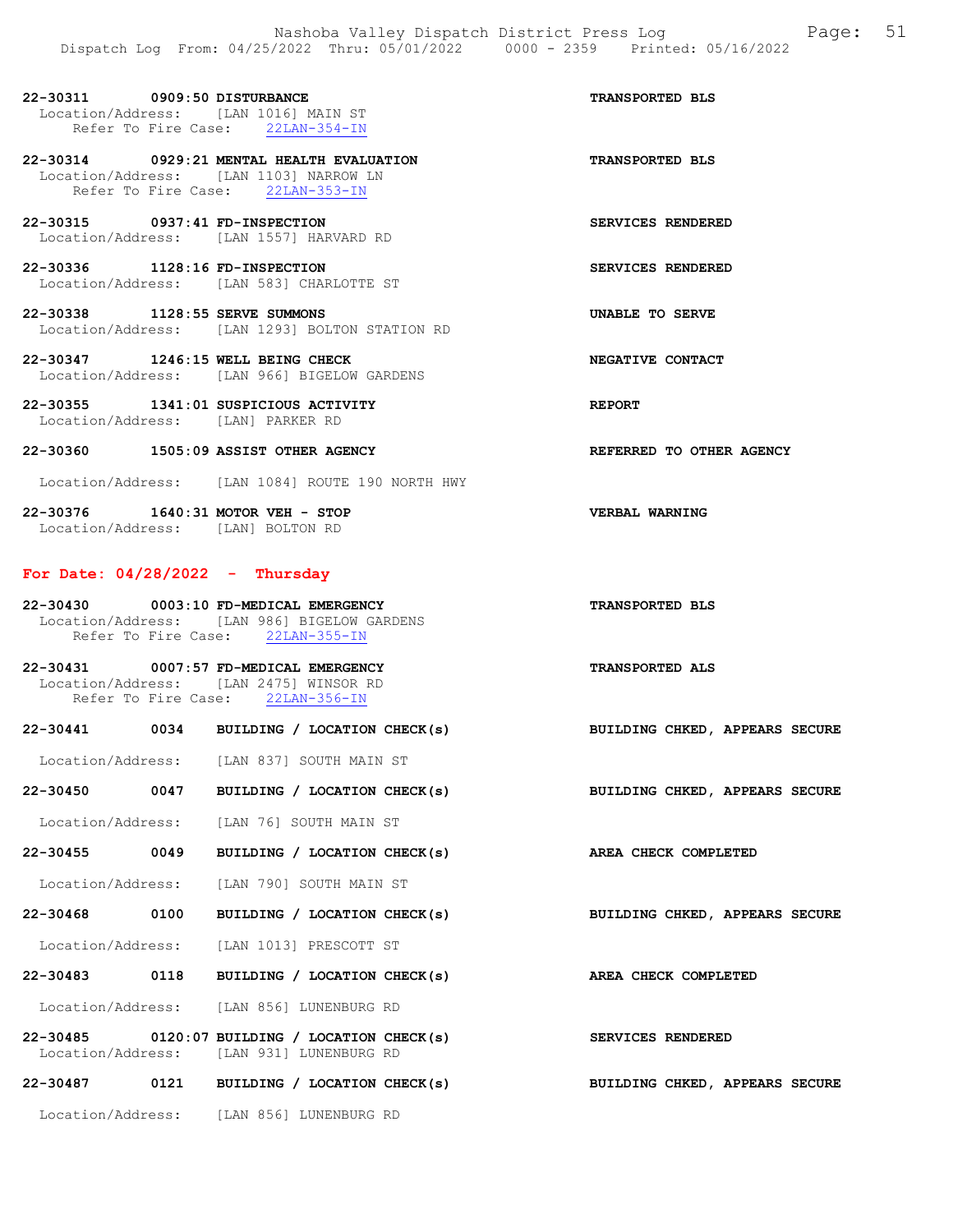|                                | Nashoba Valley Dispatch District Press Log<br>Dispatch Log From: 04/25/2022 Thru: 05/01/2022 0000 - 2359 Printed: 05/16/2022 | Page: 52                       |
|--------------------------------|------------------------------------------------------------------------------------------------------------------------------|--------------------------------|
| 22-30502 0133                  | BUILDING / LOCATION CHECK(s) AREA CHECK COMPLETED                                                                            |                                |
|                                | Location/Address: [LAN 855] OLD UNION TPKE                                                                                   |                                |
| 22-30508 0145                  | BUILDING / LOCATION CHECK(s)                                                                                                 | AREA CHECK COMPLETED           |
| Location/Address:              | [LAN 1040] OLD UNION TPKE                                                                                                    |                                |
| 22-30515 0203                  | BUILDING / LOCATION CHECK(s) AREA CHECK COMPLETED                                                                            |                                |
| Location/Address:              | [LAN] HOLLYWOOD DR                                                                                                           |                                |
| 22-30517 0204                  | BUILDING / LOCATION CHECK(s) BUILDING CHKED, APPEARS SECURE                                                                  |                                |
| Location/Address:              | [LAN 818] OLD UNION TPKE                                                                                                     |                                |
| 22-30520 0211                  | BUILDING / LOCATION CHECK(s) AREA CHECK COMPLETED                                                                            |                                |
| Location/Address:              | [LAN 29] DUVAL RD                                                                                                            |                                |
| 22-30522 0222                  | BUILDING / LOCATION CHECK(s) AREA CHECK COMPLETED                                                                            |                                |
| Location/Address:              | [LAN 867] HIGH STREET EXT                                                                                                    |                                |
| 22-30527 0250                  | BUILDING / LOCATION CHECK(s)                                                                                                 | AREA CHECK COMPLETED           |
| Location/Address:              | [LAN] SOUTH MAIN ST                                                                                                          |                                |
|                                | 22-30528 0325 RADAR OPERATIONS                                                                                               | <b>NO SERVICES NEEDED</b>      |
|                                | Location/Address: [LAN 889] NORTH MAIN ST                                                                                    |                                |
|                                | 22-30529 0331:06 MOTOR VEH - STOP<br>Vicinity of: [LAN 141] NORTH MAIN ST                                                    | <b>VERBAL WARNING</b>          |
|                                | 22-30542 0602 RADAR OPERATIONS                                                                                               | <b>NO SERVICES NEEDED</b>      |
|                                | Location/Address: [LAN] LANGEN RD                                                                                            |                                |
|                                | 22-30549 0645:31 ALARM - COMMERCIAL BURGLARY                                                                                 | BUILDING CHKED, APPEARS SECURE |
|                                | Location/Address: [LAN 1053] STERLING ST                                                                                     |                                |
|                                | 22-30550 0709:12 MOTOR VEH - STOP<br>Vicinity of: [LAN] NARROW LN                                                            | <b>VERBAL WARNING</b>          |
| 22-30574 0902:03 FD-INSPECTION | Location/Address: [LAN 1254] BIGELOW RD                                                                                      | <b>SERVICES RENDERED</b>       |
|                                | 22-30588 1035:43 MOTOR VEH - STOP<br>Vicinity of: [LAN 844] MAIN ST                                                          | VERBAL WARNING                 |
|                                | 22-30600 1116:54 MOTOR VEH - COMPLAINT                                                                                       | REFERRED TO OTHER AGENCY       |
|                                | Vicinity of: [LAN] MILL STREET EXT + HIGH STREET EXT                                                                         |                                |
| 22-30603 1145:16 FD-INSPECTION | Location/Address: [LAN 1254] BIGELOW RD                                                                                      | SERVICES RENDERED              |
|                                | 22-30609 1224:08 MOTOR VEH - STOP<br>Vicinity of: [LAN] CHACE HILL RD + MOFFETT ST                                           | <b>VERBAL WARNING</b>          |
| 22-30619 1317:03 FD-BRUSH FIRE | Location/Address: [LAN 652] SPEC POND AVE<br>Refer To Fire Case: 22LAN-357-IN                                                | <b>EXTINGUISHED FIRE</b>       |
|                                | 22-30665 1635:14 MOTOR VEH - STOP<br>Vicinity of: [LAN] DEERSHORN RD                                                         | VERBAL WARNING                 |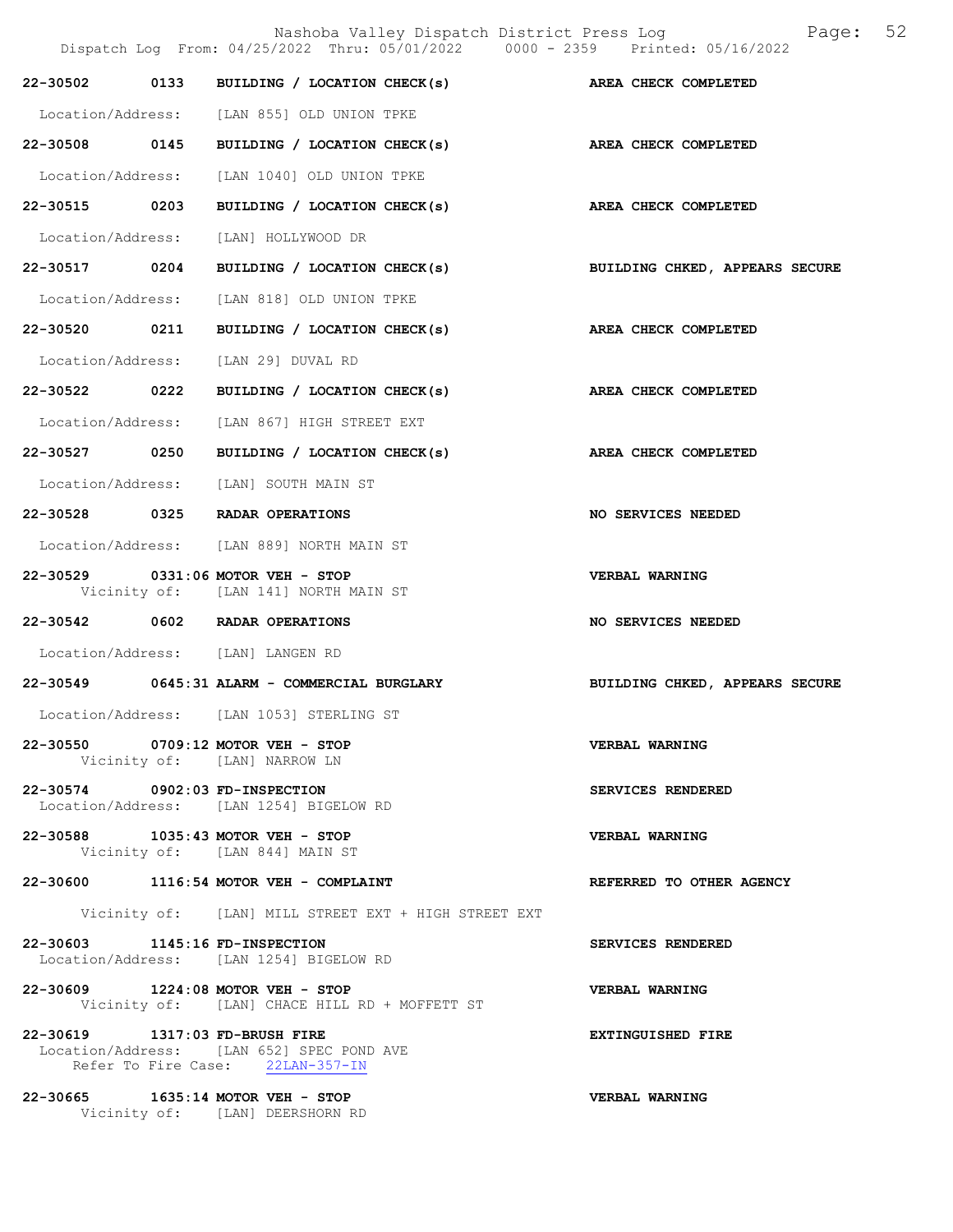|                                 |      | Nashoba Valley Dispatch District Press Log Mashoba Valley Dispatch District Press Log<br>Dispatch Log From: 04/25/2022 Thru: 05/01/2022 0000 - 2359 Printed: 05/16/2022 |                                |  |
|---------------------------------|------|-------------------------------------------------------------------------------------------------------------------------------------------------------------------------|--------------------------------|--|
|                                 |      | 22-30667 1650:31 MOTOR VEH - ACCIDENT W/INJURY REPORT<br>Location/Address: [LAN 2761] GEORGE HILL RD<br>Refer To Fire Case: 22LAN-358-IN                                |                                |  |
|                                 |      | 22-30671 1737:05 FD-MEDICAL EMERGENCY                                                                                                                                   | PATIENT REFUSAL, NO TRANSPORT  |  |
|                                 |      | Location/Address: [LAN 159] NORTH MAIN ST<br>Refer To Fire Case: 22BOL-329-IN<br>Refer To Fire Case: 22LAN-359-IN                                                       |                                |  |
| 22-30676 1808:18 RUNAWAY        |      | Location/Address: [LAN 2112] OLD COMMON RD                                                                                                                              | UNITS ADVISED                  |  |
|                                 |      | 22-30679 1845:01 ALARM - COMMERCIAL BURGLARY<br>Location/Address: [LAN 206] HIGH STREET EXT                                                                             | SERVICES RENDERED              |  |
|                                 |      | 22-30695 2102:37 FD-CO DETECTOR ACTIVATION<br>Location/Address: [LAN 2923] HAWTHORNE LANE<br>Refer To Fire Case: 22LAN-360-IN                                           | <b>INVESTIGATED</b>            |  |
| For Date: $04/29/2022 -$ Friday |      |                                                                                                                                                                         |                                |  |
|                                 |      | 22-30726 0036 BUILDING / LOCATION CHECK(s)                                                                                                                              | BUILDING CHKED, APPEARS SECURE |  |
|                                 |      | Location/Address: [LAN 856] LUNENBURG RD                                                                                                                                |                                |  |
|                                 |      | 22-30730 0047 BUILDING / LOCATION CHECK(s)                                                                                                                              | BUILDING CHKED, APPEARS SECURE |  |
|                                 |      | Location/Address: [LAN 1695] LUNENBURG RD                                                                                                                               |                                |  |
|                                 |      | 22-30731 0051 BUILDING / LOCATION CHECK(s)                                                                                                                              | AREA CHECK COMPLETED           |  |
|                                 |      | Location/Address: [LAN 566] HOLLYWOOD DR                                                                                                                                |                                |  |
|                                 |      | 22-30744 0110 BUILDING / LOCATION CHECK(s) AREA CHECK COMPLETED                                                                                                         |                                |  |
|                                 |      | Location/Address: [LAN 855] OLD UNION TPKE                                                                                                                              |                                |  |
|                                 |      | 22-30745 0113 RADAR OPERATIONS<br>Location/Address: [LAN 889] NORTH MAIN ST                                                                                             | SERVICES RENDERED              |  |
| 22-30746 0120                   |      | BUILDING / LOCATION CHECK(s)                                                                                                                                            | AREA CHECK COMPLETED           |  |
|                                 |      | Location/Address: [LAN 1040] OLD UNION TPKE                                                                                                                             |                                |  |
| 22-30758 0138                   |      | BUILDING / LOCATION CHECK(s)                                                                                                                                            | <b>AREA CHECK COMPLETED</b>    |  |
| Location/Address:               |      | [LAN 96] HIGH STREET EXT                                                                                                                                                |                                |  |
| 22-30759                        | 0141 | BUILDING / LOCATION CHECK(s)                                                                                                                                            | BUILDING CHKED, APPEARS SECURE |  |
| Location/Address:               |      | [LAN 29] DUVAL RD                                                                                                                                                       |                                |  |
| 22-30771 0159                   |      | BUILDING / LOCATION CHECK(s)                                                                                                                                            | AREA CHECK COMPLETED           |  |
| Location/Address:               |      | [LAN 1695] LUNENBURG RD                                                                                                                                                 |                                |  |
|                                 |      | 22-30772 0200 RADAR OPERATIONS                                                                                                                                          | NO SERVICES NEEDED             |  |
|                                 |      | Location/Address: [LAN 927] NORTH MAIN ST                                                                                                                               |                                |  |
| 22-30773                        | 0202 | BUILDING / LOCATION CHECK(s)                                                                                                                                            | AREA CHECK COMPLETED           |  |
|                                 |      | Location/Address: [LAN 1696] LUNENBURG RD                                                                                                                               |                                |  |
|                                 |      | 22-30814 0649:12 MOTOR VEH - STOP<br>Location/Address: [LAN] LANGEN RD                                                                                                  | <b>VERBAL WARNING</b>          |  |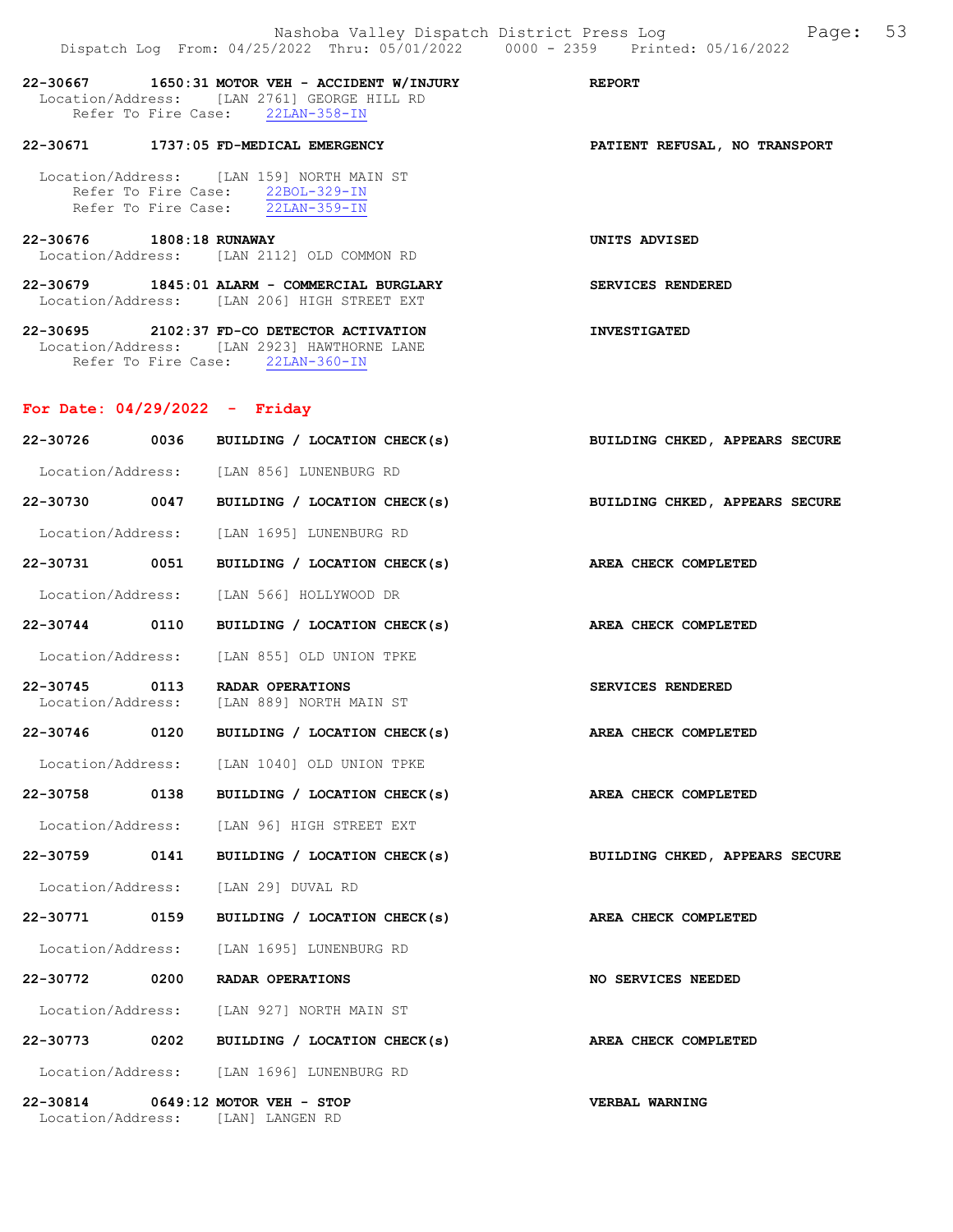|                                                                     | Dispatch Log From: 04/25/2022 Thru: 05/01/2022 0000 - 2359 Printed: 05/16/2022                                           | Nashoba Valley Dispatch District Press Log Mashoba Valley Dispatch District Press Log |
|---------------------------------------------------------------------|--------------------------------------------------------------------------------------------------------------------------|---------------------------------------------------------------------------------------|
| 22-30816 0652 RADAR OPERATIONS                                      | Location/Address: [LAN 878] HIGH STREET EXT                                                                              | SERVICES RENDERED                                                                     |
| 22-30818 0655:41 MOTOR VEH - STOP                                   |                                                                                                                          | CITATION/WRTTN WARNING ISSUED                                                         |
|                                                                     | Location/Address: [LAN] HIGH STREET EXT + MILL ST                                                                        |                                                                                       |
| 22-30836 0831:05 MOTOR VEH - STOP                                   |                                                                                                                          | CITATION/WRTTN WARNING ISSUED                                                         |
|                                                                     | Location/Address: [LAN] NORTH MAIN ST                                                                                    |                                                                                       |
| 22-30838 0840 RADAR OPERATIONS                                      | Location/Address: [LAN] NORTH MAIN ST                                                                                    | SERVICES RENDERED                                                                     |
| 22-30841 0850:06 MOTOR VEH - STOP                                   | Location/Address: [LAN] NORTH MAIN ST                                                                                    | VERBAL WARNING                                                                        |
| 22-30847 0906:00 MOTOR VEH - STOP                                   | Location/Address: [LAN] NORTH MAIN ST                                                                                    | VERBAL WARNING                                                                        |
|                                                                     | 22-30849 0910:56 FD-MEDICAL EMERGENCY<br>Location/Address: [LAN 39] NORTH SHIRLEY RD<br>Refer To Fire Case: 22LAN-361-IN | TRANSPORTED BLS                                                                       |
| 22-30852 0946 RADAR OPERATIONS                                      | Location/Address: [LAN] SOUTH MAIN ST                                                                                    | SERVICES RENDERED                                                                     |
|                                                                     | 22-30855 0949:50 FD-FIRE TRAINING/DRILL<br>Location/Address: [LAN 1016] MAIN ST                                          | SERVICES RENDERED                                                                     |
|                                                                     | 22-30856 0950:11 FD-FIRE TRAINING/DRILL<br>Location/Address: [LAN 198] PINFEATHER LN                                     | SERVICES RENDERED                                                                     |
|                                                                     | 22-30857 0950:40 FD-FIRE TRAINING/DRILL<br>Location/Address: [LAN 200] PINFEATHER LN                                     | SERVICES RENDERED                                                                     |
| 22-30860 1008:34 MOTOR VEH - STOP                                   |                                                                                                                          | CITATION/WRTTN WARNING ISSUED                                                         |
|                                                                     | Location/Address: [LAN] SOUTH MAIN ST                                                                                    |                                                                                       |
|                                                                     | 22-30865 1040:00 ASSIST OTHER AGENCY                                                                                     | REFERRED TO OTHER AGENCY                                                              |
|                                                                     | Location/Address: [LAN 1089] ROUTE 2 WEST HWY                                                                            |                                                                                       |
| $22 - 30870$                                                        | 1147 RADAR OPERATIONS<br>Location/Address: [LAN] OLD UNION TPKE                                                          | SERVICES RENDERED                                                                     |
| 22-30877 1224:10 Property Damage<br>Location/Address:               | [LAN] STERLING ST                                                                                                        | <b>REPORT</b>                                                                         |
| 22-30880 1245 RADAR OPERATIONS                                      | Location/Address: [LAN] NORTH SHIRLEY RD                                                                                 | SERVICES RENDERED                                                                     |
| 22-30881 1249:22 MOTOR VEH - STOP                                   |                                                                                                                          | CITATION/WRTTN WARNING ISSUED                                                         |
| Location/Address: [LAN] BOLTON RD                                   |                                                                                                                          |                                                                                       |
| 22-30889 1344 RADAR OPERATIONS<br>Location/Address: [LAN] BOLTON RD |                                                                                                                          | SERVICES RENDERED                                                                     |
| 22-30891 1356:23 MOTOR VEH - STOP                                   |                                                                                                                          | CITATION/WRTTN WARNING ISSUED                                                         |
| Location/Address: [LAN] BOLTON RD                                   |                                                                                                                          |                                                                                       |
| 22-30904                                                            | 1505 RADAR OPERATIONS<br>Location/Address: [LAN] SOUTH MEADOW RD                                                         | SERVED IN HAND                                                                        |
| 22-30910                                                            | 1527:42 FD-VEHICLE FIRE                                                                                                  | VEHICLE TOWED                                                                         |

Location/Address: [LAN] DEVONSHIRE WAY + N MAIN ST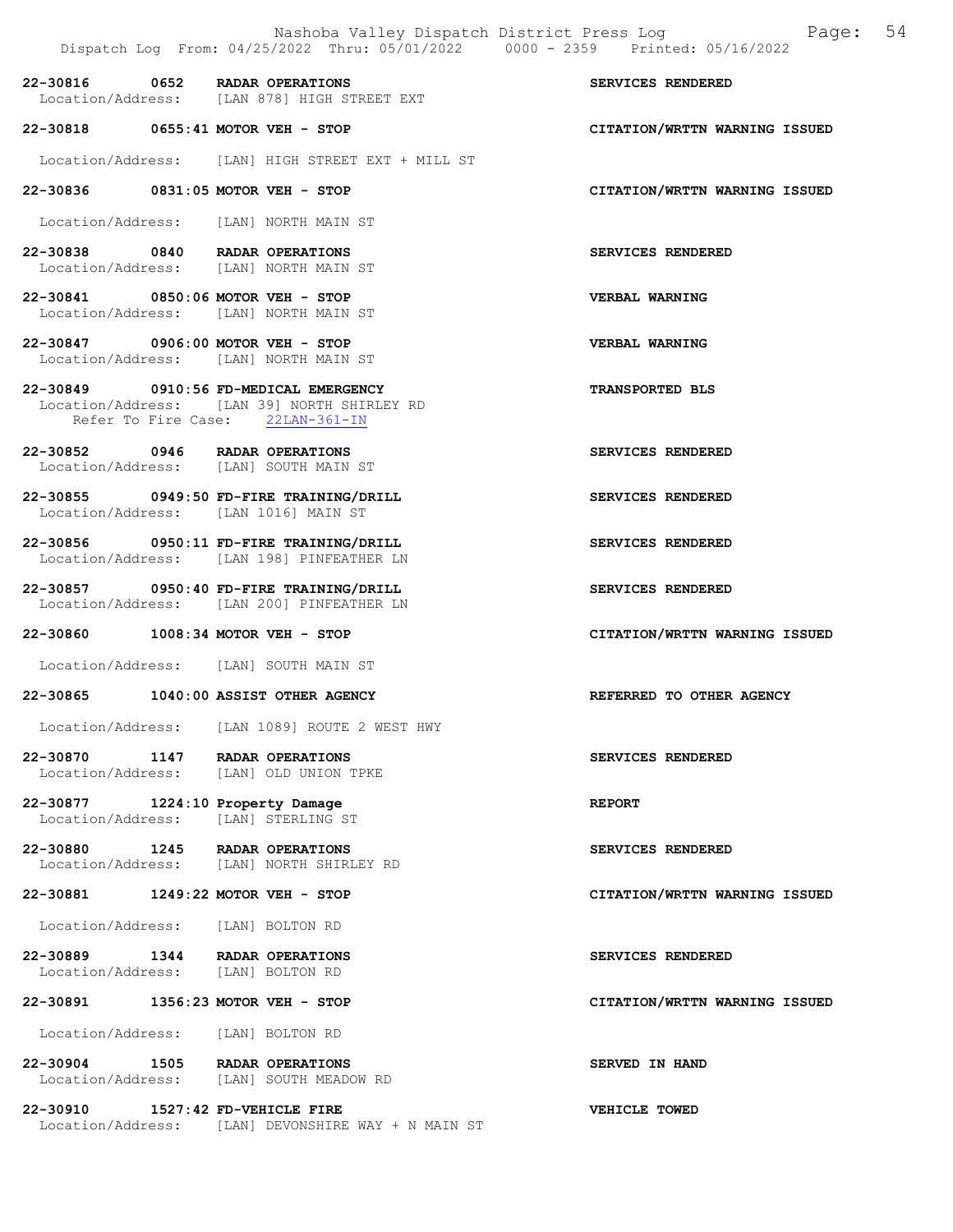|                   |           | Nashoba Valley Dispatch District Press Log<br>Dispatch Log From: 04/25/2022 Thru: 05/01/2022 0000 - 2359 Printed: 05/16/2022 | Page: 55                       |
|-------------------|-----------|------------------------------------------------------------------------------------------------------------------------------|--------------------------------|
|                   |           | Refer To Fire Case: 22LAN-362-IN                                                                                             |                                |
|                   |           | 22-30932 1631:18 BURGLARY - BREAK & ENTERING                                                                                 | SEARCHED AREA, NEGATIVE RESULT |
|                   |           | Location/Address: [LAN 1933] GEORGE HILL RD                                                                                  |                                |
|                   |           | 22-30991 2035:52 JUVENILE PROBLEM GENERAL<br>Location/Address: [LAN 844] MAIN ST                                             | <b>REPORT</b>                  |
|                   |           | 22-31001 2110:23 MOTOR VEH - COMPLAINT                                                                                       | REFERRED TO OTHER AGENCY       |
|                   |           | Vicinity of: [LAN] SEVEN BRIDGE RD                                                                                           |                                |
|                   |           | 22-31008 2202:03 FD-MEDICAL EMERGENCY<br>Location/Address: [LAN 39] NORTH SHIRLEY RD<br>Refer To Fire Case: 22LAN-363-IN     | <b>TRANSPORTED BLS</b>         |
|                   |           | 22-31017 2239 BUILDING / LOCATION CHECK(s)                                                                                   | BUILDING CHKED, APPEARS SECURE |
|                   |           | Location/Address: [LAN 1011] FORT POND RD                                                                                    |                                |
|                   |           | For Date: $04/30/2022 -$ Saturday                                                                                            |                                |
|                   |           | 22-31052 0100 BUILDING / LOCATION CHECK(s)                                                                                   | AREA CHECK COMPLETED           |
|                   |           | Location/Address: [LAN 901] PARKER RD                                                                                        |                                |
|                   |           | 22-31053 0103:35 MOTOR VEH - STOP                                                                                            | <b>VERBAL WARNING</b>          |
|                   |           | Location/Address: [LAN 856] LUNENBURG RD                                                                                     |                                |
|                   |           | 22-31055 0108 BUILDING / LOCATION CHECK(s)                                                                                   | AREA CHECK COMPLETED           |
|                   |           | Location/Address: [LAN 856] LUNENBURG RD                                                                                     |                                |
| 22-31057 0109     |           | BUILDING / LOCATION CHECK(s)                                                                                                 | BUILDING CHKED, APPEARS SECURE |
|                   |           | Location/Address: [LAN 12] SOUTH MAIN ST                                                                                     |                                |
|                   |           | 22-31058 0111 BUILDING / LOCATION CHECK(s)                                                                                   | BUILDING CHKED, APPEARS SECURE |
| Location/Address: |           | [LAN 76] SOUTH MAIN ST                                                                                                       |                                |
| 22-31059          | 0112      | BUILDING / LOCATION CHECK(s)                                                                                                 | BUILDING CHKED, APPEARS SECURE |
|                   |           | Location/Address: [LAN 790] SOUTH MAIN ST                                                                                    |                                |
| 22-31061 0117     |           | BUILDING / LOCATION CHECK(s)                                                                                                 | BUILDING CHKED, APPEARS SECURE |
| Location/Address: |           | [LAN 1695] LUNENBURG RD                                                                                                      |                                |
| 22-31062 0118     |           | BUILDING / LOCATION CHECK(s)                                                                                                 | BUILDING CHKED, APPEARS SECURE |
| Location/Address: |           | [LAN 1632] STILL RIVER RD                                                                                                    |                                |
| 22-31063          | 0119      | BUILDING / LOCATION CHECK(s)                                                                                                 | BUILDING CHKED, APPEARS SECURE |
| Location/Address: |           | [LAN 96] HIGH STREET EXT                                                                                                     |                                |
| 22-31064 0120     |           | BUILDING / LOCATION CHECK(s)                                                                                                 | BUILDING CHKED, APPEARS SECURE |
|                   | Location: | [LAN] SOUTH SIDE AREA CHECKS                                                                                                 |                                |
| 22-31070 0139     |           | BUILDING / LOCATION CHECK(s)                                                                                                 | AREA CHECK COMPLETED           |
|                   |           | Location/Address: [LAN 855] OLD UNION TPKE                                                                                   |                                |
| 22-31073 0148     |           | BUILDING / LOCATION CHECK(s) AREA CHECK COMPLETED                                                                            |                                |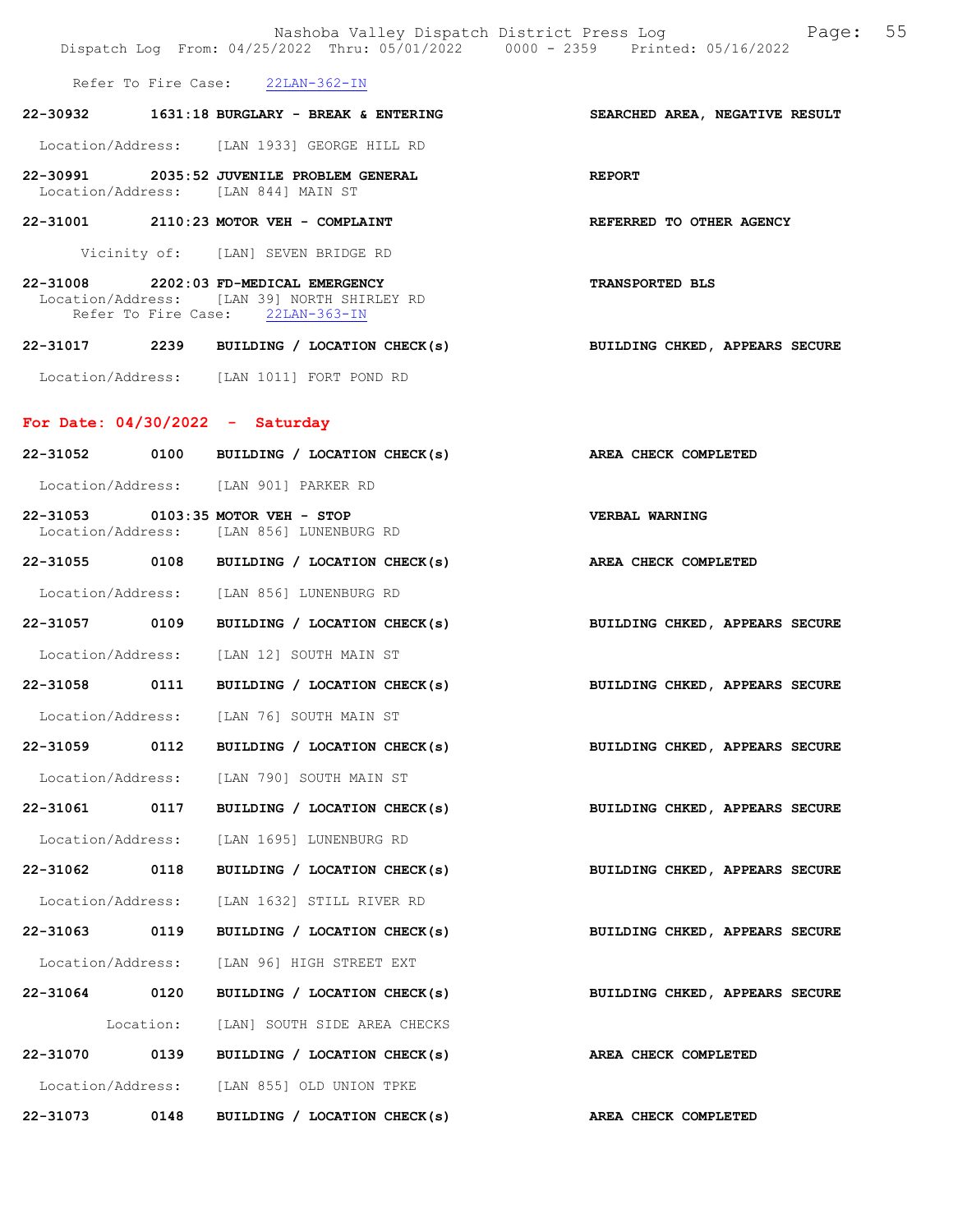|                                                                        | Nashoba Valley Dispatch District Press Log Nashoba Valley Dispatch District Press Log<br>Dispatch Log From: 04/25/2022 Thru: 05/01/2022 0000 - 2359 Printed: 05/16/2022 | 56                                    |
|------------------------------------------------------------------------|-------------------------------------------------------------------------------------------------------------------------------------------------------------------------|---------------------------------------|
|                                                                        | Location/Address: [LAN 1040] OLD UNION TPKE                                                                                                                             |                                       |
|                                                                        | 22-31079 0211 BUILDING / LOCATION CHECK(s)                                                                                                                              | <b>BUILDING CHKED, APPEARS SECURE</b> |
|                                                                        | Location/Address: [LAN 818] OLD UNION TPKE                                                                                                                              |                                       |
| 22-31102 0250                                                          | BUILDING / LOCATION CHECK(s)                                                                                                                                            | AREA CHECK COMPLETED                  |
|                                                                        | Location/Address: [LAN 933] OLD UNION TPKE                                                                                                                              |                                       |
| 22-31104 0254                                                          | BUILDING / LOCATION CHECK(s) AREA CHECK COMPLETED                                                                                                                       |                                       |
|                                                                        | Location/Address: [LAN 566] HOLLYWOOD DR                                                                                                                                |                                       |
|                                                                        | 22-31107 0305 BUILDING / LOCATION CHECK(s) BUILDING CHKED, APPEARS SECURE                                                                                               |                                       |
|                                                                        | Location/Address: [LAN 853] LUNENBURG RD                                                                                                                                |                                       |
|                                                                        | 22-31124 0359 BUILDING / LOCATION CHECK(s) AREA CHECK COMPLETED                                                                                                         |                                       |
|                                                                        | Location/Address: [LAN 837] SOUTH MAIN ST                                                                                                                               |                                       |
|                                                                        | 22-31158 0914:42 MOTOR VEH - ACCIDENT NO INJURY<br>Location/Address: [LAN 1029] SEVEN BRIDGE RD                                                                         | <b>INVESTIGATED</b>                   |
| 22-31177 1041:40 ASSIST CITIZEN                                        | Location/Address: [LAN] NORTH MAIN ST + LANGEN RD                                                                                                                       | SERVICES RENDERED                     |
|                                                                        | 22-31181 1108:36 ALARM - COMMERCIAL BURGLARY                                                                                                                            | BUILDING CHKED, APPEARS SECURE        |
|                                                                        | Location/Address: [LAN 22] STERLING ST                                                                                                                                  |                                       |
| 22-31192 1328:32 MOTOR VEH - STOP                                      | Vicinity of: [LAN] CENTERBRIDGE RD                                                                                                                                      | VERBAL WARNING                        |
| 22-31199 1419:32 FD-BRUSH FIRE                                         | Location/Address: [LAN 1083] ROUTE 190 SOUTH HWY<br>Refer To Fire Case: 22LAN-365-IN                                                                                    | SERVICES RENDERED                     |
| 22-31200 1426 RADAR OPERATIONS<br>Location/Address: [LAN] BOLTON RD    |                                                                                                                                                                         | SERVICES RENDERED                     |
| 22-31205 1459 RADAR OPERATIONS<br>Location/Address: [LAN] LANGEN RD    |                                                                                                                                                                         | SERVICES RENDERED                     |
| 22-31207 1511:54 MOTOR VEH - STOP<br>Location/Address: [LAN] LANGEN RD |                                                                                                                                                                         | VERBAL WARNING                        |
| 22-31208 1519:32 MOTOR VEH - STOP<br>Location/Address: [LAN] LANGEN RD |                                                                                                                                                                         | VERBAL WARNING                        |
| 22-31213 1532:47 MOTOR VEH - STOP<br>Location/Address: [LAN] LANGEN RD |                                                                                                                                                                         | <b>VERBAL WARNING</b>                 |
| 22-31222 1633:18 DISTURBANCE                                           | Location/Address: [LAN 2008] NARROW LN<br>Refer To Arrest: 22LAN-50-AR                                                                                                  | ARREST(S) MADE                        |
|                                                                        | 22-31241 1828:33 COOKING FIRE REQUEST<br>Location/Address: [LAN 309] CENTERBRIDGE RD                                                                                    | <b>NOTIFIED</b>                       |
| 22-31243 1834:08 MOTOR VEH - STOP                                      | Vicinity of: [LAN] S MAIN ST + BOLTON RD                                                                                                                                | VERBAL WARNING                        |
| 22-31245 1842:32 MOTOR VEH - STOP                                      | Vicinity of: [LAN 141] NORTH MAIN ST                                                                                                                                    | <b>VERBAL WARNING</b>                 |
| 22-31257                                                               | 2007 BUILDING / LOCATION CHECK(s)                                                                                                                                       | BUILDING CHKED, APPEARS SECURE        |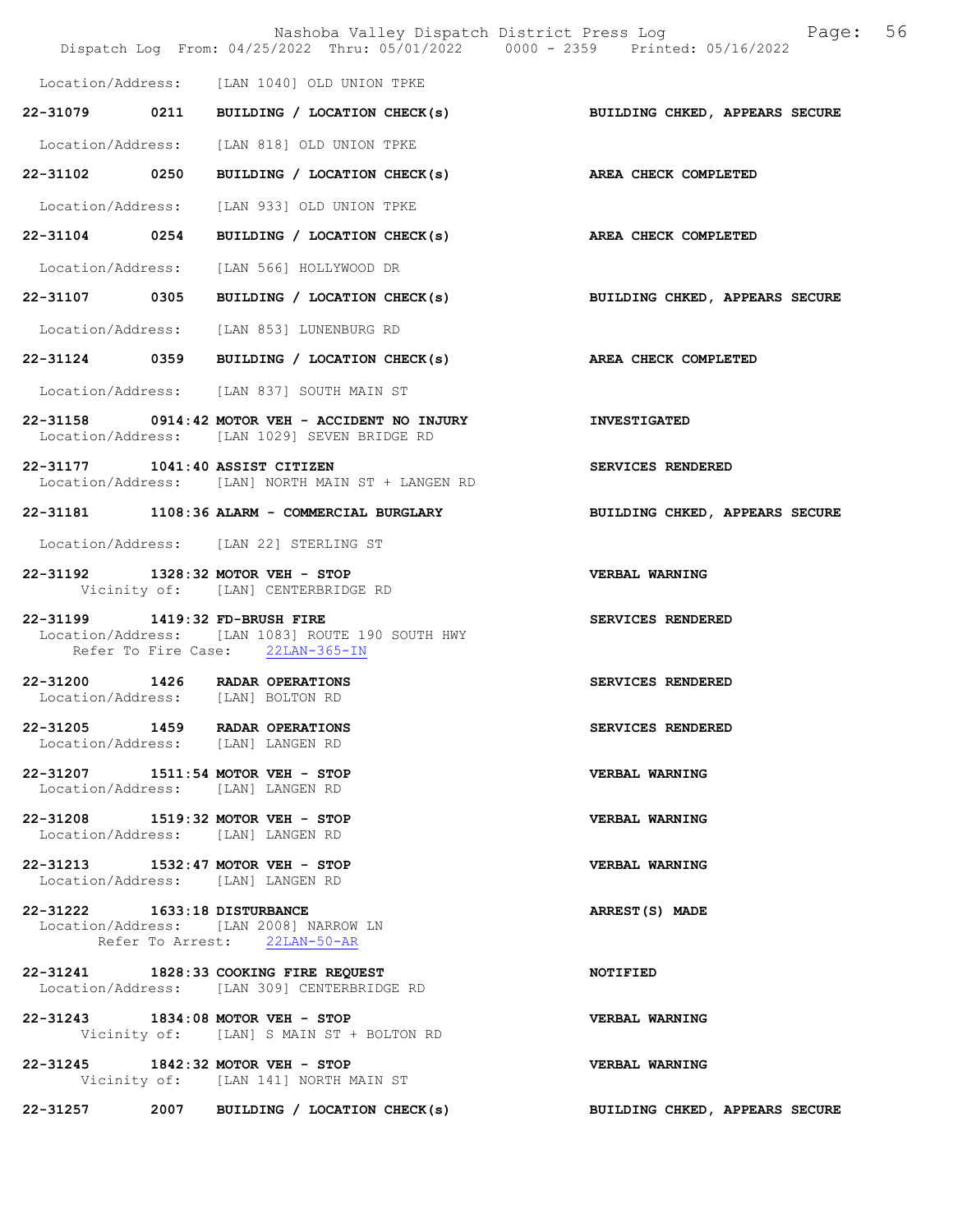|                                 |      | Nashoba Valley Dispatch District Press Log<br>Dispatch Log From: 04/25/2022 Thru: 05/01/2022 0000 - 2359 Printed: 05/16/2022 |                                | Page: 57 |
|---------------------------------|------|------------------------------------------------------------------------------------------------------------------------------|--------------------------------|----------|
|                                 |      | Location/Address: [LAN 910] THAYER MEMORIAL DR                                                                               |                                |          |
|                                 |      | 22-31264 2034:46 LARCENY/ FORGERY/ FRAUD<br>Location/Address: [LAN 2933] CHIEFTAINS WAY                                      | <b>REPORT</b>                  |          |
|                                 |      | 22-31269 2100:30 MOTOR VEH - STOP<br>Location/Address: [LAN 2827] NARROW LN                                                  | <b>VERBAL WARNING</b>          |          |
|                                 |      | 22-31272 2111:14 MOTOR VEH - COMPLAINT                                                                                       | SEARCHED AREA, NEGATIVE RESULT |          |
|                                 |      | Vicinity of: [LAN 96] HIGH STREET EXT                                                                                        |                                |          |
|                                 |      | 22-31286 2223 BUILDING / LOCATION CHECK(s)                                                                                   | BUILDING CHKED, APPEARS SECURE |          |
|                                 |      | Location/Address: [LAN 566] HOLLYWOOD DR                                                                                     |                                |          |
|                                 |      | 22-31287 2234 BUILDING / LOCATION CHECK(s)                                                                                   | BUILDING CHKED, APPEARS SECURE |          |
|                                 |      | Location/Address: [LAN 1696] LUNENBURG RD                                                                                    |                                |          |
|                                 |      | $22-31288$ 2241:17 BUILDING / LOCATION CHECK(s)<br>Location/Address: [LAN 855] OLD UNION TPKE                                | SERVICES RENDERED              |          |
|                                 |      | 22-31289 2313 BUILDING / LOCATION CHECK(s)                                                                                   | BUILDING CHKED, APPEARS SECURE |          |
|                                 |      | Location/Address: [LAN 96] HIGH STREET EXT                                                                                   |                                |          |
| For Date: $05/01/2022 -$ Sunday |      |                                                                                                                              |                                |          |
|                                 |      | 22-31314 0044 BUILDING / LOCATION CHECK(s)                                                                                   | BUILDING CHKED, APPEARS SECURE |          |
|                                 |      | Location/Address: [LAN 8] SOUTH MAIN ST                                                                                      |                                |          |
| 22-31315 0044                   |      | BUILDING / LOCATION CHECK(s)                                                                                                 | BUILDING CHKED, APPEARS SECURE |          |
|                                 |      | Location/Address: [LAN 12] SOUTH MAIN ST                                                                                     |                                |          |
|                                 |      | 22-31320 0049 BUILDING / LOCATION CHECK(s)                                                                                   | AREA CHECK COMPLETED           |          |
|                                 |      | Location/Address: [LAN 1040] OLD UNION TPKE                                                                                  |                                |          |
| 22-31322                        | 0049 | BUILDING / LOCATION CHECK(s)                                                                                                 | BUILDING CHKED, APPEARS SECURE |          |
|                                 |      | Location/Address: [LAN 1013] PRESCOTT ST                                                                                     |                                |          |
| 22-31323                        | 0051 | BUILDING / LOCATION CHECK(s)                                                                                                 | BUILDING CHKED, APPEARS SECURE |          |
| Location/Address:               |      | [LAN 790] SOUTH MAIN ST                                                                                                      |                                |          |
| 22-31324 0053                   |      | BUILDING / LOCATION CHECK(s)                                                                                                 | BUILDING CHKED, APPEARS SECURE |          |
| Location/Address:               |      | [LAN 76] SOUTH MAIN ST                                                                                                       |                                |          |
| 22-31330 0101                   |      | BUILDING / LOCATION CHECK(s)                                                                                                 | BUILDING CHKED, APPEARS SECURE |          |
| Location/Address:               |      | [LAN 1632] STILL RIVER RD                                                                                                    |                                |          |
| 22-31332                        | 0102 | BUILDING / LOCATION CHECK(s)                                                                                                 | BUILDING CHKED, APPEARS SECURE |          |
| Location/Address:               |      | [LAN 96] HIGH STREET EXT                                                                                                     |                                |          |
| 22-31333                        | 0103 | BUILDING / LOCATION CHECK(s)                                                                                                 | AREA CHECK COMPLETED           |          |
|                                 |      | Location/Address: [LAN 855] OLD UNION TPKE                                                                                   |                                |          |
| 22-31334 0104                   |      | BUILDING / LOCATION CHECK(s)                                                                                                 | BUILDING CHKED, APPEARS SECURE |          |
|                                 |      | Location/Address: [LAN 867] HIGH STREET EXT                                                                                  |                                |          |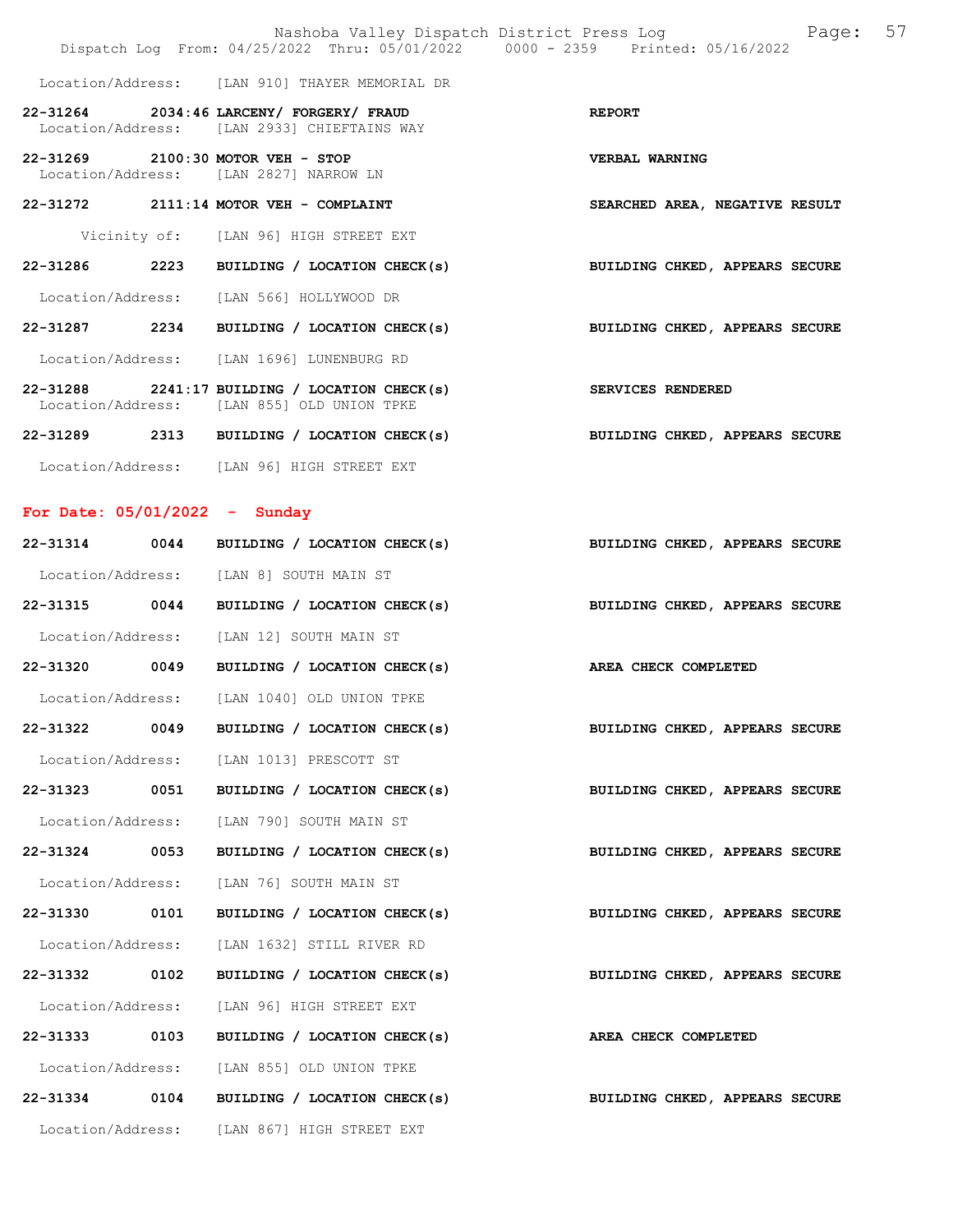Nashoba Valley Dispatch District Press Log Fage: 58 Dispatch Log From: 04/25/2022 Thru: 05/01/2022 0000 - 2359 Printed: 05/16/2022

|               | 22-31335 0110 BUILDING / LOCATION CHECK(s) BUILDING CHKED, APPEARS SECURE  |                                |
|---------------|----------------------------------------------------------------------------|--------------------------------|
|               | Location/Address: [LAN 901] PARKER RD                                      |                                |
|               | 22-31336 0111 BUILDING / LOCATION CHECK(s) BUILDING CHKED, APPEARS SECURE  |                                |
|               | Location/Address: [LAN 856] LUNENBURG RD                                   |                                |
|               | 22-31340 0118 BUILDING / LOCATION CHECK(s) BUILDING CHKED, APPEARS SECURE  |                                |
|               | Location/Address: [LAN 1695] LUNENBURG RD                                  |                                |
|               | 22-31350 0133 BUILDING / LOCATION CHECK(s) AREA CHECK COMPLETED            |                                |
|               | Location/Address: [LAN 1005] PACKARD ST                                    |                                |
|               | 22-31354 0144 BUILDING / LOCATION CHECK(s) AREA CHECK COMPLETED            |                                |
|               | Location/Address: [LAN 928] BROCKELMAN RD                                  |                                |
| 22-31363 0159 | BUILDING / LOCATION CHECK(s)                                               | <b>AREA CHECK COMPLETED</b>    |
|               | Location/Address: [LAN 933] OLD UNION TPKE                                 |                                |
|               | 22-31372 0224 BUILDING / LOCATION CHECK(s) BUILDING CHKED, APPEARS SECURE  |                                |
|               | Location/Address: [LAN 855] OLD UNION TPKE                                 |                                |
|               | 22-31374 0225 BUILDING / LOCATION CHECK(s)                                 | BUILDING CHKED, APPEARS SECURE |
|               | Location/Address: [LAN 1040] OLD UNION TPKE                                |                                |
|               | 22-31404 0508:10 MOTOR VEH - STOP<br>Location/Address: [LAN 844] MAIN ST   | <b>VERBAL WARNING</b>          |
|               | 22-31405 0523 RADAR OPERATIONS                                             | NO SERVICES NEEDED             |
|               | Location/Address: [LAN] LANGEN RD                                          |                                |
|               | 22-31416 0633 RADAR OPERATIONS                                             | <b>NO SERVICES NEEDED</b>      |
|               | Location/Address: [LAN 878] HIGH STREET EXT                                |                                |
|               | 22-31419 0707:02 MOTOR VEH - STOP                                          | CITATION/WRTTN WARNING ISSUED  |
|               | Location/Address: [LAN 845] MAIN ST                                        |                                |
|               | 22-31427 0829 RADAR OPERATIONS                                             | NO SERVICES NEEDED             |
|               | Location/Address: [LAN] NORTH MAIN ST                                      |                                |
|               | 22-31429 0832:46 MOTOR VEH - STOP<br>Location/Address: [LAN] NORTH MAIN ST | VERBAL WARNING                 |
|               | 22-31437 0938 RADAR OPERATIONS<br>Location/Address: [LAN] BOLTON RD        | SERVICES RENDERED              |
| 22-31439      | 0956:17 MOTOR VEH - STOP                                                   | CITATION/WRTTN WARNING ISSUED  |
|               | Location/Address: [LAN] BOLTON RD                                          |                                |
|               | 22-31451 1059 RADAR OPERATIONS<br>Location/Address: [LAN] STERLING RD      | SERVICES RENDERED              |
|               | 22-31453 1111:16 FD-MEDICAL EMERGENCY                                      | PATIENT REFUSAL, NO TRANSPORT  |

 Location/Address: [LAN 39] NORTH SHIRLEY RD Refer To Fire Case: 22LAN-368-IN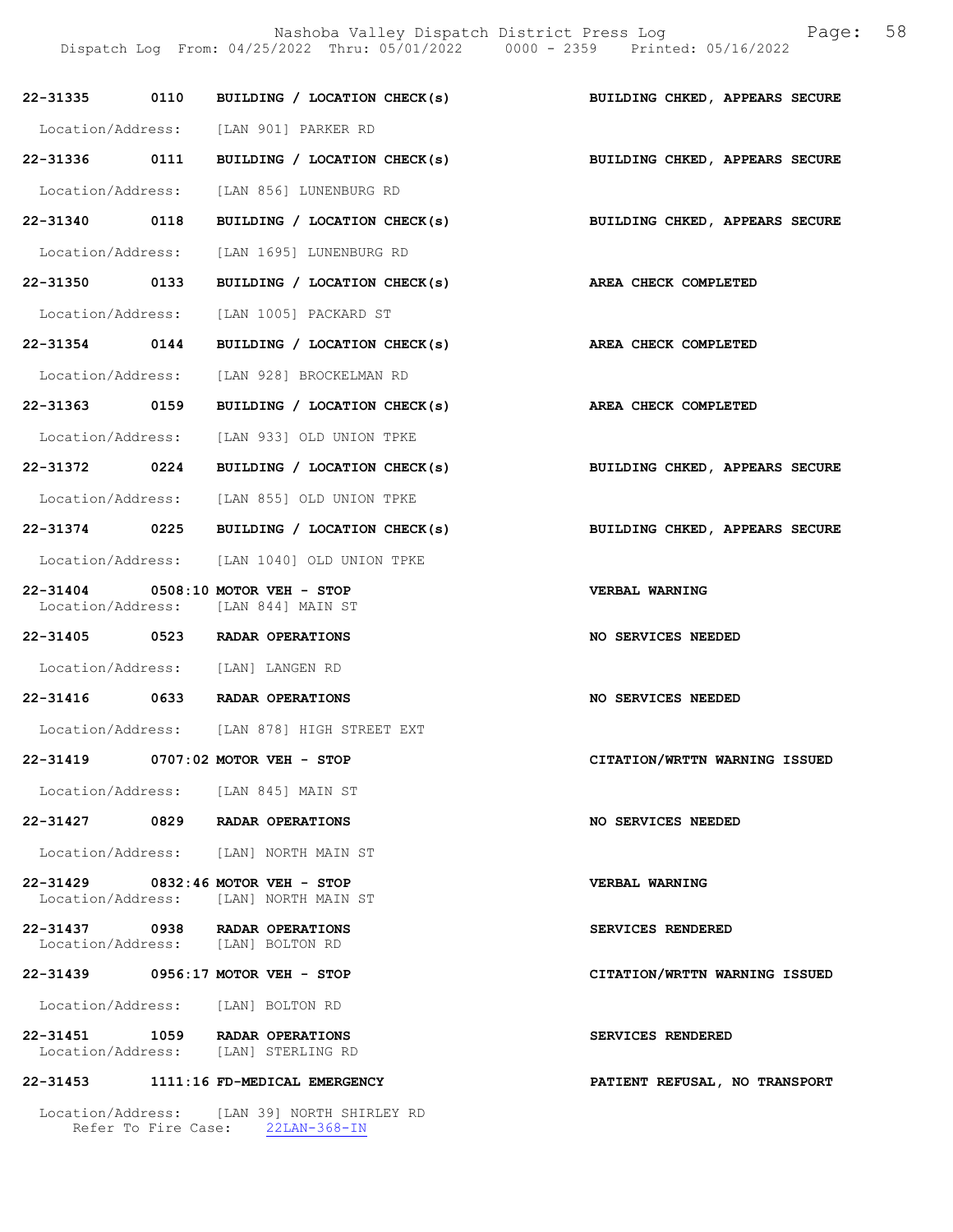- 22-31456 1133 RADAR OPERATIONS SERVICES RENDERED Location/Address: [LAN] SOUTH MEADOW RD
- 22-31460 1207:35 MOTOR VEH STOP VERBAL WARNING Location/Address: [LAN] SOUTH MEADOW RD
- 22-31473 1356:12 FD-MEDICAL EMERGENCY TRANSPORTED ALS Location/Address: [LAN 1089] ROUTE 2 WEST HWY Refer To Fire Case: 22LAN-369-IN
- 22-31474 1359:15 FD-MEDICAL EMERGENCY TRANSPORTED BLS Location/Address: [LAN 1817] NORTH MAIN ST Refer To Fire Case: 22LAN-370-IN
- 22-31489 1526 RADAR OPERATIONS SERVICES RENDERED Location/Address: [LAN] CENTERBRIDGE RD
- 22-31493 1547:20 MOTOR VEH STOP VERBAL WARNING Location/Address: [LAN] CENTERBRIDGE RD
- 22-31504 1700:06 MOTOR VEH STOP VEHICLE TOWED Vicinity of: [LAN] DUVAL RD + HARVARD ST Refer To Summons: 22LAN-51-AR
- 22-31511 1741:32 HARASSMENT SPOKEN TO Location/Address: [LAN 2251] RED TAIL WAY
- 22-31524 1850:09 MOTOR VEH DISABLED VEHICLE TOWED Vicinity of: [LAN] NORTH MAIN ST + LUNENBURG RD
- 22-31529 1950 ASSIST CITIZEN SERVICES RENDERED Location/Address: [LAN 844] MAIN ST
- 22-31534 2010 RADAR OPERATIONS SERVICES RENDERED Location/Address: [LAN 217] BROCKELMAN RD
- 22-31537 2029:21 FD-MEDICAL EMERGENCY TRANSPORTED BLS Location/Address: [LAN 1252] BIGELOW RD Refer To Fire Case: 22LAN-371-IN
- 22-31538 2033 BUILDING / LOCATION CHECK(s) BUILDING CHKED, APPEARS SECURE
- Location/Address: [LAN 855] OLD UNION TPKE
- 22-31545 2057:25 FD-MEDICAL EMERGENCY REFERRED TO OTHER AGENCY
	- Location/Address: [LAN 141] NORTH MAIN ST Refer To Fire Case: 22LAN-372-IN
- 22-31548 2110:43 DISTURBANCE SERVICES RENDERED Location/Address: [LAN 1063] MCGOVERN BLVD
- 22-31552 2121:34 DISTURBANCE ARREST(S) MADE Location/Address: [LAN 649] HOLIDAY LN Refer To Arrest: 22LAN-52-AR
- 22-31554 2131:05 WELL BEING CHECK NO SERVICES NEEDED
	- Vicinity of: [LAN 1140] MAIN ST
- 22-31582 2352:17 ALARM COMMERCIAL BURGLARY BUILDING CHKED, APPEARS SECURE
	- Location/Address: [LAN 1011] FORT POND RD
- 
- 
- 
- 
- 
- 
- -
- 
- 
- 
- 
- 
- 
- 
- 
- 
-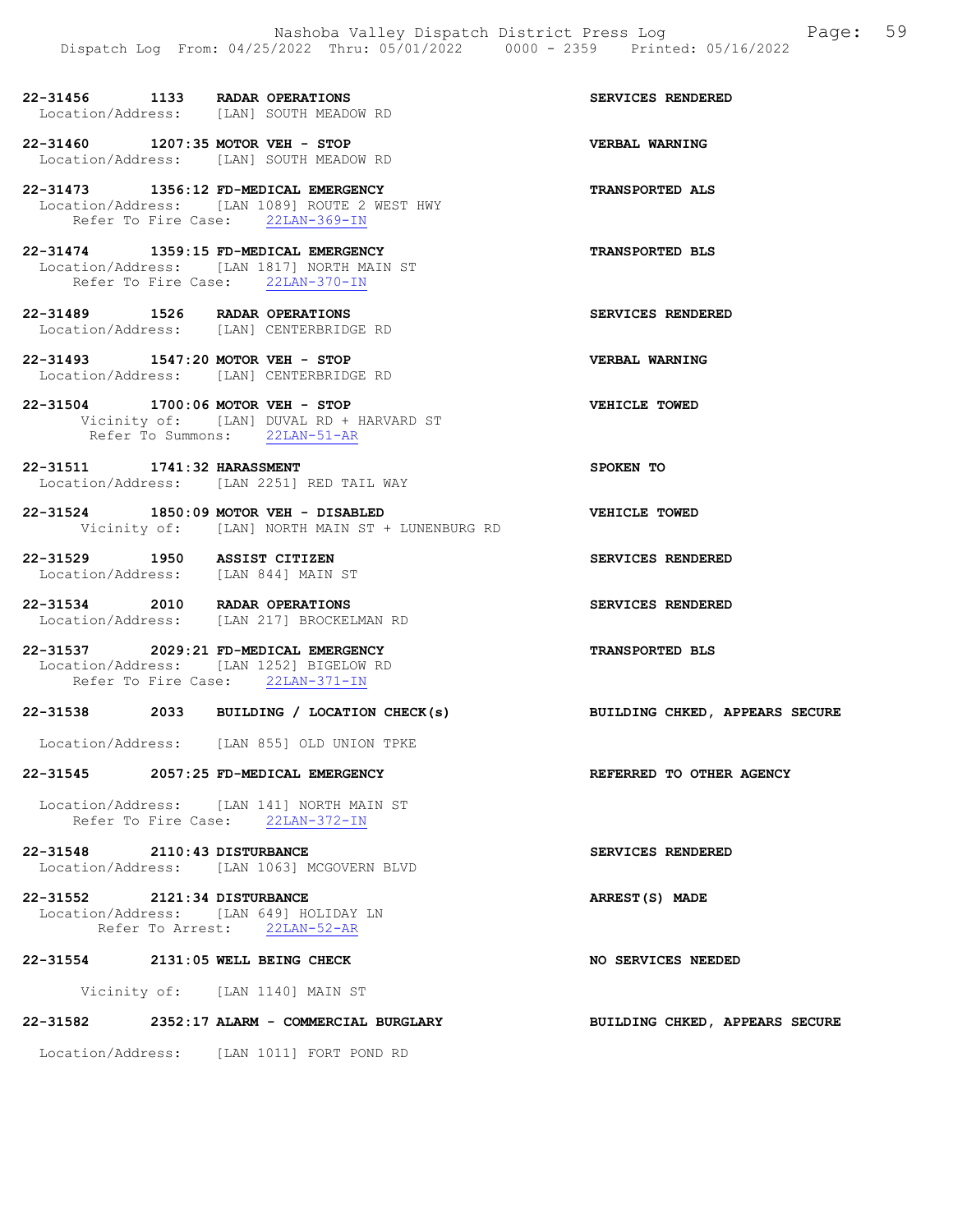Nashoba Valley Dispatch District Press Log Fage: 60 Dispatch Log From: 04/25/2022 Thru: 05/01/2022 0000 - 2359 Printed: 05/16/2022

### For Jurisdiction: LUNENBURG, MA

| For Date: $04/25/2022 -$ Monday       |                                                              |                                |
|---------------------------------------|--------------------------------------------------------------|--------------------------------|
| 22-29540<br>0039                      | BUILDING / LOCATION CHECK(s)                                 | AREA CHECK COMPLETED           |
|                                       | Location/Address: [LUN] MEADOW LN                            |                                |
| 22-29541 0039                         | BUILDING / LOCATION CHECK(s)                                 | AREA CHECK COMPLETED           |
| Location/Address:                     | [LUN] ROLLING ACRES RD                                       |                                |
| 22-29542 0041                         | BUILDING / LOCATION CHECK(s)                                 | AREA CHECK COMPLETED           |
| Location/Address:                     | ILUN 23471 MASSACHUSETTS AVE                                 |                                |
| 22-29543 0043                         | BUILDING / LOCATION CHECK(s)                                 | AREA CHECK COMPLETED           |
| Location/Address:                     | [LUN 59] LANCASTER AVE                                       |                                |
| 22-29544 0043                         | BUILDING / LOCATION CHECK(s)                                 | <b>AREA CHECK COMPLETED</b>    |
|                                       | Location/Address: [LUN 4791] MASSACHUSETTS AVE               |                                |
| 22-29545 0044<br>Location/Address:    | BUILDING / LOCATION CHECK(s)<br>[LUN 2475] MASSACHUSETTS AVE | SERVICES RENDERED              |
| 22-29548<br>0049                      | BUILDING / LOCATION CHECK(s)                                 | BUILDING CHKED, APPEARS SECURE |
| Location/Address:                     | [LUN 1130] ELECTRIC AVE                                      |                                |
| 22-29549 0050                         | BUILDING / LOCATION CHECK(s)                                 | AREA CHECK COMPLETED           |
| Location/Address:                     | [LUN 4963] CAROUSEL LN                                       |                                |
| 22-29550 0058                         | BUILDING / LOCATION CHECK(s)                                 | BUILDING CHKED, APPEARS SECURE |
| Location/Address:                     | [LUN 1962] LAKEFRONT AVE                                     |                                |
| 22-29553<br>0106<br>Location/Address: | BUILDING / LOCATION CHECK(s)<br>[LUN 2509] MASSACHUSETTS AVE | <b>SERVICES RENDERED</b>       |
| 22-29556 0108                         | BUILDING / LOCATION CHECK(s)                                 | AREA CHECK COMPLETED           |
|                                       | Location/Address: [LUN 2542] MASSACHUSETTS AVE               |                                |
| 22-29559 0109                         | BUILDING / LOCATION CHECK(s)                                 | AREA CHECK COMPLETED           |
|                                       | Location/Address: [LUN] OLD FARM RD                          |                                |
| 22-29557 0110                         | BUILDING / LOCATION CHECK(s)                                 | AREA CHECK COMPLETED           |
|                                       | Location/Address: [LUN 2549] MASSACHUSETTS AVE               |                                |
| 22-29560 0114                         | BUILDING / LOCATION CHECK(s)                                 | AREA CHECK COMPLETED           |
|                                       | Location/Address: [LUN 94] MASSACHUSETTS AVE                 |                                |
| 22-29561                              | 0115<br>BUILDING / LOCATION CHECK(s)                         | AREA CHECK COMPLETED           |
|                                       | Location/Address: [LUN 3540] SCHOOL ST                       |                                |
| 22-29562 0115                         | BUILDING / LOCATION CHECK(s)                                 | AREA CHECK COMPLETED           |
|                                       | Location/Address: [LUN] BUTTERFLY LN                         |                                |
| 22-29566 0118                         | BUILDING / LOCATION CHECK(s)                                 | AREA CHECK COMPLETED           |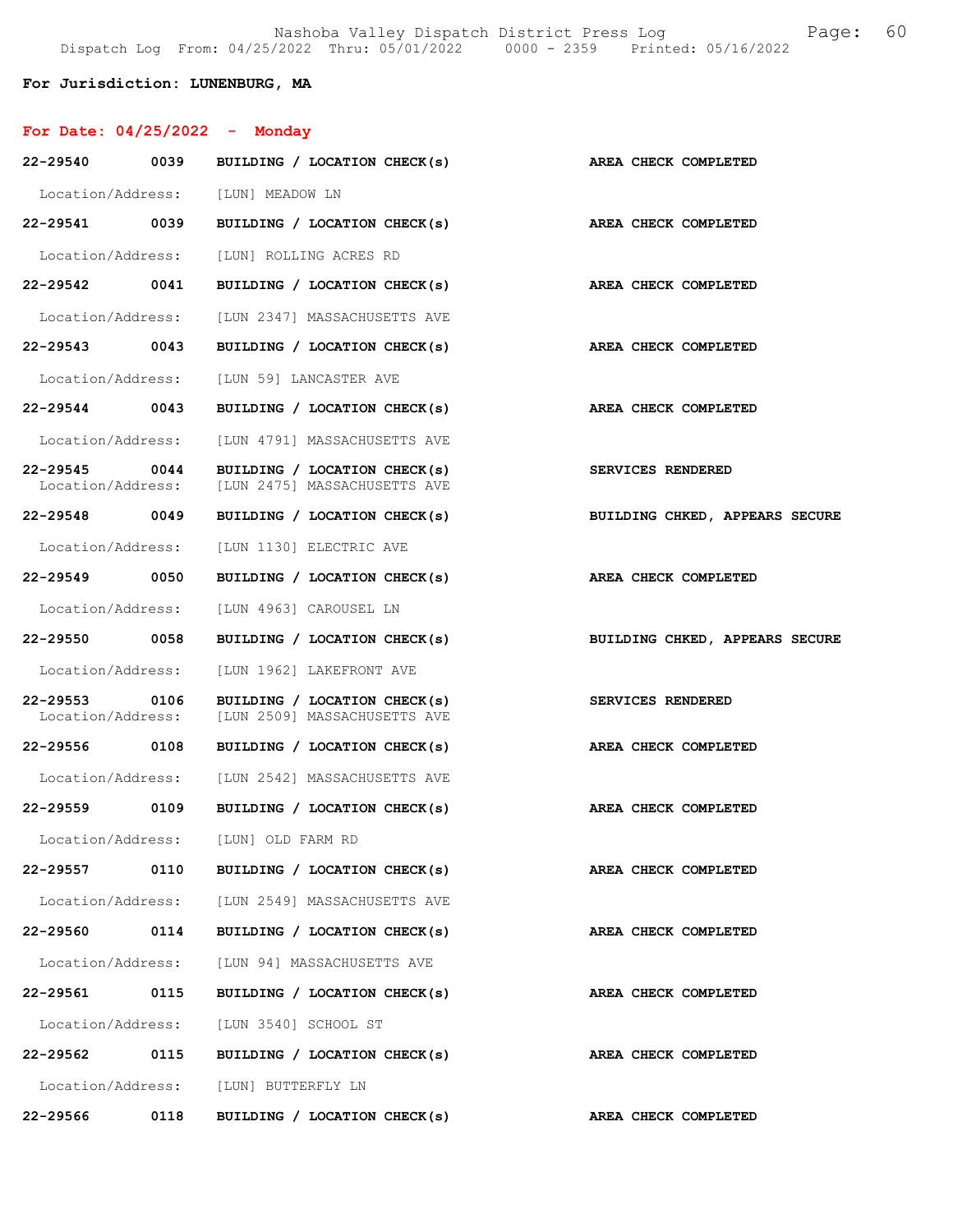|                   |      |                                                                                  | 61<br>Nashoba Valley Dispatch District Press Log<br>Page:<br>Dispatch Log From: 04/25/2022 Thru: 05/01/2022 0000 - 2359 Printed: 05/16/2022 |
|-------------------|------|----------------------------------------------------------------------------------|---------------------------------------------------------------------------------------------------------------------------------------------|
|                   |      | Location/Address: [LUN] CORTLAND CIR                                             |                                                                                                                                             |
| 22-29568 0119     |      | BUILDING / LOCATION CHECK(s)                                                     | AREA CHECK COMPLETED                                                                                                                        |
| Location/Address: |      | [LUN 2475] MASSACHUSETTS AVE                                                     |                                                                                                                                             |
| 22-29571          | 0124 | BUILDING / LOCATION CHECK(s)                                                     | AREA CHECK COMPLETED                                                                                                                        |
|                   |      | Location/Address: [LUN 193] CHESTNUT ST                                          |                                                                                                                                             |
| 22-29572 0124     |      | BUILDING / LOCATION CHECK(s) AREA CHECK COMPLETED                                |                                                                                                                                             |
| Location/Address: |      | [LUN] WATT ST                                                                    |                                                                                                                                             |
| 22-29574 0127     |      | BUILDING / LOCATION CHECK(s)                                                     | AREA CHECK COMPLETED                                                                                                                        |
| Location/Address: |      | [LUN] STONE FENCE RD                                                             |                                                                                                                                             |
| 22-29582          | 0136 | BUILDING / LOCATION CHECK(s)                                                     | AREA CHECK COMPLETED                                                                                                                        |
| Location/Address: |      | [LUN] ROBBS HILL RD                                                              |                                                                                                                                             |
| 22-29584 0139     |      | BUILDING / LOCATION CHECK(s) AREA CHECK COMPLETED                                |                                                                                                                                             |
| Location/Address: |      | [LUN] ROBBS TER                                                                  |                                                                                                                                             |
| 22-29589 0142     |      | BUILDING / LOCATION CHECK(s)                                                     | BUILDING CHKED, APPEARS SECURE                                                                                                              |
| Location/Address: |      | [LUN 2328] MASSACHUSETTS AVE                                                     |                                                                                                                                             |
| 22-29603          | 0157 | BUILDING / LOCATION CHECK(s)                                                     | BUILDING CHKED, APPEARS SECURE                                                                                                              |
| Location/Address: |      | [LUN 3670] SUMMER ST                                                             |                                                                                                                                             |
| 22-29624 0258     |      | BUILDING / LOCATION CHECK(s)                                                     | BUILDING CHKED, APPEARS SECURE                                                                                                              |
| Location/Address: |      | [LUN 2310] MASSACHUSETTS AVE                                                     |                                                                                                                                             |
| 22-29625 0300     |      | BUILDING / LOCATION CHECK(s)                                                     | AREA CHECK COMPLETED                                                                                                                        |
|                   |      | Location/Address: [LUN 2268] MAIN ST                                             |                                                                                                                                             |
|                   |      | 22-29628 0302:57 SUSPICIOUS ACTIVITY<br>Location/Address: [LUN 1579] HIGHLAND ST | <b>REPORT</b>                                                                                                                               |
|                   |      | 22-29633 0323 BUILDING / LOCATION CHECK(s)                                       | AREA CHECK COMPLETED                                                                                                                        |
|                   |      | Location/Address: [LUN 836] CHASE RD                                             |                                                                                                                                             |
|                   |      | 22-29643 0513 RADAR OPERATIONS                                                   | NO SERVICES NEEDED                                                                                                                          |
|                   |      | Location/Address: [LUN] CHASE RD                                                 |                                                                                                                                             |
| 22-29649 0613     |      | BUILDING / LOCATION CHECK(s)                                                     | <b>AREA CHECK COMPLETED</b>                                                                                                                 |
|                   |      | Location/Address: [LUN 4731] CHASE RD                                            |                                                                                                                                             |
|                   |      | 22-29650 0614 COMMUNITY POLICING                                                 | AREA CHECK COMPLETED                                                                                                                        |
|                   |      | Location/Address: [LUN 215] MASSACHUSETTS AVE                                    |                                                                                                                                             |
|                   |      | 22-29651 0619 RADAR OPERATIONS<br>Location/Address: [LUN] WHITING ST             | SERVICES RENDERED                                                                                                                           |
|                   |      | 22-29652 0621:32 MOTOR VEH - STOP<br>Vicinity of: [LUN] WHITING ST               | VERBAL WARNING                                                                                                                              |
|                   |      | 22-29657 0644:46 MOTOR VEH - STOP                                                | <b>VERBAL WARNING</b>                                                                                                                       |

Vicinity of: [LUN] MASSACHUSETTS AVE + TOWNSEND HARBOR RD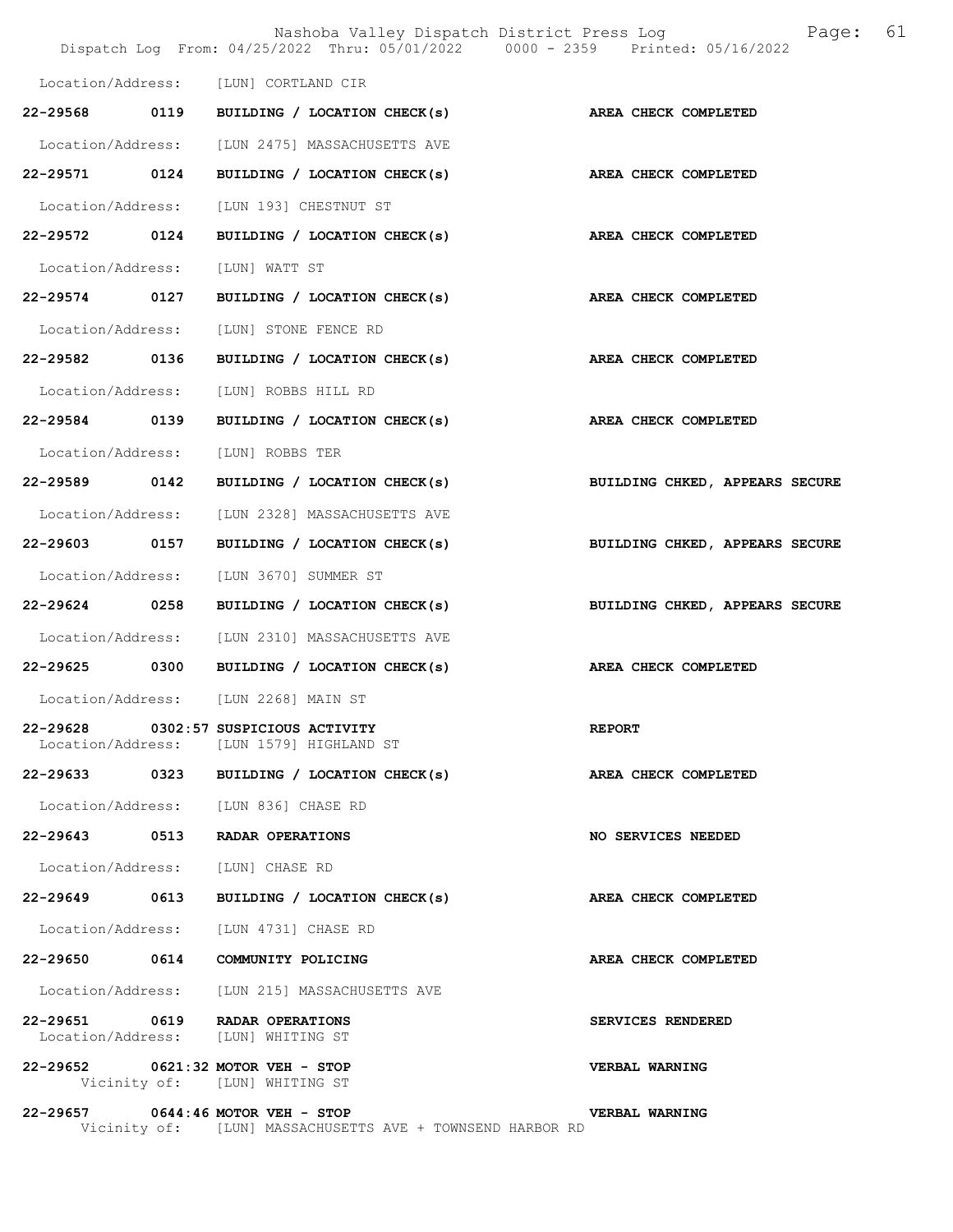Nashoba Valley Dispatch District Press Log Fage: 62 Dispatch Log From: 04/25/2022 Thru: 05/01/2022 0000 - 2359 Printed: 05/16/2022 22-29660 0726 RADAR OPERATIONS SERVICES RENDERED Location/Address: [LUN] HIGHLAND ST 22-29662 0732:45 RADAR OPERATIONS<br>
Location/Address: [LUN 2475] MASSACHUSETTS AVE [LUN 2475] MASSACHUSETTS AVE 22-29663 0733:17 MOTOR VEH - STOP CITATION/WRTTN WARNING ISSUED Vicinity of: [LUN] HIGHLAND ST + HOLMAN ST 22-29664 0736:32 RADAR OPERATIONS AREA CHECK COMPLETED Location/Address: [LUN 3660] SUMMER ST 22-29666 0741:28 LARCENY/ FORGERY/ FRAUD REPORT Location/Address: [LUN 3546] SKYLARK LN 22-29668 0748:12 MOTOR VEH - STOP VERBAL WARNING Vicinity of: [LUN 2002] LANCASTER AVE 22-29669 0750:31 MOTOR VEH - STOP CITATION/WRTTN WARNING ISSUED Vicinity of: [LUN] HIGHLAND ST + HOLMAN ST 22-29673 0807:46 MOTOR VEH - STOP CITATION/WRTTN WARNING ISSUED Vicinity of: [LUN] YOUNGS RD + BOUTWELL ST 22-29675 0816 TRAFFIC CONTROL SERVICES RENDERED Location/Address: [LUN 1997] LANCASTER AVE 22-29684 0845:57 MOTOR VEH - STOP VERBAL WARNING Vicinity of: [LUN] LANCASTER AVE + WHITING ST 22-29687 0850 RADAR OPERATIONS SERVICES RENDERED Location/Address: [LUN] WHITING ST 22-29697 0924:35 MOTOR VEH - ACCIDENT NO INJURY REPORT Location/Address: [LUN 3650] SUMMER ST 22-29700 0932 RADAR OPERATIONS SERVICES RENDERED Location/Address: [LUN] TOWNSEND HARBOR RD + WOODLAND DR 22-29702 0943:16 MOTOR VEH - STOP VERBAL WARNING Vicinity of: [LUN 4676] TOWNSEND HARBOR RD 22-29709 1019 BUILDING / LOCATION CHECK(s) AREA CHECK COMPLETED Location/Address: [LUN 196] LEOMINSTER-SHIRLEY RD 22-29711 1026 FOLLOW UP INVESTIGATED [LUN 830] CHASE RD 22-29712 1027 TRAFFIC CONTROL SERVICES RENDERED<br>Location/Address: [LUN] PAGE ST + BURRAGE ST Location/Address: [LUN] PAGE ST + BURRAGE ST 22-29719 1053:36 MOTOR VEH - STOP VERBAL WARNING Vicinity of: [LUN 2387] MASSACHUSETTS AVE 22-29720 1058 BUILDING / LOCATION CHECK(s) AREA CHECK COMPLETED Location/Address: [LUN 246] MASSACHUSETTS AVE

22-29722 1059:45 MOTOR VEH - STOP CITATION/WRTTN WARNING ISSUED

Vicinity of: [LUN 4221] WHALOM RD

22-29726 1108 RADAR OPERATIONS SERVICES RENDERED Location/Address: [LUN] PROSPECT ST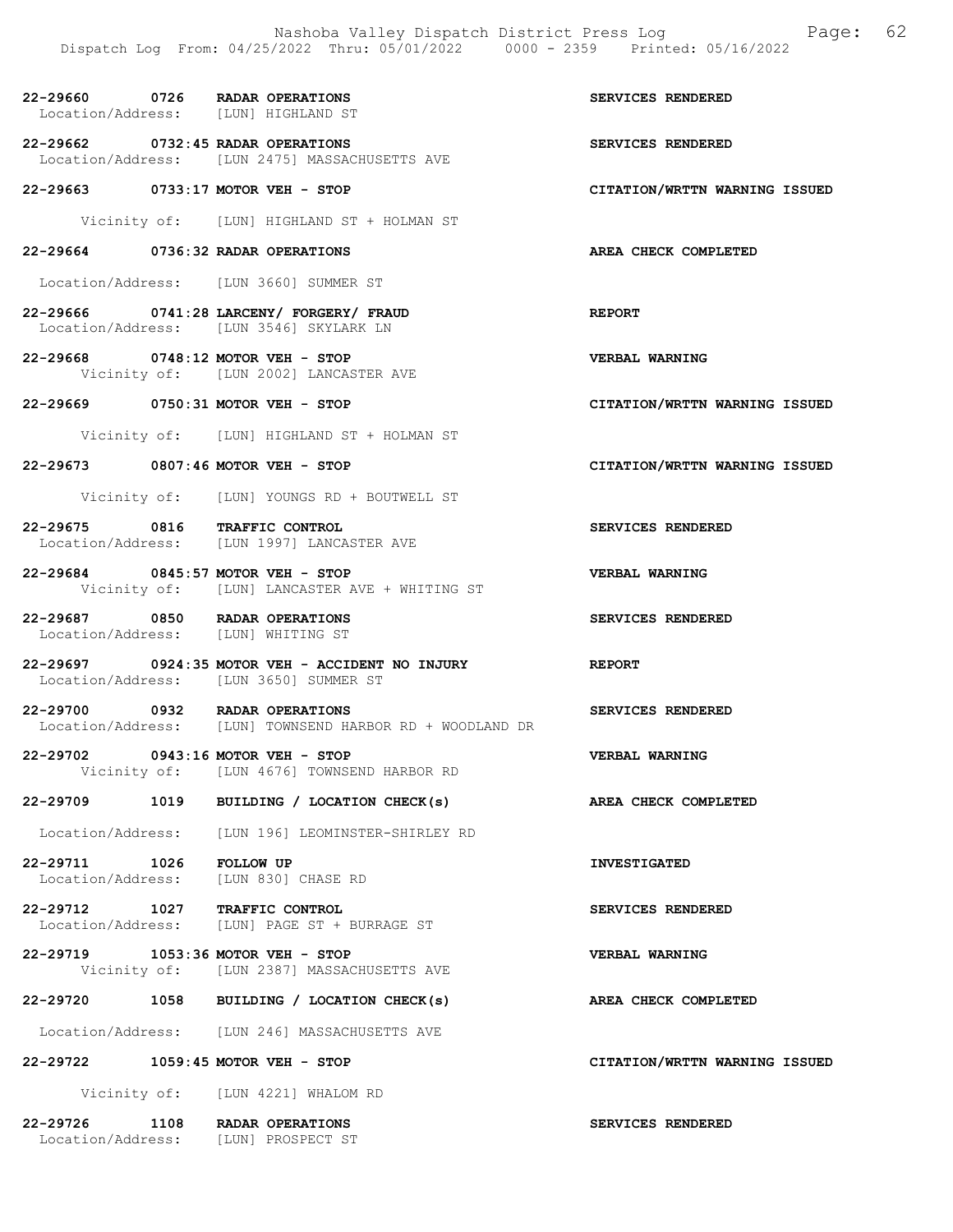|                               |                   | 22-29729 1120:18 MOTOR VEH - STOP                                                | VERBAL WARNING                 |
|-------------------------------|-------------------|----------------------------------------------------------------------------------|--------------------------------|
|                               |                   | Vicinity of: [LUN] CHASE RD                                                      |                                |
|                               |                   | 22-29732 1130 TRAFFIC CONTROL<br>Location/Address: [LUN 1123] ELECTRIC AVE       | SERVICES RENDERED              |
|                               |                   | 22-29735 1140:43 MOTOR VEH - STOP                                                | CITATION/WRTTN WARNING ISSUED  |
|                               |                   | Vicinity of: [LUN 1106] ELECTRIC AVE                                             |                                |
|                               |                   | 22-29739 1229:37 Property Damage<br>Vicinity of: [LUN] HIGHLAND ST               | <b>REPORT</b>                  |
| 22-29742                      |                   | 1250:01 911 ABANDONED/MISDIAL/HANGUP                                             | ACCIDENTAL 911 CALL            |
|                               |                   | Location/Address: [LUN 3959] WALLIS PARK                                         |                                |
|                               |                   | 22-29743 1254 TRAFFIC CONTROL<br>Location/Address: [LUN 4716] MASSACHUSETTS AVE  | SERVICES RENDERED              |
|                               |                   | 22-29749 1310 RADAR OPERATIONS                                                   | AREA CHECK COMPLETED           |
|                               |                   | Location/Address: [LUN 2339] MASSACHUSETTS AVE                                   |                                |
| 22-29756 1340                 |                   | COMMUNITY POLICING<br>Location/Address: [LUN 2272] MAIN ST                       | <b>INVESTIGATED</b>            |
| 22-29758 1350                 |                   | BUILDING / LOCATION CHECK(s)                                                     | AREA CHECK COMPLETED           |
|                               |                   | Location/Address: [LUN] SUNSET LN + FLAT HILL RD                                 |                                |
|                               |                   | 22-29759 1351 RADAR OPERATIONS<br>Location/Address: [LUN 2669] NORTHFIELD RD     | SERVICES RENDERED              |
|                               |                   | 22-29763 1353 RADAR OPERATIONS                                                   | AREA CHECK COMPLETED           |
|                               |                   | Location/Address: [LUN 785] CHASE RD                                             |                                |
|                               |                   | 22-29786 1606:10 MOTOR VEH - COMPLAINT                                           | SEARCHED AREA, NEGATIVE RESULT |
|                               |                   | Location/Address: [LUN 2339] MASSACHUSETTS AVE                                   |                                |
|                               |                   | 22-29801 1759 RADAR OPERATIONS<br>Location/Address: [LUN 2339] MASSACHUSETTS AVE | SERVICES RENDERED              |
| 22-29802<br>Location/Address: |                   | $1812:28$ MOTOR VEH - STOP<br>[LUN 2347] MASSACHUSETTS AVE                       | VERBAL WARNING                 |
| 22-29807                      | 1837              | BUILDING / LOCATION CHECK(s)                                                     | AREA CHECK COMPLETED           |
|                               |                   | Location/Address: [LUN 246] MASSACHUSETTS AVE                                    |                                |
| 22-29809 1846                 |                   | BUILDING / LOCATION CHECK(s)                                                     | AREA CHECK COMPLETED           |
|                               |                   | Location/Address: [LUN 4732] SUMMER ST                                           |                                |
| 22-29812                      | 1927              | BUILDING / LOCATION CHECK(s)                                                     | AREA CHECK COMPLETED           |
|                               |                   | Location/Address: [LUN 2328] MASSACHUSETTS AVE                                   |                                |
| 22-29818                      | 2011              | BUILDING / LOCATION CHECK(s)                                                     | AREA CHECK COMPLETED           |
|                               |                   | Location/Address: [LUN 2398] MASSACHUSETTS AVE                                   |                                |
| 22-29825 2112                 |                   | BUILDING / LOCATION CHECK(s)                                                     | AREA CHECK COMPLETED           |
|                               | Location/Address: | [LUN 2375] MASSACHUSETTS AVE                                                     |                                |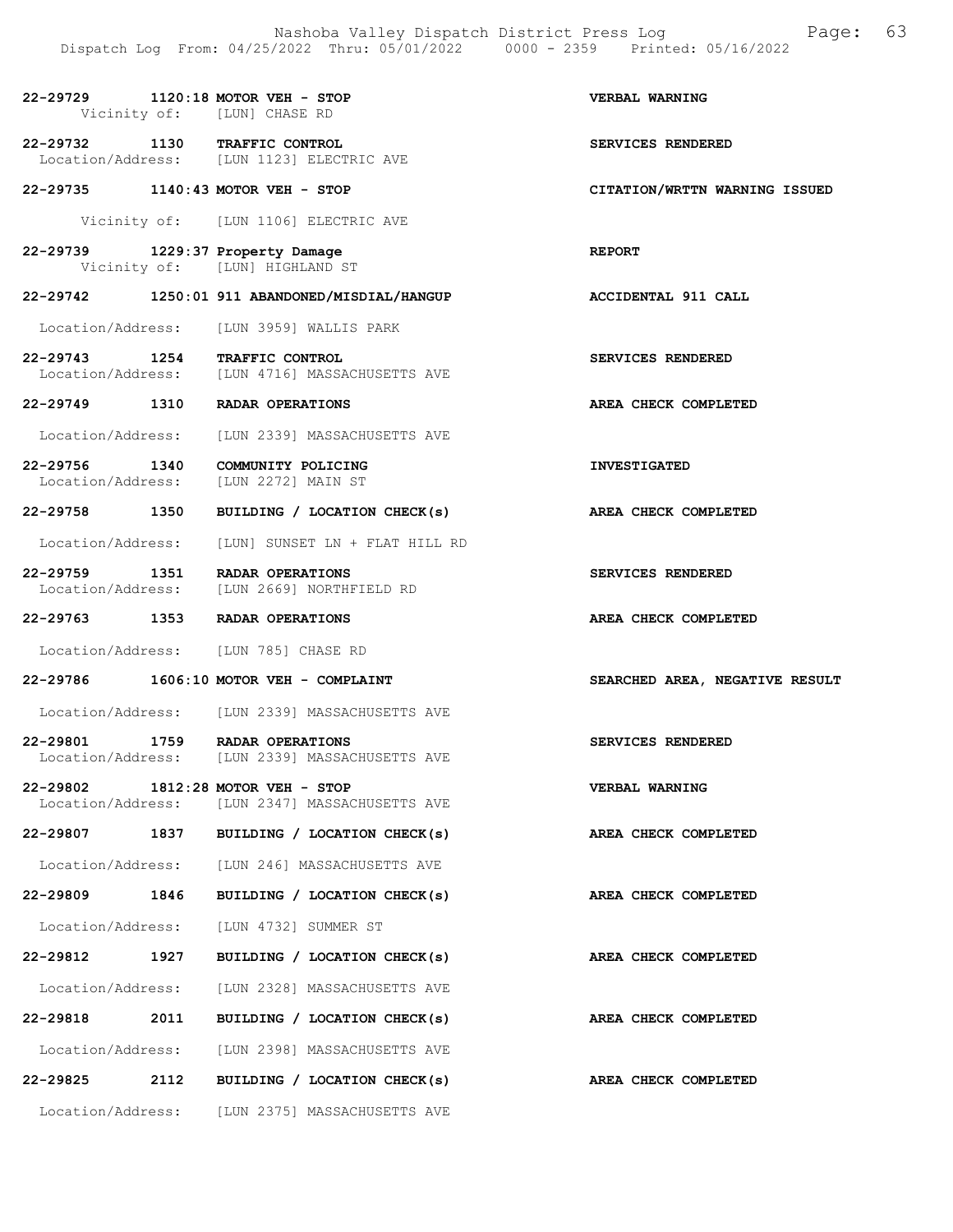|                   |      | Nashoba Valley Dispatch District Press Log<br>Dispatch Log From: 04/25/2022 Thru: 05/01/2022 0000 - 2359 Printed: 05/16/2022 | 64<br>Page:                    |
|-------------------|------|------------------------------------------------------------------------------------------------------------------------------|--------------------------------|
| 22-29845          | 2345 | BUILDING / LOCATION CHECK(s)                                                                                                 | AREA CHECK COMPLETED           |
|                   |      | Location/Address: [LUN 2388] MASSACHUSETTS AVE                                                                               |                                |
| 22-29846 2346     |      | BUILDING / LOCATION CHECK(s)                                                                                                 | AREA CHECK COMPLETED           |
| Location/Address: |      | [LUN 170] ELECTRIC AVE                                                                                                       |                                |
| 22-29847 2347     |      | BUILDING / LOCATION CHECK(s)                                                                                                 | AREA CHECK COMPLETED           |
| Location/Address: |      | [LUN 6] ELECTRIC AVE                                                                                                         |                                |
| 22-29849          | 2350 | BUILDING / LOCATION CHECK(s)                                                                                                 | BUILDING CHKED, APPEARS SECURE |
| Location/Address: |      | [LUN 2310] MASSACHUSETTS AVE                                                                                                 |                                |
| 22-29850 2350     |      | RADAR OPERATIONS                                                                                                             | NO SERVICES NEEDED             |
| Location/Address: |      | [LUN 1116] ELECTRIC AVE                                                                                                      |                                |
| 22-29851 2353     |      | BUILDING / LOCATION CHECK(s)                                                                                                 | BUILDING CHKED, APPEARS SECURE |
| Location/Address: |      | [LUN 387] MASSACHUSETTS AVE                                                                                                  |                                |
| 22-29852          | 2355 | BUILDING / LOCATION CHECK(s)                                                                                                 | AREA CHECK COMPLETED           |
| Location/Address: |      | [LUN 4996] ELECTRIC AVE                                                                                                      |                                |
| 22-29853          | 2358 | RADAR OPERATIONS<br>Location/Address: [LUN] SUMMER ST + WHALOM RD                                                            | SERVICES RENDERED              |
|                   |      | For Date: $04/26/2022 -$ Tuesday                                                                                             |                                |
| 22-29854          | 0002 | BUILDING / LOCATION CHECK(s)                                                                                                 | BUILDING CHKED, APPEARS SECURE |
|                   |      | Location/Address: [LUN 4732] SUMMER ST                                                                                       |                                |
|                   |      | 22-29855 0004 BUILDING / LOCATION CHECK(s)                                                                                   | BUILDING CHKED, APPEARS SECURE |
|                   |      | Location/Address: [LUN 3651] SUMMER ST                                                                                       |                                |
| 22-29858          | 0006 | BUILDING / LOCATION CHECK(s)                                                                                                 | BUILDING CHKED, APPEARS SECURE |
|                   |      | Location/Address: [LUN 3665] SUMMER ST                                                                                       |                                |
| 22-29859 0007     |      | BUILDING / LOCATION CHECK(s)                                                                                                 | BUILDING CHKED, APPEARS SECURE |
| Location/Address: |      | [LUN 2234] LEOMINSTER RD                                                                                                     |                                |
| 22-29860          | 0008 | BUILDING / LOCATION CHECK(s)                                                                                                 | BUILDING CHKED, APPEARS SECURE |
| Location/Address: |      | [LUN 3660] SUMMER ST                                                                                                         |                                |
| 22-29862          | 0008 | BUILDING / LOCATION CHECK(s)                                                                                                 | BUILDING CHKED, APPEARS SECURE |
| Location/Address: |      | [LUN 3654] SUMMER ST                                                                                                         |                                |
| 22-29864 0014     |      | BUILDING / LOCATION CHECK(s)                                                                                                 | BUILDING CHKED, APPEARS SECURE |
| Location/Address: |      | [LUN 1119] ELECTRIC AVE                                                                                                      |                                |
| 22-29865          | 0015 | BUILDING / LOCATION CHECK(s)                                                                                                 | BUILDING CHKED, APPEARS SECURE |
| Location/Address: |      | [LUN 196] LEOMINSTER-SHIRLEY RD                                                                                              |                                |
| 22-29866          | 0017 | BUILDING / LOCATION CHECK(s)                                                                                                 | BUILDING CHKED, APPEARS SECURE |
|                   |      | Location/Address: [LUN 4996] ELECTRIC AVE                                                                                    |                                |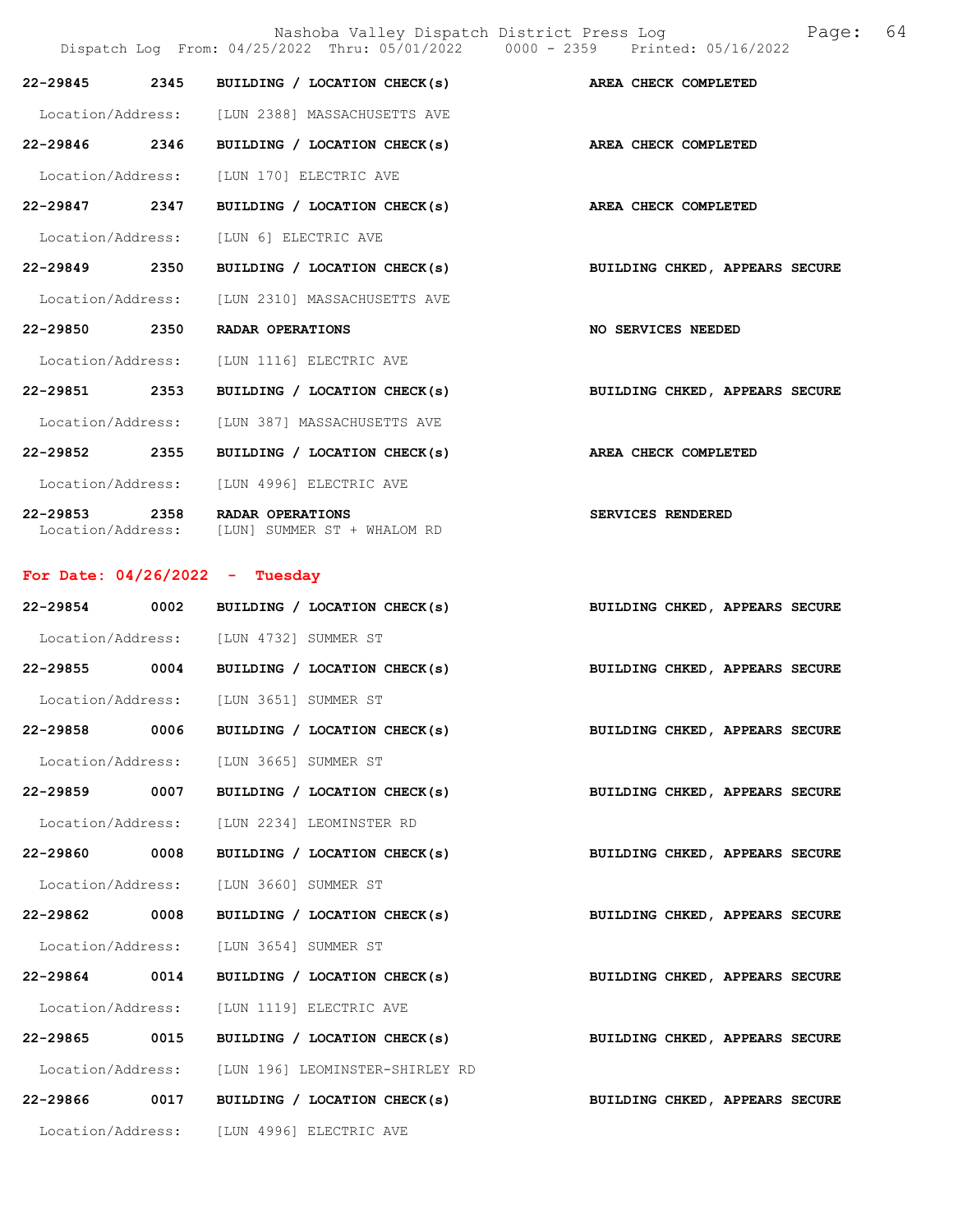Nashoba Valley Dispatch District Press Log Fage: 65 Dispatch Log From: 04/25/2022 Thru: 05/01/2022 0000 - 2359 Printed: 05/16/2022 22-29867 0017 BUILDING / LOCATION CHECK(s) BUILDING CHKED, APPEARS SECURE Location/Address: [LUN 2143] LEOMINSTER-SHIRLEY RD 22-29868 0017 BUILDING / LOCATION CHECK(s) BUILDING CHKED, APPEARS SECURE Location/Address: [LUN 4959] ELECTRIC AVE 22-29871 0021 BUILDING / LOCATION CHECK(s) ACCIDENTAL 911 CALL Location/Address: [LUN] LAKEFRONT AVE 22-29873 0022 BUILDING / LOCATION CHECK(s) BUILDING CHKED, APPEARS SECURE Location/Address: [LUN 1962] LAKEFRONT AVE 22-29874 0023 BUILDING / LOCATION CHECK(s) BUILDING CHKED, APPEARS SECURE Location/Address: [LUN 2154] LEOMINSTER-SHIRLEY RD 22-29876 0025 BUILDING / LOCATION CHECK(s) BUILDING CHKED, APPEARS SECURE Location/Address: [LUN 6] ELECTRIC AVE 22-29877 0027 BUILDING / LOCATION CHECK(s) AREA CHECK COMPLETED Location/Address: [LUN 4732] SUMMER ST 22-29878 0027 BUILDING / LOCATION CHECK(s) AREA CHECK COMPLETED Location/Address: [LUN 3649] SUMMER ST 22-29883 0032 BUILDING / LOCATION CHECK(s) AREA CHECK COMPLETED Location/Address: [LUN 3670] SUMMER ST 22-29885 0034 BUILDING / LOCATION CHECK(s) AREA CHECK COMPLETED Location/Address: [LUN 3368] RESERVOIR RD 22-29890 0038 BUILDING / LOCATION CHECK(s) AREA CHECK COMPLETED Location/Address: [LUN] AUTUMN RD 22-29891 0039 RADAR OPERATIONS NO SERVICES NEEDED Location/Address: [LUN] SUMMER ST 22-29892 0040 BUILDING / LOCATION CHECK(s) AREA CHECK COMPLETED Location/Address: [LUN 1130] ELECTRIC AVE 22-29894 0041 BUILDING / LOCATION CHECK(s) AREA CHECK COMPLETED Location/Address: [LUN 83] LAKEFRONT AVE 22-29896 0043 BUILDING / LOCATION CHECK(s) AREA CHECK COMPLETED Location/Address: [LUN 4488] ELECTRIC AVE 22-29899 0046 BUILDING / LOCATION CHECK(s) AREA CHECK COMPLETED Location/Address: [LUN] CORTLAND CIR 22-29901 0048 BUILDING / LOCATION CHECK(s) AREA CHECK COMPLETED Location/Address: [LUN 2310] MASSACHUSETTS AVE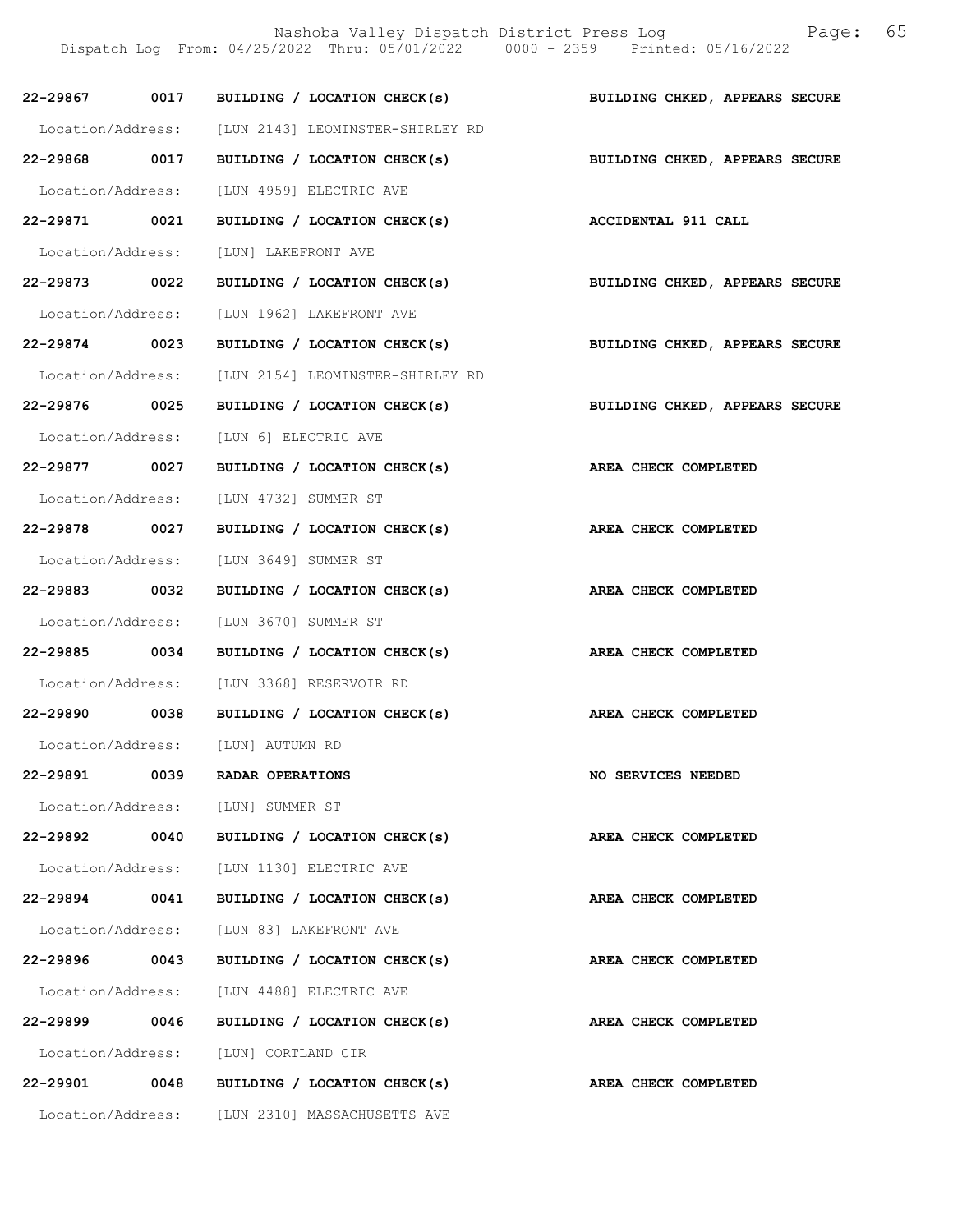|                               |      | Nashoba Valley Dispatch District Press Log<br>Dispatch Log From: 04/25/2022 Thru: 05/01/2022 0000 - 2359 Printed: 05/16/2022 | 66<br>Page:                    |
|-------------------------------|------|------------------------------------------------------------------------------------------------------------------------------|--------------------------------|
| 22-29902                      | 0049 | BUILDING / LOCATION CHECK(s)                                                                                                 | AREA CHECK COMPLETED           |
| Location/Address:             |      | [LUN 387] MASSACHUSETTS AVE                                                                                                  |                                |
| 22-29905 0052                 |      | BUILDING / LOCATION CHECK(s)                                                                                                 | AREA CHECK COMPLETED           |
| Location/Address:             |      | [LUN] BUTTERFLY LN                                                                                                           |                                |
| 22-29911 0056                 |      | BUILDING / LOCATION CHECK(s)                                                                                                 | AREA CHECK COMPLETED           |
| Location/Address:             |      | [LUN 2317] MASSACHUSETTS AVE                                                                                                 |                                |
| 22-29914                      | 0057 | BUILDING / LOCATION CHECK(s)                                                                                                 | AREA CHECK COMPLETED           |
| Location/Address:             |      | [LUN 2346] MASSACHUSETTS AVE                                                                                                 |                                |
| 22-29920 0107                 |      | BUILDING / LOCATION CHECK(s)                                                                                                 | AREA CHECK COMPLETED           |
|                               |      | Location/Address: [LUN] ROBBS TER                                                                                            |                                |
|                               |      | 22-29921 0112:07 MOTOR VEH - STOP                                                                                            | NO SERVICES NEEDED             |
|                               |      | Vicinity of: [LUN 3670] SUMMER ST                                                                                            |                                |
| 22-29925<br>Location/Address: | 0122 | RADAR OPERATIONS<br>[LUN 1116] ELECTRIC AVE                                                                                  | SERVICES RENDERED              |
| 22-29928 0128                 |      | BUILDING / LOCATION CHECK(s)                                                                                                 | BUILDING CHKED, APPEARS SECURE |
| Location/Address:             |      | [LUN 4732] SUMMER ST                                                                                                         |                                |
| 22-29930<br>Location/Address: | 0137 | RADAR OPERATIONS<br>[LUN] MASSACHUSETTS AVE                                                                                  | SERVICES RENDERED              |
| 22-29931 0144                 |      | BUILDING / LOCATION CHECK(s)                                                                                                 | BUILDING CHKED, APPEARS SECURE |
| Location/Address:             |      | [LUN 4693] MASSACHUSETTS AVE                                                                                                 |                                |
| 22-29950 0507                 |      | BUILDING / LOCATION CHECK(s)                                                                                                 | AREA CHECK COMPLETED           |
|                               |      | Location/Address: [LUN 4731] CHASE RD                                                                                        |                                |
| 22-29951                      | 0509 | BUILDING / LOCATION CHECK(s)                                                                                                 | AREA CHECK COMPLETED           |
|                               |      | Location/Address: [LUN 4935] CHASE RD                                                                                        |                                |
| 22-29953 0511                 |      | BUILDING / LOCATION CHECK(s)                                                                                                 | AREA CHECK COMPLETED           |
|                               |      | Location/Address: [LUN 831] CHASE RD                                                                                         |                                |
| 22-29956                      | 0526 | RADAR OPERATIONS                                                                                                             | NO SERVICES NEEDED             |
| Location/Address:             |      | [LUN] LEOMINSTER-SHIRLEY RD                                                                                                  |                                |
| 22-29961 0609                 |      | BUILDING / LOCATION CHECK(s)                                                                                                 | BUILDING CHKED, APPEARS SECURE |
| Location/Address:             |      | [LUN 830] CHASE RD                                                                                                           |                                |
| 22-29963 0610                 |      | BUILDING / LOCATION CHECK(s)                                                                                                 | BUILDING CHKED, APPEARS SECURE |
| Location/Address:             |      | [LUN 837] CHASE RD                                                                                                           |                                |
| 22-29964 0612                 |      | RADAR OPERATIONS<br>Location/Address: [LUN] LEOMINSTER RD + FAIRVIEW RD                                                      | SERVICES RENDERED              |
|                               |      | 22-29965 0615:40 MOTOR VEH - STOP<br>Vicinity of: [LUN] LEOMINSTER RD                                                        | <b>VERBAL WARNING</b>          |
| 22-29966                      |      | 0620 BUILDING / LOCATION CHECK(s)                                                                                            | BUILDING CHKED, APPEARS SECURE |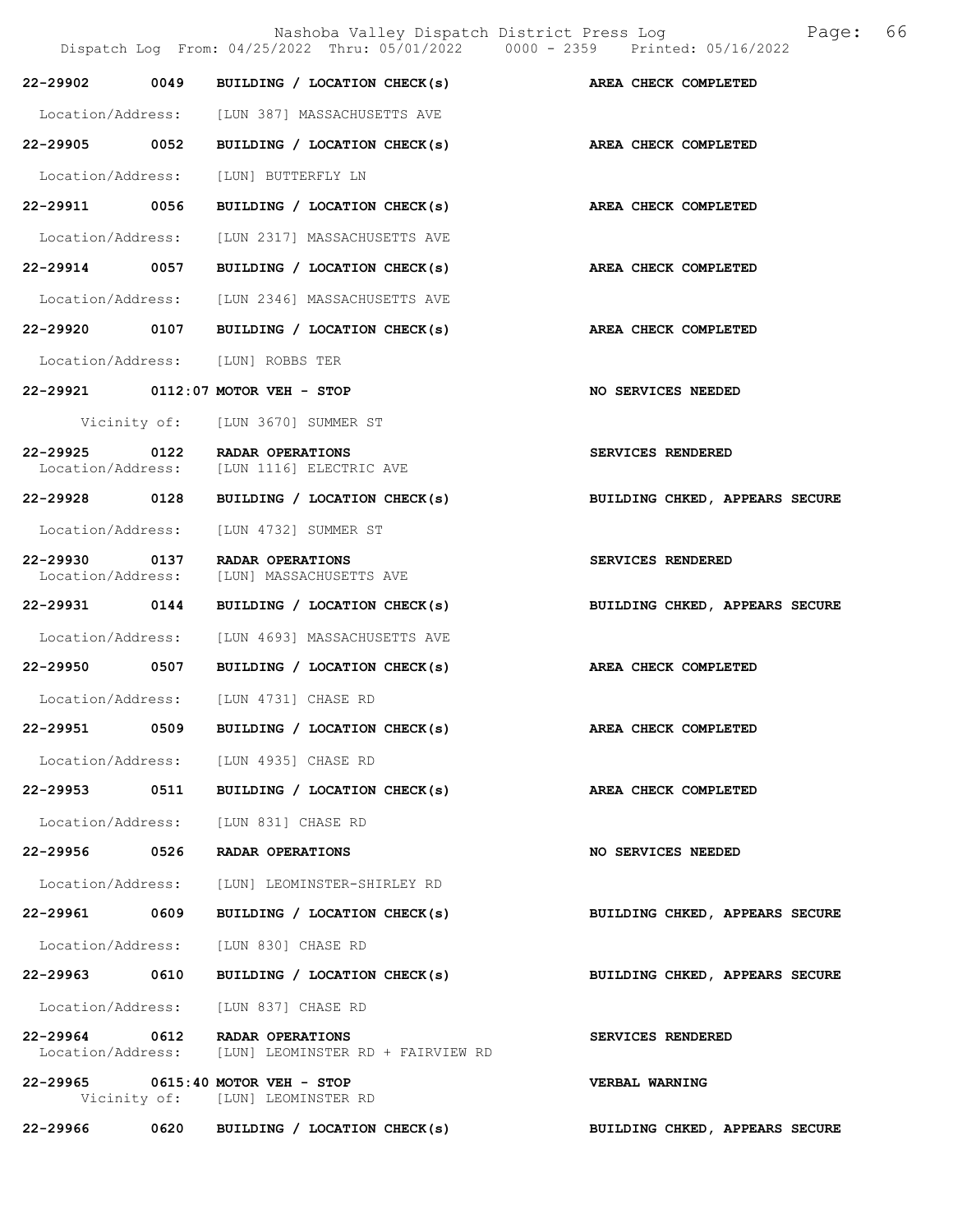Nashoba Valley Dispatch District Press Log Fage: 67

|                                 | Dispatch Log From: 04/25/2022 Thru: 05/01/2022 0000 - 2359 Printed: 05/16/2022     |                               |
|---------------------------------|------------------------------------------------------------------------------------|-------------------------------|
|                                 | Location/Address: [LUN 2310] MASSACHUSETTS AVE                                     |                               |
|                                 | 22-29967 0626 BUILDING / LOCATION CHECK(s) BUILDING CHKED, APPEARS SECURE          |                               |
|                                 | Location/Address: [LUN 830] CHASE RD                                               |                               |
|                                 | 22-29971 0646 BUILDING / LOCATION CHECK(s)                                         | <b>ACCIDENTAL 911 CALL</b>    |
|                                 | Location/Address: [LUN] LAKEFRONT AVE                                              |                               |
|                                 | 22-29976 0734:26 RADAR OPERATIONS                                                  | AREA CHECK COMPLETED          |
| Location/Address: [LUN] OAK AVE |                                                                                    |                               |
|                                 | 22-29978 0749 RADAR OPERATIONS                                                     | NO SERVICES NEEDED            |
|                                 | Location/Address: [LUN 4791] MASSACHUSETTS AVE                                     |                               |
|                                 | 22-29984 0812 RADAR OPERATIONS<br>Location/Address: [LUN] WHALOM RD + RAMGREN RD   | SERVICES RENDERED             |
|                                 | 22-29991 0839:40 MOTOR VEH - STOP                                                  | CITATION/WRTTN WARNING ISSUED |
|                                 | Location/Address: [LUN] WHALOM RD                                                  |                               |
|                                 | 22-29998 0911 RADAR OPERATIONS                                                     | AREA CHECK COMPLETED          |
|                                 | Location/Address: [LUN 94] MASSACHUSETTS AVE                                       |                               |
|                                 | 22-30001 0923:53 MOTOR VEH - STOP<br>Vicinity of: [LUN] MASSACHUSETTS AVE          | <b>VERBAL WARNING</b>         |
| 22-30002 0928:57 FOLLOW UP      | Location/Address: [LUN 196] LEOMINSTER-SHIRLEY RD                                  | SERVICES RENDERED             |
| 22-30009 1002:01 FD-INSPECTION  | Location/Address: [LUN 1093] ELECTRIC AVE                                          | SERVICES RENDERED             |
|                                 | 22-30015 1016 RADAR OPERATIONS                                                     | AREA CHECK COMPLETED          |
|                                 | Location/Address: [LUN 838] CHASE RD                                               |                               |
| 22-30018 1038:39 ANIMAL CALL    | Location/Address: [LUN 1321] FLAT HILL RD                                          | SERVICES RENDERED             |
|                                 | 22-30029 1127:14 MOTOR VEH - STOP<br>Vicinity of: [LUN] YOUNGS RD + TRI-TOWN DR    | NEGATIVE CONTACT              |
|                                 | 22-30044 1246:54 Property Damage<br>Location/Address: [LUN 4716] MASSACHUSETTS AVE | <b>REPORT</b>                 |
|                                 | 22-30046 1256 RADAR OPERATIONS<br>Location/Address: [LUN] SUMMER ST                | SERVICES RENDERED             |
| 22-30047 1257:23 FOLLOW UP      | Location/Address: [LUN 2629] MULPUS RD                                             | SERVICES RENDERED             |
| 22-30050 1324:31 FD-INSPECTION  | Location/Address: [LUN 5181] FIRE 16 RD                                            | SERVICES RENDERED             |
|                                 | 22-30069 1519 BUILDING / LOCATION CHECK(s)                                         | AREA CHECK COMPLETED          |
|                                 | Location/Address: [LUN 5162] MASSACHUSETTS AVE                                     |                               |
|                                 | 22-30071 1548 BUILDING / LOCATION CHECK(s)                                         | AREA CHECK COMPLETED          |

Location/Address: [LUN 196] LEOMINSTER-SHIRLEY RD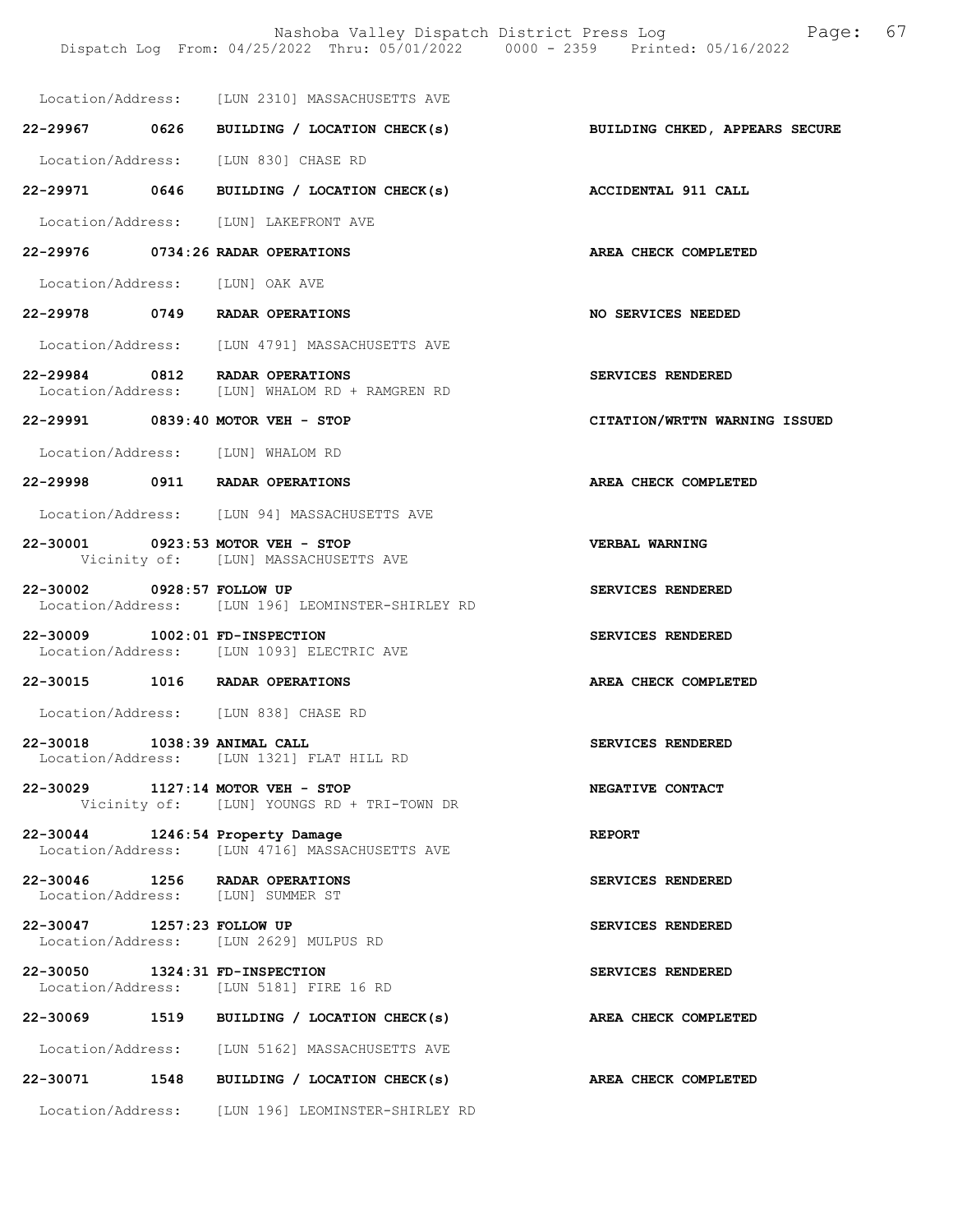|                     | Nashoba Valley Dispatch District Press Log<br>Dispatch Log From: 04/25/2022 Thru: 05/01/2022 0000 - 2359 Printed: 05/16/2022 | Page:                         | 68 |
|---------------------|------------------------------------------------------------------------------------------------------------------------------|-------------------------------|----|
|                     | 22-30072 1553:39 RADAR OPERATIONS<br>Location/Address: [LUN 4151] WEST TOWNSEND RD                                           | <b>INVESTIGATED</b>           |    |
|                     | 22-30073 1557:43 MOTOR VEH - STOP<br>Location/Address: [LUN] WEST TOWNSEND RD + HOWARD ST                                    | <b>VERBAL WARNING</b>         |    |
|                     | 22-30075 1602 RADAR OPERATIONS<br>Location/Address: [LUN 3108] PIONEER DR                                                    | SERVICES RENDERED             |    |
|                     | 22-30076 1610:46 MOTOR VEH - STOP<br>Location/Address: [LUN] LEOMINSTER-SHIRLEY RD + LANCASTER AVE                           | VERBAL WARNING                |    |
|                     | 22-30078 1614:11 LARCENY/ FORGERY/ FRAUD<br>Location/Address: [LUN 4716] MASSACHUSETTS AVE                                   | <b>REPORT</b>                 |    |
|                     | 22-30081 1634 RADAR OPERATIONS<br>Location/Address: [LUN 3312] RESERVOIR RD                                                  | SERVICES RENDERED             |    |
|                     | 22-30082 1640:12 ALARM - RESIDENTIAL BURGLARY<br>Location/Address: [LUN 4955] ROGERS WAY                                     | <b>FALSE ALARM</b>            |    |
|                     | 22-30086 1651 RADAR OPERATIONS<br>Location/Address: [LUN] SUMMER ST + WHALOM RD                                              | <b>INVESTIGATED</b>           |    |
|                     | 22-30088 1659:49 MOTOR VEH - STOP                                                                                            | CITATION/WRTTN WARNING ISSUED |    |
|                     | Location/Address: [LUN 3654] SUMMER ST                                                                                       |                               |    |
| 22-30090 1712       | BUILDING / LOCATION CHECK(s) AREA CHECK COMPLETED                                                                            |                               |    |
|                     | Location/Address: [LUN 246] MASSACHUSETTS AVE                                                                                |                               |    |
| 22-30093 1720       | BUILDING / LOCATION CHECK(s)                                                                                                 | AREA CHECK COMPLETED          |    |
|                     | Location/Address: [LUN 4693] MASSACHUSETTS AVE                                                                               |                               |    |
|                     | 22-30095 1731 BUILDING / LOCATION CHECK(s)                                                                                   | AREA CHECK COMPLETED          |    |
|                     | Location/Address: [LUN 2509] MASSACHUSETTS AVE                                                                               |                               |    |
| Refer To Fire Case: | 22-30105 1903:12 FD-FIRE ALARM, TROUBLE<br>Location/Address: [LUN 1534] HEMLOCK DR<br>$22LUN-135-IN$                         | SERVICES RENDERED             |    |
| 22-30107 1918       | RADAR OPERATIONS<br>Location/Address: [LUN 2550] MASSACHUSETTS AVE                                                           | SERVICES RENDERED             |    |
|                     | 22-30108 1928 RADAR OPERATIONS<br>Location/Address: [LUN 2316] MASSACHUSETTS AVE                                             | <b>INVESTIGATED</b>           |    |
|                     | 22-30109 1938:16 MOTOR VEH - STOP<br>Location/Address: [LUN 2339] MASSACHUSETTS AVE                                          | <b>VERBAL WARNING</b>         |    |
|                     | 22-30110 1949:59 PROPERTY - Found or Lost<br>Location/Address: [LUN 2398] MASSACHUSETTS AVE                                  | SERVICES RENDERED             |    |
|                     | 22-30112 2043 COMMUNITY POLICING<br>Location/Address: [LUN 196] LEOMINSTER-SHIRLEY RD                                        | SERVICES RENDERED             |    |
| 22-30120<br>2150    | BUILDING / LOCATION CHECK(s)                                                                                                 | AREA CHECK COMPLETED          |    |
| Location/Address:   | [LUN 326] MAIN ST                                                                                                            |                               |    |
| 22-30122 2158       | BUILDING / LOCATION CHECK(s)                                                                                                 | AREA CHECK COMPLETED          |    |
| Location/Address:   | [LUN 2310] MASSACHUSETTS AVE                                                                                                 |                               |    |
| 2205<br>22-30125    | BUILDING / LOCATION CHECK(s)                                                                                                 | AREA CHECK COMPLETED          |    |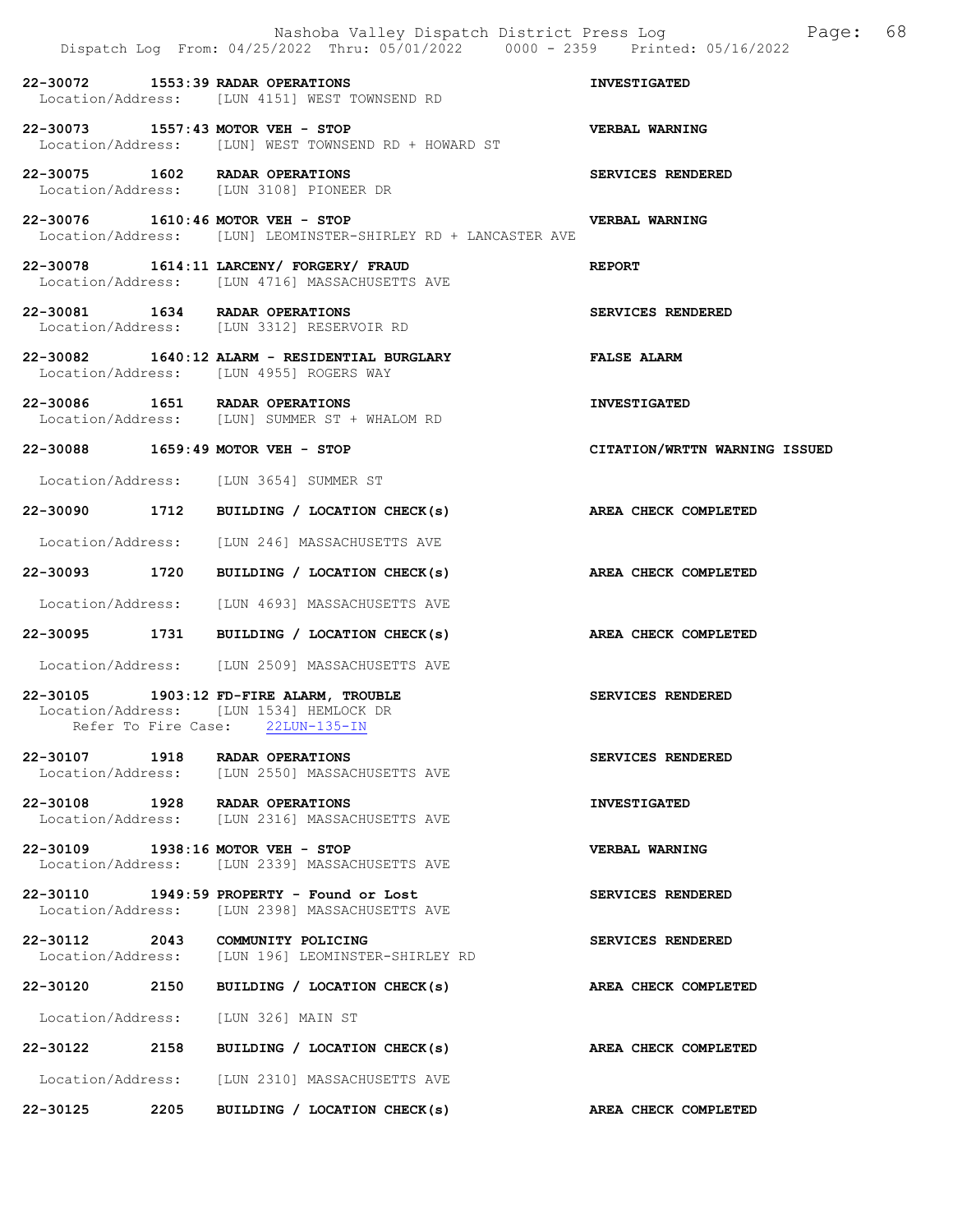|                   |      |                                                | 69<br>Nashoba Valley Dispatch District Press Log<br>Page:<br>Dispatch Log From: 04/25/2022 Thru: 05/01/2022 0000 - 2359 Printed: 05/16/2022 |
|-------------------|------|------------------------------------------------|---------------------------------------------------------------------------------------------------------------------------------------------|
| Location/Address: |      | [LUN 4732] SUMMER ST                           |                                                                                                                                             |
| 22-30142          | 2351 | BUILDING / LOCATION CHECK(s)                   | AREA CHECK COMPLETED                                                                                                                        |
|                   |      | Location/Address: [LUN 2398] MASSACHUSETTS AVE |                                                                                                                                             |
| 22-30147          | 2359 | BUILDING / LOCATION CHECK(s)                   | AREA CHECK COMPLETED                                                                                                                        |
|                   |      | Location/Address: [LUN 2375] MASSACHUSETTS AVE |                                                                                                                                             |
|                   |      | For Date: $04/27/2022 -$ Wednesday             |                                                                                                                                             |
| 22-30148          | 0000 | BUILDING / LOCATION CHECK(s)                   | AREA CHECK COMPLETED                                                                                                                        |
| Location/Address: |      | [LUN 4468] CHASE RD                            |                                                                                                                                             |
| 22-30149          | 0002 | BUILDING / LOCATION CHECK(s)                   | AREA CHECK COMPLETED                                                                                                                        |
| Location/Address: |      | [LUN 4472] CHASE RD                            |                                                                                                                                             |
| 22-30150 0004     |      | BUILDING / LOCATION CHECK(s)                   | AREA CHECK COMPLETED                                                                                                                        |
| Location/Address: |      | [LUN 830] CHASE RD                             |                                                                                                                                             |
| 22-30152          | 0011 | BUILDING / LOCATION CHECK(s)                   | AREA CHECK COMPLETED                                                                                                                        |
|                   |      | Location/Address: [LUN 2375] MASSACHUSETTS AVE |                                                                                                                                             |
| 22-30153          |      | $0011:29$ MOTOR VEH - STOP                     | CITATION/WRTTN WARNING ISSUED                                                                                                               |
|                   |      | Location/Address: [LUN] CHASE RD + BOUCHER RD  |                                                                                                                                             |
| 22-30154 0011     |      | BUILDING / LOCATION CHECK(s)                   | AREA CHECK COMPLETED                                                                                                                        |
| Location/Address: |      | [LUN 170] ELECTRIC AVE                         |                                                                                                                                             |
| $22 - 30155$      | 0012 | BUILDING / LOCATION CHECK(s)                   | BUILDING CHKED, APPEARS SECURE                                                                                                              |
| Location/Address: |      | [LUN 2154] LEOMINSTER-SHIRLEY RD               |                                                                                                                                             |
| 22-30156          | 0013 | BUILDING / LOCATION CHECK(s)                   | AREA CHECK COMPLETED                                                                                                                        |
|                   |      | Location/Address: [LUN 6] ELECTRIC AVE         |                                                                                                                                             |
| 22-30157          | 0013 | BUILDING / LOCATION CHECK(s)                   | AREA CHECK COMPLETED                                                                                                                        |
| Location/Address: |      | [LUN 4996] ELECTRIC AVE                        |                                                                                                                                             |
| 22-30158          | 0014 | BUILDING / LOCATION CHECK(s)                   | AREA CHECK COMPLETED                                                                                                                        |
| Location/Address: |      | [LUN 1119] ELECTRIC AVE                        |                                                                                                                                             |
| 22-30159          | 0021 | BUILDING / LOCATION CHECK(s)                   | AREA CHECK COMPLETED                                                                                                                        |
| Location/Address: |      | [LUN 2310] MASSACHUSETTS AVE                   |                                                                                                                                             |
| 22-30160          | 0022 | BUILDING / LOCATION CHECK(s)                   | AREA CHECK COMPLETED                                                                                                                        |
| Location/Address: |      | [LUN 387] MASSACHUSETTS AVE                    |                                                                                                                                             |
| 22-30162          | 0022 | BUILDING / LOCATION CHECK(s)                   | BUILDING CHKED, APPEARS SECURE                                                                                                              |
| Location/Address: |      | [LUN] LEOMINSTER-SHIRLEY RD                    |                                                                                                                                             |
| 22-30161          | 0023 | BUILDING / LOCATION CHECK(s)                   | AREA CHECK COMPLETED                                                                                                                        |
| Location/Address: |      | [LUN 3654] SUMMER ST                           |                                                                                                                                             |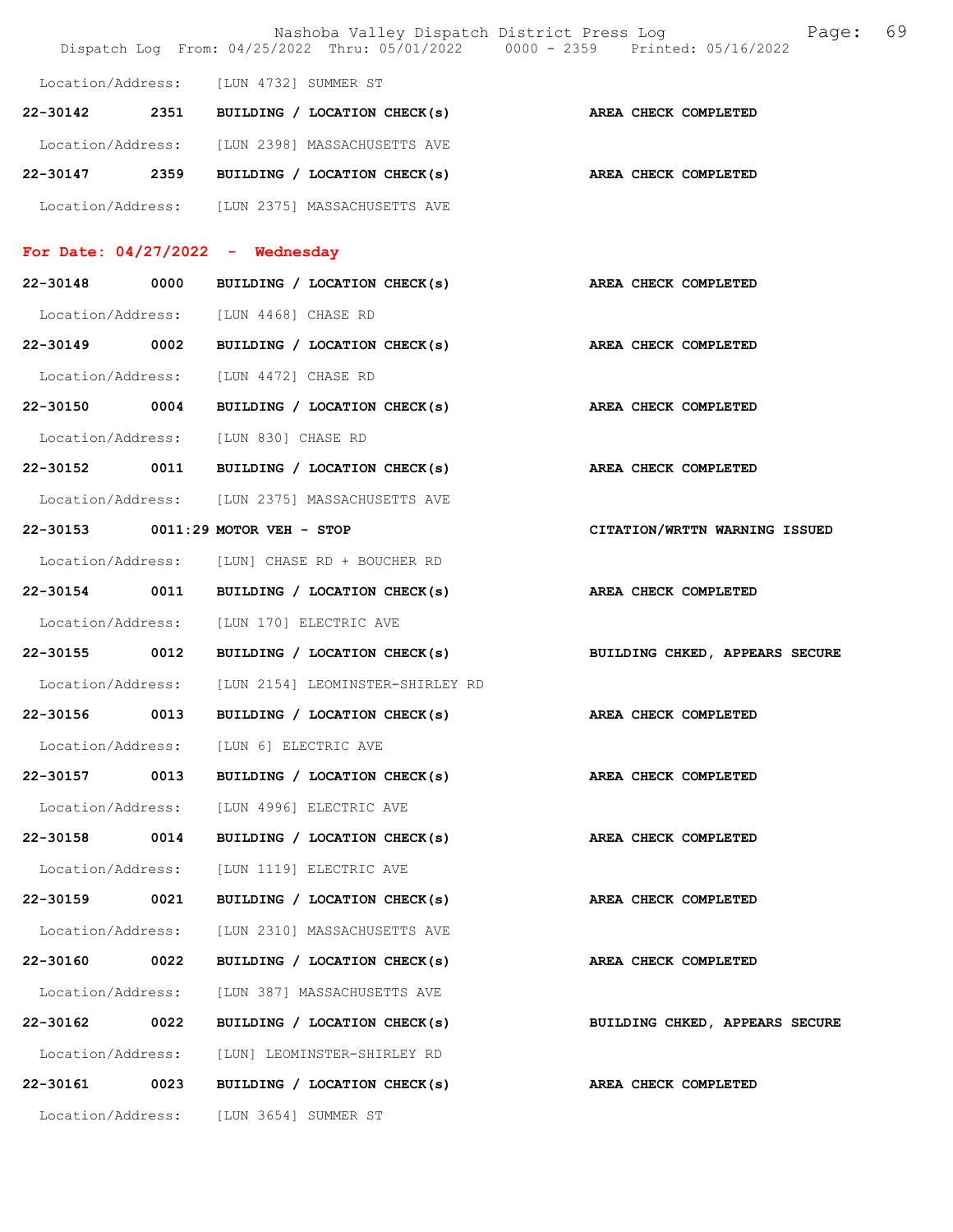Nashoba Valley Dispatch District Press Log  $P = \frac{2022 \text{ Thru: } 05/01/2022} 0000 - 2359 \text{ Printed: } 05/16/2022}$ Dispatch Log From:  $04/25/2022$  Thru:  $05/01/2022$  0000 - 2359 22-30163 0025 BUILDING / LOCATION CHECK(s) AREA CHECK COMPLETED Location/Address: [LUN 3649] SUMMER ST 22-30164 0027 BUILDING / LOCATION CHECK(s) AREA CHECK COMPLETED Location/Address: [LUN 247] MASSACHUSETTS AVE 22-30167 0032 BUILDING / LOCATION CHECK(s) AREA CHECK COMPLETED Location/Address: [LUN 246] MASSACHUSETTS AVE 22-30168 0033 BUILDING / LOCATION CHECK(s) AREA CHECK COMPLETED Location/Address: [LUN 3665] SUMMER ST 22-30169 0033 BUILDING / LOCATION CHECK(s) BUILDING CHKED, APPEARS SECURE Location/Address: [LUN 196] LEOMINSTER-SHIRLEY RD 22-30170 0034 BUILDING / LOCATION CHECK(s) AREA CHECK COMPLETED Location/Address: [LUN 3673] SUMMER ST 22-30176 0040 BUILDING / LOCATION CHECK(s) AREA CHECK COMPLETED Location/Address: [LUN 6] ELECTRIC AVE 22-30181 0043 BUILDING / LOCATION CHECK(s) AREA CHECK COMPLETED Location/Address: [LUN 83] LAKEFRONT AVE 22-30183 0043 BUILDING / LOCATION CHECK(s) AREA CHECK COMPLETED Location/Address: [LUN 2234] LEOMINSTER RD 22-30188 0046 BUILDING / LOCATION CHECK(s) AREA CHECK COMPLETED Location/Address: [LUN] KILBURN ST 22-30195 0049 BUILDING / LOCATION CHECK(s) AREA CHECK COMPLETED Location/Address: [LUN 4732] SUMMER ST 22-30202 0055 BUILDING / LOCATION CHECK(s) AREA CHECK COMPLETED Location/Address: [LUN 2143] LEOMINSTER-SHIRLEY RD 22-30205 0103 BUILDING / LOCATION CHECK(s) AREA CHECK COMPLETED Location/Address: [LUN] HUNTING HILL RD 22-30209 0113 BUILDING / LOCATION CHECK(s) AREA CHECK COMPLETED Location/Address: [LUN 1093] ELECTRIC AVE 22-30213 0116 BUILDING / LOCATION CHECK(s) AREA CHECK COMPLETED Location/Address: [LUN] CRESCENT TER 22-30219 0118 RADAR OPERATIONS<br>
Location/Address: [LUN] MASSACHUSETTS AVE [LUN] MASSACHUSETTS AVE 22-30224 0123 BUILDING / LOCATION CHECK(s) AREA CHECK COMPLETED Location/Address: [LUN] WOODLAND DR 22-30226 0124:48 MOTOR VEH - STOP CITATION/WRTTN WARNING ISSUED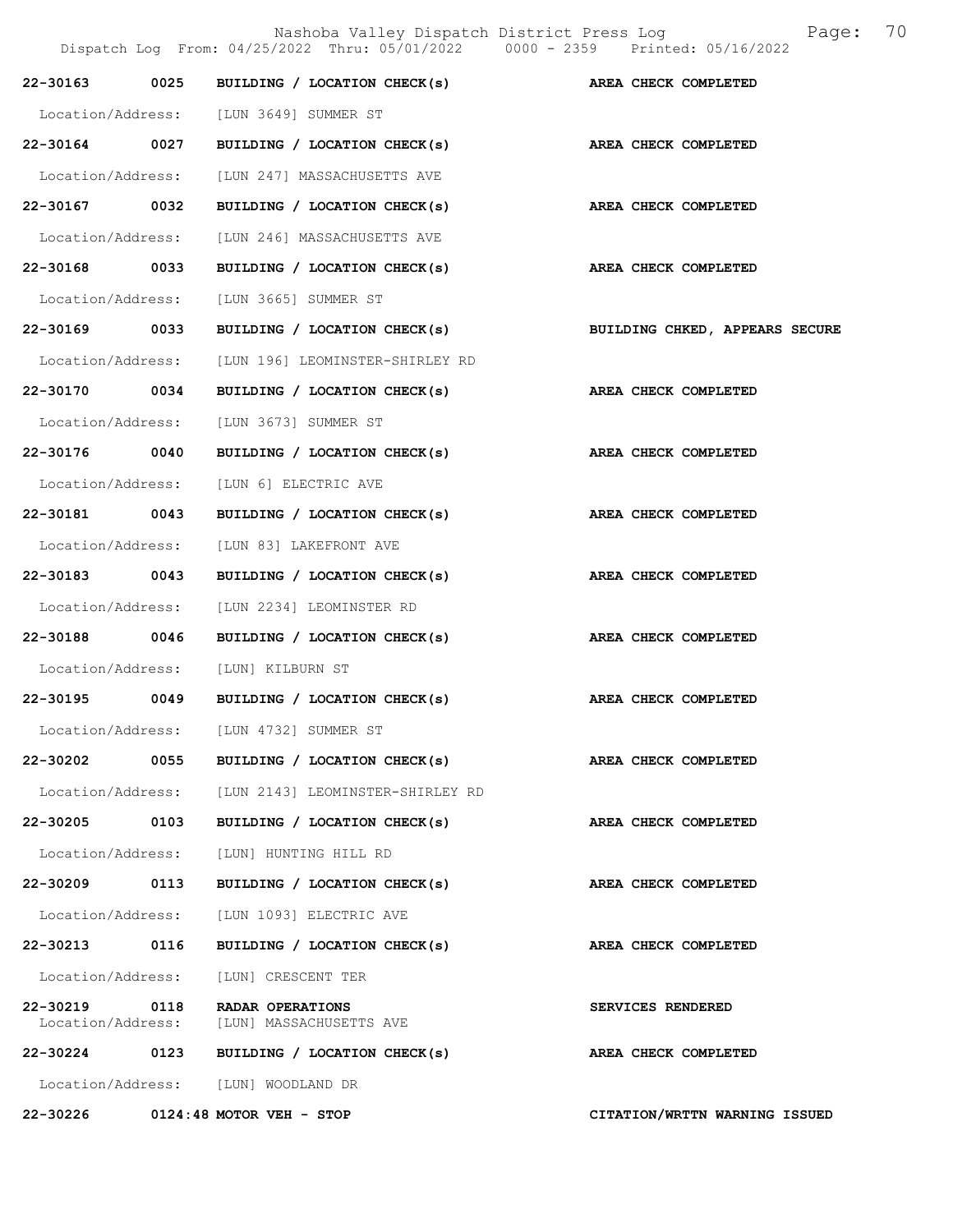|                   |      | Nashoba Valley Dispatch District Press Log<br>Dispatch Log From: 04/25/2022 Thru: 05/01/2022 0000 - 2359 Printed: 05/16/2022 | Page:                          | 71 |
|-------------------|------|------------------------------------------------------------------------------------------------------------------------------|--------------------------------|----|
|                   |      | Vicinity of: [LUN 2377] MASSACHUSETTS AVE                                                                                    |                                |    |
| 22-30227          | 0125 | BUILDING / LOCATION CHECK(s)                                                                                                 | AREA CHECK COMPLETED           |    |
| Location/Address: |      | [LUN] HEMLOCK DR                                                                                                             |                                |    |
| 22-30229          | 0129 | BUILDING / LOCATION CHECK(s)                                                                                                 | AREA CHECK COMPLETED           |    |
| Location/Address: |      | [LUN 2077] LANCASTER AVE                                                                                                     |                                |    |
| 22-30232 0135     |      | BUILDING / LOCATION CHECK(s)                                                                                                 | BUILDING CHKED, APPEARS SECURE |    |
| Location/Address: |      | [LUN 2234] LEOMINSTER RD                                                                                                     |                                |    |
| 22-30233 0136     |      | BUILDING / LOCATION CHECK(s)                                                                                                 | AREA CHECK COMPLETED           |    |
| Location/Address: |      | [LUN 2457] MASSACHUSETTS AVE                                                                                                 |                                |    |
| 22-30235          | 0137 | BUILDING / LOCATION CHECK(s)                                                                                                 | AREA CHECK COMPLETED           |    |
| Location/Address: |      | [LUN 2268] MAIN ST                                                                                                           |                                |    |
| 22-30238 0140     |      | BUILDING / LOCATION CHECK(s)                                                                                                 | AREA CHECK COMPLETED           |    |
| Location/Address: |      | [LUN 4656] MASSACHUSETTS AVE                                                                                                 |                                |    |
| 22-30240 0141     |      | BUILDING / LOCATION CHECK(s)                                                                                                 | AREA CHECK COMPLETED           |    |
| Location/Address: |      | [LUN 2431] MASSACHUSETTS AVE                                                                                                 |                                |    |
| 22-30243          | 0145 | BUILDING / LOCATION CHECK(s)                                                                                                 | BUILDING CHKED, APPEARS SECURE |    |
| Location/Address: |      | [LUN 2328] MASSACHUSETTS AVE                                                                                                 |                                |    |
| 22-30244 0146     |      | BUILDING / LOCATION CHECK(s)                                                                                                 | AREA CHECK COMPLETED           |    |
| Location/Address: |      | [LUN 215] MASSACHUSETTS AVE                                                                                                  |                                |    |
| 22-30245 0147     |      | BUILDING / LOCATION CHECK(s)                                                                                                 | AREA CHECK COMPLETED           |    |
| Location/Address: |      | [LUN 2310] MASSACHUSETTS AVE                                                                                                 |                                |    |
| 22-30246          | 0147 | BUILDING / LOCATION CHECK(s)                                                                                                 | AREA CHECK COMPLETED           |    |
|                   |      | Location/Address: [LUN 5000] MASSACHUSETTS AVE                                                                               |                                |    |
| Location/Address: |      | 22-30248 0153:10 ROAD HAZARDS<br>[LUN] CROSS RD + FISH ST                                                                    | <b>NOTIFIED</b>                |    |
| 22-30253          | 0224 | BUILDING / LOCATION CHECK(s)                                                                                                 | AREA CHECK COMPLETED           |    |
|                   |      | Location/Address: [LUN 2388] MASSACHUSETTS AVE                                                                               |                                |    |
| 22-30255 0229     |      | BUILDING / LOCATION CHECK(s)                                                                                                 | BUILDING CHKED, APPEARS SECURE |    |
|                   |      | Location/Address: [LUN 2144] LEOMINSTER-SHIRLEY RD                                                                           |                                |    |
| Location/Address: |      | 22-30259 0249:36 SUSPICIOUS ACTIVITY<br>[LUN 4087] WEST ACRES DR<br>Refer To Summons: 22LUN-110-AR                           | <b>REPORT</b>                  |    |
| 22-30268          | 0426 | BUILDING / LOCATION CHECK(s)                                                                                                 | BUILDING CHKED, APPEARS SECURE |    |
|                   |      | Location/Address: [LUN 4791] MASSACHUSETTS AVE                                                                               |                                |    |
|                   |      | 22-30274 0550 BUILDING / LOCATION CHECK(s)                                                                                   | AREA CHECK COMPLETED           |    |
|                   |      | Location/Address: [LUN 831] CHASE RD                                                                                         |                                |    |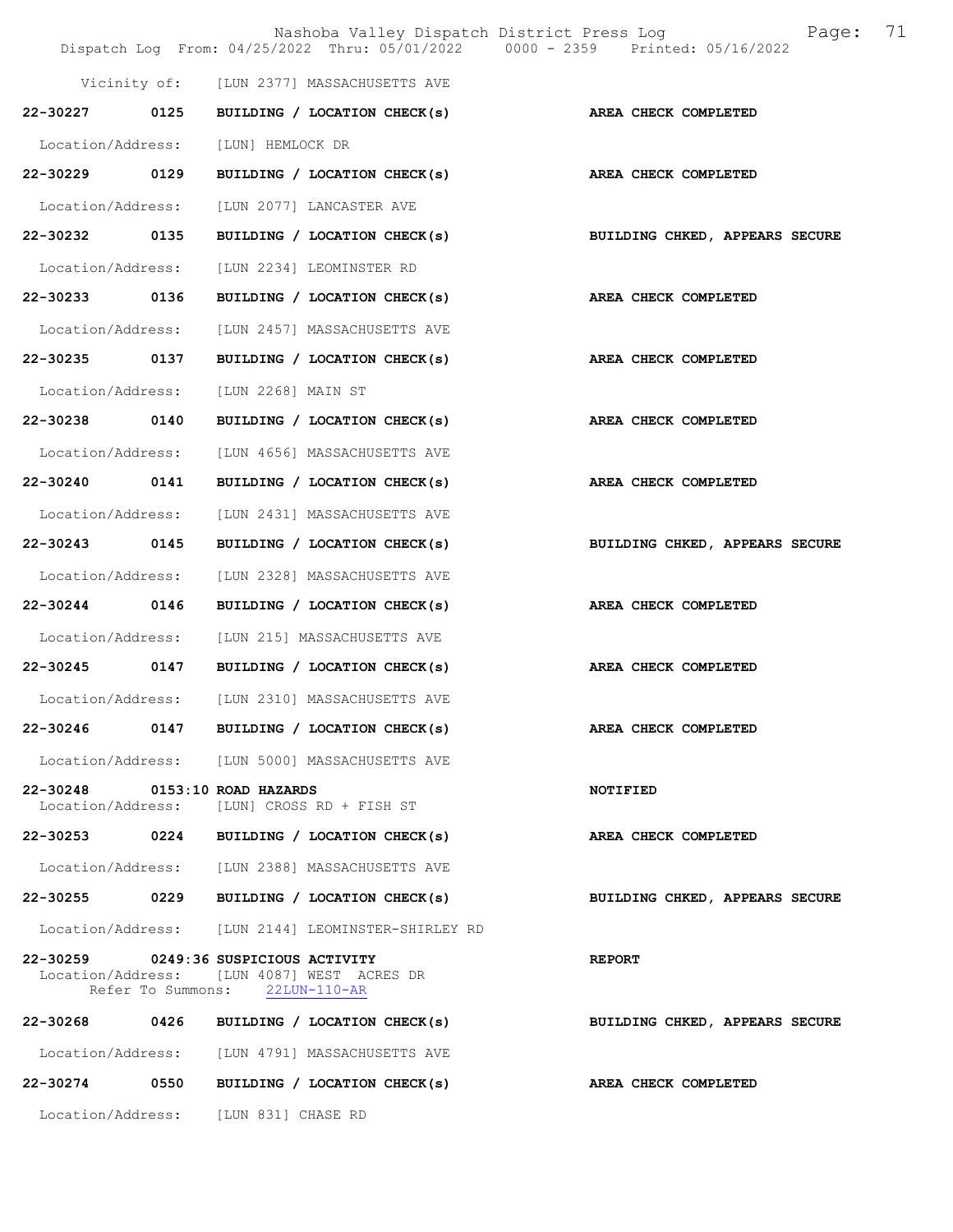|                   | Nashoba Valley Dispatch District Press Log Bage:<br>Dispatch Log From: 04/25/2022 Thru: 05/01/2022 0000 - 2359 Printed: 05/16/2022 | 72                             |
|-------------------|------------------------------------------------------------------------------------------------------------------------------------|--------------------------------|
| 22-30275 0552     | BUILDING / LOCATION CHECK(s) $areline$ area check completed                                                                        |                                |
|                   | Location/Address: [LUN 4731] CHASE RD                                                                                              |                                |
|                   | 22-30276 0557 BUILDING / LOCATION CHECK(s)                                                                                         | BUILDING CHKED, APPEARS SECURE |
|                   | Location/Address: [LUN 2398] MASSACHUSETTS AVE                                                                                     |                                |
| 22-30278 0600     | BUILDING / LOCATION CHECK(s)                                                                                                       | BUILDING CHKED, APPEARS SECURE |
| Location/Address: | [LUN 215] MASSACHUSETTS AVE                                                                                                        |                                |
| 22-30279 0606     | BUILDING / LOCATION CHECK(s)                                                                                                       | AREA CHECK COMPLETED           |
| Location/Address: | [LUN] BROADMEADOW DR                                                                                                               |                                |
| 22-30280 0606     | TRAFFIC CONTROL                                                                                                                    | NO SERVICES NEEDED             |
|                   | Location/Address: [LUN 326] MAIN ST                                                                                                |                                |
|                   | 22-30282 0612 TRAFFIC CONTROL                                                                                                      | <b>NO SERVICES NEEDED</b>      |
|                   | Location/Address: [LUN 170] ELECTRIC AVE                                                                                           |                                |
|                   | 22-30284 0622:07 MOTOR VEH - STOP                                                                                                  | CITATION/WRTTN WARNING ISSUED  |
|                   | Vicinity of: [LUN 2383] MASSACHUSETTS AVE                                                                                          |                                |
|                   | 22-30285 0643:38 TRAFFIC COMPLAINT<br>Vicinity of: [LUN] TOWNSEND HARBOR RD                                                        | <b>INVESTIGATED</b>            |
|                   | 22-30287 0658:11 MOTOR VEH - DISABLED<br>Location/Address: [LUN 2398] MASSACHUSETTS AVE                                            | SERVICES RENDERED              |
|                   | 22-30288 0711 RADAR OPERATIONS                                                                                                     | AREA CHECK COMPLETED           |
|                   | Location/Address: [LUN] LEOMINSTER-SHIRLEY RD + FORT POND RD                                                                       |                                |
|                   | 22-30293 0756 RADAR OPERATIONS                                                                                                     | AREA CHECK COMPLETED           |
|                   | Location/Address: [LUN] NORTHFIELD RD + TURKEY HILL RD                                                                             |                                |
|                   | 22-30298 0826 BUILDING / LOCATION CHECK(s)                                                                                         | AREA CHECK COMPLETED           |
|                   | Location/Address: [LUN] TOWNSEND HARBOR RD + MULPUS RD                                                                             |                                |
|                   | 22-30305 0843:54 FD-MEDICAL LIFT ASSIST<br>Location/Address: [LUN 1615] HIGHLAND ST                                                | SERVICES RENDERED              |
|                   | 22-30310 0902 RADAR OPERATIONS<br>Location/Address: [LUN] SUMMER ST                                                                | SERVICES RENDERED              |
|                   | 22-30312 0921:43 FD-MEDICAL EMERGENCY<br>Location/Address: [LUN 3825] TOWNSEND HARBOR RD<br>Refer To Fire Case: 22TOW-449-IN       | <b>TRANSPORTED BLS</b>         |
|                   | 22-30313 0924:02 MOTOR VEH - STOP<br>Vicinity of: [LUN 3670] SUMMER ST                                                             | <b>VERBAL WARNING</b>          |
|                   | 22-30321 0959 BUILDING / LOCATION CHECK(s)                                                                                         | AREA CHECK COMPLETED           |
|                   | Location/Address: [LUN 196] LEOMINSTER-SHIRLEY RD                                                                                  |                                |
|                   | 22-30324 1018 RADAR OPERATIONS                                                                                                     | AREA CHECK COMPLETED           |
|                   | Location/Address: [LUN 242] CHASE RD                                                                                               |                                |
|                   | 22-30328 1036:23 MOTOR VEH - STOP<br>Vicinity of: [LUN 2339] MASSACHUSETTS AVE                                                     | <b>VERBAL WARNING</b>          |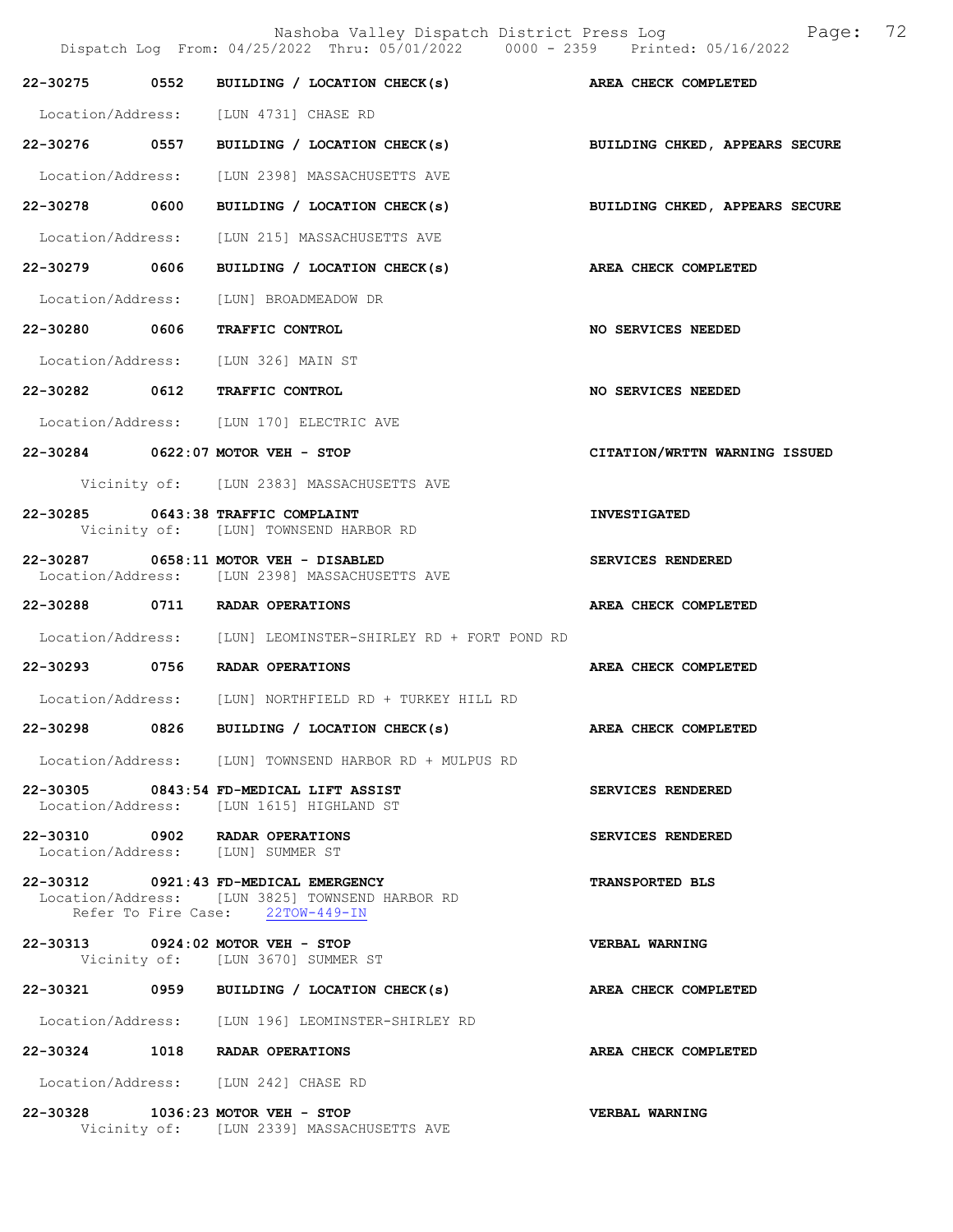- 22-30333 1116 BUILDING / LOCATION CHECK(s) SERVICES RENDERED Location/Address: [LUN 246] MASSACHUSETTS AVE
- 22-30339 1127:56 FD-MEDICAL EMERGENCY TRANSPORTED ALS Location/Address: [LUN 2852] OAK RIDGE RD
- 22-30341 1200:20 FOLLOW UP SERVICES RENDERED Location/Address: [LUN 1794] HUNTING HILL RD
- 22-30343 1207:32 MOTOR VEH STOP VERBAL WARNING Vicinity of: [LUN 3673] SUMMER ST
- 22-30344 1232:06 MOTOR VEH STOP CITATION/WRTTN WARNING ISSUED
	- Vicinity of: [LUN 3670] SUMMER ST
- 22-30350 1311:03 MOTOR VEH STOP VERBAL WARNING<br>Vicinity of: [LUN 2364] MASSACHUSETTS AVE [LUN 2364] MASSACHUSETTS AVE
- 22-30352 1327 RADAR OPERATIONS SERVICES RENDERED Location/Address: [LUN 94] MASSACHUSETTS AVE
- 22-30354 1333:08 MOTOR VEH ACCIDENT NO INJURY NO SERVICES NEEDED
- Location/Address: [LUN 2324] MASSACHUSETTS AVE
- 22-30364 1528 RADAR OPERATIONS<br>
Location/Address: [LUN 2550] MASSACHUSETTS AVE Location/Address: [LUN 2550] MASSACHUSETTS AVE
- 22-30365 1529 RADAR OPERATIONS AREA CHECK COMPLETED
- Location/Address: [LUN] SUMMER ST
- 22-30367 1603:20 MOTOR VEH ACCIDENT NO INJURY INVESTIGATED Location/Address: [LUN] LANCASTER AVE + LEOMINSTER RD
- 22-30380 1727 BUILDING / LOCATION CHECK(s) AREA CHECK COMPLETED
- Location/Address: [LUN 196] LEOMINSTER-SHIRLEY RD
- 22-30385 1805:23 GENERAL INFO UNITS ADVISED Location/Address: [LUN 2310] MASSACHUSETTS AVE
- 22-30390 1842:54 MOTOR VEH STOP VERBAL WARNING Vicinity of: [LUN 3673] SUMMER ST
- 22-30392 1847:04 MOTOR VEH STOP VEHICLE TOWED Location/Address: [LUN 3658] SUMMER ST Refer To Summons: 22LUN-111-AR
- 22-30402 1943 BUILDING / LOCATION CHECK(s) AREA CHECK COMPLETED
- Location/Address: [LUN 2890] PAGE ST
- 22-30407 2029:05 MOTOR VEH STOP<br>Vicinity of: [LUN] MASSACHUSETTS AVE [LUN] MASSACHUSETTS AVE
- 22-30409 2031:49 MOTOR VEH ACCIDENT NO INJURY REPORT Vicinity of: [LUN 2398] MASSACHUSETTS AVE
- 22-30419 2149 BUILDING / LOCATION CHECK(s) AREA CHECK COMPLETED
- Location/Address: [LUN 387] MASSACHUSETTS AVE
- 22-30421 2325:35 MOTOR VEH DISABLED SERVICES RENDERED Vicinity of: [LUN 2826] OAK AVE
- 22-30422 2351 RADAR OPERATIONS SERVICES RENDERED
- 
- 
- 
- 
- 
- 
- 
- 
- 
- 
- 
- 
- 
- 
- 
- 
- 
- 
- 
- 
-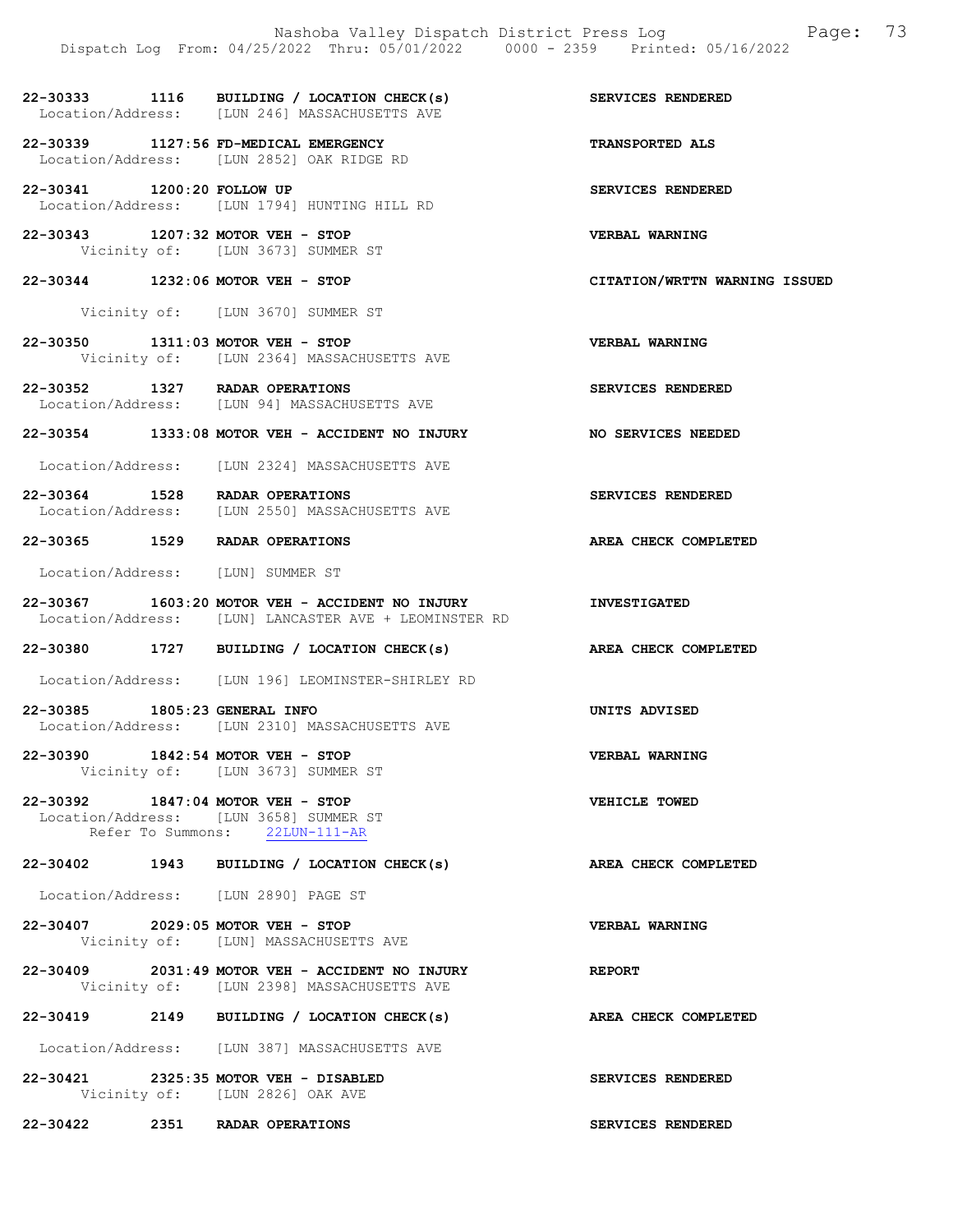|                                   |      | Nashoba Valley Dispatch District Press Log<br>Dispatch Log From: 04/25/2022 Thru: 05/01/2022 0000 - 2359 Printed: 05/16/2022 |               |                             | Page: | 74 |
|-----------------------------------|------|------------------------------------------------------------------------------------------------------------------------------|---------------|-----------------------------|-------|----|
|                                   |      | Location/Address: [LUN] SUMMER ST                                                                                            |               |                             |       |    |
|                                   |      | 22-30423 2356:35 MOTOR VEH - STOP<br>Vicinity of: [LUN 3672] SUMMER ST                                                       |               | VERBAL WARNING              |       |    |
|                                   |      | 22-30424 2358 BUILDING / LOCATION CHECK(s)                                                                                   |               | AREA CHECK COMPLETED        |       |    |
|                                   |      | Location/Address: [LUN 2662] NORTHFIELD RD                                                                                   |               |                             |       |    |
| For Date: $04/28/2022 - Thursday$ |      |                                                                                                                              |               |                             |       |    |
| 22-30425                          | 0000 | BUILDING / LOCATION CHECK(s)                                                                                                 |               | <b>AREA CHECK COMPLETED</b> |       |    |
|                                   |      | Location/Address: [LUN 2495] MASSACHUSETTS AVE                                                                               |               |                             |       |    |
| 22-30426 0001                     |      | BUILDING / LOCATION CHECK(s)                                                                                                 |               | AREA CHECK COMPLETED        |       |    |
|                                   |      | Location/Address: [LUN 2509] MASSACHUSETTS AVE                                                                               |               |                             |       |    |
|                                   |      | 22-30428 0003 BUILDING / LOCATION CHECK(s)                                                                                   |               | AREA CHECK COMPLETED        |       |    |
|                                   |      | Location/Address: [LUN 94] MASSACHUSETTS AVE                                                                                 |               |                             |       |    |
| 22-30429 0004                     |      | BUILDING / LOCATION CHECK(s)                                                                                                 |               | AREA CHECK COMPLETED        |       |    |
|                                   |      | Location/Address: [LUN 2550] MASSACHUSETTS AVE                                                                               |               |                             |       |    |
|                                   |      | 22-30432 0012:05 ALARM - COMMERCIAL BURGLARY<br>Location/Address: [LUN 196] LEOMINSTER-SHIRLEY RD                            | <b>REPORT</b> |                             |       |    |
|                                   |      | 22-30433 0015:04 ALARM - COMMERCIAL BURGLARY<br>Location/Address: [LUN 4996] ELECTRIC AVE                                    |               | <b>SECURED BUILDING</b>     |       |    |
|                                   |      | 22-30437 0032 BUILDING / LOCATION CHECK(s)                                                                                   |               | AREA CHECK COMPLETED        |       |    |
|                                   |      | Location/Address: [LUN 2144] LEOMINSTER-SHIRLEY RD                                                                           |               |                             |       |    |
|                                   |      | 22-30439 0033 BUILDING / LOCATION CHECK(s)                                                                                   |               | AREA CHECK COMPLETED        |       |    |
|                                   |      | Location/Address: [LUN 2145] LEOMINSTER-SHIRLEY RD                                                                           |               |                             |       |    |
| 22-30442                          | 0034 | BUILDING / LOCATION CHECK(s)                                                                                                 |               | AREA CHECK COMPLETED        |       |    |
|                                   |      | Location/Address: [LUN 3394] RESERVOIR RD                                                                                    |               |                             |       |    |
| 22-30448 0036                     |      | BUILDING / LOCATION CHECK(s) AREA CHECK COMPLETED                                                                            |               |                             |       |    |
| Location/Address:                 |      | [LUN 121] LEOMINSTER-SHIRLEY RD                                                                                              |               |                             |       |    |
| 22-30445                          | 0040 | BUILDING / LOCATION CHECK(s)                                                                                                 |               | AREA CHECK COMPLETED        |       |    |
| Location/Address:                 |      | [LUN 838] CHASE RD                                                                                                           |               |                             |       |    |
| 22-30453                          | 0047 | BUILDING / LOCATION CHECK(s)                                                                                                 |               | AREA CHECK COMPLETED        |       |    |
| Location/Address:                 |      | [LUN 2143] LEOMINSTER-SHIRLEY RD                                                                                             |               |                             |       |    |
| 22-30457 0049                     |      | BUILDING / LOCATION CHECK(s)                                                                                                 |               | AREA CHECK COMPLETED        |       |    |
| Location/Address:                 |      | [LUN 2154] LEOMINSTER-SHIRLEY RD                                                                                             |               |                             |       |    |
| 22-30456                          | 0050 | BUILDING / LOCATION CHECK(s)                                                                                                 |               | <b>AREA CHECK COMPLETED</b> |       |    |
| Location/Address:                 |      | [LUN 2077] LANCASTER AVE                                                                                                     |               |                             |       |    |
| 22-30464                          | 0057 | BUILDING / LOCATION CHECK(s)                                                                                                 |               | AREA CHECK COMPLETED        |       |    |
| Location/Address:                 |      | [LUN 2234] LEOMINSTER RD                                                                                                     |               |                             |       |    |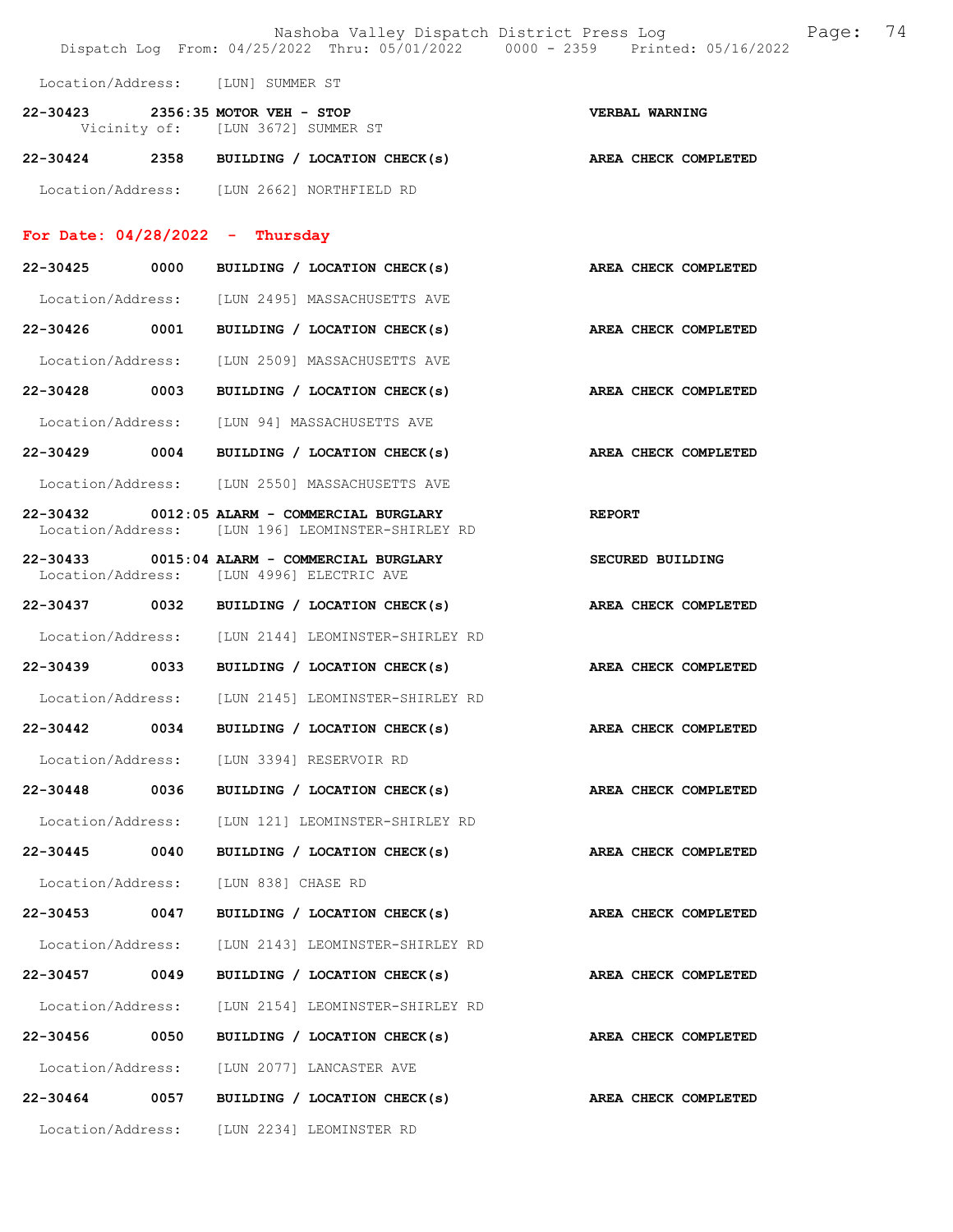Nashoba Valley Dispatch District Press Log Fage: 75

Dispatch Log From: 04/25/2022 Thru: 05/01/2022 0000 - 2359 Printed: 05/16/2022

|                   |      | 22-30473 0105 BUILDING / LOCATION CHECK(s)        | BUILDING CHKED, APPEARS SECURE |
|-------------------|------|---------------------------------------------------|--------------------------------|
|                   |      | Location/Address: [LUN 2375] MASSACHUSETTS AVE    |                                |
|                   |      | 22-30476 0111 BUILDING / LOCATION CHECK(s)        | AREA CHECK COMPLETED           |
|                   |      | Location/Address: [LUN 246] MASSACHUSETTS AVE     |                                |
| 22-30481 0115     |      | BUILDING / LOCATION CHECK(s)                      | AREA CHECK COMPLETED           |
|                   |      | Location/Address: [LUN 1130] ELECTRIC AVE         |                                |
| 22-30484 0120     |      | BUILDING / LOCATION CHECK(s)                      | BUILDING CHKED, APPEARS SECURE |
|                   |      | Location/Address: [LUN 170] ELECTRIC AVE          |                                |
| 22-30488 0122     |      | BUILDING / LOCATION CHECK(s)                      | AREA CHECK COMPLETED           |
|                   |      | Location/Address: [LUN 3682] SUMMER ST            |                                |
| 22-30489 0123     |      | BUILDING / LOCATION CHECK(s)                      | AREA CHECK COMPLETED           |
|                   |      | Location/Address: [LUN 3673] SUMMER ST            |                                |
| 22-30490 0123     |      | BUILDING / LOCATION CHECK(s) AREA CHECK COMPLETED |                                |
|                   |      | Location/Address: [LUN 247] MASSACHUSETTS AVE     |                                |
| 22-30491 0125     |      | BUILDING / LOCATION CHECK(s)                      | AREA CHECK COMPLETED           |
|                   |      | Location/Address: [LUN 3670] SUMMER ST            |                                |
| 22-30493 0126     |      | BUILDING / LOCATION CHECK(s)                      | BUILDING CHKED, APPEARS SECURE |
|                   |      | Location/Address: [LUN 2328] MASSACHUSETTS AVE    |                                |
| 22-30498 0129     |      | BUILDING / LOCATION CHECK(s)                      | AREA CHECK COMPLETED           |
|                   |      | Location/Address: [LUN 4732] SUMMER ST            |                                |
|                   |      | 22-30499 0131 BUILDING / LOCATION CHECK(s)        | AREA CHECK COMPLETED           |
|                   |      | Location/Address: [LUN 4600] SUMMER ST            |                                |
| 22-30500          | 0131 | BUILDING / LOCATION CHECK(s)                      | BUILDING CHKED, APPEARS SECURE |
|                   |      | Location/Address: [LUN 2310] MASSACHUSETTS AVE    |                                |
| 22-30501          | 0132 | BUILDING / LOCATION CHECK(s)                      | AREA CHECK COMPLETED           |
|                   |      | Location/Address: [LUN 3665] SUMMER ST            |                                |
| 22-30503          | 0134 | BUILDING / LOCATION CHECK(s)                      | AREA CHECK COMPLETED           |
|                   |      | Location/Address: [LUN 4488] ELECTRIC AVE         |                                |
| 22-30504          | 0135 | BUILDING / LOCATION CHECK(s)                      | AREA CHECK COMPLETED           |
| Location/Address: |      | [LUN 6] ELECTRIC AVE                              |                                |
| 22-30505 0135     |      | BUILDING / LOCATION CHECK(s)                      | BUILDING CHKED, APPEARS SECURE |
| Location/Address: |      | [LUN 387] MASSACHUSETTS AVE                       |                                |
| 22-30506          | 0140 | BUILDING / LOCATION CHECK(s)                      | BUILDING CHKED, APPEARS SECURE |
| Location/Address: |      | [LUN 5005] MASSACHUSETTS AVE                      |                                |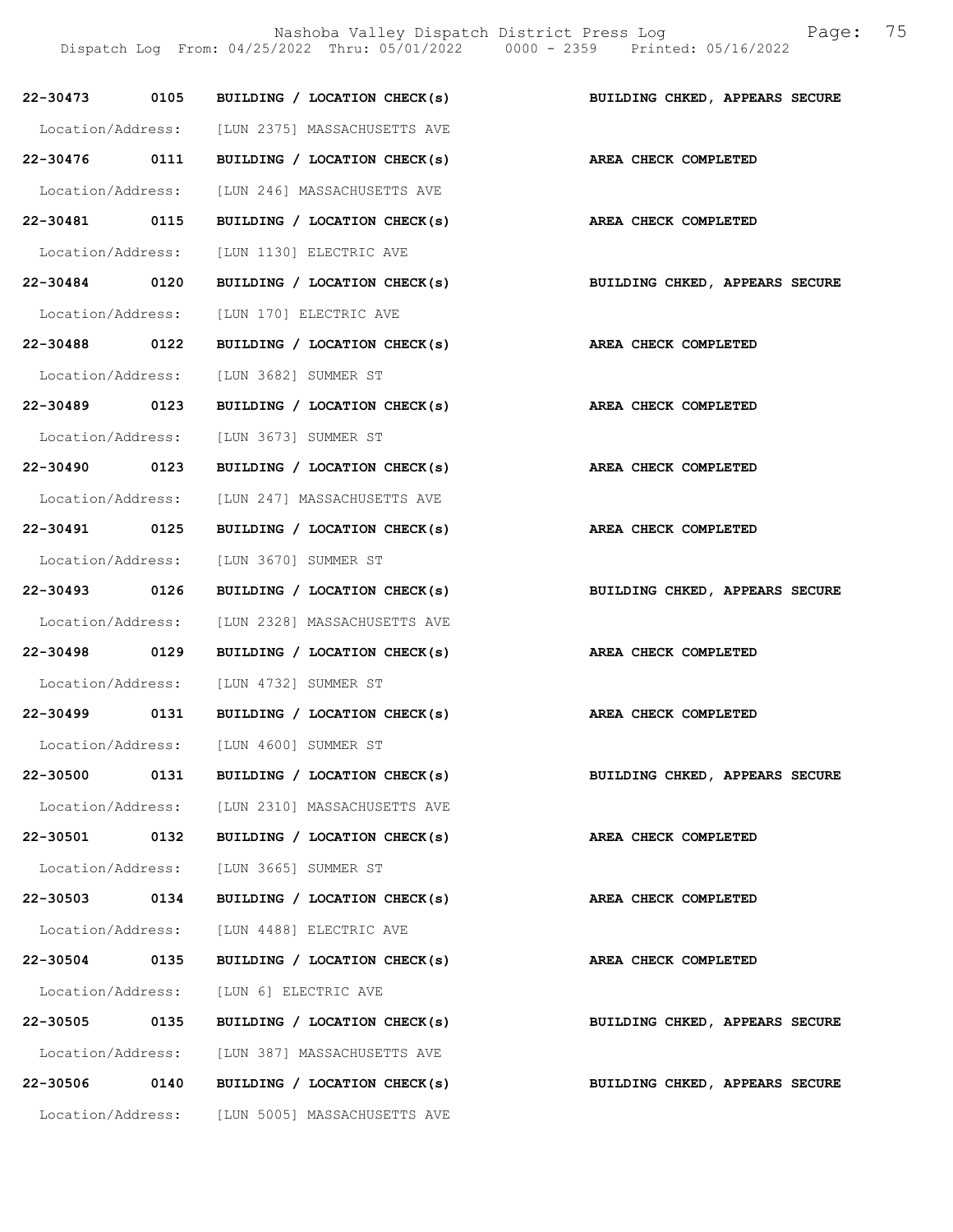Nashoba Valley Dispatch District Press Log Fage: 76

|                   |                                                                                                                 | Dispatch Log From: 04/25/2022 Thru: 05/01/2022 0000 - 2359 Printed: 05/16/2022 |
|-------------------|-----------------------------------------------------------------------------------------------------------------|--------------------------------------------------------------------------------|
| 22-30510 0147     | BUILDING / LOCATION CHECK(s) AREA CHECK COMPLETED                                                               |                                                                                |
|                   | Location/Address: [LUN 170] ELECTRIC AVE                                                                        |                                                                                |
|                   |                                                                                                                 | 22-30511 0149 BUILDING / LOCATION CHECK(s) BUILDING CHKED, APPEARS SECURE      |
|                   | Location/Address: [LUN 1962] LAKEFRONT AVE                                                                      |                                                                                |
| 22-30513 0154     | BUILDING / LOCATION CHECK(s)                                                                                    | BUILDING CHKED, APPEARS SECURE                                                 |
|                   | Location/Address: [LUN 2234] LEOMINSTER RD                                                                      |                                                                                |
| 22-30516 0203     | BUILDING / LOCATION CHECK(s)                                                                                    | BUILDING CHKED, APPEARS SECURE                                                 |
|                   | Location/Address: [LUN 2475] MASSACHUSETTS AVE                                                                  |                                                                                |
| 22-30518 0209     | BUILDING / LOCATION CHECK(s)                                                                                    | BUILDING CHKED, APPEARS SECURE                                                 |
| Location/Address: | [LUN 2398] MASSACHUSETTS AVE                                                                                    |                                                                                |
| 22-30521 0216     | BUILDING / LOCATION CHECK(s)                                                                                    | BUILDING CHKED, APPEARS SECURE                                                 |
| Location/Address: | [LUN 2346] MASSACHUSETTS AVE                                                                                    |                                                                                |
| 22-30523 0226     | BUILDING / LOCATION CHECK(s)                                                                                    | BUILDING CHKED, APPEARS SECURE                                                 |
|                   | Location/Address: [LUN 215] MASSACHUSETTS AVE                                                                   |                                                                                |
| 22-30525 0239     | BUILDING / LOCATION CHECK(s)                                                                                    | BUILDING CHKED, APPEARS SECURE                                                 |
|                   | Location/Address: [LUN 2317] MASSACHUSETTS AVE                                                                  |                                                                                |
|                   | 22-30530 0410:44 FD-SERVICE CALL<br>Location/Address: [LUN 4926] JACKLYN DR<br>Refer To Fire Case: 22LUN-137-IN | SERVICES RENDERED                                                              |
|                   | 22-30531 0439 BUILDING / LOCATION CHECK(s) AREA CHECK COMPLETED                                                 |                                                                                |
|                   | Location/Address: [LUN 4731] CHASE RD                                                                           |                                                                                |
|                   | 22-30533 0443 BUILDING / LOCATION CHECK(s)                                                                      | AREA CHECK COMPLETED                                                           |
|                   | Location/Address: [LUN 2310] MASSACHUSETTS AVE                                                                  |                                                                                |
|                   | 22-30534 0501 BUILDING / LOCATION CHECK(s)                                                                      | AREA CHECK COMPLETED                                                           |
|                   | Location/Address: [LUN 4732] SUMMER ST                                                                          |                                                                                |
| 22-30535 0527     | BUILDING / LOCATION CHECK(s)                                                                                    | AREA CHECK COMPLETED                                                           |
|                   | Location/Address: [LUN 18] NORTHFIELD RD                                                                        |                                                                                |
| 22-30539 0544     | BUILDING / LOCATION CHECK(s)                                                                                    | AREA CHECK COMPLETED                                                           |
|                   | Location/Address: [LUN 2375] MASSACHUSETTS AVE                                                                  |                                                                                |
|                   | 22-30540 0553 RADAR OPERATIONS<br>Location/Address: [LUN] MASSACHUSETTS AVE                                     | SERVICES RENDERED                                                              |
|                   | 22-30547 0630:41 MOTOR VEH - STOP                                                                               | CITATION/WRTTN WARNING ISSUED                                                  |
|                   | Vicinity of: [LUN] PLEASANT ST                                                                                  |                                                                                |
|                   | 22-30551 0718:55 MOTOR VEH - STOP<br>Vicinity of: [LUN 2328] MASSACHUSETTS AVE                                  | <b>VERBAL WARNING</b>                                                          |
|                   | 22-30555 0736 RADAR OPERATIONS<br>Location/Address: [LUN 94] MASSACHUSETTS AVE                                  | SERVICES RENDERED                                                              |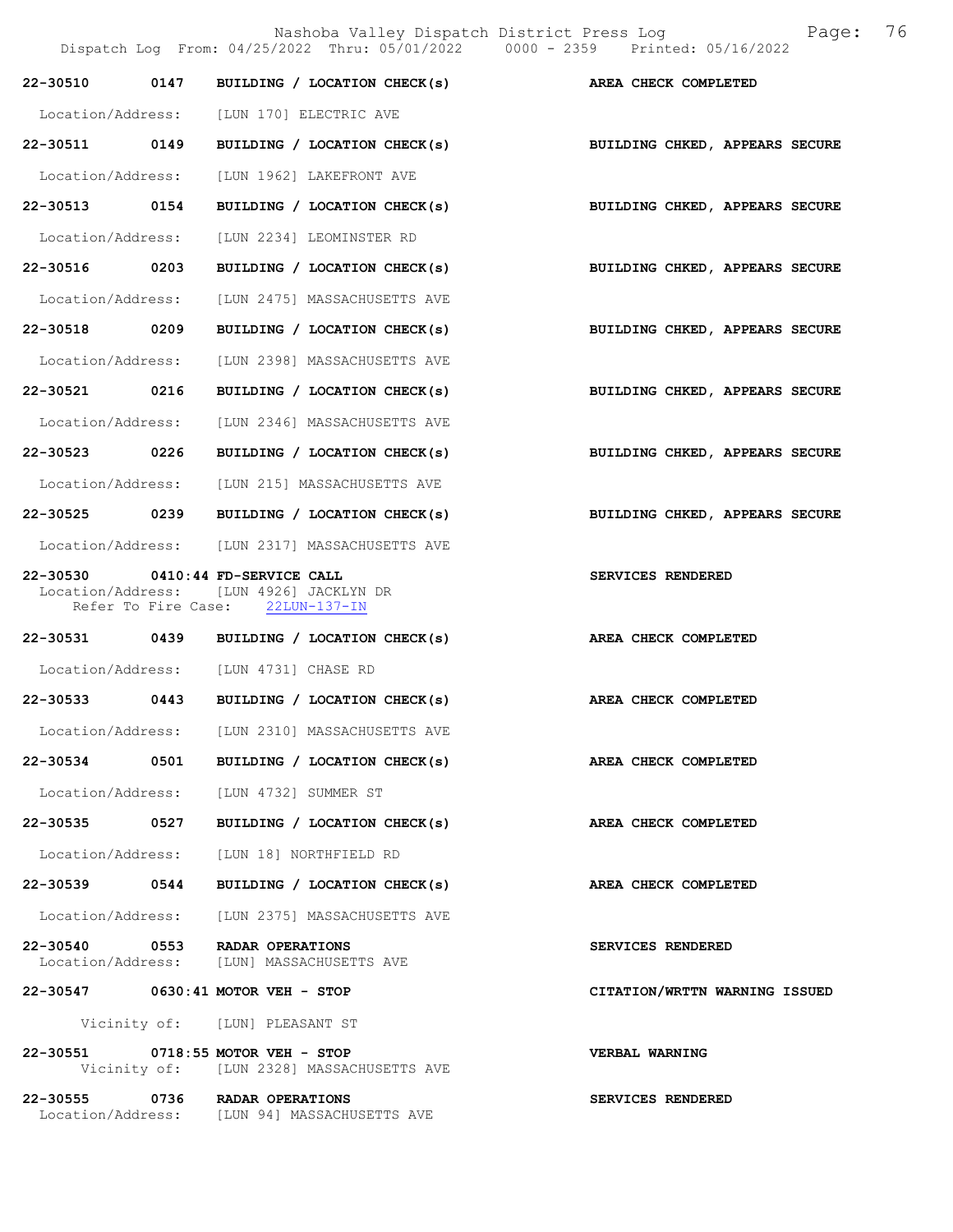|                                                                  |      | Dispatch Log From: 04/25/2022 Thru: 05/01/2022 0000 - 2359 Printed: 05/16/2022       | Nashoba Valley Dispatch District Press Log Faqe: 77 |
|------------------------------------------------------------------|------|--------------------------------------------------------------------------------------|-----------------------------------------------------|
|                                                                  |      | 22-30562 0750:21 MOTOR VEH - STOP<br>Vicinity of: [LUN] ELECTRIC AVE                 | <b>VERBAL WARNING</b>                               |
|                                                                  |      | 22-30570 0831 BUILDING / LOCATION CHECK(s) AREA CHECK COMPLETED                      |                                                     |
|                                                                  |      | Location/Address: [LUN] TOWNSEND HARBOR RD                                           |                                                     |
|                                                                  |      | 22-30577 0910:39 FD-MEDICAL EMERGENCY                                                | PATIENT REFUSAL, NO TRANSPORT                       |
|                                                                  |      | Location/Address: [LUN 3850] TOWNSEND HARBOR RD                                      |                                                     |
|                                                                  |      | 22-30582 0942 RADAR OPERATIONS<br>Location/Address: [LUN 244] LEOMINSTER-SHIRLEY RD  | SERVICES RENDERED                                   |
|                                                                  |      | 22-30584 1002:28 MOTOR VEH - STOP<br>Vicinity of: [LUN 2347] MASSACHUSETTS AVE       | <b>VERBAL WARNING</b>                               |
| 22-30589 1042:13 ASSIST CITIZEN                                  |      | Location/Address: [LUN 4716] MASSACHUSETTS AVE                                       | <b>REPORT</b>                                       |
| 22-30620 1319:00 FD-INSPECTION                                   |      | Location/Address: [LUN 1034] DANA ST                                                 | SERVICES RENDERED                                   |
|                                                                  |      | 22-30623 1331:15 MOTOR VEH - STOP<br>Vicinity of: [LUN] MASSACHUSETTS AVE + CROSS ST | VERBAL WARNING                                      |
|                                                                  |      | 22-30628 1354 BUILDING / LOCATION CHECK(s) AREA CHECK COMPLETED                      |                                                     |
|                                                                  |      | Location/Address: [LUN 4777] ELECTRIC AVE                                            |                                                     |
| 22-30637 1426:18 ANIMAL CALL<br>Location/Address: [LUN] PRATT ST |      |                                                                                      | <b>UNFOUNDED</b>                                    |
|                                                                  |      | 22-30643 1454:13 ALARM - RESIDENTIAL BURGLARY                                        | BUILDING CHKED, APPEARS SECURE                      |
|                                                                  |      | Location/Address: [LUN 2537] MASSACHUSETTS AVE                                       |                                                     |
| 22-30644 1456:42 ASSIST CITIZEN                                  |      | Location/Address: [LUN 4716] MASSACHUSETTS AVE                                       | <b>REPORT</b>                                       |
|                                                                  |      | 22-30648 1532:35 WELL BEING CHECK<br>Location/Address: [LUN 2360] MASSACHUSETTS AVE  | Gone on Arrival                                     |
| 22-30649                                                         | 1546 | BUILDING / LOCATION CHECK(s)                                                         | AREA CHECK COMPLETED                                |
|                                                                  |      | Location/Address: [LUN 2347] MASSACHUSETTS AVE                                       |                                                     |
| 22-30662 1628                                                    |      | RADAR OPERATIONS                                                                     | <b>NO SERVICES NEEDED</b>                           |
| Location/Address:                                                |      | [LUN] HIGHLAND ST                                                                    |                                                     |
| 22-30664 1634                                                    |      | BUILDING / LOCATION CHECK(s)                                                         | AREA CHECK COMPLETED                                |
| Location/Address:                                                |      | [LUN 193] CHESTNUT ST                                                                |                                                     |
| 22-30668<br>Location/Address:                                    | 1729 | RADAR OPERATIONS<br>[LUN 2143] LEOMINSTER-SHIRLEY RD                                 | <b>INVESTIGATED</b>                                 |
| 22-30669 1735                                                    |      | BUILDING / LOCATION CHECK(s)                                                         | AREA CHECK COMPLETED                                |
| Location/Address:                                                |      | [LUN 4694] MEMORIAL DR                                                               |                                                     |
| 22-30670 1736                                                    |      | BUILDING / LOCATION CHECK(s)                                                         | AREA CHECK COMPLETED                                |
|                                                                  |      | Location/Address: [LUN 2580] MEMORIAL DR                                             |                                                     |
|                                                                  |      | 22-30672 1741:06 MOTOR VEH - LOCKOUT                                                 | <b>REPORT</b>                                       |

Location/Address: [LUN 358] MASSACHUSETTS AVE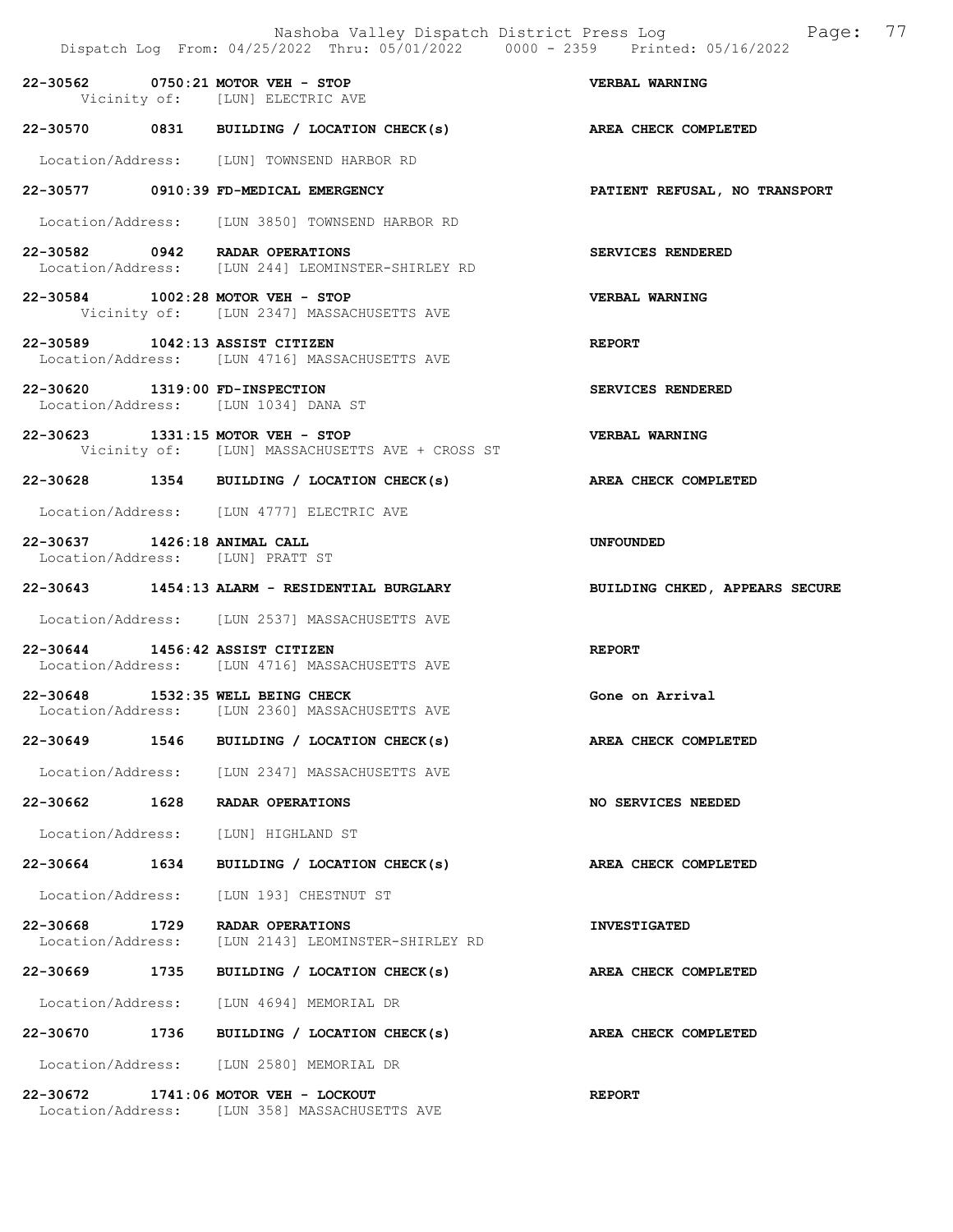|                                    |      | Dispatch Log From: 04/25/2022 Thru: 05/01/2022 0000 - 2359 Printed: 05/16/2022 | Nashoba Valley Dispatch District Press Log Fage: 78 |
|------------------------------------|------|--------------------------------------------------------------------------------|-----------------------------------------------------|
| 22-30675 1758                      |      | BUILDING / LOCATION CHECK(s)<br>Location/Address: [LUN 246] MASSACHUSETTS AVE  | SERVICES RENDERED                                   |
| 22-30683 1948                      |      | BUILDING / LOCATION CHECK(s)                                                   | AREA CHECK COMPLETED                                |
| Location/Address:                  |      | [LUN 2475] MASSACHUSETTS AVE                                                   |                                                     |
| 22-30684 1955                      |      | BUILDING / LOCATION CHECK(s)                                                   | AREA CHECK COMPLETED                                |
| Location/Address:                  |      | [LUN 94] MASSACHUSETTS AVE                                                     |                                                     |
| 22-30686 2000<br>Location/Address: |      | TRAFFIC CONTROL<br>[LUN] HIGHLAND ST + HOLMAN ST                               | SERVICES RENDERED                                   |
|                                    |      | 22-30688 2013 RADAR OPERATIONS<br>Location/Address: [LUN 830] CHASE RD         | SERVICES RENDERED                                   |
|                                    |      | 22-30689 2019:03 MOTOR VEH - STOP                                              | CITATION/WRTTN WARNING ISSUED                       |
|                                    |      | Vicinity of: [LUN 2719] NORTHFIELD RD                                          |                                                     |
|                                    |      | 22-30690 2019:03 ALARM - RESIDENTIAL BURGLARY                                  | REPORTING PARTY CANCELED                            |
|                                    |      | Location/Address: [LUN 3428] ROBBS TER                                         |                                                     |
| 22-30691 2034                      |      | BUILDING / LOCATION CHECK(s)                                                   | AREA CHECK COMPLETED                                |
|                                    |      | Location/Address: [LUN 2234] LEOMINSTER RD                                     |                                                     |
| 22-30693 2036<br>Location/Address: |      | RADAR OPERATIONS<br>[LUN 2148] LEOMINSTER-SHIRLEY RD                           | <b>INVESTIGATED</b>                                 |
| 22-30694 2040                      |      | BUILDING / LOCATION CHECK(s)                                                   | AREA CHECK COMPLETED                                |
| Location/Address:                  |      | [LUN 2347] MASSACHUSETTS AVE                                                   |                                                     |
| 22-30696 2140                      |      | BUILDING / LOCATION CHECK(s)LU AREA CHECK COMPLETED                            |                                                     |
| Location/Address:                  |      | [LUN] LAKEFRONT AVE                                                            |                                                     |
| 22-30697 2144                      |      | BUILDING / LOCATION CHECK(s) AREA CHECK COMPLETED                              |                                                     |
|                                    |      | Location/Address: [LUN 6] ELECTRIC AVE                                         |                                                     |
| 22-30698                           |      | 2159 BUILDING / LOCATION CHECK(s)                                              | AREA CHECK COMPLETED                                |
|                                    |      | Location/Address: [LUN 196] LEOMINSTER-SHIRLEY RD                              |                                                     |
| 22-30706 2354:37 GENERAL INFO      |      |                                                                                | REFERRED TO OTHER AGENCY                            |
|                                    |      | Location/Address: [LUN 2408] MASSACHUSETTS AVE                                 |                                                     |
| For Date: $04/29/2022 -$ Friday    |      |                                                                                |                                                     |
| 22-30707                           | 0002 | BUILDING / LOCATION CHECK(s)                                                   | BUILDING CHKED, APPEARS SECURE                      |
| Location/Address:                  |      | [LUN 2431] MASSACHUSETTS AVE                                                   |                                                     |
| 22-30708                           | 0003 | BUILDING / LOCATION CHECK(s)                                                   | AREA CHECK COMPLETED                                |
| Location/Address:                  |      | [LUN 2431] MASSACHUSETTS AVE                                                   |                                                     |
| 22-30709                           | 0010 | BUILDING / LOCATION CHECK(s)                                                   | BUILDING CHKED, APPEARS SECURE                      |
|                                    |      | Location/Address: [LUN 2310] MASSACHUSETTS AVE                                 |                                                     |

22-30711 0017 BUILDING / LOCATION CHECK(s) BUILDING CHKED, APPEARS SECURE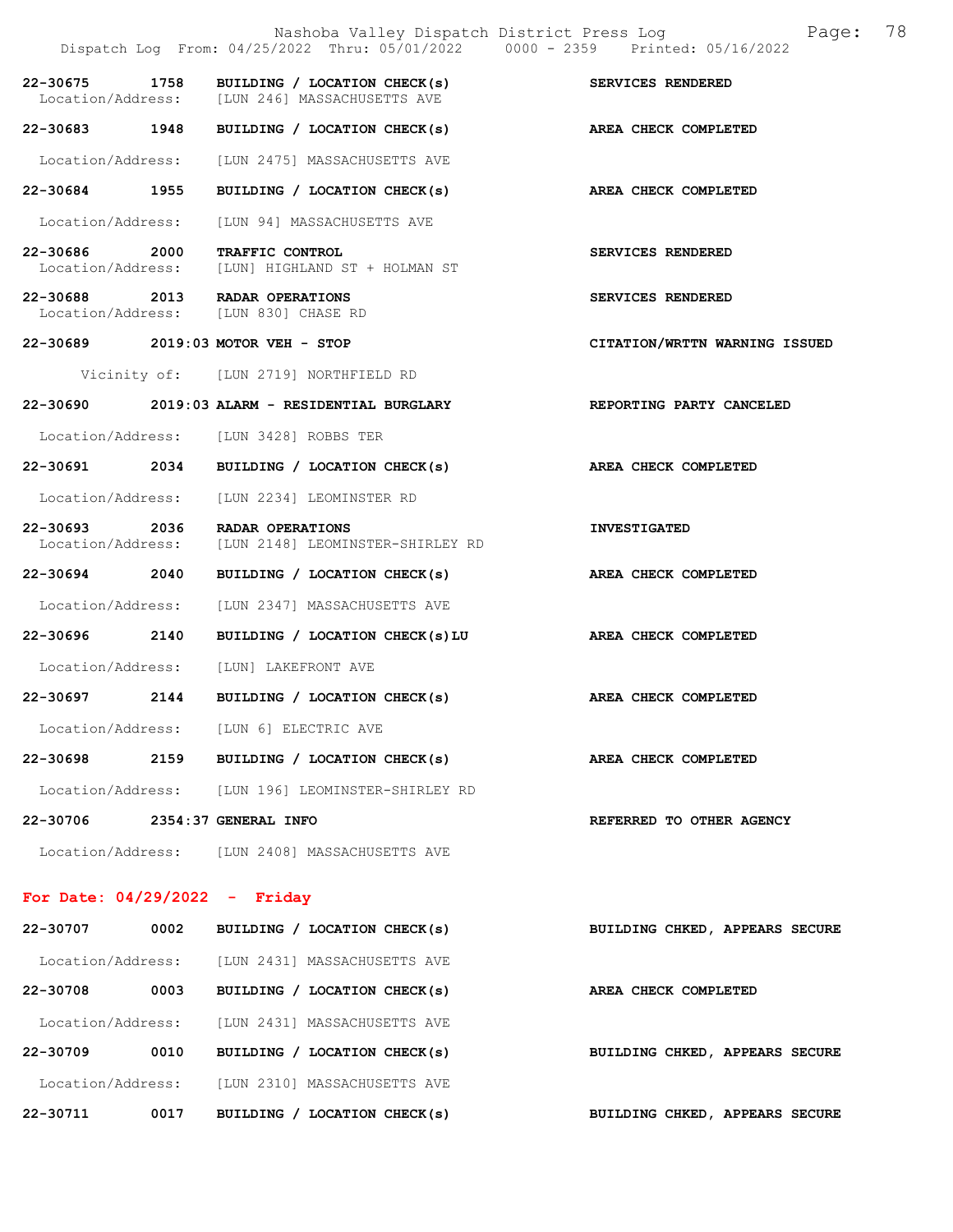|                                    |      | Nashoba Valley Dispatch District Press Log<br>Dispatch Log From: 04/25/2022 Thru: 05/01/2022 0000 - 2359 Printed: 05/16/2022 | 79<br>Page:                    |
|------------------------------------|------|------------------------------------------------------------------------------------------------------------------------------|--------------------------------|
|                                    |      | Location/Address: [LUN 6] ELECTRIC AVE                                                                                       |                                |
| 22-30712 0017                      |      | BUILDING / LOCATION CHECK(s)                                                                                                 | <b>ACCIDENTAL 911 CALL</b>     |
| Location/Address:                  |      | [LUN] LAKEFRONT AVE                                                                                                          |                                |
| 22-30714                           | 0019 | BUILDING / LOCATION CHECK(s)                                                                                                 | BUILDING CHKED, APPEARS SECURE |
| Location/Address:                  |      | [LUN 1962] LAKEFRONT AVE                                                                                                     |                                |
| 22-30716 0020                      |      | BUILDING / LOCATION CHECK(s)                                                                                                 | BUILDING CHKED, APPEARS SECURE |
| Location/Address:                  |      | [LUN 4488] ELECTRIC AVE                                                                                                      |                                |
| 22-30718 0022                      |      | BUILDING / LOCATION CHECK(s)                                                                                                 | BUILDING CHKED, APPEARS SECURE |
| Location/Address:                  |      | [LUN 4248] WHALOM RD                                                                                                         |                                |
| 22-30719                           | 0023 | RADAR OPERATIONS                                                                                                             | NO SERVICES NEEDED             |
| Location/Address:                  |      | [LUN] SUMMER ST                                                                                                              |                                |
| 22-30720 0025                      |      | BUILDING / LOCATION CHECK(s)                                                                                                 | BUILDING CHKED, APPEARS SECURE |
| Location/Address:                  |      | [LUN 2375] MASSACHUSETTS AVE                                                                                                 |                                |
| 22-30721 0027                      |      | BUILDING / LOCATION CHECK(s)                                                                                                 | AREA CHECK COMPLETED           |
| Location/Address:                  |      | [LUN 170] ELECTRIC AVE                                                                                                       |                                |
| 22-30723                           | 0031 | BUILDING / LOCATION CHECK(s)                                                                                                 | AREA CHECK COMPLETED           |
| Location/Address:                  |      | [LUN 6] ELECTRIC AVE                                                                                                         |                                |
| 22-30724 0032                      |      | BUILDING / LOCATION CHECK(s)                                                                                                 | AREA CHECK COMPLETED           |
| Location/Address:                  |      | [LUN 4996] ELECTRIC AVE                                                                                                      |                                |
| 22-30725 0034                      |      | BUILDING / LOCATION CHECK(s)                                                                                                 | AREA CHECK COMPLETED           |
|                                    |      | Location/Address: [LUN 1130] ELECTRIC AVE                                                                                    |                                |
| 22-30727                           | 0039 | RADAR OPERATIONS                                                                                                             | NO SERVICES NEEDED             |
| Location/Address:                  |      | [LUN] ELECTRIC AVE                                                                                                           |                                |
| 22-30735 0056                      |      | BUILDING / LOCATION CHECK(s)                                                                                                 | AREA CHECK COMPLETED           |
| Location/Address:                  |      | [LUN 4656] MASSACHUSETTS AVE                                                                                                 |                                |
| 22-30738 0103<br>Location/Address: |      | RADAR OPERATIONS<br>[LUN 2143] LEOMINSTER-SHIRLEY RD                                                                         | SERVICES RENDERED              |
| 22-30739 0106                      |      | BUILDING / LOCATION CHECK(s)                                                                                                 | BUILDING CHKED, APPEARS SECURE |
| Location/Address:                  |      | [LUN 4732] SUMMER ST                                                                                                         |                                |
| 22-30740 0108                      |      | BUILDING / LOCATION CHECK(s)                                                                                                 | BUILDING CHKED, APPEARS SECURE |
| Location/Address:                  |      | [LUN 3651] SUMMER ST                                                                                                         |                                |
| 22-30741                           | 0109 | BUILDING / LOCATION CHECK(s)                                                                                                 | BUILDING CHKED, APPEARS SECURE |
| Location/Address:                  |      | [LUN 3654] SUMMER ST                                                                                                         |                                |
| 22-30742 0109                      |      | BUILDING / LOCATION CHECK(s)                                                                                                 | BUILDING CHKED, APPEARS SECURE |
|                                    |      | Location/Address: [LUN 3660] SUMMER ST                                                                                       |                                |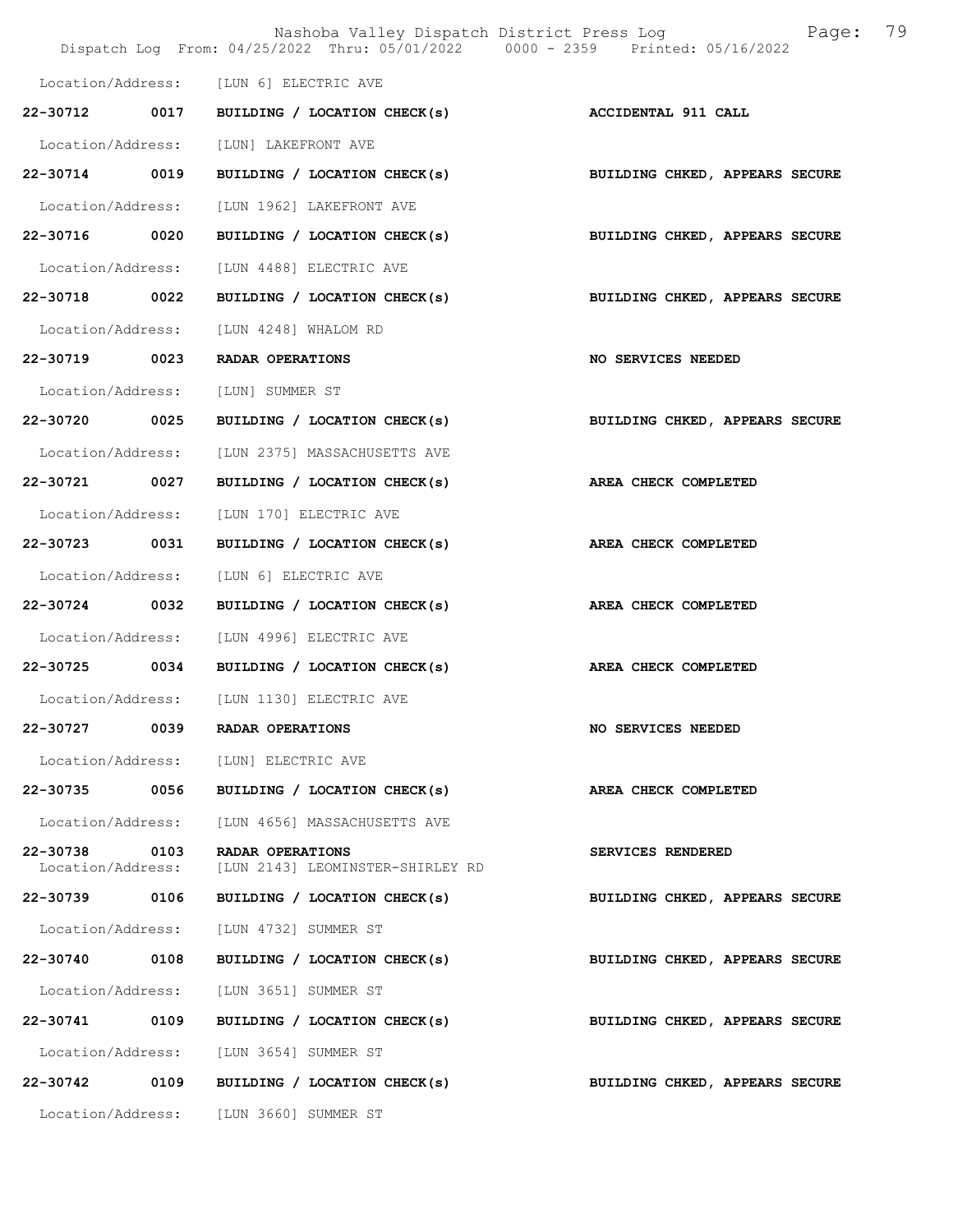|                   |                   | Dispatch Log From: 04/25/2022 Thru: 05/01/2022 0000 - 2359 Printed: 05/16/2022 |                                |
|-------------------|-------------------|--------------------------------------------------------------------------------|--------------------------------|
| 22-30743          |                   | 0109 BUILDING / LOCATION CHECK(s)                                              | BUILDING CHKED, APPEARS SECURE |
|                   |                   | Location/Address: [LUN 3670] SUMMER ST                                         |                                |
|                   |                   | 22-30747 0121:05 MOTOR VEH - STOP                                              | CRIMINAL COMPLAINT             |
|                   | Refer To Summons: | Vicinity of: [LUN 4488] ELECTRIC AVE<br>$22LUN-112-AR$                         |                                |
|                   |                   | 22-30760 0141 BUILDING / LOCATION CHECK(s) AREA CHECK COMPLETED                |                                |
|                   |                   | Location/Address: [LUN 2145] LEOMINSTER-SHIRLEY RD                             |                                |
| 22-30761 0142     |                   | BUILDING / LOCATION CHECK(s)                                                   | AREA CHECK COMPLETED           |
|                   |                   | Location/Address: [LUN 244] LEOMINSTER-SHIRLEY RD                              |                                |
| 22-30762 0143     |                   | BUILDING / LOCATION CHECK(s)                                                   | AREA CHECK COMPLETED           |
|                   |                   | Location/Address: [LUN 3394] RESERVOIR RD                                      |                                |
| 22-30763 0144     |                   | BUILDING / LOCATION CHECK(s)                                                   | AREA CHECK COMPLETED           |
| Location/Address: |                   | [LUN 121] LEOMINSTER-SHIRLEY RD                                                |                                |
| 22-30765 0146     |                   | BUILDING / LOCATION CHECK(s)                                                   | AREA CHECK COMPLETED           |
| Location/Address: |                   | [LUN 5183] LEOMINSTER-SHIRLEY RD                                               |                                |
| 22-30766 0149     |                   | BUILDING / LOCATION CHECK(s)                                                   | AREA CHECK COMPLETED           |
| Location/Address: |                   | [LUN 101] RESERVOIR RD                                                         |                                |
| 22-30768 0152     |                   | BUILDING / LOCATION CHECK(s)                                                   | AREA CHECK COMPLETED           |
| Location/Address: |                   | [LUN 3312] RESERVOIR RD                                                        |                                |
| 22-30769 0156     |                   | BUILDING / LOCATION CHECK(s)                                                   | AREA CHECK COMPLETED           |
|                   |                   | Location/Address: [LUN 2457] MASSACHUSETTS AVE                                 |                                |
| 22-30770          | 0156              | BUILDING / LOCATION CHECK(s)                                                   | AREA CHECK COMPLETED           |
|                   |                   | Location/Address: [LUN 4694] MEMORIAL DR                                       |                                |
| 22-30775 0208     |                   | BUILDING / LOCATION CHECK(s)                                                   | AREA CHECK COMPLETED           |
|                   |                   | Location/Address: [LUN 2310] MASSACHUSETTS AVE                                 |                                |
| 22-30776          | 0210              | BUILDING / LOCATION CHECK(s)                                                   | AREA CHECK COMPLETED           |
|                   |                   | Location/Address: [LUN 2268] MAIN ST                                           |                                |
|                   |                   | 22-30778 0214 BUILDING / LOCATION CHECK(s)                                     | AREA CHECK COMPLETED           |
|                   |                   | Location/Address: [LUN 2398] MASSACHUSETTS AVE                                 |                                |
|                   |                   | $22-30785$ 0238:36 BUILDING / LOCATION CHECK(s)                                | BUILDING CHKED, APPEARS SECURE |
|                   |                   | Location/Address: [LUN 3651] SUMMER ST                                         |                                |
|                   |                   | 22-30783 0241:59 ALARM - COMMERCIAL BURGLARY                                   | BUILDING CHKED, APPEARS SECURE |
|                   |                   | Location/Address: [LUN 840] CHASE RD                                           |                                |
|                   |                   | 22-30788 0325 BUILDING / LOCATION CHECK(s)                                     | BUILDING CHKED, APPEARS SECURE |
|                   |                   | Location/Address: [LUN 2310] MASSACHUSETTS AVE                                 |                                |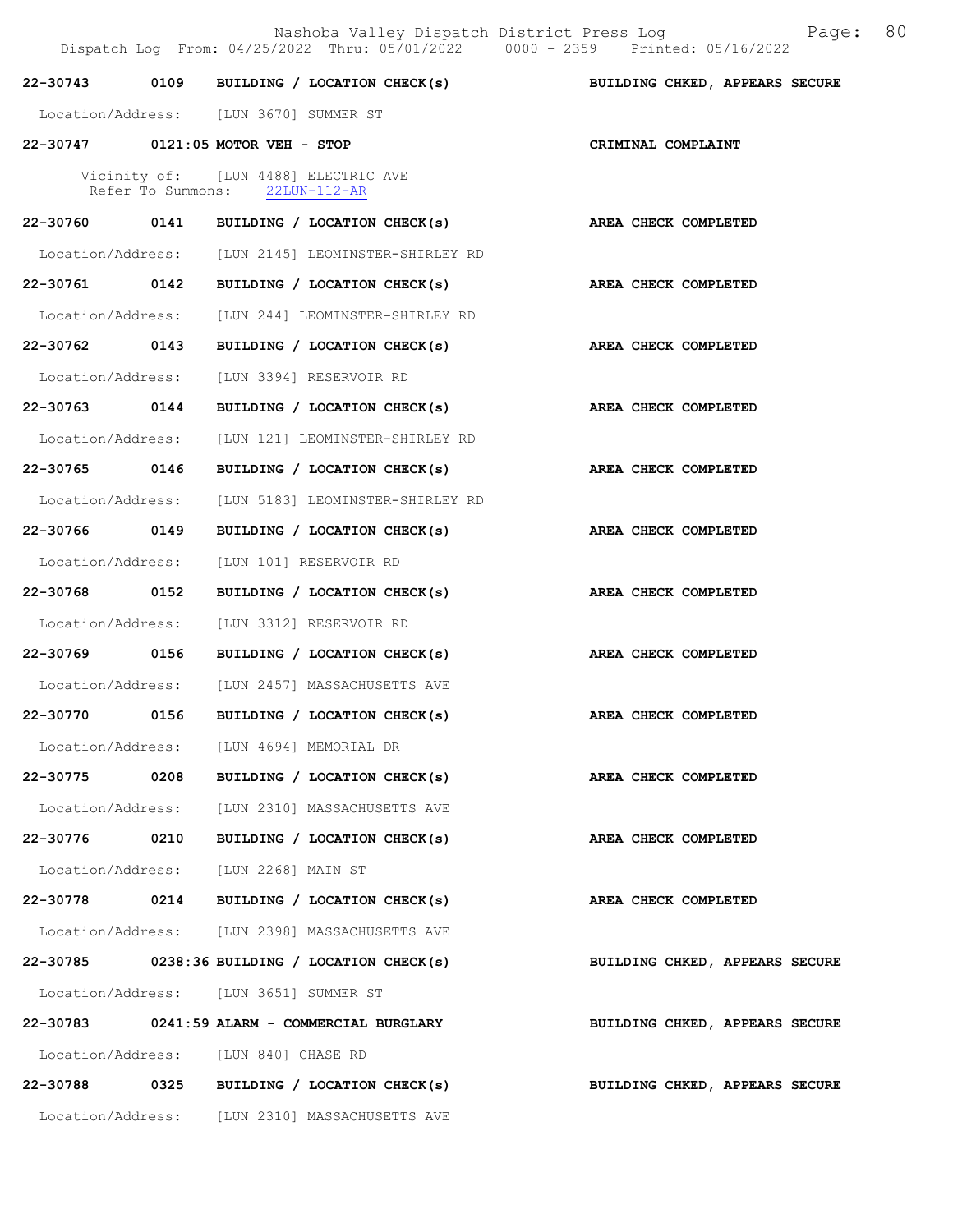Nashoba Valley Dispatch District Press Log Fage: 81 Dispatch Log From: 04/25/2022 Thru: 05/01/2022 0000 - 2359 Printed: 05/16/2022

|                                | 22-30789 0332 BUILDING / LOCATION CHECK(s)                                                 | BUILDING CHKED, APPEARS SECURE |
|--------------------------------|--------------------------------------------------------------------------------------------|--------------------------------|
|                                | Location/Address: [LUN 837] CHASE RD                                                       |                                |
|                                | 22-30790 0338 BUILDING / LOCATION CHECK(s)                                                 | BUILDING CHKED, APPEARS SECURE |
|                                | Location/Address: [LUN 830] CHASE RD                                                       |                                |
|                                | 22-30792 0343 BUILDING / LOCATION CHECK(s)                                                 | BUILDING CHKED, APPEARS SECURE |
|                                | Location/Address: [LUN 2383] MASSACHUSETTS AVE                                             |                                |
|                                | 22-30793 0408 BUILDING / LOCATION CHECK(s)                                                 | AREA CHECK COMPLETED           |
|                                | Location/Address: [LUN 3540] SCHOOL ST                                                     |                                |
|                                | 22-30800 0533 BUILDING / LOCATION CHECK(s) AREA CHECK COMPLETED                            |                                |
|                                | Location/Address: [LUN 2364] MASSACHUSETTS AVE                                             |                                |
|                                | 22-30801 0535 BUILDING / LOCATION CHECK(s)                                                 | AREA CHECK COMPLETED           |
|                                | Location/Address: [LUN 2310] MASSACHUSETTS AVE                                             |                                |
|                                | 22-30802 0545 BUILDING / LOCATION CHECK(s)                                                 | AREA CHECK COMPLETED           |
|                                | Location/Address: [LUN 2509] MASSACHUSETTS AVE                                             |                                |
|                                | 22-30803 0547 BUILDING / LOCATION CHECK(s)                                                 | AREA CHECK COMPLETED           |
|                                | Location/Address: [LUN] TOWNSEND HARBOR RD                                                 |                                |
|                                | 22-30806 0555 BUILDING / LOCATION CHECK(s)                                                 | AREA CHECK COMPLETED           |
|                                | Location/Address: [LUN 2475] MASSACHUSETTS AVE                                             |                                |
|                                | 22-30807 0602 BUILDING / LOCATION CHECK(s)                                                 | AREA CHECK COMPLETED           |
|                                | Location/Address: [LUN 215] MASSACHUSETTS AVE                                              |                                |
|                                | 22-30824 0751:44 MOTOR VEH - STOP<br>Vicinity of: [LUN 94] MASSACHUSETTS AVE               | VERBAL WARNING                 |
|                                | 22-30825 0757:15 MOTOR VEH - STOP<br>Vicinity of: [LUN] MASSACHUSETTS AVE                  | VERBAL WARNING                 |
|                                | 22-30828 0813:41 MOTOR VEH - STOP<br>Vicinity of: [LUN] MASSACHUSETTS AVE + WEST GROTON RD | <b>VERBAL WARNING</b>          |
|                                | 22-30832 0823:04 COMMUNITY POLICING<br>Location/Address: [LUN 2662] NORTHFIELD RD          | SERVICES RENDERED              |
|                                | 22-30833 0825:22 COMMUNITY POLICING<br>Location/Address: [LUN 4693] MASSACHUSETTS AVE      | SERVICES RENDERED              |
|                                | 22-30859 1001:42 MOTOR VEH - STOP                                                          | CITATION/WRTTN WARNING ISSUED  |
|                                | Location/Address: [LUN] LEOMINSTER-SHIRLEY RD + FORT POND RD                               |                                |
|                                | 22-30884 1311:52 ASSIST OTHER AGENCY<br>Location/Address: [LUN 2475] MASSACHUSETTS AVE     | SERVICES RENDERED              |
|                                | 22-30885 1318:59 MOTOR VEH - STOP<br>Location/Address: [LUN 3654] SUMMER ST                | <b>VERBAL WARNING</b>          |
| 22-30886 1324:54 FD-INSPECTION | Location/Address: [LUN 1892] JOHN ST                                                       | SERVICES RENDERED              |
| 22-30892 1401:06 FD-INSPECTION |                                                                                            | SERVICES RENDERED              |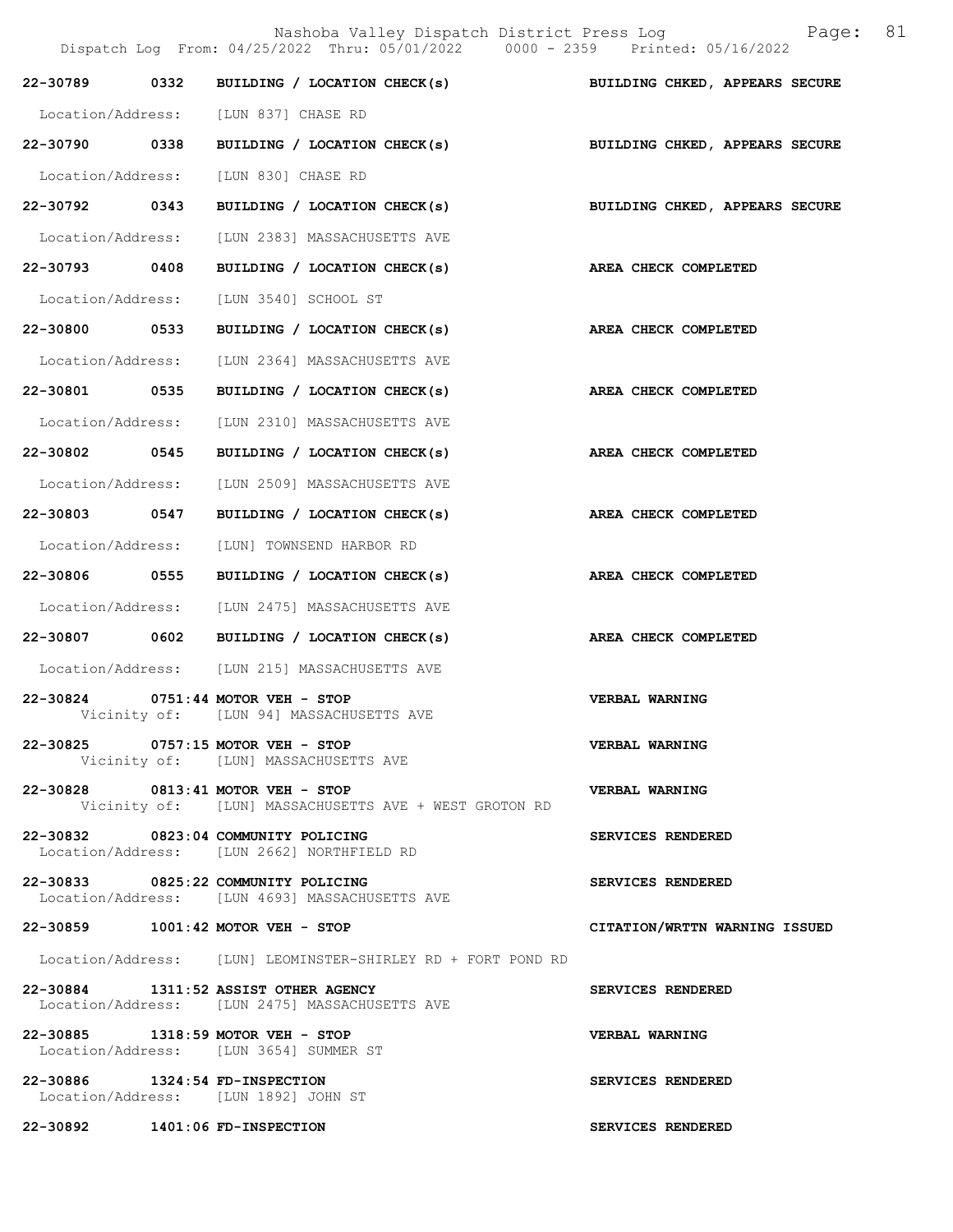|                                   | Nashoba Valley Dispatch District Press Log<br>Dispatch Log From: 04/25/2022 Thru: 05/01/2022 0000 - 2359 Printed: 05/16/2022 | 82<br>Page:                   |
|-----------------------------------|------------------------------------------------------------------------------------------------------------------------------|-------------------------------|
|                                   | Location/Address: [LUN 1772] HOWARD ST                                                                                       |                               |
|                                   | 22-30893 1403:33 MOTOR VEH - STOP<br>Vicinity of: [LUN 2475] MASSACHUSETTS AVE                                               | VERBAL WARNING                |
| 22-30902 1458:39 FD-INSPECTION    | Location/Address: [LUN 2076] LANCASTER AVE                                                                                   | SERVICES RENDERED             |
| 22-30909 1519:06 ASSIST CITIZEN   | Location/Address: [LUN 4716] MASSACHUSETTS AVE                                                                               | <b>REPORT</b>                 |
|                                   | 22-30911 1528:35 FD-MEDICAL EMERGENCY                                                                                        | PATIENT REFUSAL, NO TRANSPORT |
|                                   | Location/Address: [LUN 2347] MASSACHUSETTS AVE<br>Refer To Fire Case: 22TOW-459-IN                                           |                               |
| 22-30915 1528:18 ANIMAL CALL      |                                                                                                                              | REFERRED TO OTHER AGENCY      |
|                                   | Location/Address: [LUN] HIGHLAND ST                                                                                          |                               |
|                                   | 22-30912 1534 RADAR OPERATIONS<br>Location/Address: [LUN] HIGHLAND ST                                                        | SERVICES RENDERED             |
|                                   | 22-30917 1544:29 MOTOR VEH - STOP<br>Location/Address: [LUN 1588] HIGHLAND ST                                                | <b>VERBAL WARNING</b>         |
|                                   | 22-30921 1600 COMMUNITY POLICING<br>Location/Address: [LUN 196] LEOMINSTER-SHIRLEY RD                                        | <b>INVESTIGATED</b>           |
|                                   | 22-30922 1604:13 MOTOR VEH - STOP                                                                                            | CITATION/WRTTN WARNING ISSUED |
|                                   | Vicinity of: [LUN 1595] HIGHLAND ST                                                                                          |                               |
|                                   | 22-30927 1620:07 MOTOR VEH - STOP                                                                                            | CITATION/WRTTN WARNING ISSUED |
|                                   | Vicinity of: [LUN] HIGHLAND ST                                                                                               |                               |
|                                   | 22-30928 1626:17 MOTOR VEH - STOP                                                                                            | CITATION/WRTTN WARNING ISSUED |
|                                   | Vicinity of: [LUN 1573] HIGHLAND ST                                                                                          |                               |
|                                   | 22-30935 1638:36 WELL BEING CHECK                                                                                            | NO SERVICES NEEDED            |
|                                   | Location/Address: [LUN 5046] TRI-TOWN DR                                                                                     |                               |
| 22-30936 1638:39 MOTOR VEH - STOP |                                                                                                                              |                               |
|                                   | Vicinity of: [LUN] HIGHLAND ST + HOLMAN ST                                                                                   | VERBAL WARNING                |
|                                   | 22-30939 1647:33 MOTOR VEH - STOP                                                                                            | CITATION/WRTTN WARNING ISSUED |
|                                   | Vicinity of: [LUN] HIGHLAND ST + HOLMAN ST                                                                                   |                               |
|                                   | 22-30940 1647 BUILDING / LOCATION CHECK(s)                                                                                   | AREA CHECK COMPLETED          |
|                                   | Location/Address: [LUN 3540] SCHOOL ST                                                                                       |                               |
| Location/Address:                 | 22-30945 1704 RADAR OPERATIONS<br>[LUN] WHALOM RD + JOSLIN ST                                                                | SERVICES RENDERED             |
|                                   | 22-30946 1705 RADAR OPERATIONS<br>Location/Address: [LUN 1417] GOODRICH ST                                                   | STOP COMPLETED                |
|                                   | 22-30948 1709:21 MOTOR VEH - STOP<br>Location/Address: [LUN 1414] GOODRICH ST                                                | VERBAL WARNING                |
| 22-30950 1712:48 DISTURBANCE      | Location/Address: [LUN 4716] MASSACHUSETTS AVE                                                                               | <b>REPORT</b>                 |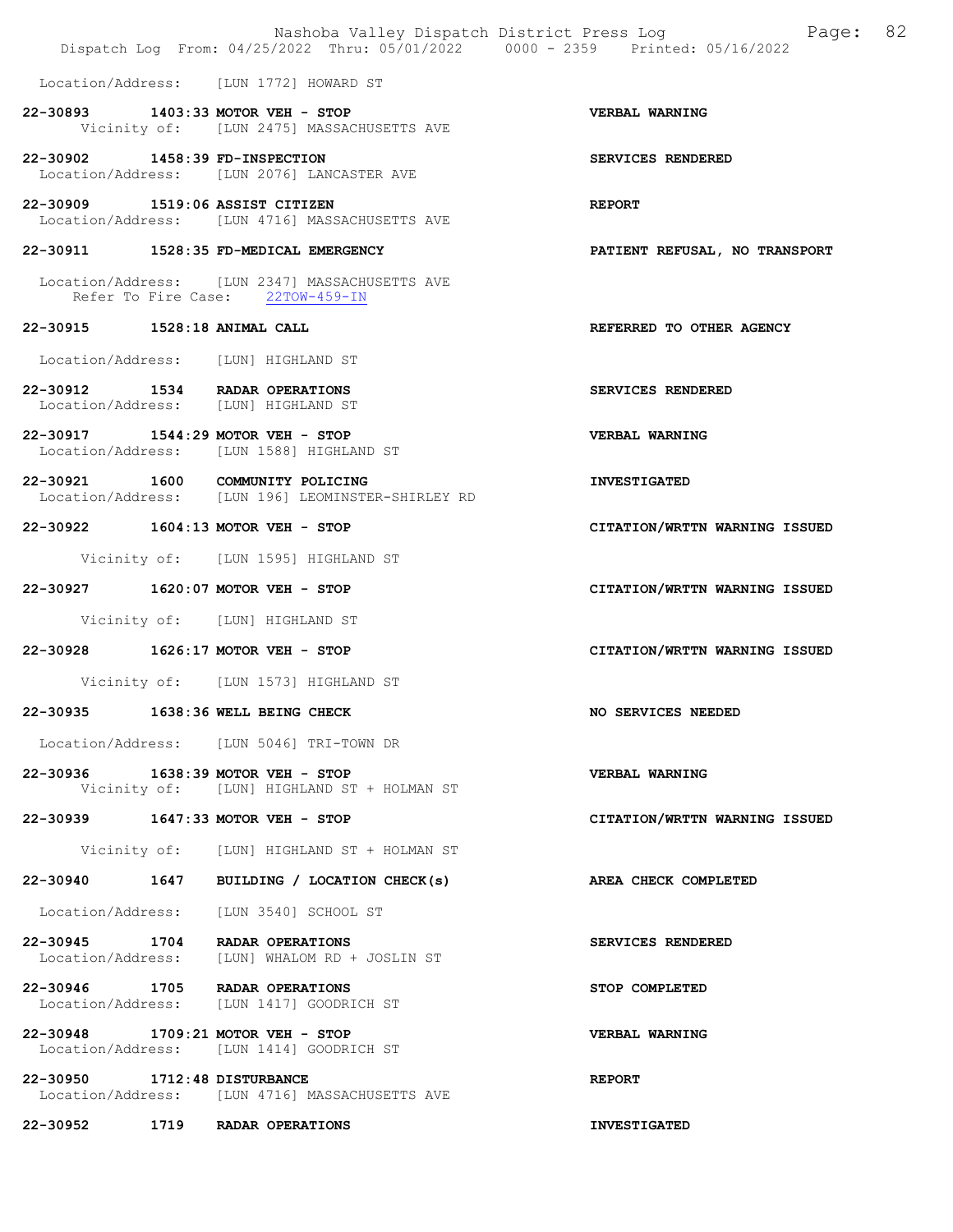|                                   |      | Nashoba Valley Dispatch District Press Loq<br>Dispatch Log From: 04/25/2022 Thru: 05/01/2022 0000 - 2359 Printed: 05/16/2022 | 83<br>Page:                   |  |
|-----------------------------------|------|------------------------------------------------------------------------------------------------------------------------------|-------------------------------|--|
|                                   |      | Location/Address: [LUN 2549] MASSACHUSETTS AVE                                                                               |                               |  |
|                                   |      | 22-30955 1724:40 PROPERTY - Found or Lost<br>Location/Address: [LUN 4996] ELECTRIC AVE                                       | <b>REPORT</b>                 |  |
|                                   |      | 22-30969 1834:30 MOTOR VEH - STOP<br>Vicinity of: [LUN 4472] CHASE RD                                                        | <b>VERBAL WARNING</b>         |  |
|                                   |      | 22-30973 1847:37 SUSPICIOUS ACTIVITY                                                                                         | REFERRED TO OTHER AGENCY      |  |
|                                   |      | Vicinity of: [LUN] TOWNSEND HARBOR RD                                                                                        |                               |  |
|                                   |      | 22-30975 1859 BUILDING / LOCATION CHECK(s)                                                                                   | AREA CHECK COMPLETED          |  |
|                                   |      | Location/Address: [LUN 83] LAKEFRONT AVE                                                                                     |                               |  |
|                                   |      | 22-30977 1917 RADAR OPERATIONS<br>Location/Address: [LUN] TOWNSEND HARBOR RD + WOODLAND DR                                   | SERVICES RENDERED             |  |
|                                   |      | 22-30978 1932:07 MOTOR VEH - STOP<br>Vicinity of: [LUN 2321] MASSACHUSETTS AVE                                               | <b>VERBAL WARNING</b>         |  |
| 22-30980 1950:46 MOTOR VEH - STOP |      | Vicinity of: [LUN] MASSACHUSETTS AVE + TOWNSEND HARBOR RD                                                                    | VERBAL WARNING                |  |
|                                   |      | 22-30981 1954 BUILDING / LOCATION CHECK(s) AREA CHECK COMPLETED                                                              |                               |  |
|                                   |      | Location/Address: [LUN 101] RESERVOIR RD                                                                                     |                               |  |
|                                   |      | 22-30984 2001 TRAFFIC CONTROL<br>Location/Address: [LUN] LANCASTER AVE + WHITING ST                                          | SERVICES RENDERED             |  |
| 22-30986 2002:41 MOTOR VEH - STOP |      |                                                                                                                              | CITATION/WRTTN WARNING ISSUED |  |
|                                   |      | Vicinity of: [LUN] LANCASTER AVE + WHITING ST                                                                                |                               |  |
|                                   |      | 22-30993 2042 BUILDING / LOCATION CHECK(s) AREA CHECK COMPLETED                                                              |                               |  |
|                                   |      | Location/Address: [LUN 196] LEOMINSTER-SHIRLEY RD                                                                            |                               |  |
|                                   |      | 22-30995 2050 BUILDING / LOCATION CHECK(s) AREA CHECK COMPLETED                                                              |                               |  |
|                                   |      | Location/Address: [LUN 2475] MASSACHUSETTS AVE                                                                               |                               |  |
|                                   |      | 22-30996 2050:45 FD-MEDICAL EMERGENCY<br>Location/Address: [LUN 2475] MASSACHUSETTS AVE                                      | <b>TRANSPORTED BLS</b>        |  |
|                                   |      | 22-31002 2102:37 SUSPICIOUS ACTIVITY<br>Location/Address: [LUN 1505] HARRIS AVE                                              | <b>NOTIFIED</b>               |  |
|                                   |      | 22-30998 2105 BUILDING / LOCATION CHECK(s)                                                                                   | AREA CHECK COMPLETED          |  |
|                                   |      | Location/Address: [LUN 94] MASSACHUSETTS AVE                                                                                 |                               |  |
| 22-31003                          | 2121 | BUILDING / LOCATION CHECK(s)                                                                                                 | AREA CHECK COMPLETED          |  |
| Location/Address:                 |      | [LUN 3660] SUMMER ST                                                                                                         |                               |  |
| 22-31005 2122                     |      | BUILDING / LOCATION CHECK(s)                                                                                                 | AREA CHECK COMPLETED          |  |
| Location/Address:                 |      | [LUN 3654] SUMMER ST                                                                                                         |                               |  |
|                                   |      | 22-31007 2149 BUILDING / LOCATION CHECK(s)                                                                                   | AREA CHECK COMPLETED          |  |
|                                   |      | Location/Address: [LUN 2662] NORTHFIELD RD                                                                                   |                               |  |
|                                   |      | 22-31013 2221:56 MOTOR VEH - STOP<br>Vicinity of: [LUN] LEOMINSTER RD + PROSPECT ST                                          | <b>REPORT</b>                 |  |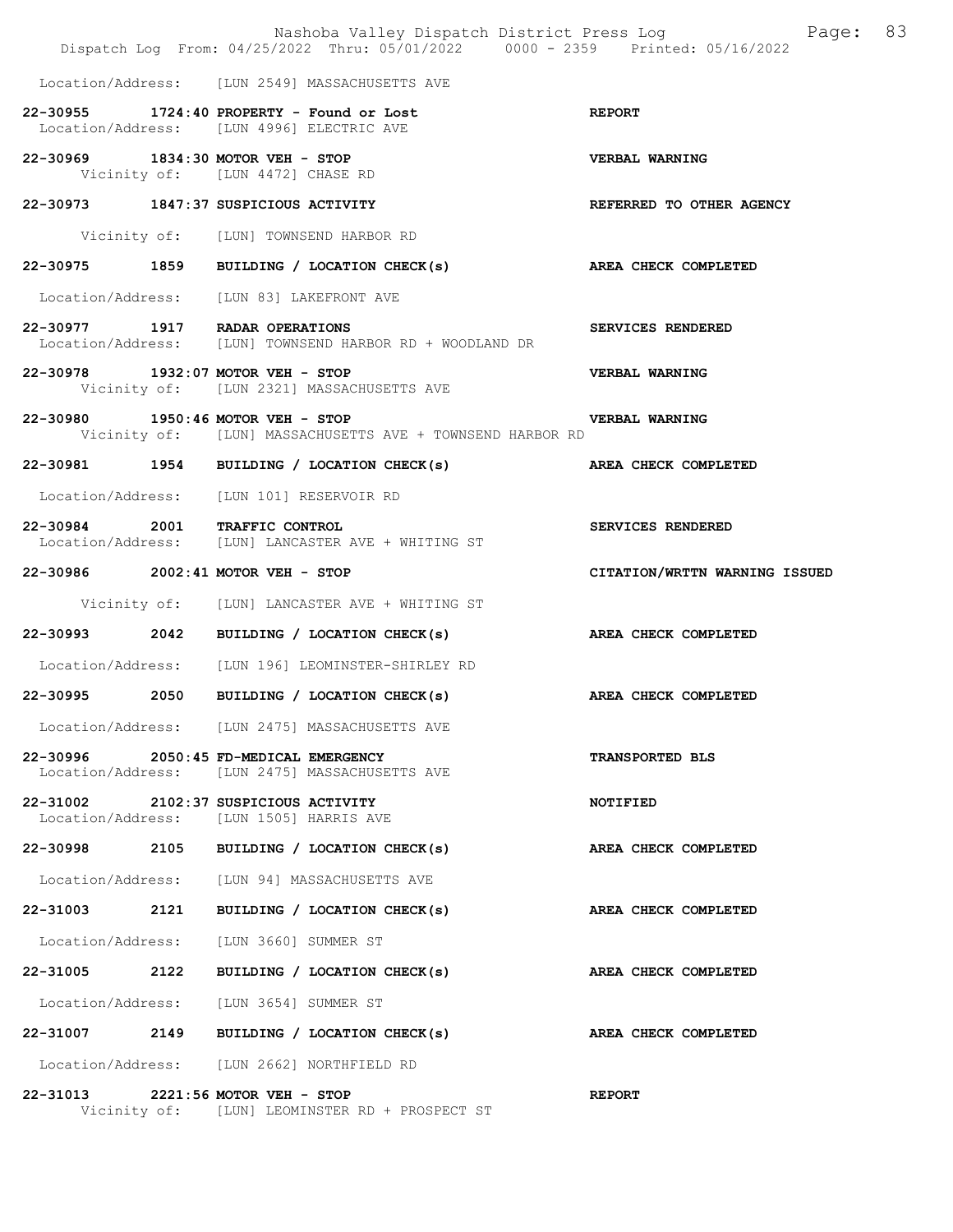Nashoba Valley Dispatch District Press Log Fage: 84 Dispatch Log From: 04/25/2022 Thru: 05/01/2022 0000 - 2359 Printed: 05/16/2022

|                                   |      | DISPACUL DOG TIOM. 07/20/2022 INIU. 00/01/2022<br>vvvv                         |                                |
|-----------------------------------|------|--------------------------------------------------------------------------------|--------------------------------|
|                                   |      | 22-31019 2335:47 FD-MEDICAL EMERGENCY                                          | PATIENT REFUSAL, NO TRANSPORT  |
|                                   |      | Location/Address: [LUN 1815] ISLAND RD<br>Refer To Fire Case: 22TOW-461-IN     |                                |
|                                   |      | 22-31020 2354 BUILDING / LOCATION CHECK(s)                                     | AREA CHECK COMPLETED           |
|                                   |      | Location/Address: [LUN] TOWNSEND HARBOR RD                                     |                                |
|                                   |      | 22-31021 2355 BUILDING / LOCATION CHECK(s)                                     | AREA CHECK COMPLETED           |
|                                   |      | Location/Address: [LUN 2509] MASSACHUSETTS AVE                                 |                                |
| For Date: $04/30/2022 - Saturday$ |      |                                                                                |                                |
| 22-31022                          |      | 0003 BUILDING / LOCATION CHECK(s)                                              | AREA CHECK COMPLETED           |
|                                   |      | Location/Address: [LUN 4693] MASSACHUSETTS AVE                                 |                                |
|                                   |      | 22-31023 0004 RADAR OPERATIONS                                                 | NO SERVICES NEEDED             |
|                                   |      | Location/Address: [LUN 1116] ELECTRIC AVE                                      |                                |
| 22-31024 0006                     |      | BUILDING / LOCATION CHECK(s)                                                   | AREA CHECK COMPLETED           |
|                                   |      | Location/Address: [LUN] BUTTERFLY LN                                           |                                |
| 22-31027 0009                     |      | BUILDING / LOCATION CHECK(s)                                                   | AREA CHECK COMPLETED           |
|                                   |      | Location/Address: [LUN 2549] MASSACHUSETTS AVE                                 |                                |
| 22-31029 0012                     |      | BUILDING / LOCATION CHECK(s)                                                   | AREA CHECK COMPLETED           |
|                                   |      | Location/Address: [LUN 2542] MASSACHUSETTS AVE                                 |                                |
| 22-31030 0015                     |      | BUILDING / LOCATION CHECK(s)                                                   | AREA CHECK COMPLETED           |
|                                   |      | Location/Address: [LUN 94] MASSACHUSETTS AVE                                   |                                |
| 22-31031                          | 0016 | RADAR OPERATIONS<br>Location/Address: [LUN] MASSACHUSETTS AVE                  | SERVICES RENDERED              |
|                                   |      | 22-31032 0020 RADAR OPERATIONS                                                 | NO SERVICES NEEDED             |
|                                   |      | Location/Address: [LUN] SUMMER ST                                              |                                |
|                                   |      | 22-31033 0022 RADAR OPERATIONS<br>Location/Address: [LUN 4263] WHALOM RD       | SERVICES RENDERED              |
|                                   |      | 22-31042 0043 BUILDING / LOCATION CHECK(s)                                     | AREA CHECK COMPLETED           |
|                                   |      | Location/Address: [LUN 1962] LAKEFRONT AVE                                     |                                |
|                                   |      | 22-31043 0047:42 MOTOR VEH - STOP<br>Vicinity of: [LUN 2431] MASSACHUSETTS AVE | <b>VERBAL WARNING</b>          |
|                                   |      | 22-31045 0050 BUILDING / LOCATION CHECK(s)                                     | AREA CHECK COMPLETED           |
|                                   |      | Location/Address: [LUN 1130] ELECTRIC AVE                                      |                                |
|                                   |      | 22-31046 0054 BUILDING / LOCATION CHECK(s)                                     | AREA CHECK COMPLETED           |
|                                   |      | Location/Address: [LUN 1093] ELECTRIC AVE                                      |                                |
|                                   |      | 22-31047 0055 RADAR OPERATIONS<br>Location/Address: [LUN 4959] ELECTRIC AVE    | SERVICES RENDERED              |
|                                   |      | 22-31050 0059 BUILDING / LOCATION CHECK(s)                                     | BUILDING CHKED, APPEARS SECURE |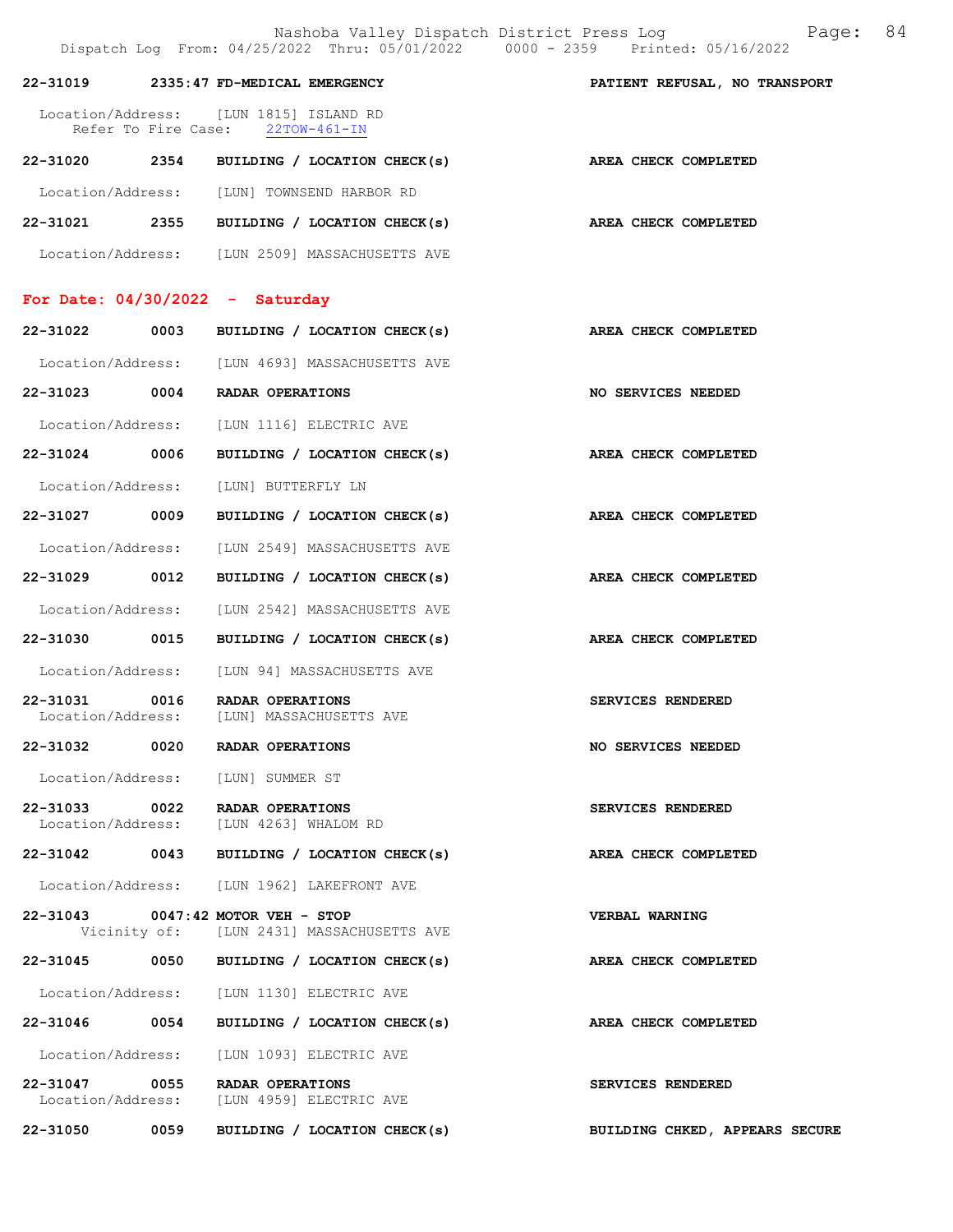|                   |      | Dispatch Log From: 04/25/2022 Thru: 05/01/2022 0000 - 2359 Printed: 05/16/2022       |                                |
|-------------------|------|--------------------------------------------------------------------------------------|--------------------------------|
|                   |      | Location/Address: [LUN 2370] ELECTRIC AVE                                            |                                |
|                   |      | 22-31054 0105 BUILDING / LOCATION CHECK(s)<br>Location/Address: [LUN 6] ELECTRIC AVE | <b>SERVICES RENDERED</b>       |
|                   |      | 22-31069 0136:06 COMMUNITY POLICING<br>Location/Address: [LUN 1962] LAKEFRONT AVE    | SERVICES RENDERED              |
|                   |      | 22-31071 0140 RADAR OPERATIONS<br>Location/Address: [LUN 4197] WHALOM RD             | SERVICES RENDERED              |
|                   |      | 22-31072 0147:03 MOTOR VEH - STOP<br>Location/Address: [LUN] WHALOM RD + ROGERS WAY  | VERBAL WARNING                 |
|                   |      | 22-31081 0214 BUILDING / LOCATION CHECK(s)                                           | AREA CHECK COMPLETED           |
| Location/Address: |      | [LUN] MEADOW LN                                                                      |                                |
| 22-31082 0215     |      | BUILDING / LOCATION CHECK(s)                                                         | AREA CHECK COMPLETED           |
| Location/Address: |      | [LUN] ROLLING ACRES RD                                                               |                                |
| 22-31084          | 0223 | BUILDING / LOCATION CHECK(s)                                                         | AREA CHECK COMPLETED           |
| Location/Address: |      | [LUN] WHITE TAIL CRSG                                                                |                                |
| 22-31085          | 0225 | BUILDING / LOCATION CHECK(s)                                                         | AREA CHECK COMPLETED           |
| Location/Address: |      | [LUN] SHAKER CT                                                                      |                                |
| 22-31086 0227     |      | BUILDING / LOCATION CHECK(s)                                                         | <b>AREA CHECK COMPLETED</b>    |
| Location/Address: |      | [LUN] LONGWOOD DR                                                                    |                                |
| 22-31089 0235     |      | BUILDING / LOCATION CHECK(s)                                                         | AREA CHECK COMPLETED           |
| Location/Address: |      | [LUN 59] LANCASTER AVE                                                               |                                |
| 22-31090          | 0236 | BUILDING / LOCATION CHECK(s) AREA CHECK COMPLETED                                    |                                |
|                   |      | Location/Address: [LUN] WHITING ST                                                   |                                |
|                   |      | 22-31091 0236 BUILDING / LOCATION CHECK(s) AREA CHECK COMPLETED                      |                                |
|                   |      | Location/Address: [LUN 2475] MASSACHUSETTS AVE                                       |                                |
| 22-31093          | 0237 | BUILDING / LOCATION CHECK(s)                                                         | AREA CHECK COMPLETED           |
| Location/Address: |      | [LUN 4791] MASSACHUSETTS AVE                                                         |                                |
| 22-31097          | 0240 | BUILDING / LOCATION CHECK(s)                                                         | AREA CHECK COMPLETED           |
| Location/Address: |      | [LUN 2469] MASSACHUSETTS AVE                                                         |                                |
| 22-31109          | 0316 | BUILDING / LOCATION CHECK(s)                                                         | BUILDING CHKED, APPEARS SECURE |
| Location/Address: |      | [LUN 215] MASSACHUSETTS AVE                                                          |                                |
| 22-31110          | 0317 | BUILDING / LOCATION CHECK(s)                                                         | AREA CHECK COMPLETED           |
| Location/Address: |      | [LUN 246] MASSACHUSETTS AVE                                                          |                                |
| 22-31113 0324     |      | BUILDING / LOCATION CHECK(s)                                                         | BUILDING CHKED, APPEARS SECURE |
| Location/Address: |      | [LUN 5005] MASSACHUSETTS AVE                                                         |                                |
| 22-31114          | 0326 | BUILDING / LOCATION CHECK(s)                                                         | BUILDING CHKED, APPEARS SECURE |

Nashoba Valley Dispatch District Press Log Fage: 85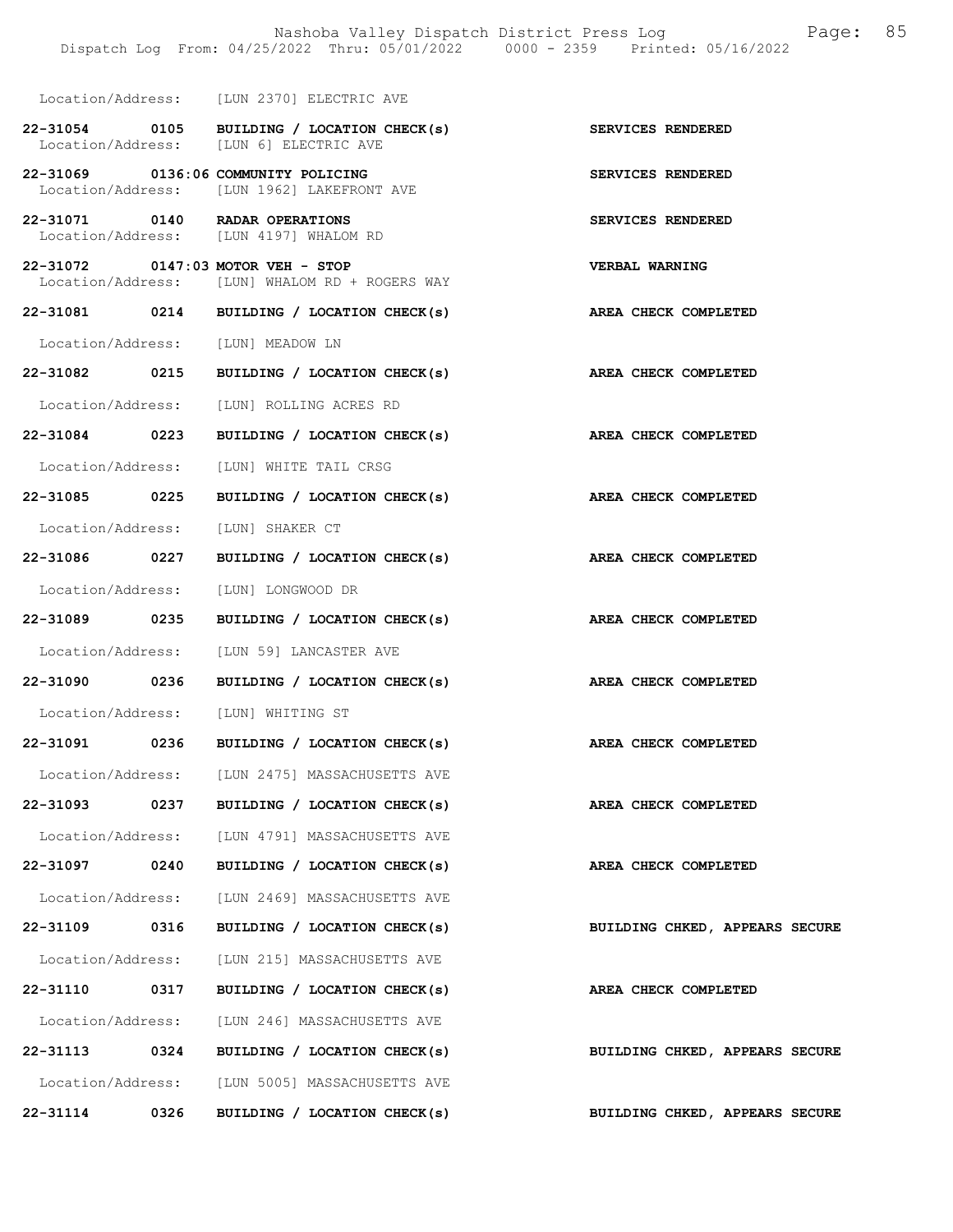|                                    | Dispatch Log From: 04/25/2022 Thru: 05/01/2022 0000 - 2359 Printed: 05/16/2022       | Nashoba Valley Dispatch District Press Log Mashoba Valley Dispatch District Press Log |
|------------------------------------|--------------------------------------------------------------------------------------|---------------------------------------------------------------------------------------|
|                                    | Location/Address: [LUN 2310] MASSACHUSETTS AVE                                       |                                                                                       |
|                                    | 22-31117 0333 BUILDING / LOCATION CHECK(s)                                           | BUILDING CHKED, APPEARS SECURE                                                        |
|                                    | Location/Address: [LUN 4996] ELECTRIC AVE                                            |                                                                                       |
|                                    | 22-31122 0343 BUILDING / LOCATION CHECK(s) BUILDING CHKED, APPEARS SECURE            |                                                                                       |
|                                    | Location/Address: [LUN 2246] LESURE AVE                                              |                                                                                       |
|                                    | 22-31123 0353:44 SUSPICIOUS ACTIVITY<br>Location/Address: [LUN 1505] HARRIS AVE      | SERVICES RENDERED                                                                     |
|                                    | 22-31134 0634 TRAFFIC CONTROL                                                        | AREA CHECK COMPLETED                                                                  |
|                                    | Location/Address: [LUN] MASSACHUSETTS AVE + SCHOOL ST                                |                                                                                       |
|                                    | 22-31136 0640 BUILDING / LOCATION CHECK(s) BUILDING CHKED, APPEARS SECURE            |                                                                                       |
|                                    | Location/Address: [LUN 2398] MASSACHUSETTS AVE                                       |                                                                                       |
|                                    | 22-31140 0805:46 ALARM - COMMERCIAL BURGLARY<br>Location/Address: [LUN 830] CHASE RD | <b>FALSE ALARM</b>                                                                    |
|                                    | 22-31141 0814 RADAR OPERATIONS<br>Location/Address: [LUN] WHALOM RD + RAMGREN RD     | <b>SERVICES RENDERED</b>                                                              |
|                                    | 22-31142 0816 BUILDING / LOCATION CHECK(s)                                           | AREA CHECK COMPLETED                                                                  |
|                                    | Location/Address: [LUN 4777] ELECTRIC AVE                                            |                                                                                       |
|                                    | 22-31143 0816 BUILDING / LOCATION CHECK(s) AREA CHECK COMPLETED                      |                                                                                       |
|                                    | Location/Address: [LUN 1127] ELECTRIC AVE                                            |                                                                                       |
|                                    | 22-31144 0817 BUILDING / LOCATION CHECK(s) AREA CHECK COMPLETED                      |                                                                                       |
|                                    | Location/Address: [LUN 1130] ELECTRIC AVE                                            |                                                                                       |
|                                    | 22-31146 0818:32 MOTOR VEH - STOP<br>Location/Address: [LUN 4615] WHALOM RD          | <b>VERBAL WARNING</b>                                                                 |
|                                    | 22-31147 0824 RADAR OPERATIONS<br>Location/Address: [LUN] PROSPECT ST                | SERVICES RENDERED                                                                     |
|                                    | 22-31148 0829:55 MOTOR VEH - STOP                                                    | CITATION/WRTTN WARNING ISSUED                                                         |
|                                    | Location/Address: [LUN] PROSPECT ST + LAUREL LN                                      |                                                                                       |
|                                    | 22-31150 0847 BUILDING / LOCATION CHECK(s)                                           | AREA CHECK COMPLETED                                                                  |
|                                    | Location/Address: [LUN 1119] ELECTRIC AVE                                            |                                                                                       |
|                                    | 22-31152 0848 BUILDING / LOCATION CHECK(s)                                           | AREA CHECK COMPLETED                                                                  |
|                                    | Location/Address: [LUN 4996] ELECTRIC AVE                                            |                                                                                       |
| 22-31153 0859                      | BUILDING / LOCATION CHECK(s)                                                         | AREA CHECK COMPLETED                                                                  |
|                                    | Location/Address: [LUN 3660] SUMMER ST                                               |                                                                                       |
| 22-31154 0859                      | BUILDING / LOCATION CHECK(s)                                                         | AREA CHECK COMPLETED                                                                  |
| Location/Address:                  | [LUN 196] LEOMINSTER-SHIRLEY RD                                                      |                                                                                       |
| 22-31159 0920<br>Location/Address: | <b>GENERAL INFO</b><br>[LUN 4716] MASSACHUSETTS AVE                                  | SERVICES RENDERED                                                                     |
| 22-31163 0935                      | RADAR OPERATIONS                                                                     | SERVICES RENDERED                                                                     |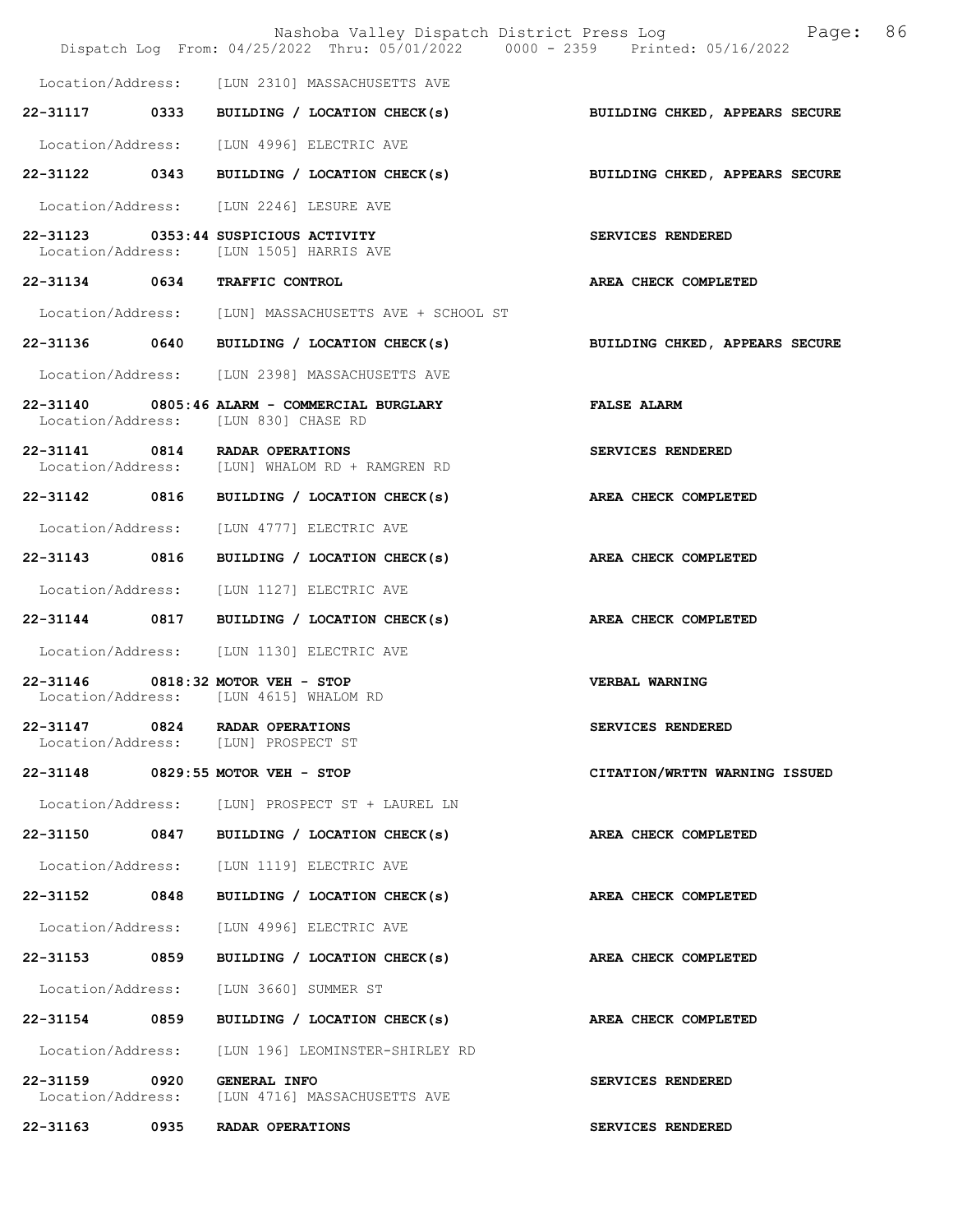|                                                                                 | Nashoba Valley Dispatch District Press Log Nashoba Valley Dispatch District Press Log<br>Dispatch Log From: 04/25/2022 Thru: 05/01/2022 0000 - 2359 Printed: 05/16/2022 | 87                             |
|---------------------------------------------------------------------------------|-------------------------------------------------------------------------------------------------------------------------------------------------------------------------|--------------------------------|
|                                                                                 | Location/Address: [LUN 2669] NORTHFIELD RD                                                                                                                              |                                |
| 22-31172 1022 RADAR OPERATIONS                                                  | Location/Address: [LUN] TOWNSEND HARBOR RD + HARBOR TER                                                                                                                 | SERVICES RENDERED              |
| 22-31174 1024:38 MOTOR VEH - STOP                                               | Location/Address: [LUN] TOWNSEND HARBOR RD                                                                                                                              | VERBAL WARNING                 |
|                                                                                 | 22-31176 1032 ASSIST OTHER AGENCY<br>Location: [LUN] WESTFORD POLICE DEPT.                                                                                              | SERVICES RENDERED              |
|                                                                                 | 22-31179 1050:47 MOTOR VEH - ACCIDENT W/INJURY PATIENT REFUSAL, NO TRANSPORT                                                                                            |                                |
|                                                                                 | Location/Address: [LUN] TOWNSEND HARBOR RD + MASSACHUSETTS AVE<br>Refer To Fire Case: 22LUN-138-IN                                                                      |                                |
| 22-31184 1158:20 COMMUNITY POLICING                                             | Location/Address: [LUN 4716] MASSACHUSETTS AVE                                                                                                                          | SERVICES RENDERED              |
| 22-31194 1347:15 FD-MEDICAL EMERGENCY<br>Location/Address: [LUN 1014] CROSS RD  |                                                                                                                                                                         | <b>TRANSPORTED ALS</b>         |
| 22-31196 1402:22 FD-MEDICAL EMERGENCY<br>Location/Address: [LUN 2126] LAUREL LN |                                                                                                                                                                         | TRANSPORTED BLS                |
| 22-31203 1443:37 MOTOR VEH - DISABLED                                           | Vicinity of: [LUN 326] MAIN ST                                                                                                                                          | VEHICLE TOWED                  |
|                                                                                 | 22-31210 1519:01 ALARM - COMMERCIAL BURGLARY                                                                                                                            | BUILDING CHKED, APPEARS SECURE |
|                                                                                 | Location/Address: [LUN 4487] ELECTRIC AVE                                                                                                                               |                                |
| 22-31223 1641 COMMUNITY POLICING                                                | Location/Address: [LUN 4996] ELECTRIC AVE                                                                                                                               | SERVICES RENDERED              |
| 22-31225 1648 RADAR OPERATIONS                                                  | Location/Address: [LUN 2316] MASSACHUSETTS AVE                                                                                                                          | SERVICES RENDERED              |
|                                                                                 | 22-31231 1719 BUILDING / LOCATION CHECK(s)                                                                                                                              | AREA CHECK COMPLETED           |
|                                                                                 | Location/Address: [LUN 246] MASSACHUSETTS AVE                                                                                                                           |                                |
|                                                                                 | 22-31235 1741:37 FD-MEDICAL LIFT ASSIST<br>Location/Address: [LUN 2650] NORTHFIELD RD                                                                                   | SERVICES RENDERED              |
| 22-31246 1844:27 FD-MEDICAL EMERGENCY                                           | Location/Address: [LUN 2852] OAK RIDGE RD                                                                                                                               | <b>TRANSPORTED BLS</b>         |
| 22-31250 1858:49 FD-MEDICAL EMERGENCY<br>Location/Address: [LUN] TRI-TOWN DR    |                                                                                                                                                                         | <b>TRANSPORTED BLS</b>         |
|                                                                                 | 22-31251 1914:24 LARCENY/ FORGERY/ FRAUD<br>Location/Address: [LUN 170] ELECTRIC AVE                                                                                    | <b>REPORT</b>                  |
| 22-31260                                                                        | 2021 BUILDING / LOCATION CHECK(s)                                                                                                                                       | AREA CHECK COMPLETED           |
|                                                                                 | Location/Address: [LUN 2328] MASSACHUSETTS AVE                                                                                                                          |                                |
| 22-31262 2031                                                                   | BUILDING / LOCATION CHECK(s)                                                                                                                                            | BUILDING CHKED, APPEARS SECURE |
| Location/Address:                                                               | [LUN 2549] MASSACHUSETTS AVE                                                                                                                                            |                                |
| 22-31265<br>2046                                                                | BUILDING / LOCATION CHECK(s)                                                                                                                                            | BUILDING CHKED, APPEARS SECURE |
| Location/Address:                                                               | [LUN 2154] LEOMINSTER-SHIRLEY RD                                                                                                                                        |                                |
| 2052<br>22-31266                                                                | BUILDING / LOCATION CHECK(s)                                                                                                                                            | BUILDING CHKED, APPEARS SECURE |
|                                                                                 | Location/Address: [LUN 196] LEOMINSTER-SHIRLEY RD                                                                                                                       |                                |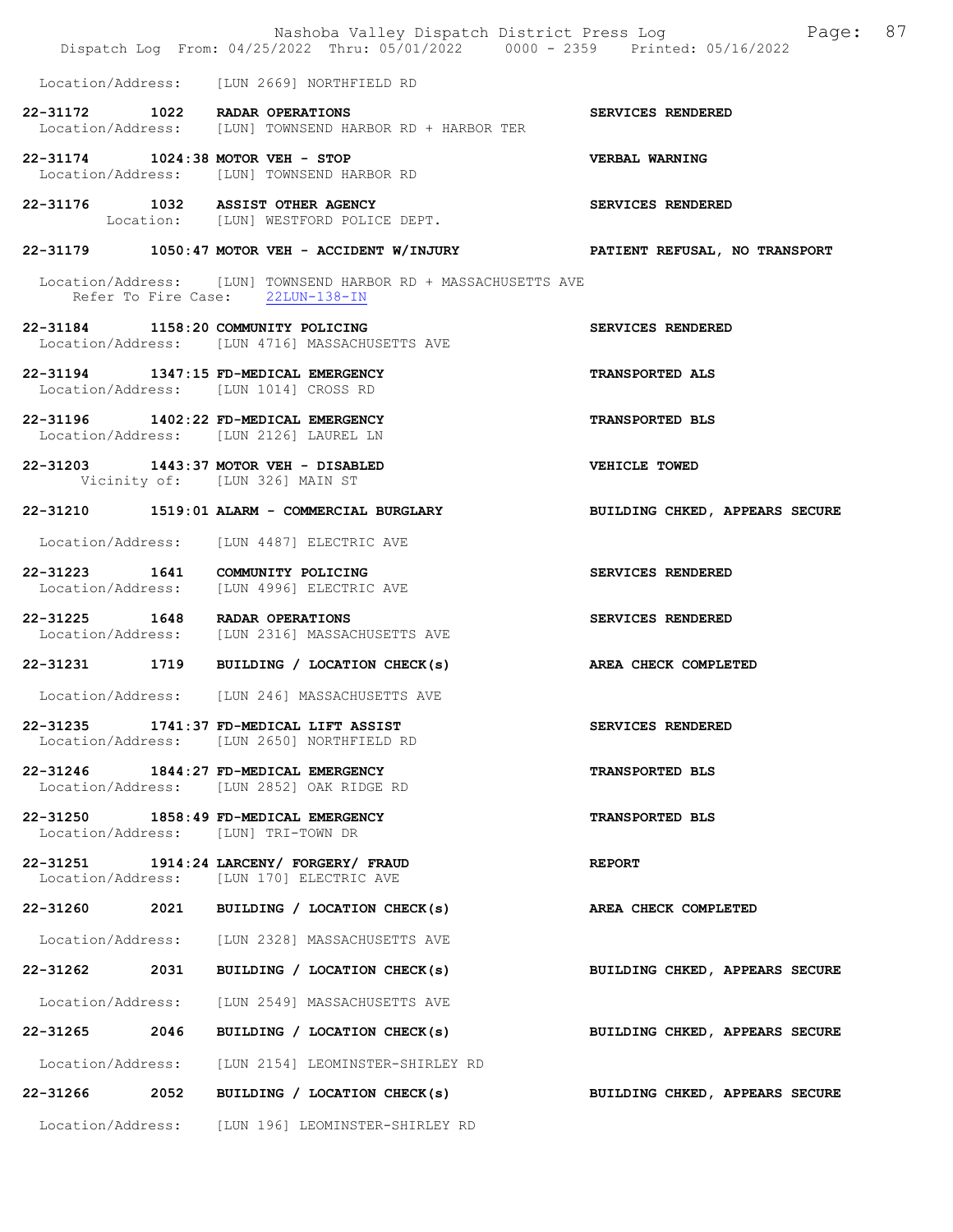| Location/Address: | [LUN] LANCASTER AVE + GIBSON ST |  |  |
|-------------------|---------------------------------|--|--|

22-31274 2122 BUILDING / LOCATION CHECK(s) BUILDING CHKED, APPEARS SECURE

Location/Address: [LUN 2495] MASSACHUSETTS AVE

22-31280 2139 BUILDING / LOCATION CHECK(s) AREA CHECK COMPLETED

Location/Address: [LUN 830] CHASE RD

### 22-31281 2150:49 ASSIST CITIZEN SPOKEN TO Location/Address: [LUN 2993] PEARL BROOK RD

22-31283 2218:50 ALARM - RESIDENTIAL BURGLARY REPORTING PARTY CANCELED

Location/Address: [LUN 1830] ISLAND RD

### 22-31285 2222:01 MOTOR VEH - ACCIDENT W/INJURY VEHICLE TOWED Location/Address: [LUN] MASSACHUSETTS AVE + PINE ST Refer To Summons:  $\frac{22LUN-113-AR}{22LUN-139-IN}$ Refer To Fire Case:

22-31268 2058 RADAR OPERATIONS NO SERVICES NEEDED

#### For Date: 05/01/2022 - Sunday

| 22-31329          | 0058 | BUILDING / LOCATION CHECK(s) | SERVICES RENDERED    |
|-------------------|------|------------------------------|----------------------|
| Location/Address: |      | [LUN 2475] MASSACHUSETTS AVE |                      |
| 22-31338          | 0113 | BUILDING / LOCATION CHECK(s) | AREA CHECK COMPLETED |

Location/Address: [LUN 2509] MASSACHUSETTS AVE

22-31339 0114 BUILDING / LOCATION CHECK(s) AREA CHECK COMPLETED

Location/Address: [LUN 4693] MASSACHUSETTS AVE

22-31344 0123 RADAR OPERATIONS SERVICES RENDERED Location/Address: [LUN 1116] ELECTRIC AVE

#### 22-31351 0135:43 COMMUNITY POLICING<br>
Location/Address: [LUN 1962] LAKEFRONT AVE Location/Address: [LUN 1962] LAKEFRONT AVE

#### 22-31352 0138:22 RADAR OPERATIONS AREA CHECK COMPLETED

Location/Address: [LUN] WHALOM RD

22-31355 0142:11 REQUEST TO SPEAK TO AN OFFICER SPOKEN TO Location/Address: [LUN 1579] HIGHLAND ST Location/Address: [LUN 1579] HIGHLAND ST

22-31353 0144 BUILDING / LOCATION CHECK(s) AREA CHECK COMPLETED

Location/Address: [LUN 6] ELECTRIC AVE

22-31365 0206 RADAR OPERATIONS NO SERVICES NEEDED

Location/Address: [LUN] CHASE RD

- 22-31366 0208 BUILDING / LOCATION CHECK(s) AREA CHECK COMPLETED Location/Address: [LUN 2328] MASSACHUSETTS AVE 22-31367 0209 BUILDING / LOCATION CHECK(s) AREA CHECK COMPLETED Location/Address: [LUN 2310] MASSACHUSETTS AVE
- 22-31368 0214 BUILDING / LOCATION CHECK(s) AREA CHECK COMPLETED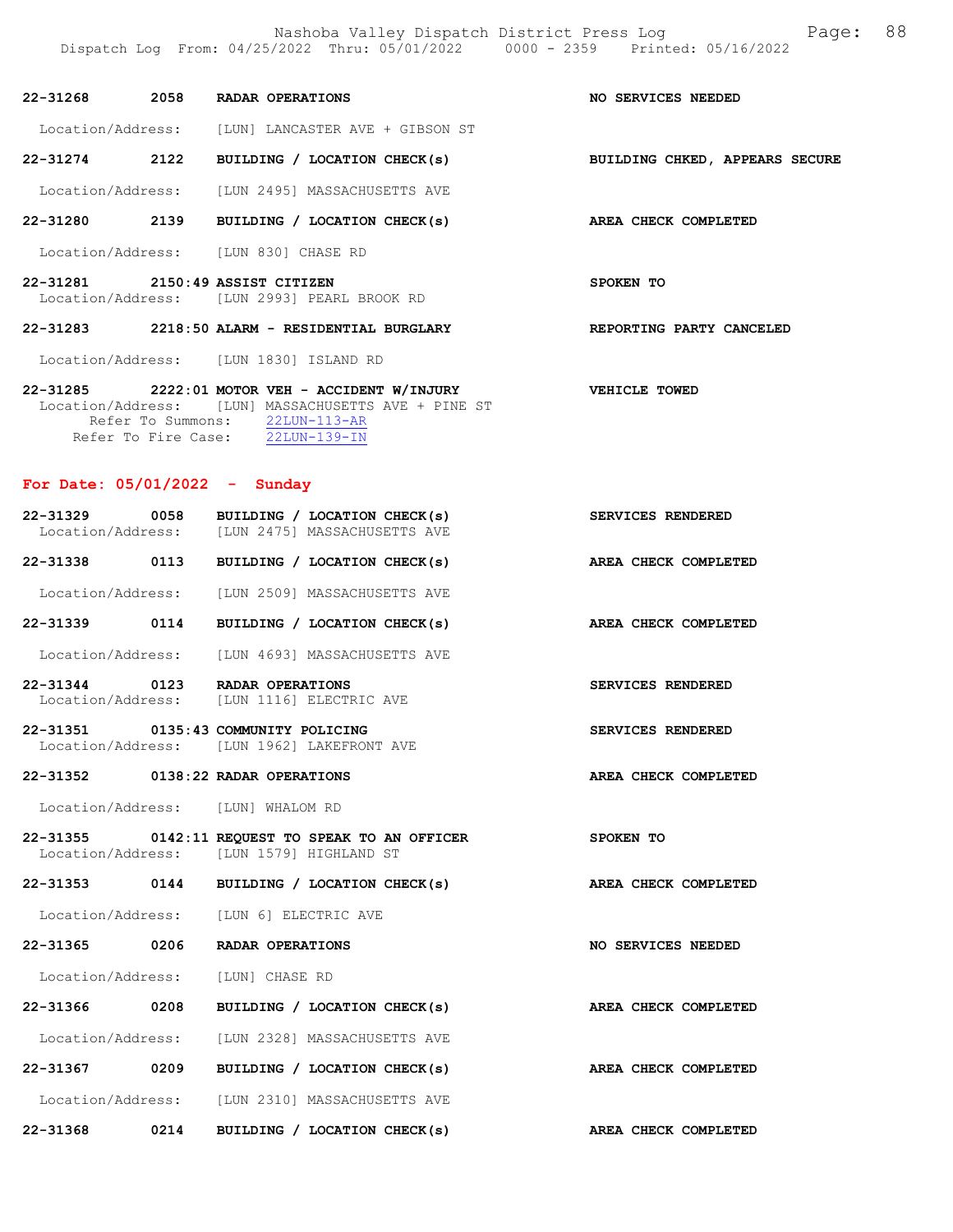|                   |      | Location/Address: [LUN 6] ELECTRIC AVE                                                                   |                                |
|-------------------|------|----------------------------------------------------------------------------------------------------------|--------------------------------|
|                   |      | 22-31369 0218 BUILDING / LOCATION CHECK(s) AREA CHECK COMPLETED                                          |                                |
|                   |      | Location/Address: [LUN 2234] LEOMINSTER RD                                                               |                                |
| 22-31370 0222     |      | BUILDING / LOCATION CHECK(s)                                                                             | AREA CHECK COMPLETED           |
|                   |      | Location/Address: [LUN] HARRIS AVE                                                                       |                                |
| 22-31371 0222     |      | BUILDING / LOCATION CHECK(s)                                                                             | AREA CHECK COMPLETED           |
|                   |      | Location/Address: [LUN 86] LANCASTER AVE                                                                 |                                |
| 22-31373 0225     |      | BUILDING / LOCATION CHECK(s) AREA CHECK COMPLETED                                                        |                                |
|                   |      | Location/Address: [LUN 3108] PIONEER DR                                                                  |                                |
| 22-31375 0226     |      | BUILDING / LOCATION CHECK(s)                                                                             | AREA CHECK COMPLETED           |
| Location/Address: |      | [LUN 2144] LEOMINSTER-SHIRLEY RD                                                                         |                                |
| 22-31376          | 0228 | BUILDING / LOCATION CHECK(s)                                                                             | AREA CHECK COMPLETED           |
|                   |      | Location/Address: [LUN 2143] LEOMINSTER-SHIRLEY RD                                                       |                                |
| 22-31377 0229     |      | BUILDING / LOCATION CHECK(s) AREA CHECK COMPLETED                                                        |                                |
|                   |      | Location/Address: [LUN 196] LEOMINSTER-SHIRLEY RD                                                        |                                |
| 22-31379 0231     |      | BUILDING / LOCATION CHECK(s) AREA CHECK COMPLETED                                                        |                                |
| Location/Address: |      | [LUN 121] LEOMINSTER-SHIRLEY RD                                                                          |                                |
| 22-31380 0232     |      | BUILDING / LOCATION CHECK(s)                                                                             | <b>AREA CHECK COMPLETED</b>    |
|                   |      | Location/Address: [LUN] SEQUOIA DR                                                                       |                                |
|                   |      | 22-31381 0233 BUILDING / LOCATION CHECK(s) AREA CHECK COMPLETED                                          |                                |
|                   |      | Location/Address: [LUN 2154] LEOMINSTER-SHIRLEY RD                                                       |                                |
|                   |      | 22-31382 0237:20 BUILDING / LOCATION CHECK(s)<br>Vicinity of: [LUN] RESERVOIR RD + LEOMINSTER-SHIRLEY RD | SERVICES RENDERED              |
| 22-31383          | 0238 | BUILDING / LOCATION CHECK(s)                                                                             | AREA CHECK COMPLETED           |
|                   |      | Location/Address: [LUN 246] MASSACHUSETTS AVE                                                            |                                |
|                   |      | 22-31384 0242 BUILDING / LOCATION CHECK(s)                                                               | AREA CHECK COMPLETED           |
|                   |      | Location/Address: [LUN] RESERVOIR RD                                                                     |                                |
| 22-31385          | 0244 | BUILDING / LOCATION CHECK(s)                                                                             | AREA CHECK COMPLETED           |
|                   |      |                                                                                                          |                                |
|                   |      | Location/Address: [LUN 101] RESERVOIR RD                                                                 |                                |
|                   |      | 22-31386 0245 BUILDING / LOCATION CHECK(s)                                                               | BUILDING CHKED, APPEARS SECURE |
|                   |      | Location/Address: [LUN 387] MASSACHUSETTS AVE                                                            |                                |
| 22-31387 0246     |      | BUILDING / LOCATION CHECK(s)                                                                             | AREA CHECK COMPLETED           |
|                   |      | Location/Address: [LUN 59] LANCASTER AVE                                                                 |                                |
| 22-31388          | 0248 | BUILDING / LOCATION CHECK(s)                                                                             | BUILDING CHKED, APPEARS SECURE |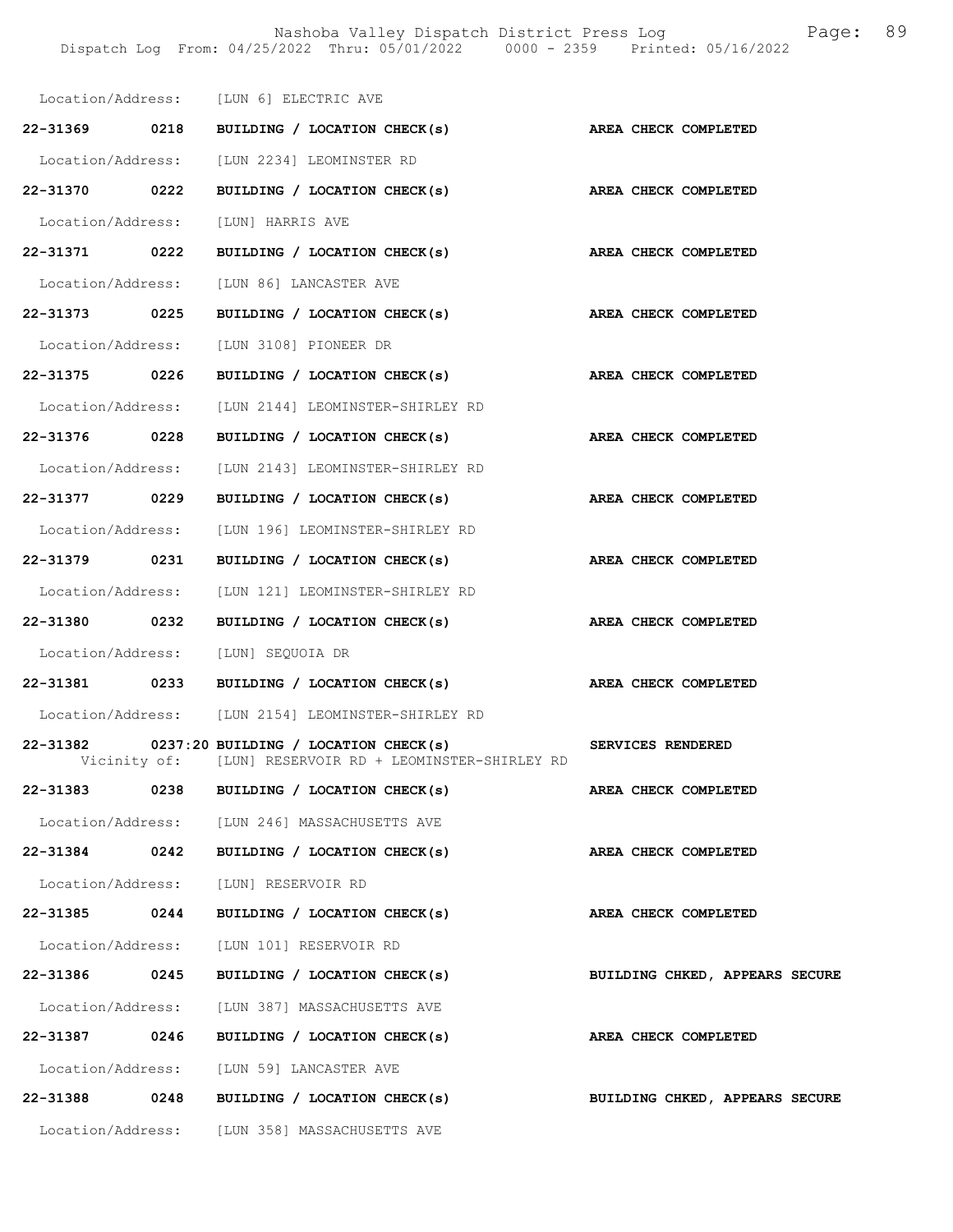Nashoba Valley Dispatch District Press Log Fage: 90 Dispatch Log From: 04/25/2022 Thru: 05/01/2022 0000 - 2359 Printed: 05/16/2022

|                               | 22-31389 0251:40 BUILDING / LOCATION CHECK(s) AREA CHECK COMPLETED                          |                                |
|-------------------------------|---------------------------------------------------------------------------------------------|--------------------------------|
|                               | Location/Address: [LUN 358] MASSACHUSETTS AVE                                               |                                |
|                               | 22-31391 0253 BUILDING / LOCATION CHECK(s) BUILDING CHKED, APPEARS SECURE                   |                                |
|                               | Location/Address: [LUN 170] ELECTRIC AVE                                                    |                                |
|                               | 22-31392 0255 BUILDING / LOCATION CHECK(s) AREA CHECK COMPLETED                             |                                |
|                               | Location/Address: [LUN 18] NORTHFIELD RD                                                    |                                |
|                               | 22-31396 0303:56 MOTOR VEH - STOP                                                           | AREA CHECK COMPLETED           |
|                               | Location/Address: [LUN 1093] ELECTRIC AVE                                                   |                                |
|                               | 22-31397 0313 BUILDING / LOCATION CHECK(s) AREA CHECK COMPLETED                             |                                |
|                               | Location: [LUN] SUMMER STREET PLAZA                                                         |                                |
|                               | 22-31406 0551:04 FD-MEDICAL EMERGENCY<br>Location/Address: [LUN 1518] HEMLOCK DR            | <b>TRANSPORTED BLS</b>         |
| 22-31407 0603:36 ROAD HAZARDS | Location/Address: [LUN 2682] NORTHFIELD RD                                                  | REMOVED HAZARD                 |
|                               | 22-31409 0613 RADAR OPERATIONS                                                              | AREA CHECK COMPLETED           |
|                               | Location/Address: [LUN] RESERVOIR RD                                                        |                                |
|                               | 22-31411 0619 BUILDING / LOCATION CHECK(s)                                                  | BUILDING CHKED, APPEARS SECURE |
|                               | Location/Address: [LUN 1116] ELECTRIC AVE                                                   |                                |
|                               | 22-31413 0623 RADAR OPERATIONS                                                              | NO SERVICES NEEDED             |
|                               | Location/Address: [LUN 1116] ELECTRIC AVE                                                   |                                |
|                               | 22-31414 0623 RADAR OPERATIONS<br>Location/Address: [LUN] LANCASTER AVE                     | SERVICES RENDERED              |
|                               | 22-31420 0712 BUILDING / LOCATION CHECK(s) AREA CHECK COMPLETED                             |                                |
|                               | Location/Address: [LUN 246] MASSACHUSETTS AVE                                               |                                |
|                               | 22-31423 0812:34 FD-MEDICAL EMERGENCY<br>Location/Address: [LUN 3995] WEST ST               | <b>TRANSPORTED ALS</b>         |
|                               | 22-31431 0843 RADAR OPERATIONS                                                              | AREA CHECK COMPLETED           |
|                               | Location/Address: [LUN 2316] MASSACHUSETTS AVE                                              |                                |
|                               | 22-31436 0929:17 LARCENY/ FORGERY/ FRAUD<br>Location/Address: [LUN 2690] NORTHFIELD RD      | <b>REPORT</b>                  |
|                               | 22-31438 0951:22 MOTOR VEH - STOP<br>Vicinity of: [LUN] RESERVOIR RD                        | VERBAL WARNING                 |
|                               | 22-31444 1022:41 ALARM - RESIDENTIAL BURGLARY<br>Location/Address: [LUN 3687] SUNNY HILL RD | SPOKEN TO                      |
|                               | 22-31446 1037:07 ASSIST OTHER AGENCY                                                        | REFERRED TO OTHER AGENCY       |
|                               | Location/Address: [LUN] GILCHREST ST + NORTHFIELD RD                                        |                                |
|                               | 22-31463 1220:17 ASSIST OTHER AGENCY<br>Location/Address: [LUN 1869] ISLAND RD              | SERVICES RENDERED              |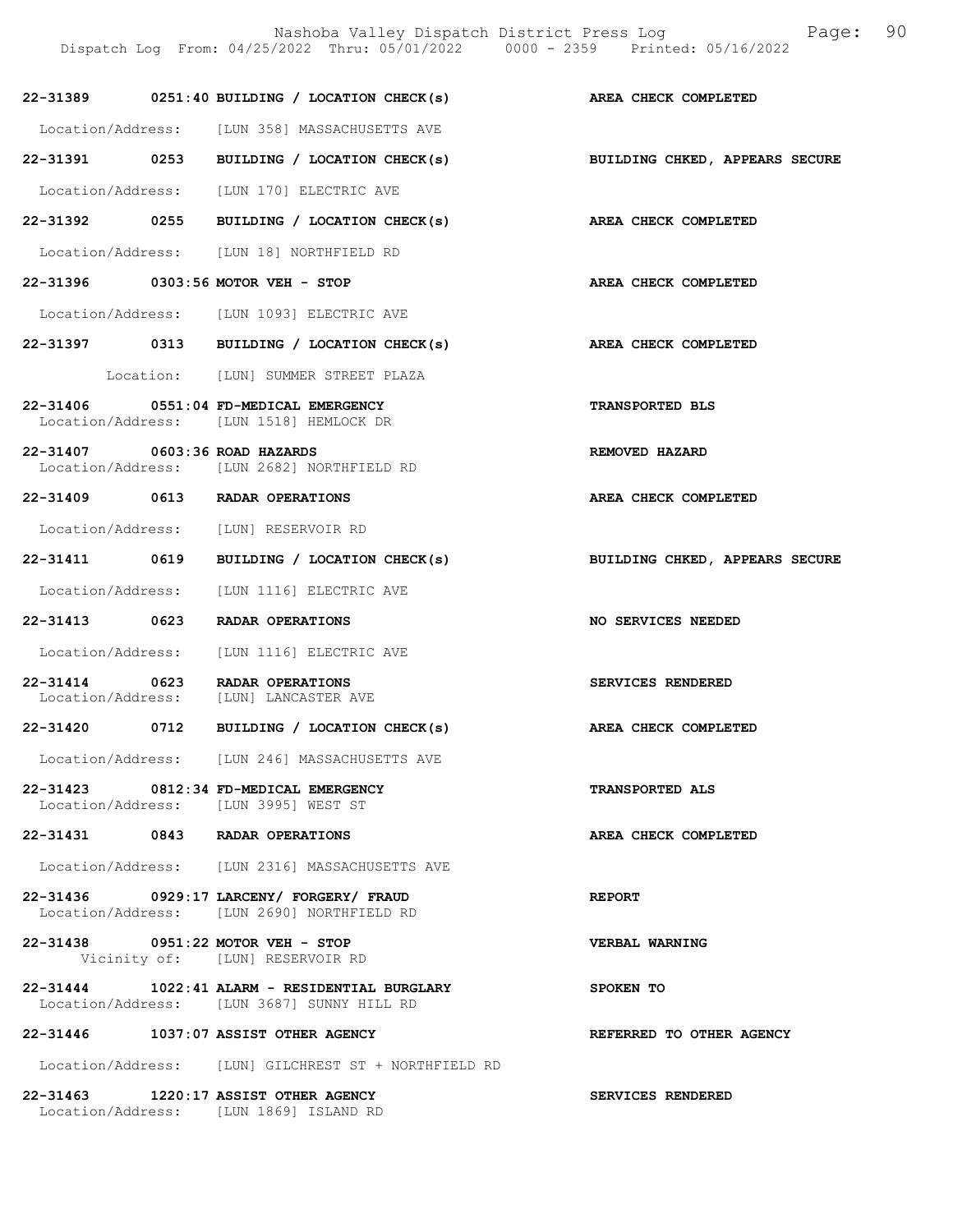22-31466 1249:27 DISTURBANCE SPOKEN TO Location/Address: [LUN] MASSACHUSETTS AVE 22-31476 1402:07 Property Damage SPOKEN TO<br>
Location/Address: [LUN] NORTHFIELD RD Location/Address: [LUN] NORTHFIELD RD 22-31479 1424 BUILDING / LOCATION CHECK(s) AREA CHECK COMPLETED Location/Address: [LUN] MEMORIAL DR

22-31492 1542:44 FD-DUMPSTER FIRE EXTINGUISHED FIRE Location/Address: [LUN 4029] WEST ST Refer To Fire Case: 22LUN-141-IN

22-31494 1548:12 FD-MEDICAL EMERGENCY TRANSPORTED ALS Location/Address: [LUN 2475] MASSACHUSETTS AVE Refer To Fire Case: 22TOW-473-IN

22-31500 1643:33 FD-FIRE ALARM, COMMERCIAL SERVICES RENDERED Location/Address: [LUN 2268] MAIN ST<br>Refer To Fire Case: 22LUN-142-IN Refer To Fire Case:

22-31501 1643:28 SUSPICIOUS ACTIVITY NOTIFIED Location/Address: [LUN 2676] NORTHFIELD RD

22-31498 1644 RADAR OPERATIONS SERVICES RENDERED Location/Address: [LUN 2316] MASSACHUSETTS AVE

22-31506 1710:02 COOKING FIRE REQUEST NO SERVICES NEEDED

Location/Address: [LUN 1800] HUNTING HILL RD

22-31513 1744 BUILDING / LOCATION CHECK(s) AREA CHECK COMPLETED

Location/Address: [LUN 2375] MASSACHUSETTS AVE

22-31515 1747 RADAR OPERATIONS SERVICES RENDERED Location/Address: [LUN 4290] WHITE ST

22-31544 2056:14 FD-FIRE ALARM, RESIDENTAL SERVICES RENDERED Location/Address: [LUN 1566] HIGHLAND ST<br>Refer To Fire Case: 22LUN-143-IN Refer To Fire Case:

22-31546 2100 BUILDING / LOCATION CHECK(s) AREA CHECK COMPLETED Location/Address: [LUN 2310] MASSACHUSETTS AVE

22-31547 2102 BUILDING / LOCATION CHECK(s) AREA CHECK COMPLETED

Location/Address: [LUN 387] MASSACHUSETTS AVE

22-31550 2113 BUILDING / LOCATION CHECK(s) BUILDING CHKED, APPEARS SECURE

Location/Address: [LUN 2310] MASSACHUSETTS AVE

22-31555 2141 BUILDING / LOCATION CHECK(s) BUILDING CHKED, APPEARS SECURE

Location/Address: [LUN 196] LEOMINSTER-SHIRLEY RD

22-31557 2147 RADAR OPERATIONS NO SERVICES NEEDED

Location/Address: [LUN] LEOMINSTER-SHIRLEY RD

22-31558 2152:58 FD-MEDICAL EMERGENCY TRANSPORTED BLS Location/Address: [LUN 5046] TRI-TOWN DR Refer To Fire Case: 22TOW-476-IN

22-31564 2331 BUILDING / LOCATION CHECK(s) BUILDING CHKED, APPEARS SECURE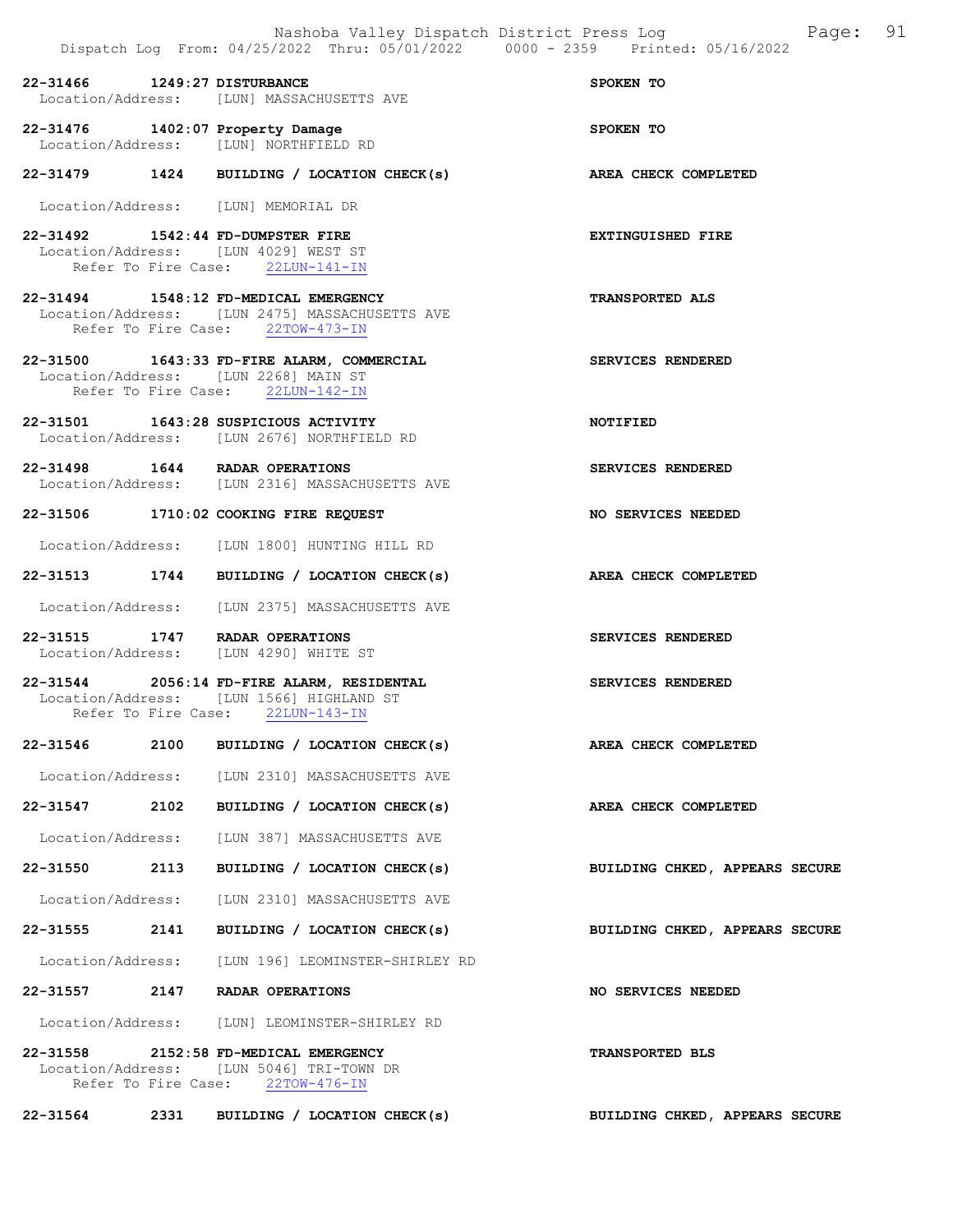|                   |      |                                           | Nashoba Valley Dispatch District Press Log<br>Page:<br>Dispatch Log From: 04/25/2022 Thru: 05/01/2022 0000 - 2359 Printed: 05/16/2022 | 92 |
|-------------------|------|-------------------------------------------|---------------------------------------------------------------------------------------------------------------------------------------|----|
| Location/Address: |      | [LUN] LAKEFRONT AVE                       |                                                                                                                                       |    |
| 22-31565 2332     |      | BUILDING / LOCATION CHECK(s)              | BUILDING CHKED, APPEARS SECURE                                                                                                        |    |
| Location/Address: |      | [LUN 1962] LAKEFRONT AVE                  |                                                                                                                                       |    |
|                   |      | 22-31566 2336 RADAR OPERATIONS            | <b>NO SERVICES NEEDED</b>                                                                                                             |    |
| Location/Address: |      | [LUN 3660] SUMMER ST                      |                                                                                                                                       |    |
| 22-31572 2345     |      | BUILDING / LOCATION CHECK(s)              | AREA CHECK COMPLETED                                                                                                                  |    |
| Location/Address: |      | [LUN 2328] MASSACHUSETTS AVE              |                                                                                                                                       |    |
| 22-31573 2345     |      | BUILDING / LOCATION CHECK(s)              | AREA CHECK COMPLETED                                                                                                                  |    |
| Location/Address: |      | [LUN 2317] MASSACHUSETTS AVE              |                                                                                                                                       |    |
| 22-31575 2346     |      | BUILDING / LOCATION CHECK(s)              | AREA CHECK COMPLETED                                                                                                                  |    |
| Location/Address: |      | [LUN 2310] MASSACHUSETTS AVE              |                                                                                                                                       |    |
| 22-31577 2348     |      | BUILDING / LOCATION CHECK(s)              | AREA CHECK COMPLETED                                                                                                                  |    |
| Location/Address: |      | [LUN 387] MASSACHUSETTS AVE               |                                                                                                                                       |    |
| 22-31579 2350     |      | BUILDING / LOCATION CHECK(s)              | AREA CHECK COMPLETED                                                                                                                  |    |
| Location/Address: |      | [LUN 2339] MASSACHUSETTS AVE              |                                                                                                                                       |    |
| 22-31581          | 2351 | BUILDING / LOCATION CHECK(s)              | AREA CHECK COMPLETED                                                                                                                  |    |
| Location/Address: |      | [LUN 170] ELECTRIC AVE                    |                                                                                                                                       |    |
| 22-31584          | 2353 | BUILDING / LOCATION CHECK(s)              | AREA CHECK COMPLETED                                                                                                                  |    |
| Location/Address: |      | [LUN 6] ELECTRIC AVE                      |                                                                                                                                       |    |
| 22-31585          | 2356 | RADAR OPERATIONS                          | NO SERVICES NEEDED                                                                                                                    |    |
| Location/Address: |      | [LUN 2539] MASSACHUSETTS AVE              |                                                                                                                                       |    |
| 22-31586          | 2358 | COMMUNITY POLICING                        | AREA CHECK COMPLETED                                                                                                                  |    |
|                   |      | Location/Address: [LUN 4996] ELECTRIC AVE |                                                                                                                                       |    |
|                   |      |                                           |                                                                                                                                       |    |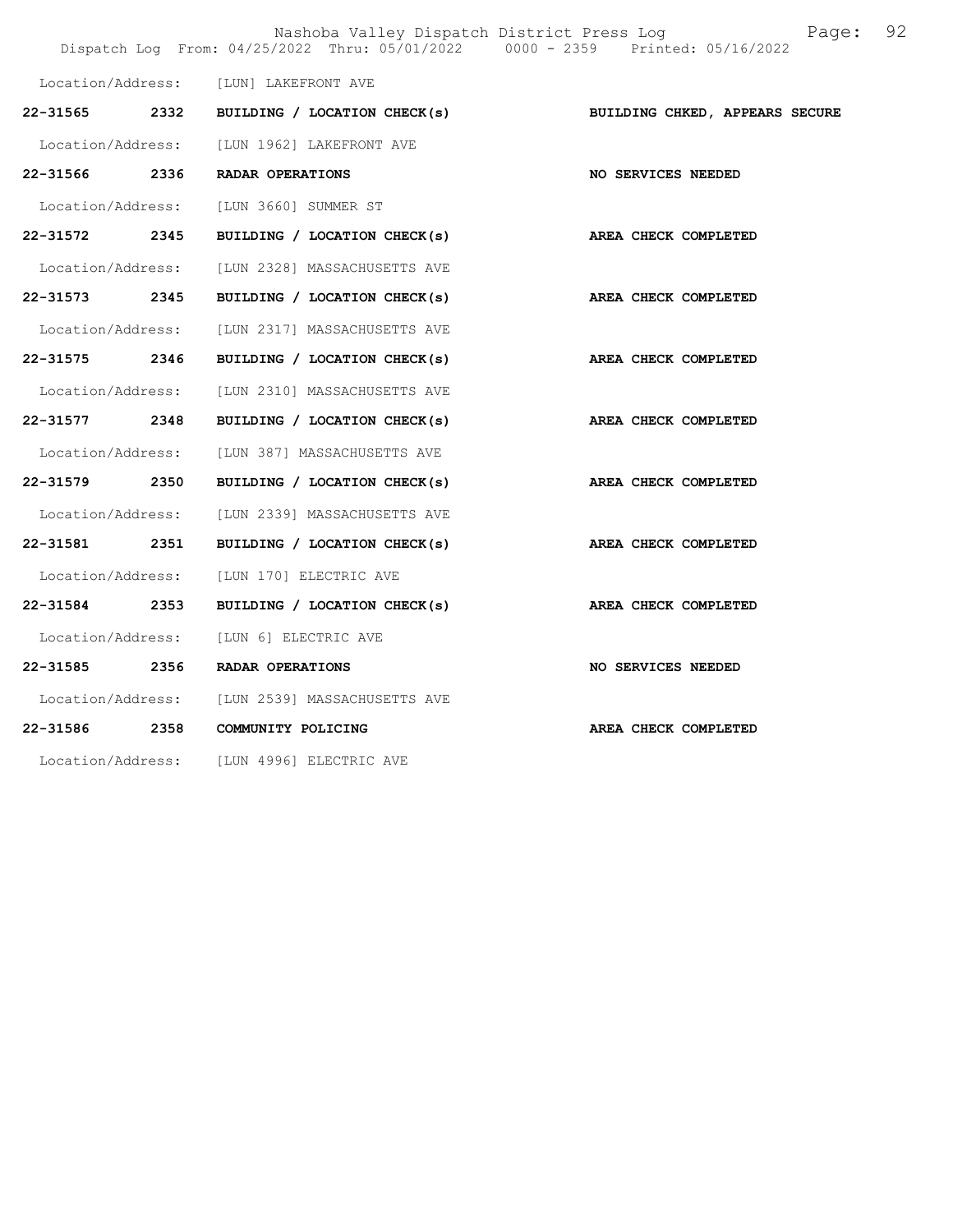Nashoba Valley Dispatch District Press Log Fage: 93 Dispatch Log From: 04/25/2022 Thru: 05/01/2022 0000 - 2359 Printed: 05/16/2022

### For Jurisdiction: DEVENS RFTA, MA

#### For Date:  $04/26/2022 - Tuesday$

- 22-30083 1644:43 POWER OUTAGE INVESTIGATED Vicinity of: [MLT 103] MACARTHUR AVE<br>Refer To Fire Case: 22DEV-242-IN Refer To Fire Case:
- 22-30115 2135:01 ASSIST CITIZEN SERVICES RENDERED Location/Address: [MLT 133] MOORE ARMY AIRFIELD

# For Date: 04/29/2022 - Friday

22-30872 1206:03 MOTOR VEH - STOP CITATION/WRTTN WARNING ISSUED

Vicinity of: [MLT 254] QUEBEC ST

### For Date: 04/30/2022 - Saturday

- 22-31165 0944:10 FD-FIRE ALARM (BOX DETAIL) SERVICES RENDERED Location/Address: [MLT 35] CHARLESTOWN ST
- 22-31169 0958:34 FD-FIRE ALARM (BOX DETAIL) SERVICES RENDERED Location/Address: [MLT 171] TRAINFIRE RD
- 22-31170 1004:04 FD-FIRE ALARM (BOX DETAIL) SERVICES RENDERED Location/Address: [MLT 115] LIBERTY ST
- 22-31227 1700:12 MOTOR VEH STOP VERBAL WARNING Vicinity of: [MLT 254] QUEBEC ST

### For Date: 05/01/2022 - Sunday

22-31485 1505:05 MOTOR VEH - STOP CITATION/WRTTN WARNING ISSUED

Location: [MLT] HALL OF FLAGS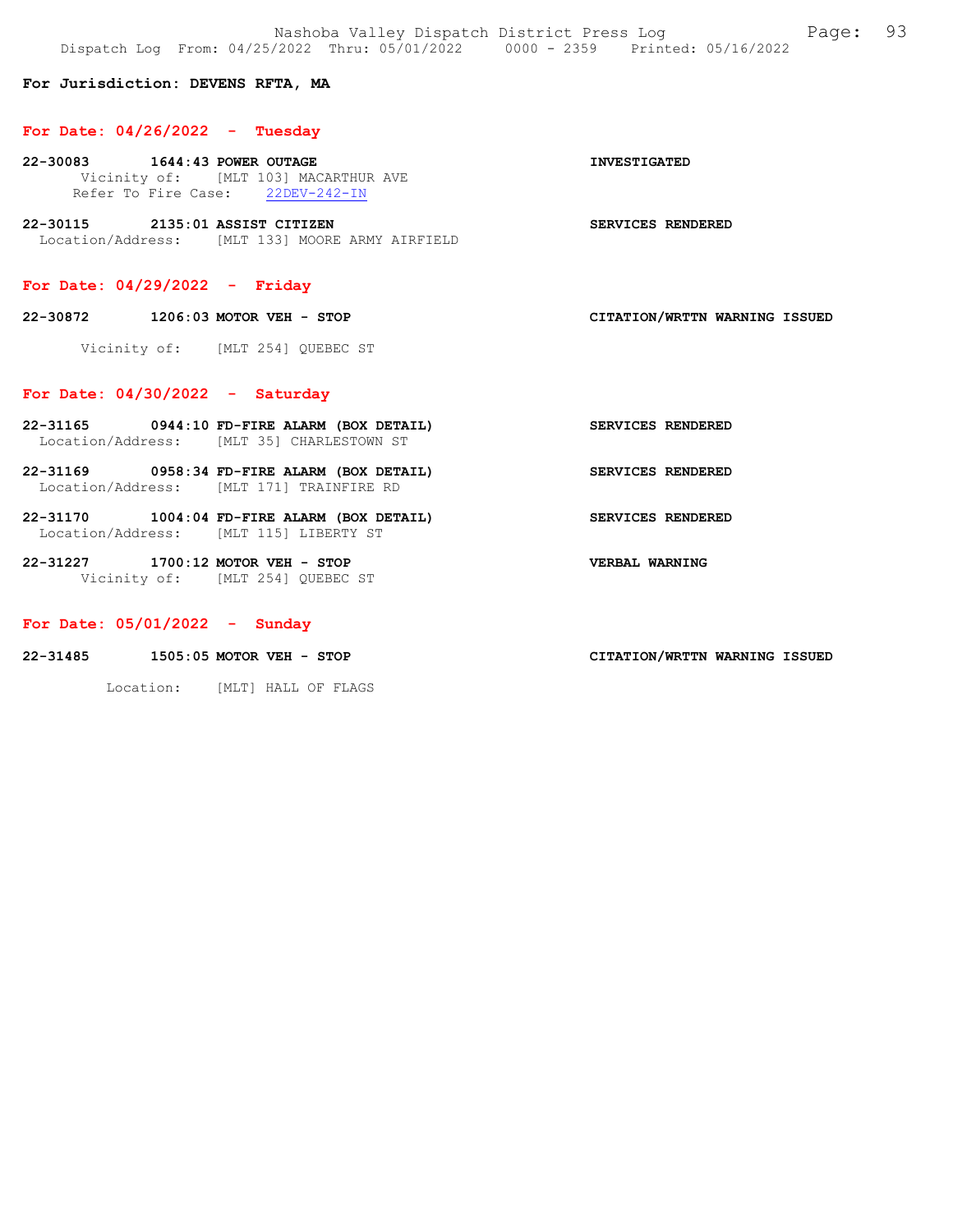Nashoba Valley Dispatch District Press Log Fage: 94 Dispatch Log From: 04/25/2022 Thru: 05/01/2022 0000 - 2359 Printed: 05/16/2022

### For Jurisdiction: TOWNSEND, MA

| For Date: $04/25/2022 -$ Monday |                                                                                                                   |                                |
|---------------------------------|-------------------------------------------------------------------------------------------------------------------|--------------------------------|
|                                 | 22-29547 0045 BUILDING / LOCATION CHECK(s)                                                                        | BUILDING CHKED, APPEARS SECURE |
|                                 | Location/Address: [TOW P10206] MAIN ST                                                                            |                                |
|                                 | 22-29558 0111 BUILDING / LOCATION CHECK(s)                                                                        | BUILDING CHKED, APPEARS SECURE |
|                                 | Location/Address: [TOW 232] MAIN ST                                                                               |                                |
| 22-29565 0118                   | BUILDING / LOCATION CHECK(s) AREA CHECK COMPLETED                                                                 |                                |
|                                 | Location/Address: [TOW 171] BROOKLINE ST                                                                          |                                |
| 22-29579 0132                   | BUILDING / LOCATION CHECK(s)                                                                                      | BUILDING CHKED, APPEARS SECURE |
|                                 | Location/Address: [TOW P10384] ELM ST                                                                             |                                |
| 22-29585 0142                   | BUILDING / LOCATION CHECK(s) AREA CHECK COMPLETED                                                                 |                                |
|                                 | Location/Address: [TOW 147] DUDLEY RD                                                                             |                                |
| 22-29588 0143                   | BUILDING / LOCATION CHECK(s) AREA CHECK COMPLETED                                                                 |                                |
|                                 | Location/Address: [TOW P10126] BROOKLINE RD                                                                       |                                |
| 22-29591 0145                   | BUILDING / LOCATION CHECK(s)                                                                                      | <b>AREA CHECK COMPLETED</b>    |
|                                 | Location/Address: [TOW P10020] BROOKLINE RD                                                                       |                                |
|                                 | 22-29594 0148 BUILDING / LOCATION CHECK(s)                                                                        | AREA CHECK COMPLETED           |
|                                 | Location/Address: [TOW 214] MAIN ST                                                                               |                                |
| 22-29606 0205                   | BUILDING / LOCATION CHECK(s)                                                                                      | AREA CHECK COMPLETED           |
|                                 | Location/Address: [TOW 45] ELM ST                                                                                 |                                |
|                                 | 22-29607 0205 BUILDING / LOCATION CHECK(s)                                                                        | BUILDING CHKED, APPEARS SECURE |
|                                 | Location/Address: [TOW 58] MAIN ST                                                                                |                                |
|                                 | 22-29611 0218:14 FD-MEDICAL EMERGENCY<br>Location/Address: [TOW 15] DUDLEY RD<br>Refer To Fire Case: 22TOW-443-IN | <b>TRANSPORTED ALS</b>         |
|                                 | 22-29618 0240 BUILDING / LOCATION CHECK(s)                                                                        | BUILDING CHKED, APPEARS SECURE |
|                                 | Location/Address: [TOW 46] MAIN ST                                                                                |                                |
| 22-29619 0241                   | RADAR OPERATIONS<br>Location/Address: [TOW] FITCHBURG RD + BAYBERRY HILL RD                                       | SERVICES RENDERED              |
|                                 | 22-29631 0314 BUILDING / LOCATION CHECK(s)                                                                        | BUILDING CHKED, APPEARS SECURE |
|                                 | Location/Address: [TOW 133] MAIN ST                                                                               |                                |
| 22-29632 0315                   | BUILDING / LOCATION CHECK(s)                                                                                      | BUILDING CHKED, APPEARS SECURE |
|                                 | Location/Address: [TOW 107] MAIN ST                                                                               |                                |
|                                 | 22-29638 0411:55 SUSPICIOUS ACTIVITY<br>Location/Address: [TOW] BAYBERRY HILL RD                                  | SPOKEN TO                      |
|                                 | 22-29648 0555:44 MOTOR VEH - STOP<br>Vicinity of: [TOW] FITCHBURG RD                                              | VERBAL WARNING                 |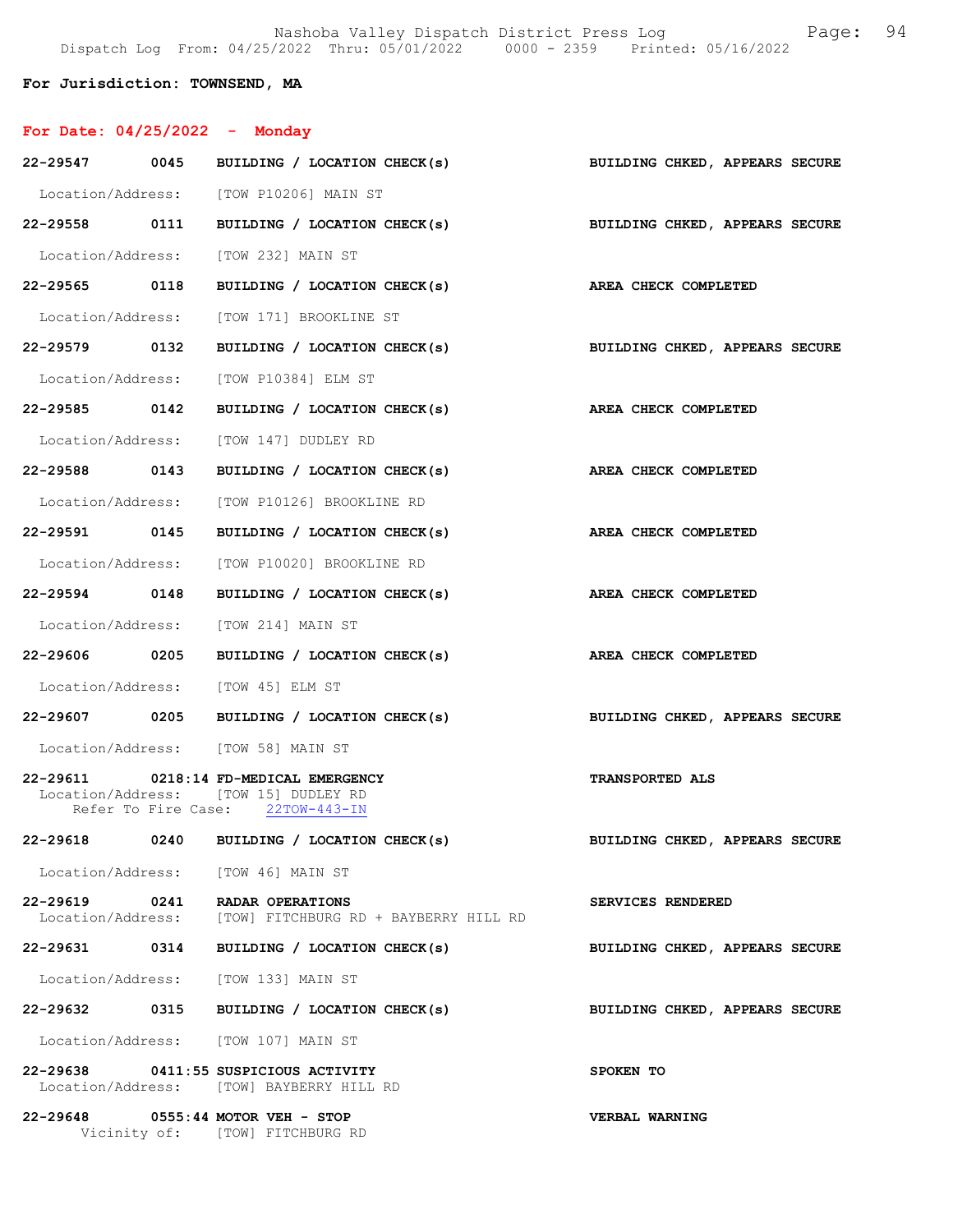| 22-29674 0814 RADAR OPERATIONS<br>Location/Address: [TOW 149] MASON RD   |                                                   | SERVICES RENDERED        |
|--------------------------------------------------------------------------|---------------------------------------------------|--------------------------|
| 22-29691 0900 RADAR OPERATIONS<br>Location/Address: [TOW 256] BURGESS RD |                                                   | SERVICES RENDERED        |
| 22-29715 1040:57 SERVE WARRANT<br>Location/Address: [TOW 195] MAIN ST    |                                                   | UNABLE TO SERVE          |
| Location/Address: [TOW] SHIRLEY RD                                       | $22-29731$ 1123:23 MOTOR VEH - ACCIDENT NO INJURY | Gone on Arrival          |
| Location/Address: [TOW P10206] MAIN ST                                   | 22-29740 1237 BUILDING / LOCATION CHECK(s)        | SERVED IN HAND           |
| 22-29745 1258:25 COOKING FIRE REQUEST                                    |                                                   | NO SERVICES NEEDED       |
| Location/Address: [TOW] WEST ELM ST                                      |                                                   |                          |
| Location/Address: [TOW P10206] MAIN ST                                   | 22-29769 1419:28 MOTOR VEH - PLATE LISTING        | <b>NOTIFIED</b>          |
| 22-29771 1436:43 WELL BEING CHECK                                        | Location/Address: [TOW 252] LUNENBURG RD          | <b>SERVICES RENDERED</b> |
| 22-29785 1602:55 WELL BEING CHECK                                        | Location/Address: [TOW 252] LUNENBURG RD          | SPOKEN TO                |
| 22-29808 1841:29 ANIMAL CALL<br>Location/Address: [TOW] DOGWOOD DR       |                                                   | SPOKEN TO                |
| 22-29820 2030 COMMUNITY POLICING                                         |                                                   | AREA CHECK COMPLETED     |

Location/Address: [TOW 214] MAIN ST

# For Date: 04/26/2022 - Tuesday

| $22 - 29908$      | 0053 | BUILDING / LOCATION CHECK(s) | AREA CHECK COMPLETED |
|-------------------|------|------------------------------|----------------------|
| Location/Address: |      | [TOW 214] MAIN ST            |                      |
| 22-29912          | 0057 | BUILDING / LOCATION CHECK(s) | AREA CHECK COMPLETED |
| Location/Address: |      | TOW 1071 MAIN ST             |                      |
| 22-29913          | 0057 | BUILDING / LOCATION CHECK(s) | AREA CHECK COMPLETED |
| Location/Address: |      | TOW 91 MAIN ST               |                      |
| 22-29915          | 0058 | BUILDING / LOCATION CHECK(s) | AREA CHECK COMPLETED |
| Location/Address: |      | [TOW P10461] MAIN ST         |                      |
| $22 - 29916$      | 0059 | BUILDING / LOCATION CHECK(s) | AREA CHECK COMPLETED |
| Location/Address: |      | [TOW 58] MAIN ST             |                      |
| 22-29948 0426     |      | BUILDING / LOCATION CHECK(s) | AREA CHECK COMPLETED |
| Location/Address: |      | TOW 461 MAIN ST              |                      |
| 22-29949 0431     |      | BUILDING / LOCATION CHECK(s) | AREA CHECK COMPLETED |
| Location/Address: |      | [TOW 141] MAIN ST            |                      |
| $22 - 29952$      | 0511 | BUILDING / LOCATION CHECK(s) | AREA CHECK COMPLETED |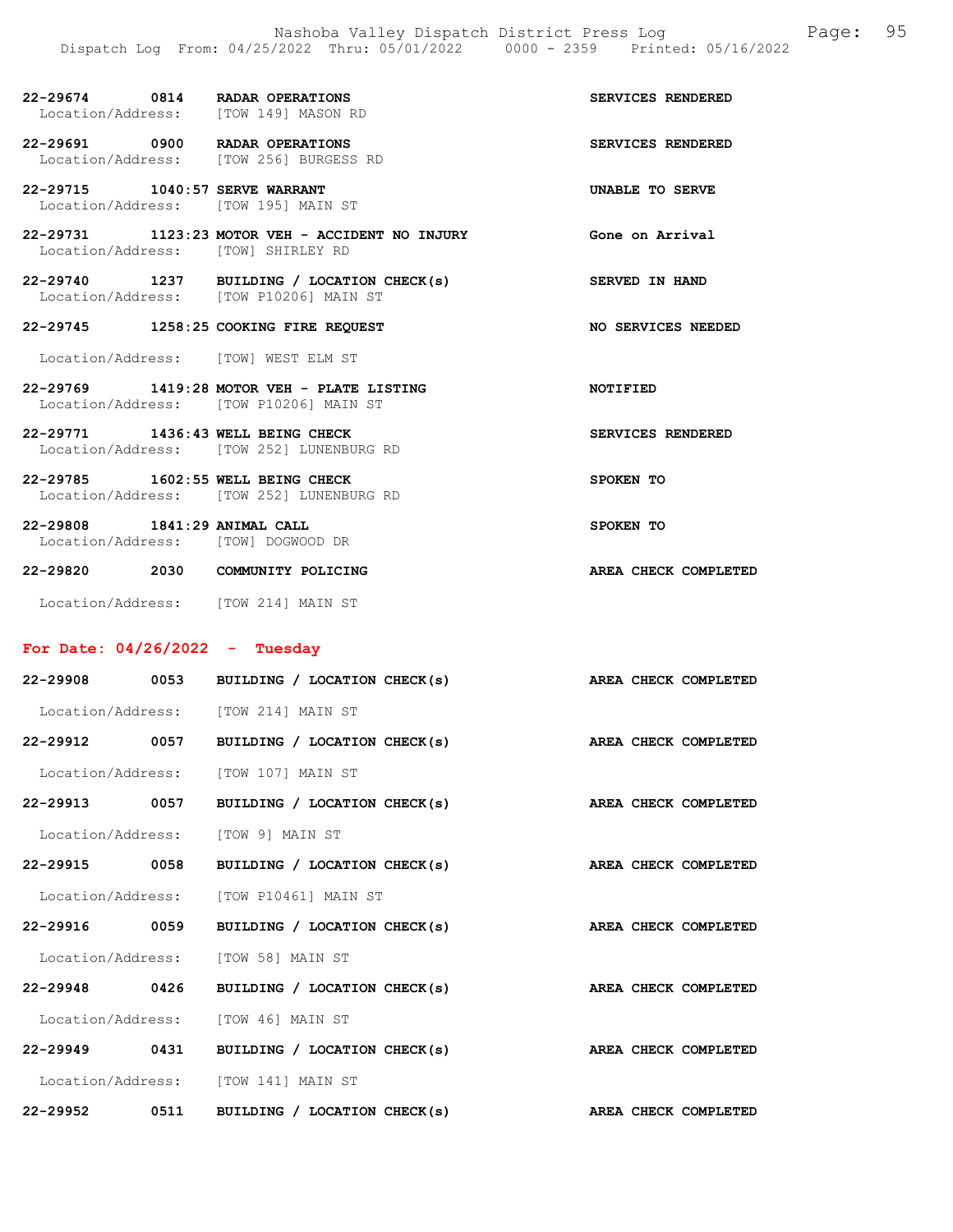|               |      |                                                                                                                   | Nashoba Valley Dispatch District Press Log Fage: 96<br>Dispatch Log From: 04/25/2022 Thru: 05/01/2022 0000 - 2359 Printed: 05/16/2022 |  |
|---------------|------|-------------------------------------------------------------------------------------------------------------------|---------------------------------------------------------------------------------------------------------------------------------------|--|
|               |      | Location/Address: [TOW P10206] MAIN ST                                                                            |                                                                                                                                       |  |
|               |      | 22-29955 0521 BUILDING / LOCATION CHECK(s) AREA CHECK COMPLETED                                                   |                                                                                                                                       |  |
|               |      | Location/Address: [TOW 232] MAIN ST                                                                               |                                                                                                                                       |  |
|               |      | 22-29957 0539 RADAR OPERATIONS<br>Location/Address: [TOW 578] MAIN ST                                             | SERVICES RENDERED                                                                                                                     |  |
|               |      | 22-29969 0635:10 COMMUNITY POLICING<br>Location/Address: [TOW P10206] MAIN ST                                     | SERVICES RENDERED                                                                                                                     |  |
|               |      | 22-29997 0909:13 ALARM - RESIDENTIAL BURGLARY                                                                     | BUILDING CHKED, APPEARS SECURE                                                                                                        |  |
|               |      | Location/Address: [TOW] HIGHLAND ST                                                                               |                                                                                                                                       |  |
|               |      | 22-30017 1033 BUILDING / LOCATION CHECK(s) AREA CHECK COMPLETED                                                   |                                                                                                                                       |  |
|               |      | Location/Address: [TOW 214] MAIN ST                                                                               |                                                                                                                                       |  |
|               |      | 22-30026 1116 BUILDING / LOCATION CHECK(s)                                                                        | AREA CHECK COMPLETED                                                                                                                  |  |
|               |      | Location/Address: [TOW P10206] MAIN ST                                                                            |                                                                                                                                       |  |
|               |      | 22-30043 1242:10 MOTOR VEH - COMPLAINT<br>Location/Address: [TOW] HORSESHOE DR                                    | SPOKEN TO                                                                                                                             |  |
|               |      | 22-30054 1345:25 FD-MEDICAL EMERGENCY<br>Location/Address: [TOW 399] BLOOD RD<br>Refer To Fire Case: 22TOW-447-IN | <b>TRANSPORTED ALS</b>                                                                                                                |  |
|               |      | 22-30077 1612 RADAR OPERATIONS<br>Location/Address: [TOW] PROCTOR RD                                              | SERVICES RENDERED                                                                                                                     |  |
|               |      | 22-30080 1618 COMMUNITY POLICING                                                                                  | AREA CHECK COMPLETED                                                                                                                  |  |
|               |      | Location/Address: [TOW 214] MAIN ST                                                                               |                                                                                                                                       |  |
|               |      | 22-30130 2215 BUILDING / LOCATION CHECK(s) AREA CHECK COMPLETED                                                   |                                                                                                                                       |  |
|               |      | Location/Address: [TOW P10206] MAIN ST                                                                            |                                                                                                                                       |  |
| 22-30132      |      | 2217 BUILDING / LOCATION CHECK(s)                                                                                 | AREA CHECK COMPLETED                                                                                                                  |  |
|               |      | Location: [TOW 192] SECTOR TWO                                                                                    |                                                                                                                                       |  |
|               |      | For Date: $04/27/2022 -$ Wednesday                                                                                |                                                                                                                                       |  |
| 22-30231 0135 |      | BUILDING / LOCATION CHECK(s)                                                                                      | AREA CHECK COMPLETED                                                                                                                  |  |
|               |      | Location/Address: [TOW 147] DUDLEY RD                                                                             |                                                                                                                                       |  |
| 22-30234      |      | 0136 BUILDING / LOCATION CHECK(s)                                                                                 | AREA CHECK COMPLETED                                                                                                                  |  |
|               |      | Location/Address: [TOW P10126] BROOKLINE RD                                                                       |                                                                                                                                       |  |
| 22-30236      | 0137 | BUILDING / LOCATION CHECK(s)                                                                                      | AREA CHECK COMPLETED                                                                                                                  |  |
|               |      | Location/Address: [TOW P10020] BROOKLINE RD                                                                       |                                                                                                                                       |  |

22-30237 0140 BUILDING / LOCATION CHECK(s) AREA CHECK COMPLETED Location/Address: [TOW 214] MAIN ST 22-30239 0141 BUILDING / LOCATION CHECK(s) AREA CHECK COMPLETED Location/Address: [TOW 45] ELM ST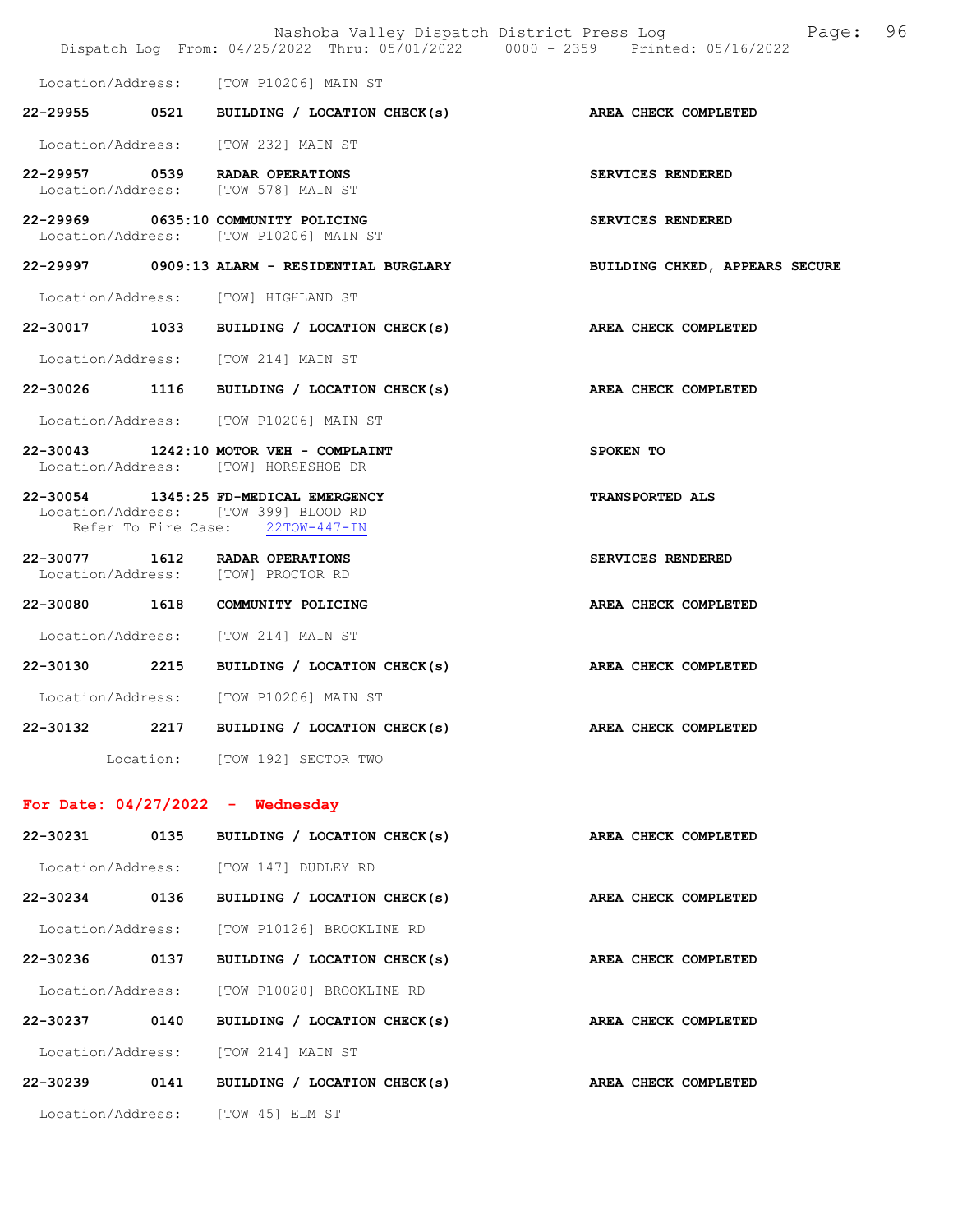|                                   | Nashoba Valley Dispatch District Press Log Mashoba Valley Dispatch District Press Log<br>Dispatch Log From: 04/25/2022 Thru: 05/01/2022 0000 - 2359 Printed: 05/16/2022 |                          |
|-----------------------------------|-------------------------------------------------------------------------------------------------------------------------------------------------------------------------|--------------------------|
|                                   | 22-30251 0217 BUILDING / LOCATION CHECK(s) AREA CHECK COMPLETED                                                                                                         |                          |
|                                   | Location/Address: [TOW P10017] WHITCOMB ST                                                                                                                              |                          |
|                                   | 22-30271 0539 RADAR OPERATIONS<br>Location/Address: [TOW 164] MAIN ST                                                                                                   | SERVICES RENDERED        |
|                                   | 22-30273 0546 BUILDING / LOCATION CHECK(s) AREA CHECK COMPLETED                                                                                                         |                          |
|                                   | Location: [TOW 192] SECTOR TWO                                                                                                                                          |                          |
|                                   | 22-30283 0613 BUILDING / LOCATION CHECK(s) BUILDING CHKED, APPEARS SECURE                                                                                               |                          |
|                                   | Location/Address: [TOW 232] MAIN ST                                                                                                                                     |                          |
| 22-30322 1008:03 ANIMAL CALL      | Location/Address: [TOW] WORCESTER RD                                                                                                                                    | SPOKEN TO                |
|                                   | $22-30335$ 1127:19 REQUEST TO SPEAK TO AN OFFICER<br>SPOKEN TO<br>Location/Address: [TOW P10462] BROOKLINE RD                                                           |                          |
|                                   | 22-30342 1205:54 MOTOR VEH - COMPLAINT<br>Vicinity of: [TOW] SHIRLEY RD                                                                                                 | SERVICES RENDERED        |
| Location/Address: [TOW] MAIN ST   | 22-30351 1315:53 WELL BEING CHECK                                                                                                                                       | SPOKEN TO                |
|                                   | 22-30353 1330:39 WELL BEING CHECK<br>Location/Address: [TOW] FITCHBURG RD<br>Refer To Fire Case: 22TOW-451-IN                                                           | SERVICES RENDERED        |
|                                   | 22-30368 1611 BUILDING / LOCATION CHECK(s) AREA CHECK COMPLETED                                                                                                         |                          |
|                                   | Location/Address: [TOW P10388] NEW FITCHBURG RD                                                                                                                         |                          |
|                                   | 22-30369 1613 BUILDING / LOCATION CHECK(s) AREA CHECK COMPLETED                                                                                                         |                          |
|                                   | Location/Address: [TOW 169] NEW FITCHBURG RD                                                                                                                            |                          |
|                                   | 22-30373 1618 BUILDING / LOCATION CHECK(s) AREA CHECK COMPLETED                                                                                                         |                          |
|                                   | Location/Address: [TOW 46] MAIN ST                                                                                                                                      |                          |
|                                   | 22-30374 1626:49 JUVENILE PROBLEM GENERAL<br>Vicinity of: [TOW] BOW ST                                                                                                  | SPOKEN TO                |
|                                   | 22-30377 1651 BUILDING / LOCATION CHECK(s) AREA CHECK COMPLETED                                                                                                         |                          |
|                                   | Location/Address: [TOW P10206] MAIN ST                                                                                                                                  |                          |
|                                   | 22-30383 1758:11 FD-SERVICE CALL<br>Location/Address: [TOW] HAYNES RD<br>Refer To Fire Case: 22TOW-452-IN                                                               | SERVICES RENDERED        |
| 22-30405 2018:45 ASSIST CITIZEN   | Location/Address: [TOW 58] MAIN ST                                                                                                                                      | SPOKEN TO                |
|                                   | 22-30418 2140 ROAD HAZARDS<br>Location/Address: [TOW] FITCHBURG RD                                                                                                      | SERVICES RENDERED        |
| For Date: $04/28/2022 -$ Thursday |                                                                                                                                                                         |                          |
|                                   | 22-30427 0001:16 MOTOR VEH - COMPLAINT                                                                                                                                  | REFERRED TO OTHER AGENCY |

Location/Address: [TOW] CANAL ST

22-30435 0028 BUILDING / LOCATION CHECK(s) AREA CHECK COMPLETED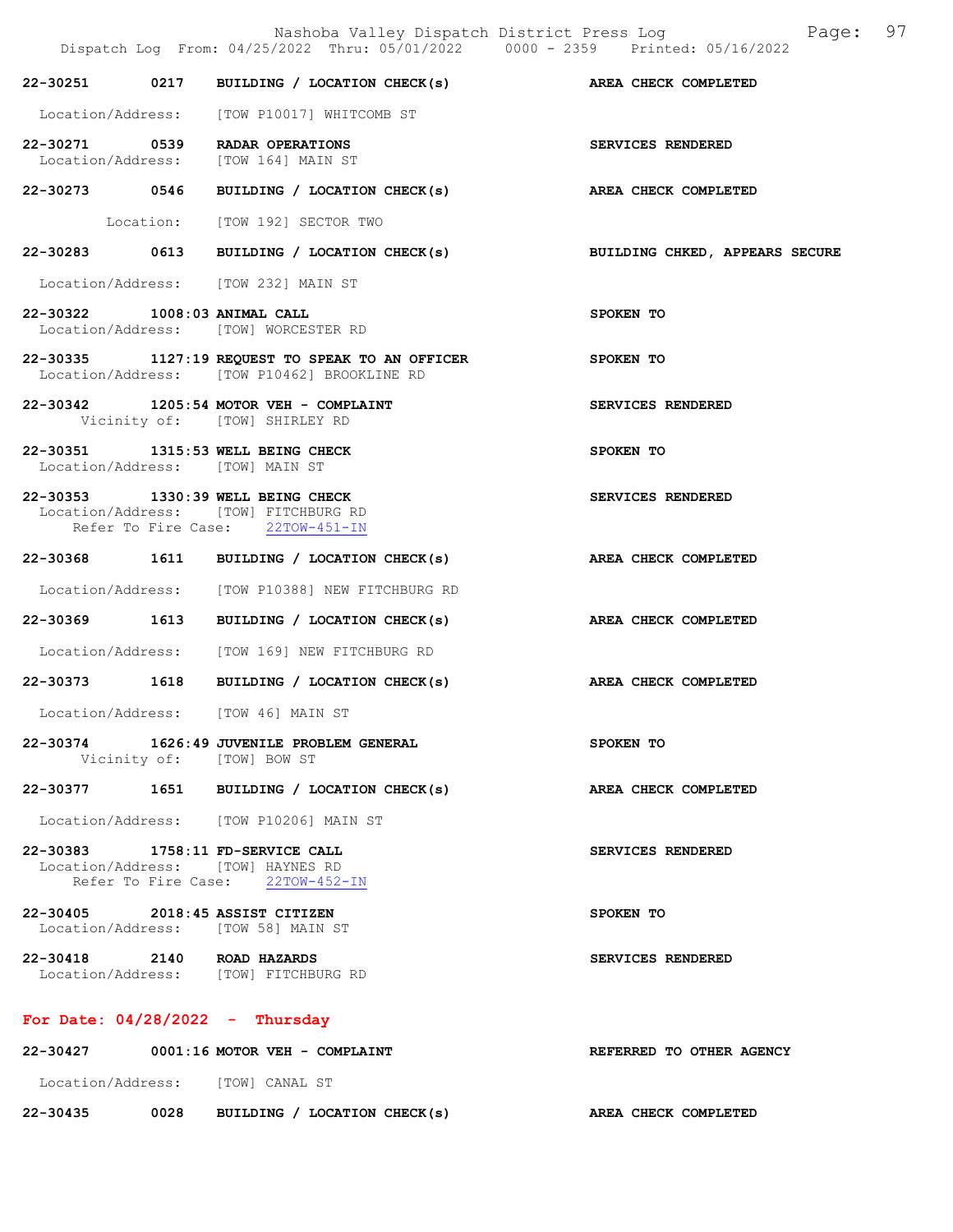|                                                                   |                                                                                                                     | Nashoba Valley Dispatch District Press Log<br>98<br>Page:<br>Dispatch Log From: 04/25/2022 Thru: 05/01/2022 0000 - 2359 Printed: 05/16/2022 |
|-------------------------------------------------------------------|---------------------------------------------------------------------------------------------------------------------|---------------------------------------------------------------------------------------------------------------------------------------------|
|                                                                   | Location/Address: [TOW 21] TURNPIKE RD                                                                              |                                                                                                                                             |
|                                                                   | 22-30436 0032 BUILDING / LOCATION CHECK(s) AREA CHECK COMPLETED                                                     |                                                                                                                                             |
|                                                                   | Location/Address: [TOW 36] FITCHBURG RD                                                                             |                                                                                                                                             |
| 22-30438 0032 RADAR OPERATIONS                                    | Location/Address: [TOW] FITCHBURG RD                                                                                | SERVICES RENDERED                                                                                                                           |
|                                                                   | 22-30446 0041:09 MOTOR VEH - DISABLED<br>Vicinity of: [TOW] FITCHBURG RD                                            | SERVICES RENDERED                                                                                                                           |
| 22-30548 0639:39 WELL BEING CHECK                                 |                                                                                                                     | SEARCHED AREA, NEGATIVE RESULT                                                                                                              |
|                                                                   | Vicinity of: [TOW] FITCHBURG RD + ELM ST                                                                            |                                                                                                                                             |
| 22-30553 0725:47 FOLLOW UP                                        | Location/Address: [TOW 696] SHIRLEY RD                                                                              | SPOKEN TO                                                                                                                                   |
| 22-30559 0743 FOLLOW UP                                           | Location/Address: [TOW P10020] BROOKLINE RD                                                                         | SERVICES RENDERED                                                                                                                           |
| Location/Address: [TOW] EMERY RD                                  | 22-30560 0746:37 FD-MEDICAL EMERGENCY<br>Refer To Fire Case: 22TOW-454-IN                                           | TRANSPORTED BLS                                                                                                                             |
|                                                                   | 22-30569 0827:50 FD-MEDICAL EMERGENCY<br>Location/Address: [TOW P10070] MAIN ST<br>Refer To Fire Case: 22TOW-455-IN | <b>TRANSPORTED ALS</b>                                                                                                                      |
|                                                                   | 22-30576 0910 COMMUNITY POLICING                                                                                    | AREA CHECK COMPLETED                                                                                                                        |
|                                                                   | Location/Address: [TOW 214] MAIN ST                                                                                 |                                                                                                                                             |
|                                                                   | 22-30581 0939 COMMUNITY POLICING<br>Location/Address: [TOW P10017] WHITCOMB ST                                      | SERVICES RENDERED                                                                                                                           |
|                                                                   | 22-30585 1007:39 FD-FIRE TRAINING/DRILL<br>Location/Address: [TOW P10206] MAIN ST                                   | SERVICES RENDERED                                                                                                                           |
| 22-30604 1155:14 TREE/WIRE DOWN                                   |                                                                                                                     | NO SERVICES NEEDED                                                                                                                          |
|                                                                   | Vicinity of: [TOW 471] APPLE DR                                                                                     |                                                                                                                                             |
| 22-30627 1350:32 FD-INSPECTION<br>Location/Address: [TOW] MAIN ST |                                                                                                                     | SERVICES RENDERED                                                                                                                           |
|                                                                   | 22-30639 1442:09 MOTOR VEH - PLATE LISTING<br>Location/Address: [TOW P10462] BROOKLINE RD                           | NOTIFIED                                                                                                                                    |
|                                                                   | 22-30650 1545:27 MOTOR VEH - COMPLAINT<br>Vicinity of: [TOW] WALLACE HILL RD                                        | UNITS ADVISED                                                                                                                               |
|                                                                   | 22-30661 1616:21 SERVE 209A-HARASS-TRESP ORDERS<br>Location/Address: [TOW] FITCHBURG RD                             | SERVED IN HAND                                                                                                                              |
| 22-30692 2033:29 ANIMAL CALL                                      | Location/Address: [TOW] PONDEROSA DR                                                                                | UNITS ADVISED                                                                                                                               |
|                                                                   | 22-30702 2226:41 SUSPICIOUS ACTIVITY<br>Location/Address: [TOW] WORCESTER RD + MAIN ST                              | SERVICES RENDERED                                                                                                                           |
|                                                                   | $22-30705$ 2315:53 MOTOR VEH - ACCIDENT NO INJURY<br>Location/Address: [TOW] WORCESTER RD + MAIN ST                 | <b>INVESTIGATED</b>                                                                                                                         |
|                                                                   |                                                                                                                     |                                                                                                                                             |

# For Date: 04/29/2022 - Friday

| 22-30713 | 0019 | BUILDING / LOCATION CHECK(s) | BUILDING CHKED, APPEARS SECURE |  |
|----------|------|------------------------------|--------------------------------|--|
|          |      |                              |                                |  |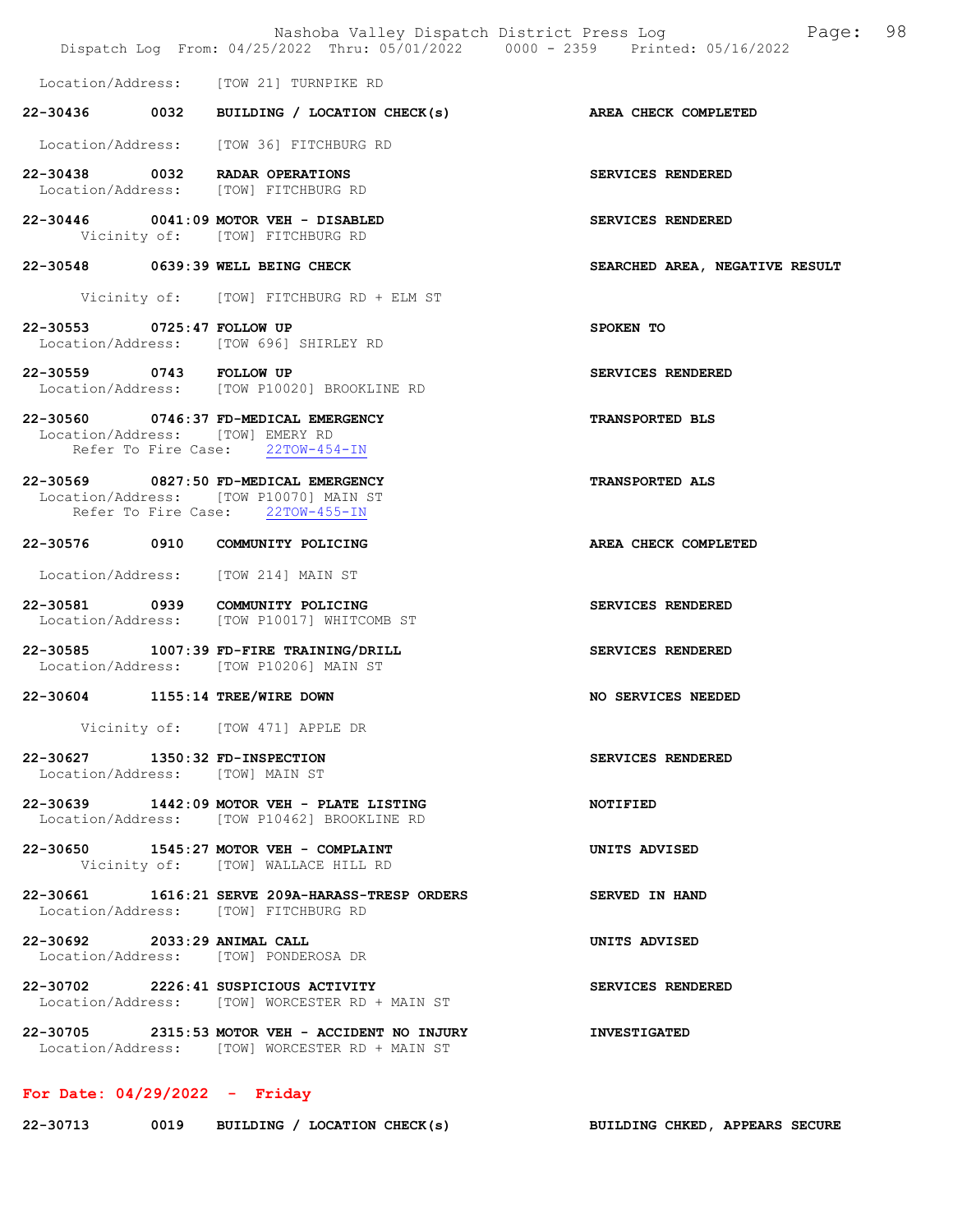Nashoba Valley Dispatch District Press Log Fage: 99 Dispatch Log From: 04/25/2022 Thru: 05/01/2022 0000 - 2359 Printed: 05/16/2022

|                                                  | Location/Address: [TOW P10195] DUDLEY RD                                  |                                |
|--------------------------------------------------|---------------------------------------------------------------------------|--------------------------------|
|                                                  | 22-30715 0021 BUILDING / LOCATION CHECK(s) BUILDING CHKED, APPEARS SECURE |                                |
|                                                  | Location/Address: [TOW P10020] BROOKLINE RD                               |                                |
| 22-30722 0028                                    | BUILDING / LOCATION CHECK(s) AREA CHECK COMPLETED                         |                                |
|                                                  | Location/Address: [TOW 100] MAIN ST                                       |                                |
| 22-30728 0040                                    | BUILDING / LOCATION CHECK(s)                                              | BUILDING CHKED, APPEARS SECURE |
|                                                  | Location/Address: [TOW 36] FITCHBURG RD                                   |                                |
|                                                  | 22-30729 0043 BUILDING / LOCATION CHECK(s) AREA CHECK COMPLETED           |                                |
|                                                  | Location: [TOW 192] SECTOR TWO                                            |                                |
|                                                  | 22-30732 0052 RADAR OPERATIONS                                            | NO SERVICES NEEDED             |
|                                                  | Location/Address: [TOW 88] MAIN ST                                        |                                |
| 22-30736 0101                                    | BUILDING / LOCATION CHECK(s)                                              | AREA CHECK COMPLETED           |
|                                                  | Location/Address: [TOW P10206] MAIN ST                                    |                                |
| 22-30737 0103                                    | BUILDING / LOCATION CHECK(s)                                              | BUILDING CHKED, APPEARS SECURE |
|                                                  | Location/Address: [TOW 232] MAIN ST                                       |                                |
| 22-30749 0122                                    | MOTOR VEH - PLATE LISTING<br>Location/Address: [TOW] SOUTTH ROW RD        | SERVICES RENDERED              |
|                                                  | 22-30751 0129 BUILDING / LOCATION CHECK(s)                                | AREA CHECK COMPLETED           |
|                                                  | Location: [TOW 197] TIMBERLEE PARK                                        |                                |
|                                                  | 22-30764 0145 BUILDING / LOCATION CHECK(s)                                | BUILDING CHKED, APPEARS SECURE |
|                                                  | Location/Address: [TOW 640] MAIN ST                                       |                                |
|                                                  | 22-30767 0150 BUILDING / LOCATION CHECK(s)                                | AREA CHECK COMPLETED           |
|                                                  | Location/Address: [TOW 149] MASON RD                                      |                                |
|                                                  | 22-30777 0210 BUILDING / LOCATION CHECK(s)                                | BUILDING CHKED, APPEARS SECURE |
|                                                  | Location/Address: [TOW 159] MAIN ST                                       |                                |
|                                                  | 22-30782 0242 BUILDING / LOCATION CHECK(s)                                | BUILDING CHKED, APPEARS SECURE |
|                                                  | Location/Address: [TOW 45] ELM ST                                         |                                |
| 22-30787 0307<br>Location/Address: [TOW] MAIN ST | RADAR OPERATIONS                                                          | SERVICES RENDERED              |
|                                                  | 22-30799 0504 BUILDING / LOCATION CHECK(s)                                | BUILDING CHKED, APPEARS SECURE |
|                                                  | Location/Address: [TOW 15] DUDLEY RD                                      |                                |
|                                                  | 22-30804 0547 BUILDING / LOCATION CHECK(s)                                | AREA CHECK COMPLETED           |
|                                                  | Location/Address: [TOW 133] MAIN ST                                       |                                |
| 22-30805 0552                                    | RADAR OPERATIONS<br>Location/Address: [TOW] SHIRLEY RD                    | SERVICES RENDERED              |
| 22-30808 0605                                    | RADAR OPERATIONS                                                          | NO SERVICES NEEDED             |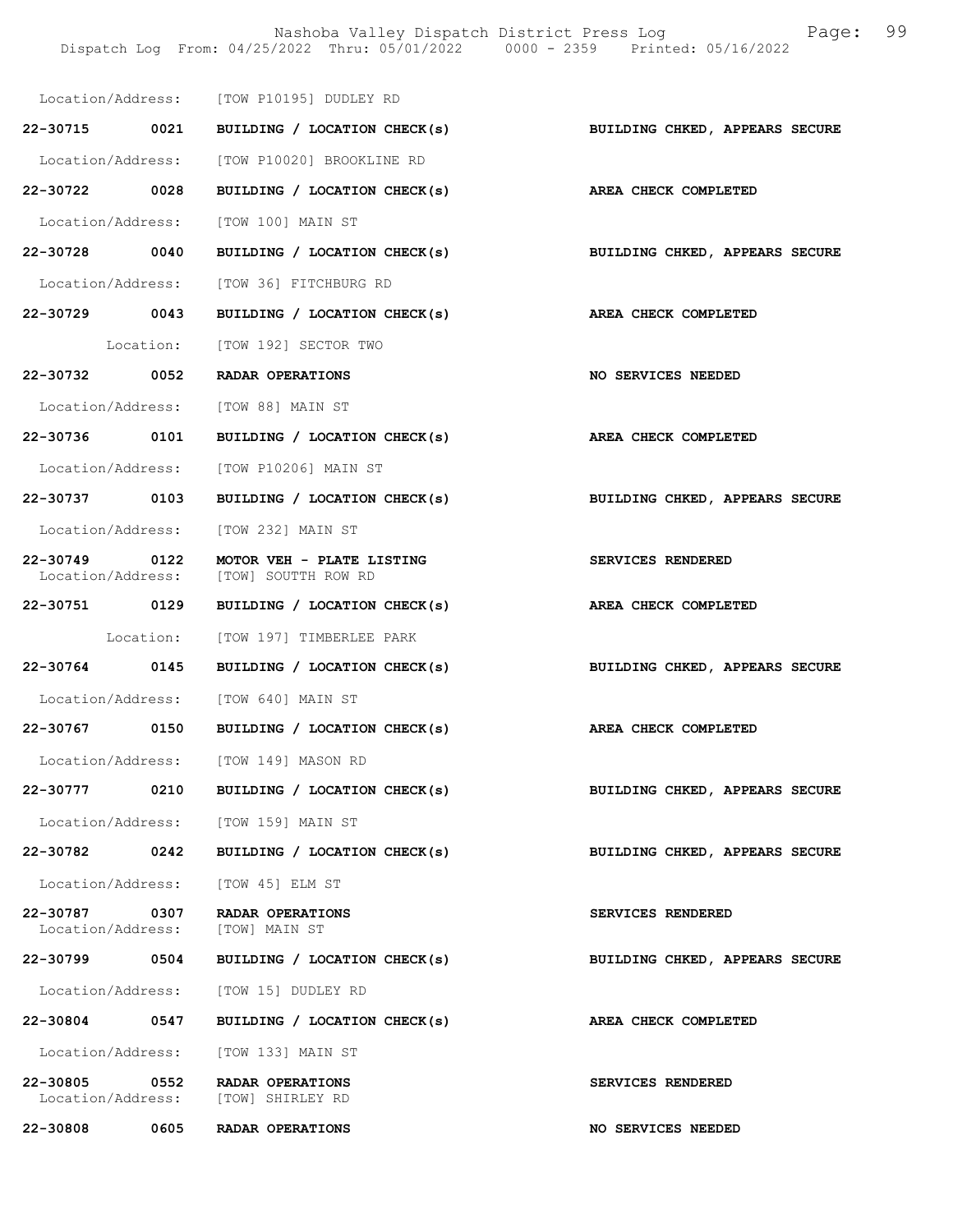Location/Address: [TOW 168] MASON RD

- 22-30809 0612:33 MOTOR VEH STOP VERBAL WARNING<br>Vicinity of: [TOW] SHIRLEY RD [TOW] SHIRLEY RD
- 22-30811 0629 RADAR OPERATIONS SERVICES RENDERED Location/Address: [TOW P10206] MAIN ST
- 22-30834 0828 COMMUNITY POLICING SERVICES RENDERED Location/Address: [TOW P10017] WHITCOMB ST

#### 22-30835 0829:13 COMMUNITY POLICING Merge: 22-30834 By: 0171

Location/Address: [TOW P10017] WHITCOMB ST

22-30837 0830:26 FD-MEDICAL EMERGENCY TRANSPORTED ALS Location/Address: [TOW 123] DUDLEY RD<br>Refer To Fire Case: 22TOW-456-IN Refer To Fire Case:

#### 22-30866 1111:58 FD-FIRE ALARM (BOX DETAIL) NO SERVICES NEEDED

Location/Address: [TOW P10461] MAIN ST

- 22-30875 1216:09 FD-MEDICAL EMERGENCY TRANSPORTED ALS Location/Address: [TOW] PARTRIDGE CIR Refer To Fire Case: 22TOW-458-IN
- 22-30898 1437:42 MOTOR VEH COMPLAINT VERBAL WARNING<br>Vicinity of: [TOW] MAIN ST [TOW] MAIN ST
- 22-30926 1614:42 FOLLOW UP SPOKEN TO Location/Address: [TOW 9] MAIN ST
- 22-30943 1658 BUILDING / LOCATION CHECK(s) BUILDING CHKED, APPEARS SECURE
- Location/Address: [TOW P10020] BROOKLINE RD
- 22-30944 1701 BUILDING / LOCATION CHECK(s) BUILDING CHKED, APPEARS SECURE
- Location/Address: [TOW P10126] BROOKLINE RD
- 22-30956 1723:11 LARCENY/ FORGERY/ FRAUD REPORT<br>
Location/Address: [TOW] OLD TURNPIKE RD Location/Address: [TOW] OLD TURNPIKE RD
- 22-30965 1805 RADAR OPERATIONS NO SERVICES NEEDED
- Location/Address: [TOW 88] MAIN ST
- 22-30967 1825:41 MOTOR VEH STOP VERBAL WARNING Vicinity of: [TOW 187] MAIN ST
- 22-30968 1830:45 MOTOR VEH ACCIDENT NO INJURY REPORT Vicinity of: [TOW] FITCHBURG RD
- 22-30979 1931:45 DISTURBANCE PEACE RESTORED Location/Address: [TOW] PINE ST
- 22-30992 2038 BUILDING / LOCATION CHECK(s) BUILDING CHKED, APPEARS SECURE

Location/Address: [TOW 117] MAIN ST

- 22-31004 2121 BUILDING / LOCATION CHECK(s) AREA CHECK COMPLETED
- Location/Address: [TOW 169] NEW FITCHBURG RD

22-31009 2205:05 MOTOR VEH - STOP VERBAL WARNING Vicinity of: [TOW 171] BROOKLINE ST

- 
- 
- 
- 
- 
- 
- 
- 
- 
- 
- 
- 
- 
- 
-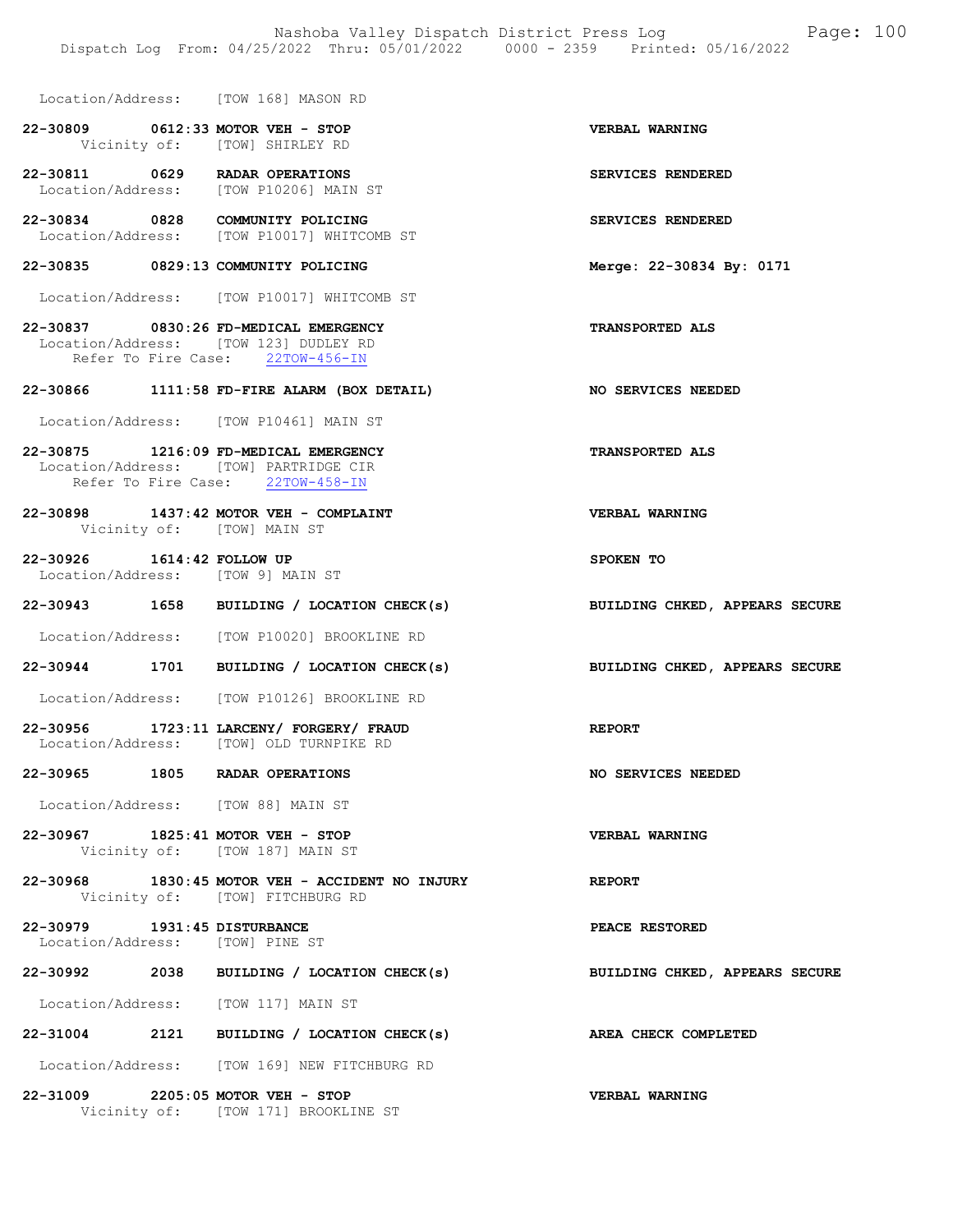| 22-31012 | 2220:35 MOTOR VEH - STOP       | VERBAL WARNING |  |
|----------|--------------------------------|----------------|--|
|          | Vicinity of: [TOW 140] MAIN ST |                |  |

22-31015 2229:16 FD-FIRE ALARM, TROUBLE SERVICES RENDERED Location/Address: [TOW] LAUREL WOODS DR Refer To Fire Case: 22TOW-460-IN

### For Date: 04/30/2022 - Saturday

|          |                   | 22-31037 0030 BUILDING / LOCATION CHECK(s)                                | BUILDING CHKED, APPEARS SECURE |
|----------|-------------------|---------------------------------------------------------------------------|--------------------------------|
|          |                   | Location/Address: [TOW 147] DUDLEY RD                                     |                                |
|          | 22-31038 0035     | BUILDING / LOCATION CHECK(s) BUILDING CHKED, APPEARS SECURE               |                                |
|          |                   | Location/Address: [TOW P10126] BROOKLINE RD                               |                                |
|          |                   | 22-31039 0035 BUILDING / LOCATION CHECK(s) BUILDING CHKED, APPEARS SECURE |                                |
|          |                   | Location/Address: [TOW P10020] BROOKLINE RD                               |                                |
|          | 22-31040 0036     | BUILDING / LOCATION CHECK(s) AREA CHECK COMPLETED                         |                                |
|          |                   | Location: [TOW 191] SECTOR ONE                                            |                                |
|          | 22-31041 0039     | BUILDING / LOCATION CHECK(s)                                              | BUILDING CHKED, APPEARS SECURE |
|          |                   | Location/Address: [TOW 92] MAIN ST                                        |                                |
|          | 22-31048 0057     | BUILDING / LOCATION CHECK(s) BUILDING CHKED, APPEARS SECURE               |                                |
|          |                   | Location/Address: [TOW 159] MAIN ST                                       |                                |
|          | 22-31051 0100     | BUILDING / LOCATION CHECK(s)                                              | BUILDING CHKED, APPEARS SECURE |
|          |                   | Location/Address: [TOW P10033] MAIN ST                                    |                                |
|          | 22-31065 0122     | RADAR OPERATIONS<br>Vicinity of: [TOW] FITCHBURG RD                       | <b>SERVICES RENDERED</b>       |
|          |                   | 22-31067 0126 BUILDING / LOCATION CHECK(s) BUILDING CHKED, APPEARS SECURE |                                |
|          |                   | Location/Address: [TOW 232] MAIN ST                                       |                                |
|          | 22-31068 0131     | BUILDING / LOCATION CHECK(s)                                              | BUILDING CHKED, APPEARS SECURE |
|          |                   | Location/Address: [TOW P10206] MAIN ST                                    |                                |
|          | 22-31075 0156     | BUILDING / LOCATION CHECK(s) AREA CHECK COMPLETED                         |                                |
|          |                   | Location/Address: [TOW 100] MAIN ST                                       |                                |
|          |                   | 22-31077 0202 BUILDING / LOCATION CHECK(s) AREA CHECK COMPLETED           |                                |
|          |                   | Location/Address: [TOW 169] NEW FITCHBURG RD                              |                                |
| 22-31078 | 0206              | BUILDING / LOCATION CHECK(s)                                              | BUILDING CHKED, APPEARS SECURE |
|          |                   | Location/Address: [TOW 133] MAIN ST                                       |                                |
| 22-31080 | 0214              | BUILDING / LOCATION CHECK(s)                                              | AREA CHECK COMPLETED           |
|          |                   | Location: [TOW 193] SECTOR THREE                                          |                                |
|          | 22-31083 0217     | BUILDING / LOCATION CHECK(s)                                              | BUILDING CHKED, APPEARS SECURE |
|          | Location/Address: | [TOW 107] MAIN ST                                                         |                                |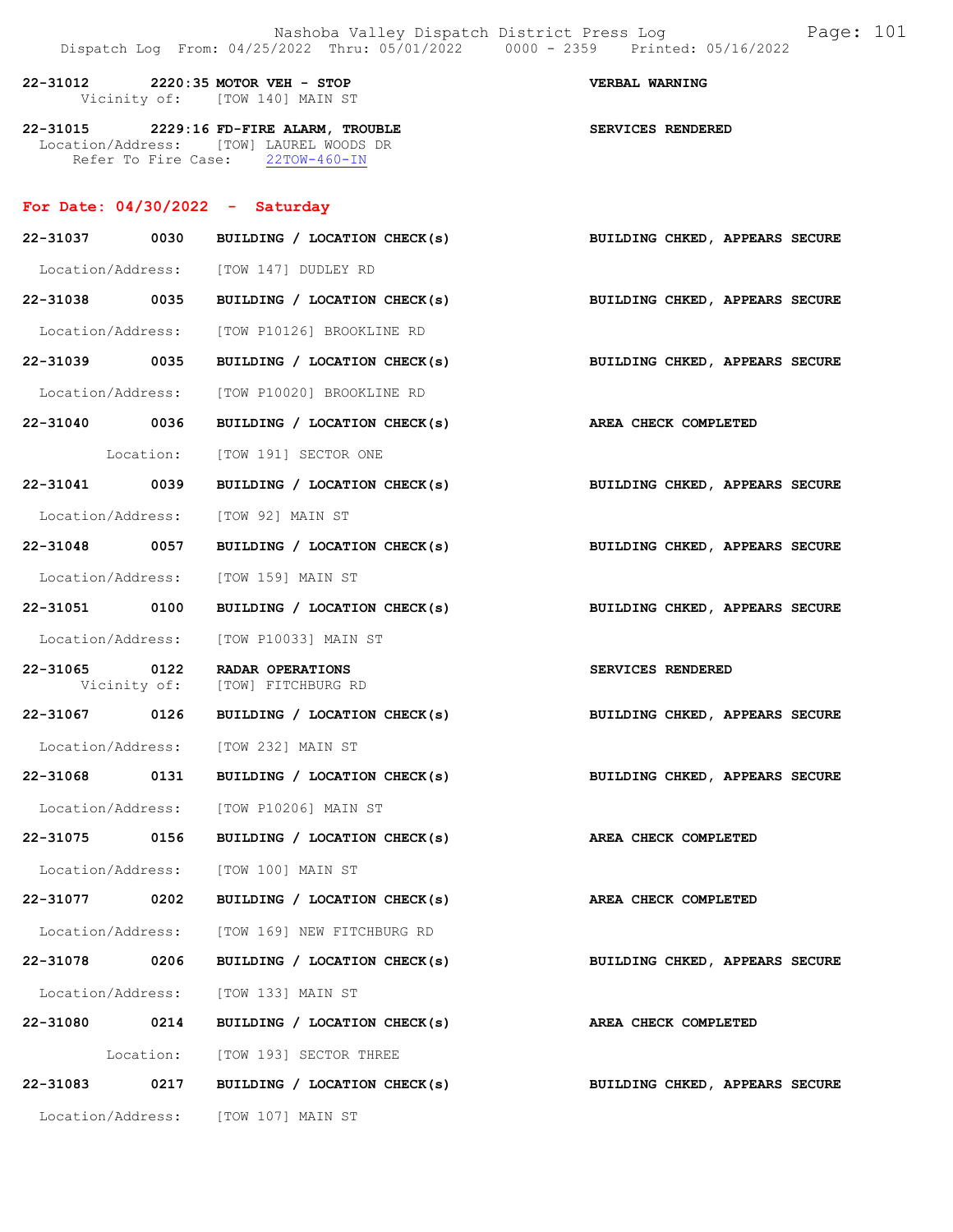Nashoba Valley Dispatch District Press Log Page: 102 Dispatch Log From: 04/25/2022 Thru: 05/01/2022 0000 - 2359 Printed: 05/16/2022 22-31087 0226 BUILDING / LOCATION CHECK(s) AREA CHECK COMPLETED Location/Address: [TOW 214] MAIN ST 22-31105 0259 BUILDING / LOCATION CHECK(s) BUILDING CHKED, APPEARS SECURE Location/Address: [TOW P10384] ELM ST 22-31115 0327 BUILDING / LOCATION CHECK(s) AREA CHECK COMPLETED Location/Address: [TOW 171] BROOKLINE ST 22-31127 0611 BUILDING / LOCATION CHECK(s) AREA CHECK COMPLETED Location/Address: [TOW 214] MAIN ST 22-31130 0617 ANIMAL CALL SPOKEN TO Location/Address: [TOW] BIRCH LN Location/Address: 22-31131 0620 BUILDING / LOCATION CHECK(s) BUILDING CHKED, APPEARS SECURE Location/Address: [TOW 140] MAIN ST 22-31149 0839 COMMUNITY POLICING AREA CHECK COMPLETED Location/Address: [TOW 214] MAIN ST 22-31151 0843:13 REQUEST TO SPEAK TO AN OFFICER SERVICES RENDERED<br>Location/Address: [TOW 252] LUNENBURG RD [TOW 252] LUNENBURG RD 22-31155 0901:25 FD-VEHICLE FIRE **EXTINGUISHED** FIRE Location/Address: [TOW 534] MAIN ST Refer To Fire Case: 22TOW-462-IN 22-31185 1203:51 ASSIST CITIZEN SPOKEN TO Location/Address: [TOW P10462] BROOKLINE RD 22-31189 1234:30 LARCENY/ FORGERY/ FRAUD SPOKEN TO Location/Address: [TOW P10462] BROOKLINE RD 22-31211 1527:04 DISTURBANCE SERVICES RENDERED Location/Address: [TOW 74] ELM ST 22-31217 1550:34 FD-MEDICAL EMERGENCY PATIENT REFUSAL, NO TRANSPORT Location/Address: [TOW] MAIN ST Refer To Fire Case: 22TOW-467-IN 22-31220 1613:46 MOTOR VEH - STOP VERBAL WARNING Vicinity of: [TOW 214] MAIN ST 22-31238 1807:19 MOTOR VEH - STOP VERBAL WARNING Location/Address: [TOW] EMERY RD 22-31282 2200:34 MOTOR VEH - COMPLAINT STOP COMPLETED Location/Address: [TOW 87] MAIN ST For Date: 05/01/2022 - Sunday

| 22-31318          | 0047 | BUILDING / LOCATION CHECK(s)  | BUILDING CHKED, APPEARS SECURE |  |  |
|-------------------|------|-------------------------------|--------------------------------|--|--|
| Location/Address: |      | [TOW 232] MAIN ST             |                                |  |  |
| 22-31321          | 0050 | BUILDING / LOCATION CHECK(s)  | BUILDING CHKED, APPEARS SECURE |  |  |
| Location/Address: |      | [TOW 147] DUDLEY RD           |                                |  |  |
| 22-31326          | 0054 | LOCATION CHECK(s)<br>BUILDING | BUILDING CHKED, APPEARS SECURE |  |  |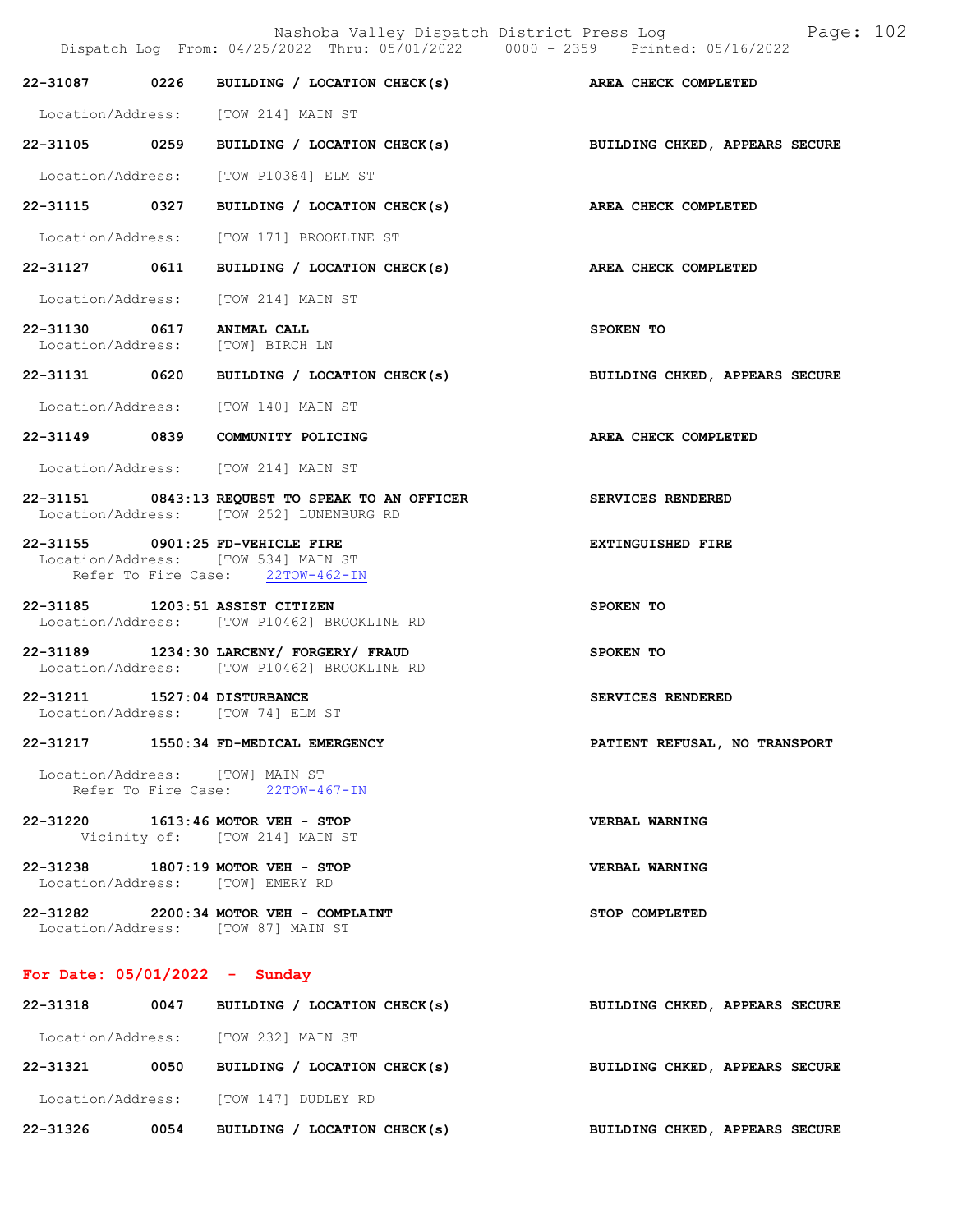Nashoba Valley Dispatch District Press Log Fage: 103 Dispatch Log From: 04/25/2022 Thru: 05/01/2022 0000 - 2359 Printed: 05/16/2022

|          |               | Location/Address: [TOW P10126] BROOKLINE RD                       |                                |
|----------|---------------|-------------------------------------------------------------------|--------------------------------|
|          | 22-31327 0054 | BUILDING / LOCATION CHECK(s)                                      | BUILDING CHKED, APPEARS SECURE |
|          |               | Location/Address: [TOW P10020] BROOKLINE RD                       |                                |
|          | 22-31328 0057 | BUILDING / LOCATION CHECK(s)                                      | BUILDING CHKED, APPEARS SECURE |
|          |               | Location/Address: [TOW P10206] MAIN ST                            |                                |
|          | 22-31341 0102 | RADAR OPERATIONS<br>Vicinity of: [TOW 36] FITCHBURG RD            | SERVICES RENDERED              |
|          |               | 22-31346 0123 RADAR OPERATIONS<br>Location/Address: [TOW] MAIN ST | SERVICES RENDERED              |
|          |               | 22-31347 0125:33 MOTOR VEH - STOP                                 | CITATION/WRTTN WARNING ISSUED  |
|          |               | Location/Address: [TOW] FITCHBURG RD                              |                                |
|          |               | 22-31357 0150 BUILDING / LOCATION CHECK(s)                        | AREA CHECK COMPLETED           |
|          |               | Location: [TOW 193] SECTOR THREE                                  |                                |
|          |               | 22-31359 0154 BUILDING / LOCATION CHECK(s)                        | BUILDING CHKED, APPEARS SECURE |
|          |               | Location/Address: [TOW 107] MAIN ST                               |                                |
|          | 22-31360 0158 | BUILDING / LOCATION CHECK(s)                                      | AREA CHECK COMPLETED           |
|          |               | Location/Address: [TOW 100] MAIN ST                               |                                |
|          | 22-31361 0158 | BUILDING / LOCATION CHECK(s)                                      | AREA CHECK COMPLETED           |
|          |               | Location/Address: [TOW 11] MAIN ST                                |                                |
|          | 22-31362 0158 | RADAR OPERATIONS<br>Location/Address: [TOW 88] MAIN ST            | SERVICES RENDERED              |
|          |               | 22-31364 0204 BUILDING / LOCATION CHECK(s)                        | AREA CHECK COMPLETED           |
|          |               | Location/Address: [TOW 169] NEW FITCHBURG RD                      |                                |
| 22-31378 | 0230          | BUILDING / LOCATION CHECK(s)                                      | <b>AREA CHECK COMPLETED</b>    |
|          |               | Location/Address: [TOW 171] BROOKLINE ST                          |                                |
|          |               | 22-31390 0252 BUILDING / LOCATION CHECK(s)                        | BUILDING CHKED, APPEARS SECURE |
|          |               | Location/Address: [TOW 46] MAIN ST                                |                                |
|          | 22-31394 0303 | BUILDING / LOCATION CHECK(s)                                      | AREA CHECK COMPLETED           |
|          |               | Location/Address: [TOW 149] MASON RD                              |                                |
|          | 22-31395 0304 | BUILDING / LOCATION CHECK(s)                                      | AREA CHECK COMPLETED           |
|          |               | Location: [TOW 191] SECTOR ONE                                    |                                |
|          | 22-31398 0318 | BUILDING / LOCATION CHECK(s)                                      | BUILDING CHKED, APPEARS SECURE |
|          |               | Location/Address: [TOW P10033] MAIN ST                            |                                |
| 22-31399 | 0352          | BUILDING / LOCATION CHECK(s)                                      | BUILDING CHKED, APPEARS SECURE |
|          |               | Location/Address: [TOW P10472] DEPOT ST                           |                                |
| 22-31401 | 0423          | BUILDING / LOCATION CHECK(s)                                      | BUILDING CHKED, APPEARS SECURE |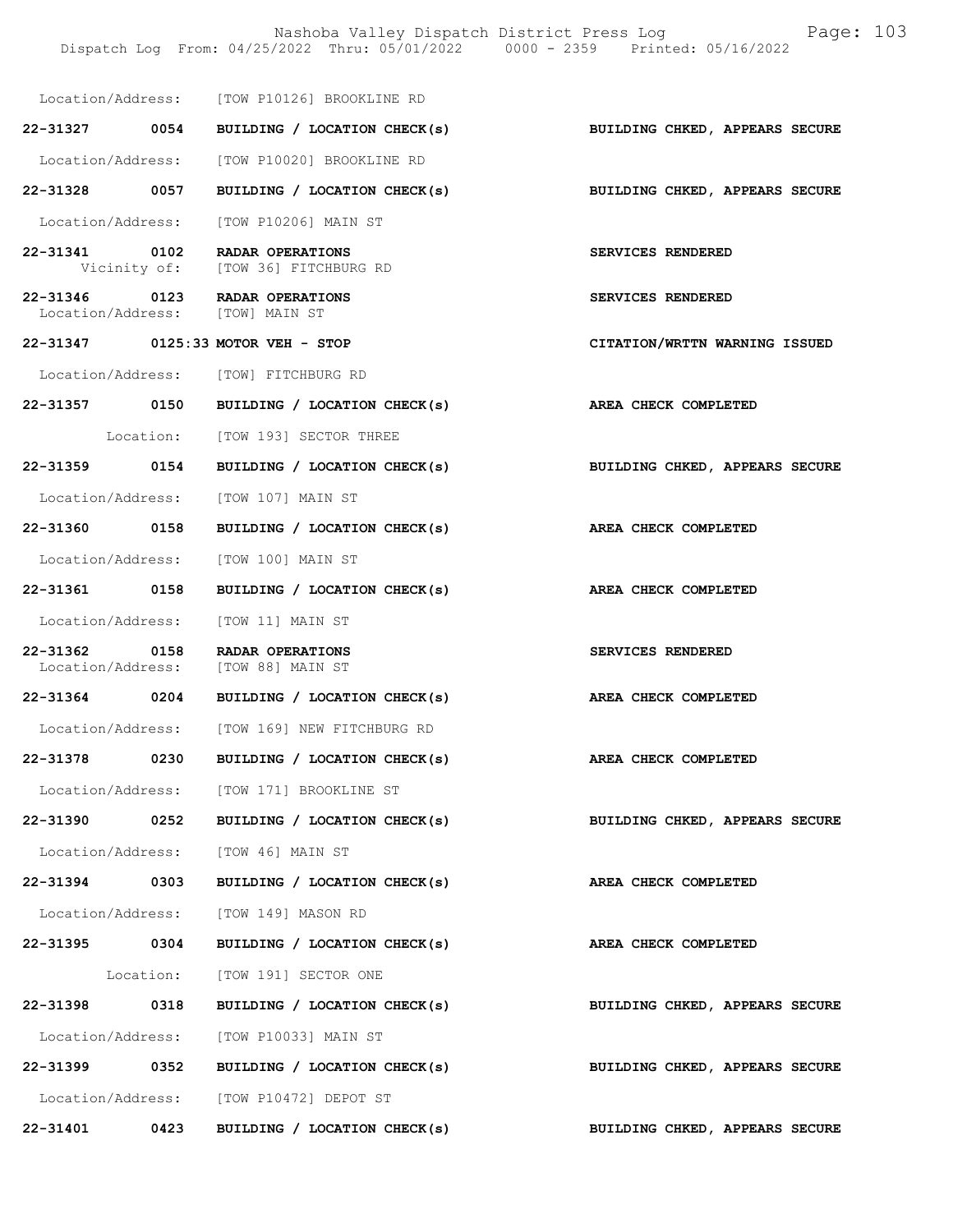| Location/Address: |  |  | [TOW 9] MAIN ST |  |  |
|-------------------|--|--|-----------------|--|--|
|-------------------|--|--|-----------------|--|--|

- 22-31402 0425 BUILDING / LOCATION CHECK(s) BUILDING CHKED, APPEARS SECURE Location/Address: [TOW P10461] MAIN ST
- 22-31403 0441 BUILDING / LOCATION CHECK(s) BUILDING CHKED, APPEARS SECURE

Location/Address: [TOW 39] MAIN ST

22-31410 0617 BUILDING / LOCATION CHECK(s) AREA CHECK COMPLETED

Location/Address: [TOW 214] MAIN ST

22-31412 0621 BUILDING / LOCATION CHECK(s) AREA CHECK COMPLETED

Location/Address: [TOW] S ROW RD

22-31415 0632 BUILDING / LOCATION CHECK(s) BUILDING CHKED, APPEARS SECURE

Location/Address: [TOW 4] BAYBERRY HILL RD

22-31422 0801:13 ASSIST CITIZEN SERVICES RENDERED Location/Address: [TOW 458] DEPOT ST

### 22-31426 0827:15 FD-MEDICAL EMERGENCY TRANSPORTED ALS Location/Address: [TOW] WILLOW DR Refer To Fire Case: 22TOW-469-IN

22-31440 0959 RADAR OPERATIONS SERVICES RENDERED Location/Address: [TOW] BROOKLINE RD

22-31447 1041:07 FD-MEDICAL EMERGENCY PATIENT REFUSAL, NO TRANSPORT

 Location/Address: [TOW] WALLACE HILL RD Refer To Fire Case: 22TOW-470-IN

22-31464 1221:27 SERVE SUMMONS SERVICES RENDERED Location/Address: [TOW P10139] FITCHBURG RD

22-31467 1259:03 SERVE SUMMONS UNABLE TO SERVE Location/Address: [TOW 19] FITCHBURG RD

22-31468 1311:08 SERVE SUMMONS UNABLE TO SERVE Location/Address: [TOW 18] FITCHBURG RD

22-31469 1311:53 FD-MEDICAL EMERGENCY TRANSPORTED ALS Location/Address: [TOW] LUNENBURG RD Refer To Fire Case: 22TOW-471-IN

22-31487 1518:40 Recreational Vehicle Complaint Gone on Arrival Location/Address: [TOW] VINTON POND RD + WARES RD

22-31490 1529:15 FD-INVESTIGATION SERVICES RENDERED Vicinity of: [TOW 380] AQUARIUS LN Refer To Fire Case: 22TOW-472-IN

22-31517 1752:23 FD-INVESTIGATION INVESTIGATED Location/Address: [TOW] FITCHBURG RD Refer To Fire Case: 22TOW-474-IN

22-31519 1811 BUILDING / LOCATION CHECK(s) BUILDING CHKED, APPEARS SECURE

Location: [TOW 191] SECTOR ONE

22-31521 1832:15 MOTOR VEH - DISABLED SERVICES RENDERED Vicinity of: [TOW 456] FITCHBURG RD